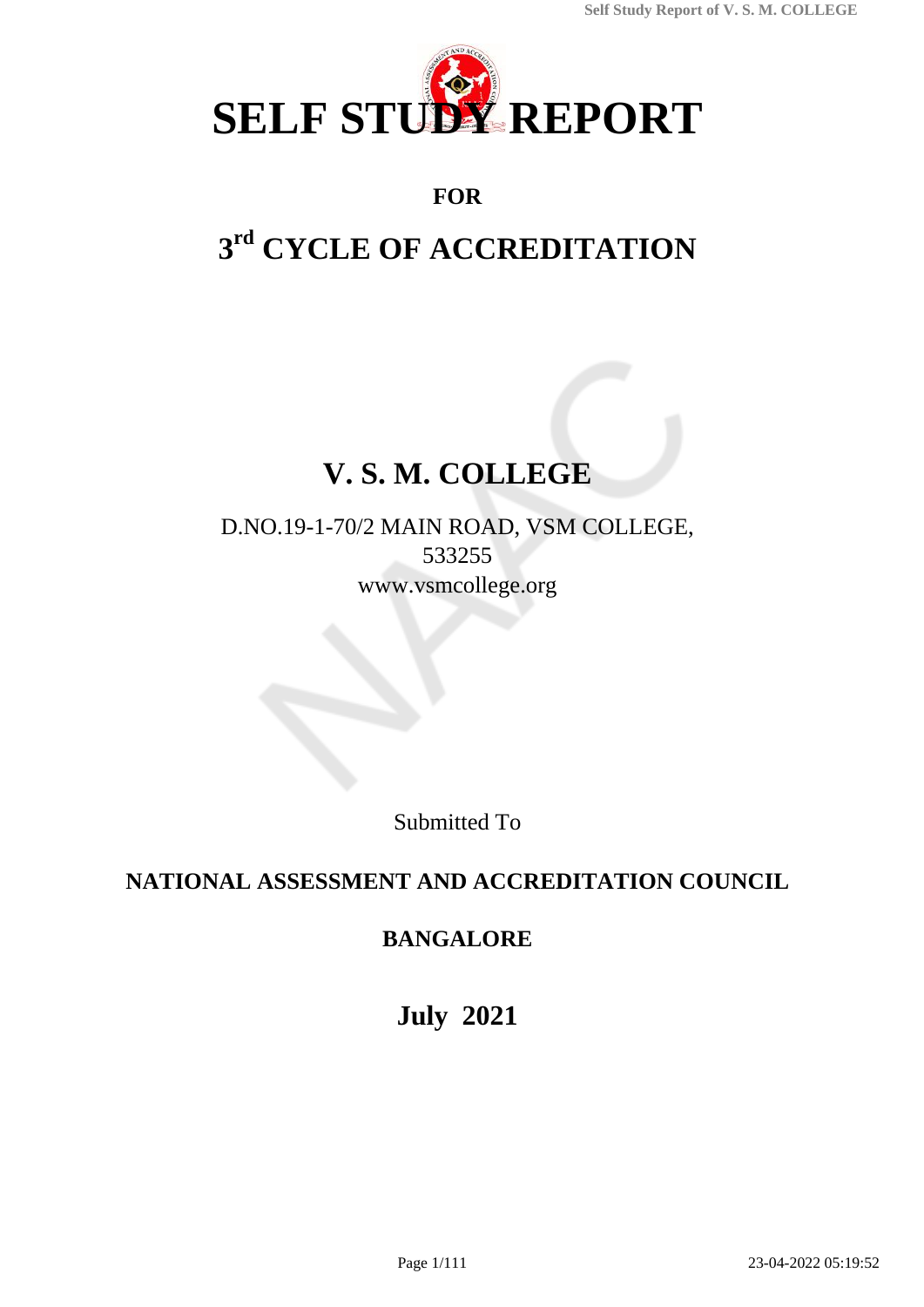# **1. EXECUTIVE SUMMARY**

# **1.1 INTRODUCTION**

A dream of late *Sri Vundavilli Satyanarayana Murthy* was to provide education to the marginalized sections of Ramachandrapuram rural area. His dream became real with the establishment of V.S.M. College in a sprawling campus. The college was established by the "Ramachandrapuram Education Society", registered in October 1965. The institution was started in 1966 with the permission of the Director of Higher Education and was recognized by the UGC under 2(f) and 12(B) in 1975. The Autonomy conferred in the year 2015 empowered the Institution to introduce Choice Based Credit System. The College also received the 'College with Potential for Excellence' status from UGC during the years 2009-10 to 2011-12 was certified by ISO 9001: 2015 and secured 93rd Rank in Indian Rankings - 2017 conducted by NIRF. The college is centrally located in an 8-acre Wi-Fi campus with the state-of-the-art infrastructure. In this prestigious college, everyone is dedicated to the motto "**VIDYA VIJAYATETARAM''**.

The college now offers 10 Under Graduate Courses and 7 Post Graduate Courses. It has strength of 2444 students, 110 teaching staff and 32 non-teaching staff. The college was established with a clear vision and mission. The college is one of the pioneering institutions of higher learning with a vision of providing higher education to the students of rural and underprivileged.

The empowerment of students through holistic education especially from rural areas of East Godavari District is the distinctive philosophy of the Management. VSM College caters to the needs of the students who hail from economically and socially disadvantaged sections of the society thereby eradicating poverty, social injustice and oppression. Student centric learning methodology, credits for extra-curricular activities, importance given to personality development programmes, extension activities, Internships and placement/competitive training provided to the students to transform them into competent young workforce have been the hall mark of our Institutional Qualities.

### **Vision**

Aims to be an institution of excellence, dedicated to empower rural youth through skill-oriented and valuebased education and transform them to be globally competitive, industry ready, and socially responsible citizens.

### **Mission**

- To make our students are our brand identity. We at **VSM** strive passionately to produce ''**V**ersatile", "**S**elf-confident'', ''**M**indful" individuals who contribute positively to their families, society and the nation as a whole.
- To provide holistic education which addresses not just the academic needs but also the emotional, social and ethical necessities for their social well-being.
- To acknowledge that every student is special in his/her own way, and provide numerous opportunities through extra-curricular activities to encourage them to realize their full potential in their own passionate field.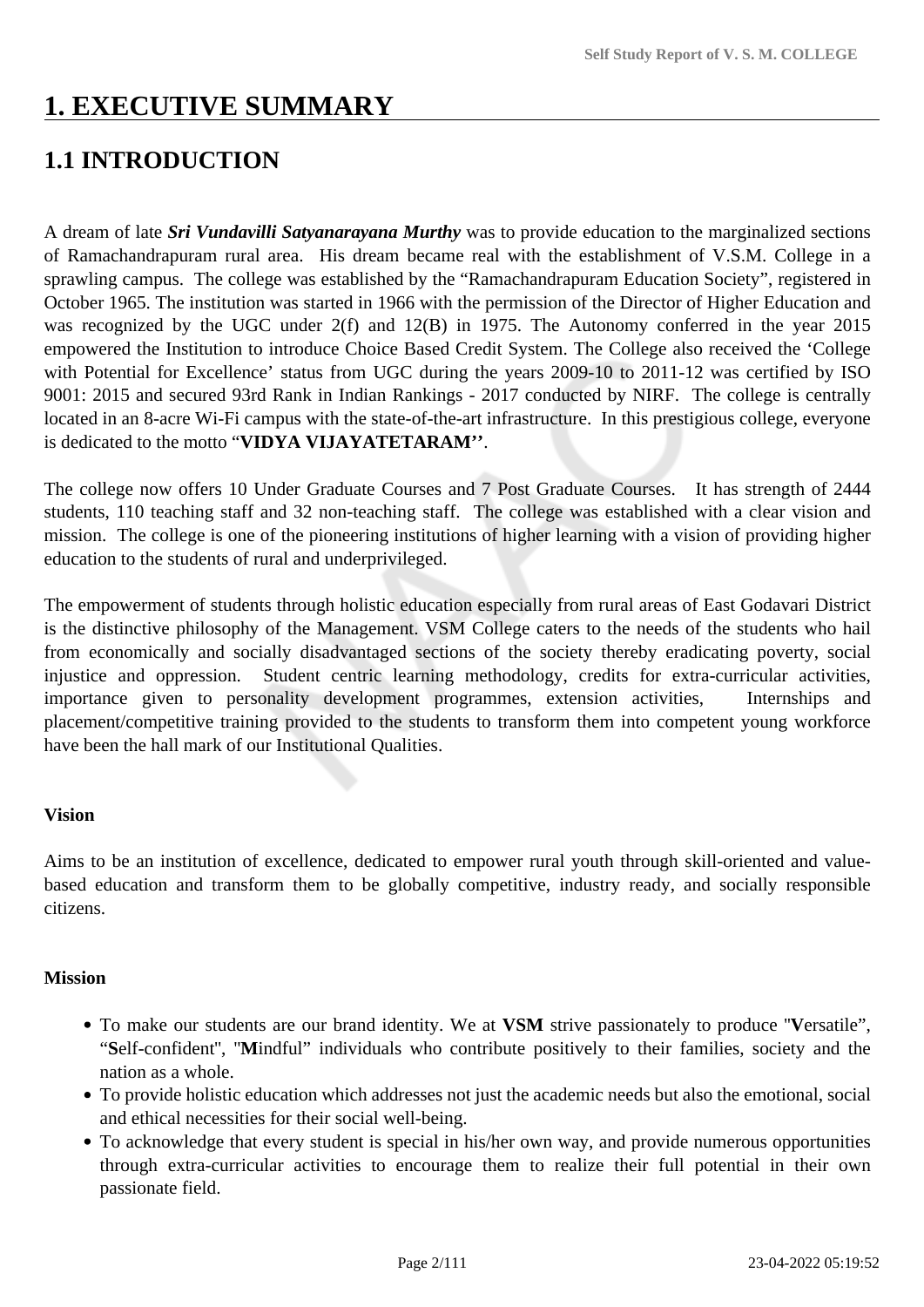- To sensitize students about the need of the hour Protecting mother earth through sustainable development.
- To emphasize on social responsibility and imbibe the quality of giving back to the society to our students.
- To encourage and motivate our faculty to be life-long learners.

# **1.2 Strength, Weakness, Opportunity and Challenges(SWOC)**

### **Institutional Strength**

- Presence of elements of Good Governance; strategy development and deployment; well-designed organizational structure and policy initiatives for Quality Education protecting the interest of stakeholders. Need based financial support to faculty and students by the Management.
- Competent and outstanding human resources with team spirit for imparting Quality Education. Institute periodically Organizrs Faculty development programmes.
- NIRF ranking 93 (2017) and AISHE participation
- Well-placed alumni in industry, government, NGOs and educational institutions of 54 year old VSMC form a strong network.
- Sprawling campus with excellent state of the art infrastructural facilities with well-equipped Laboratories, Digital library, sufficient and varied books and journals. Wide use of ICT and e- resources are encouraged. The campus is eco-friendly and bio-diversed..
- Pedagogical research in terms of teaching learning methods for effective curriculum delivery. The college research laboratory functioning actively with the sophisticated analytical instruments like AAS, HPLC, FTIR etc.
- Focusing on Quality of Research output and publication in Indexed National and International journals. Enhancing Academic linkages and MoUs with higher educational bodies.
- Various seminars and programmes undertaken by the faculty and students to bring in social awareness on Health issues, Education on Women Empowerment in surrounding areas of the College.
- Availability of hostels for both Girls and Boys with safe and secure environment.
- Wi-fi Campus with CCTV surveillance and LAN facility.
- Reverse Osmosis Water Plant to provide safe drinking water to the students, staff and local people.
- Student centric activities such as N.S.S, N.C.C, Eco-club, EDC and Skill Development Courses.
- More than 50% Campus Placements.
- Timely conduct of examinations and declaration of results.
- Dynamic academic culture and outcome oriented student centric approach in transfer of knowledge and skills. Creativity and Capabilities among students, which result in constant outstanding performance in Academics. Seminars, Workshops, Departmental programmes, Symposia and Conferences are held throughout the year.
- Excellence in promoting values, patriotism, value system and culture. Discipline and Values are institutionalised and internalised

### **Institutional Weakness**

The state government policy hampers in the recruitment of permanent staff. This jeopardizes the beginning of innovative courses in both UG and PG. Though at present the management has made adhoc appointments, it is making all efforts to look into this aspect.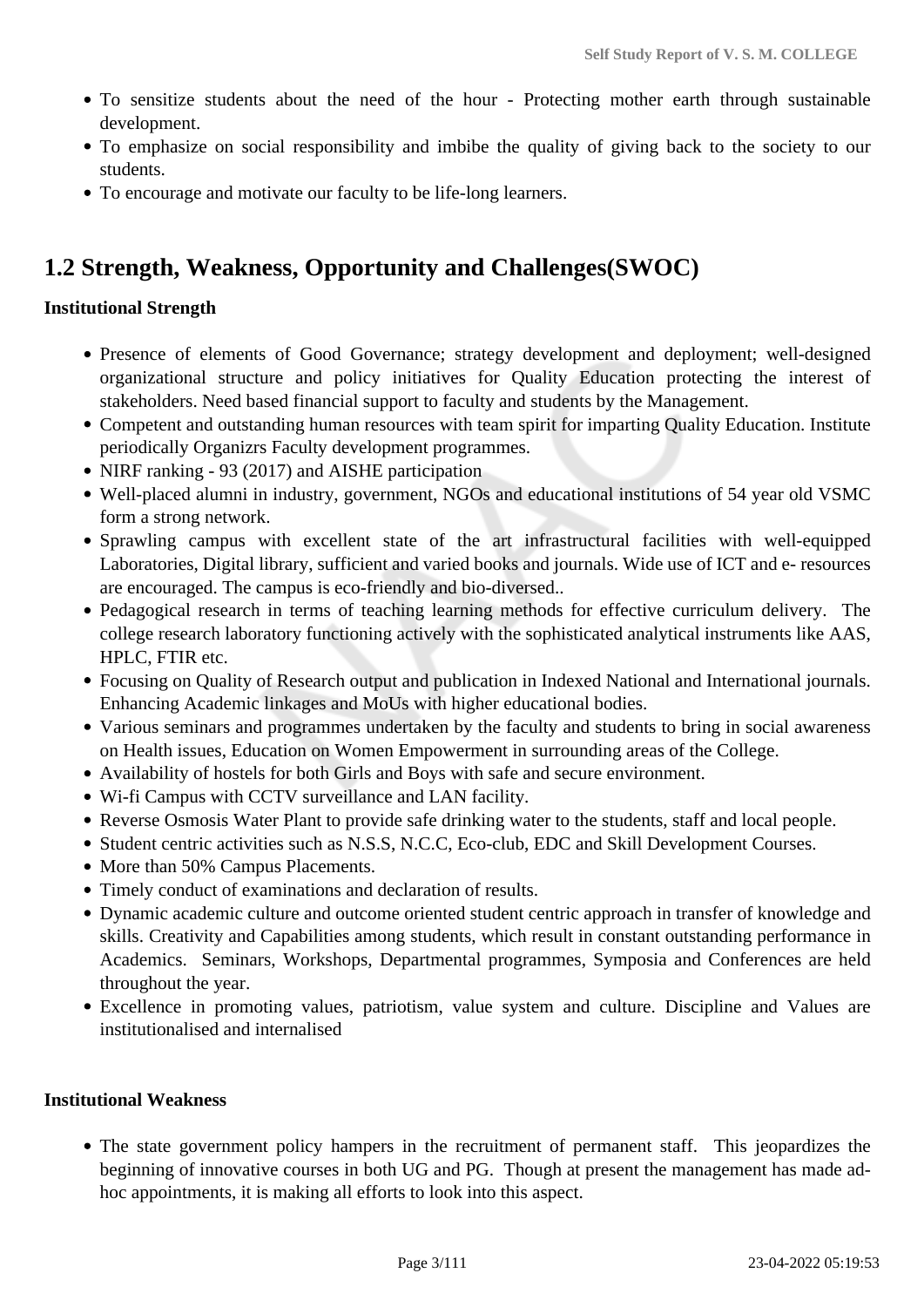- The research work carried out by the faculty is appreciative despite of heavy academic and administrative work load, however lacks its application to the society.
- Insufficient funds for research and development
- Restricted Autonomy imposes less scope for change in the curriculum of traditional Programmes.
- Publishing papers in Scopus Indexed / Web of Science journals and filing of patents.
- Being more successful in getting research grants or projects from external funding agencies.
- Lack of proficiency in Communication Skills among students majority hailing from illiterate parents.
- Limited Industry -Academia interactions.

### **Institutional Opportunity**

- Introducing more innovative and market driven courses for enhancing the financial resources and optimal utilization of resources.
- Developing new student centric pedagogy in heading towards
- Excellence in teaching and learning as an ongoing initiative in a phased manner.
- Providing education with affordable tuition fees and Hostel with subsidized fees to poor students, considering their socio-economic background. Exploring possibilities of starting few more additional demanding courses to cater to their needs in course of time.
- Scouting the opportunities available for furthering the Research and Development and MoUs especially in the field of Interdisciplinary Research at National and International Levels.
- Initiating social activities with Industry linkages and external funding.
- Initiating new Programmes exclusively for Women Empowerment, especially suitable to the region, to carve a niche in competitive environment to utilize the strategic location of the College.
- Developing Action plan and process to achieve Global standards of Faculty and students with external collaboration in a phased manner with strategic initiatives for faculty and academic excellence.
- Eventually attaining the Deemed to be University Status which results in Quality Education.

### **Institutional Challenge**

- Unfavourable supply-demand situation of qualified and quality faculty leading to un-healthy condition among colleges for the limited number of available faculty.
- Providing better facilities and quality staff with existing low fee structure is a big challenge to the management. Integrating teaching with research at undergraduate level is another challenge.
- Recruitment of teaching and non-teaching staff in the place of retired staff.
- Commercialization of education challenges the service motto of the institution.
- English language proficiency levels of the students.
- Limited freedom to exercise powers of Autonomy.
- To inspire faculty towards research by getting research grants and applying for copyrights and patents.
- Lack of Government funding such as UGC for Research.
- The institution requires more MOUs with reputed Universities and industries to share global knowledge, research and expertise.
- Maintaining the institutional ranking attained so far..

# **1.3 CRITERIA WISE SUMMARY**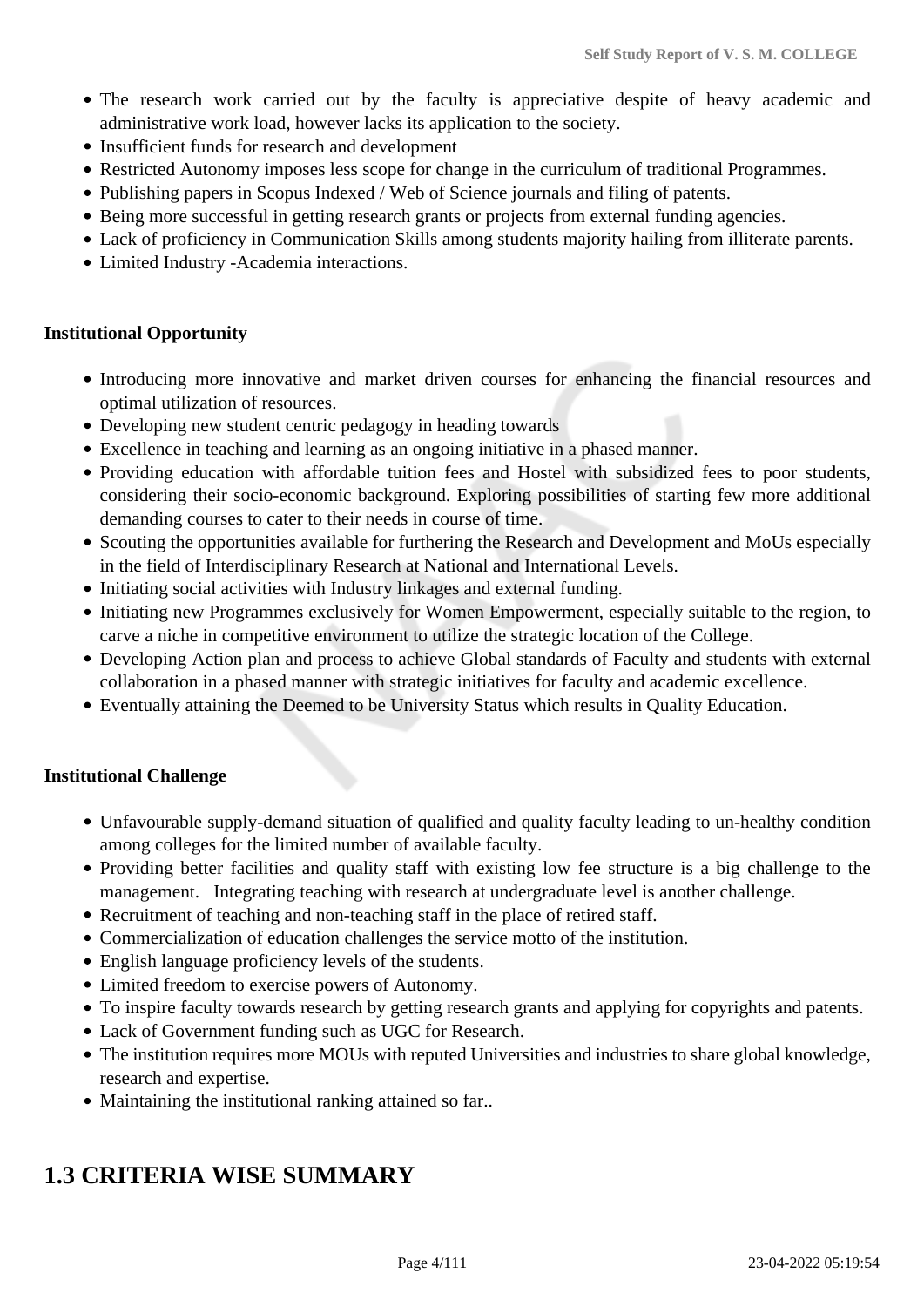### **Curricular Aspects**

The college has devised its own mechanism for the design and development of the curriculum as per CBCS regulations

- VSM College got fresh Autonomous status in the year 2015-16.
- The Boards of Studies and Academic Council of the college are constituted as per the UGC guidelines with representatives from industry, academic institutions, a nominee of Govt. of A.P., a nominee of the parent University.
- All the 9 Under Graduate programmes, 7 Post Graduate programs and one UGC sponsored B.Voc programme are offered with the Choice Based Credit System.
- Seven programmes were introduced during this period using the advantage of autonomy.
- All programmes follow an **outcome-based model** with specified Programme Outcomes, Programme Specific Outcomes and Course Outcomes, the assessment of which is reviewed at the departmental level.
- **Value-added courses are** offered outside the curricula.
- During the last five years, about 20% of the syllabus is revised in each of the programs
- The Curriculum effectively integrates cross-cutting issues relevant to Gender, Environment, Human values and Professional Ethics.
- Field projects and industry visits conducted in various departments for the students improve the practical skills of students.
- Structured feedbacks on curriculum are collected, analyzed and actions are initiated to implement changes in the curriculum.

### **Teaching-learning and Evaluation**

- The college implements transparent admission policies besides maintaining gender ratio and reservation policies as stated by the Government of A.P.
- The College assesses the learning levels of the students, after admission and organizes special activities for advanced and slow learners.
- An Induction program is organized in the beginning of every year for the fresh students with the aim of providing a better learning environment.
- Bridge Course at the departmental level before the commencement of any program.
- A strong mentoring system with a mentor: mentee ratio of 1:25 exists.
- The faculty adopts innovative teaching methods like Role Plays, Group Discussions, Industry Visits, Mini/Group Projects, Guest Lectures, Industry-Academia interaction, Conferences and Workshop etc. methods along with Chalk & Talk.
- LMS is used by all faculties. Through the LMS every faculty uploads their digital content including PowerPoint, PDF ad other e-content on website.
- The faculty extensively use *Google Class Room. Google Meet, Google Sheets, etc* to deliver the course content and for the evaluation purpose.
- Teacher-Students ration is 1 : 22.
- *Result Analysis* is done every year both at department level and college level and the results in external evaluation have been improving over the years. The results are published within 15 days from the date of last examination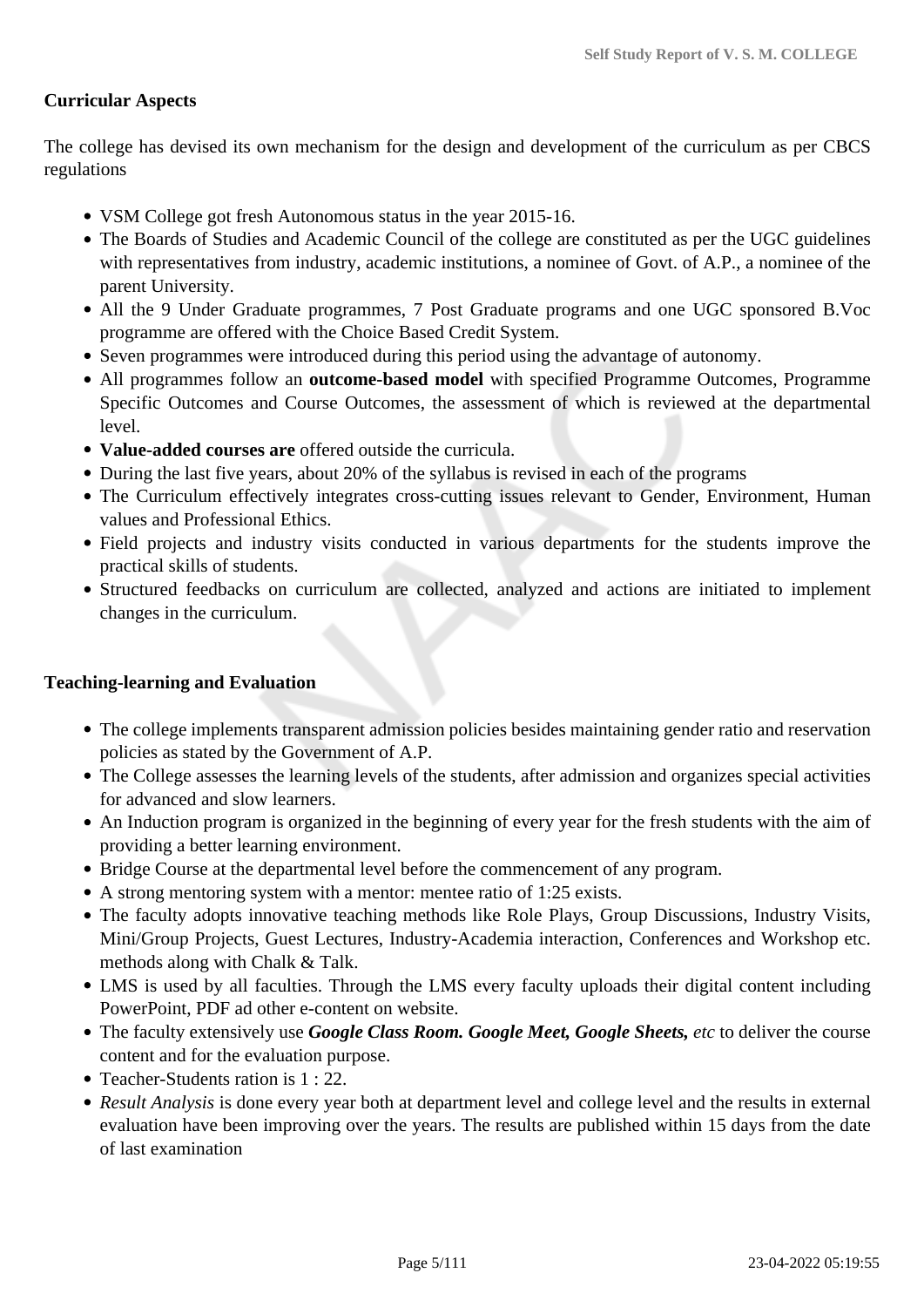### **Research, Innovations and Extension**

College provides an open platform to foster academic excellence and promotes a productive research culture among faculty and students. The research policy of the college aims to promote scientific temper and research aptitude of the learners.

- The institution organizes various workshops and seminars on Intellectual Property Rights and Industryacademia innovative practices.
- The institute was recognized as a Research Centre by the affiliating University and two faculty members were recognized as Research Supervisors.
- The college has 11 functional MoUs.
- The institute also launched a programme named, "V.S.M. Mobile Lab" by Physics and Chemistry departments to create awareness on practical nearby Secondary School Students.
- College has a culture of extension activities through NSS, NCC (Army and Navy wing), YRC and others. Activities like blood donation, cleanliness drives, environment awareness related activities, health and hygiene related activities, gender sensitization activities, environmental and health related issues.

### **Infrastructure and Learning Resources**

VSM College is a temple of learning is planned with a vision to meet the requirements for holistic education. The campuses, set in 8 acres, have a total built-up area of 19503 sq.mt which includes major facilities like:

- **59** spacious lecture rooms, 5 tutorial rooms, 3 seminar halls and 1 conference halls.
- 34 fully equipped Science and Computer laboratories with 256 latest configuration computers, 32 laptops and 30 tabs.
- The Department of English has a Language Lab supported with Globarena and K-VAN software
- Two libraries with 62,934 books and back volumes.
- The learning resources like language laboratory e-journals, e-books, Shodhganga, membership of N-list, etc. are available in the library.
- Wi-Fi facility with browsing speeds of 60 Mbps access points across campus for students.
- Three Virtual Classrooms, one Digital Classroom and 27 ICT enabled Classrooms.
- Installed 150KWp Grid connected solar roof top system
- Three 25KV UPS and two generators for ensuring power backup
- Surveillance cameras are installed in every classroom, corridor and different important points in the entire campus to monitor the suspicious.
- Sports facilities include Cricket, Football grounds, Basketball, Volleyball, Lawn Tennis courts for outdoor games and indoor stadium for Table Tennis, chess, carom board etc.
- Installed Reverse Osmosis plant (5000 LPD)

### **Student Support and Progression**

- The College provides platform for financial assistance from government and management in form of various scholarships and freeships.
- The College has established Training and Placement cell and it helps students to place in various organizations.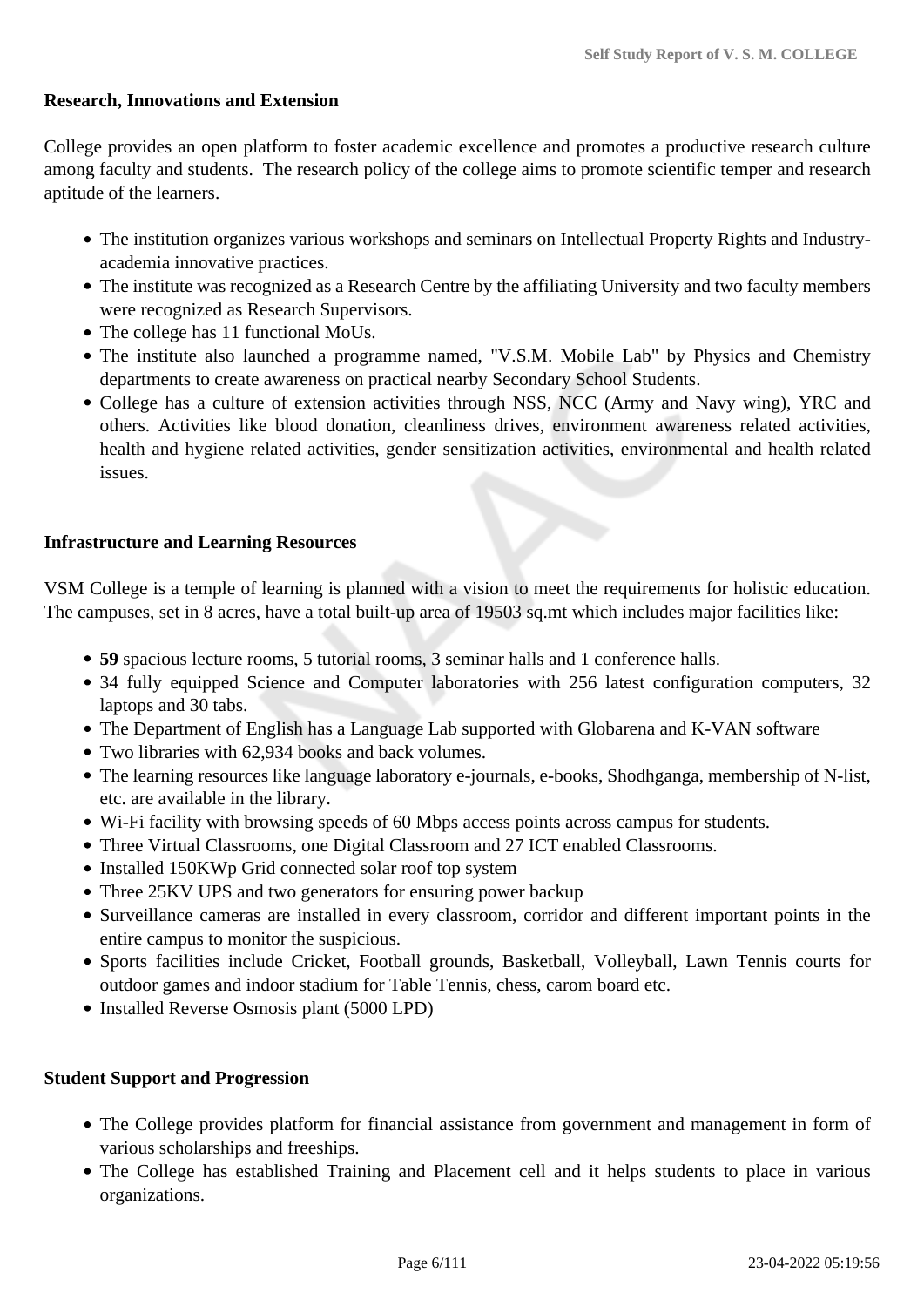- The College has constituted Grievance redressal cell which is proper functioning to solve disputes if any.
- The class representative committee is constituted every year which acts as a bridge between the administration and students community.
- Every year number of students progresses to higher education through succeeding entrance examinations.
- College also have a registered and functional Alumni Association .Alumni Association offers a platform for the old students to contribute their talents and resources

### **Governance, Leadership and Management**

- The vision and mission of the College correlate with the national policies of higher education and are based on education as a means of development of nation and social reformation.
- The institution has a well-structured organogram to facilitate effective administration.
- The College promotes a culture of decentralization and participative management through various academic and administrative committees.
- The College encourages the faculty to participate on orientation programs, refresher courses and faculty development programs.
- Faculty are encouraged and provided with necessary assistance to attend professional development programmes like refresher courses, short term courses FDP's etc, so as to get exposure and upgrade their knowledge.
- The College has introduced e-governance in administration, finance, accounts, scholarships, student's admission and examinations.
- The college has various statutory and non-statutory committees such as ICC, Grievance Redressal Committee, Anti-Ragging Committee, OBC cell, etc.
- The institution has effective welfare measures for teaching and non-teaching staffs.
- To promote quality culture in the campus, IQAC brings in quality initiatives such as, regular submission of AQAR, participation in NIRF, conducts Academic and Administrative Audit.

### **Institutional Values and Best Practices**

- Every year the college organizes gender equity promotion programs such as, stress management, selfdefence camp, etc.
- For girls a separate common room facility is available on the campus.
- All green pollution-reduction practices are implemented.
- The institution provides facilities for the physically challenged, such as ramps, toilets, scribes, and so on.
- The code of conduct for faculty and students is available online through the college portal.
- The institution commemorates the birth and death anniversaries of notable people.
- The College campus comprises rainwater harvesting unit and bore well recharge pit.
- Solid, liquid, and e-waste are all managed in accordance with green building standards.
- The college conducts a green audit, energy audit and fire audit.

### **Best Practices**

**Online-MID Examinations**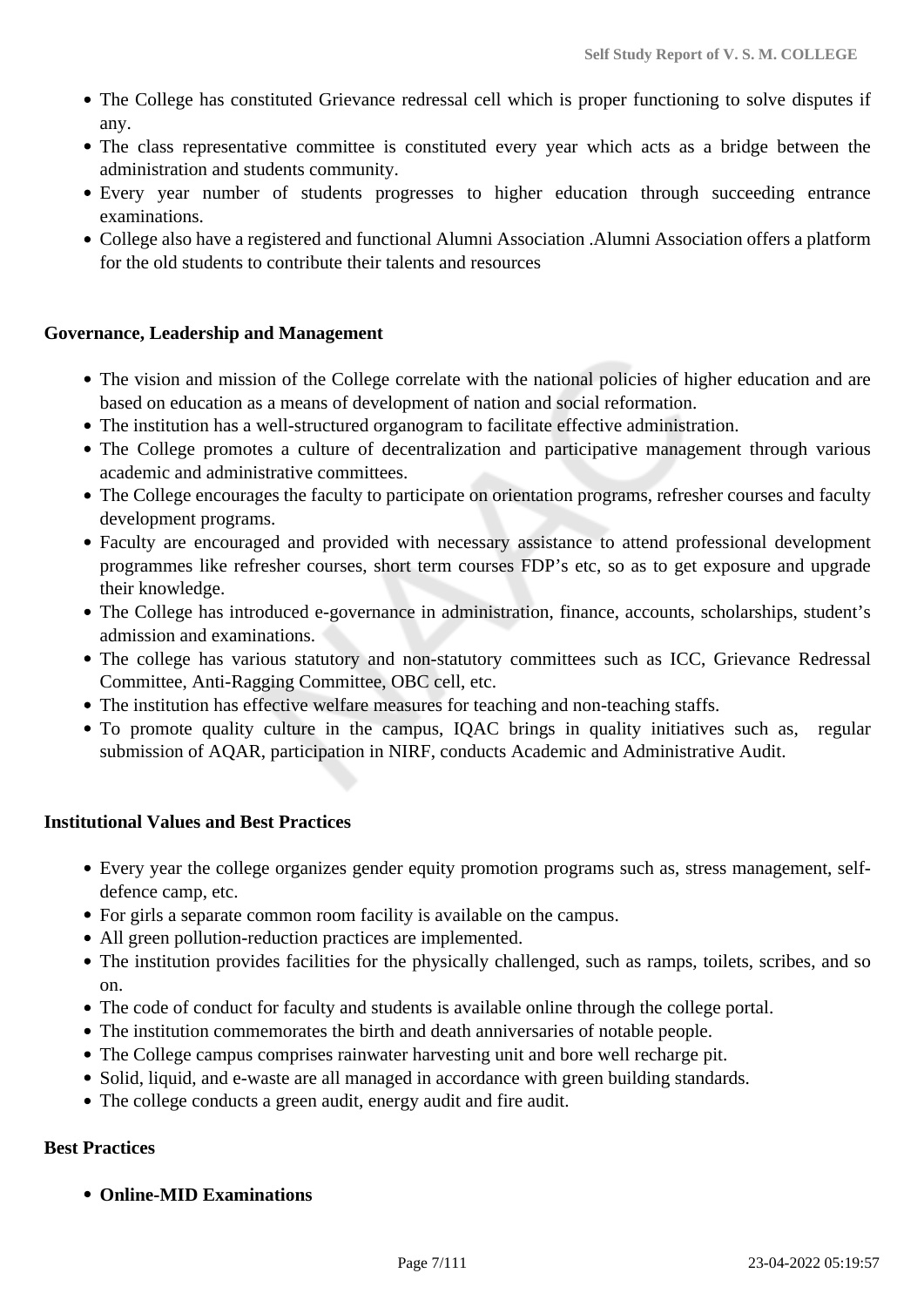*Campus Recruitment Training & Placements*

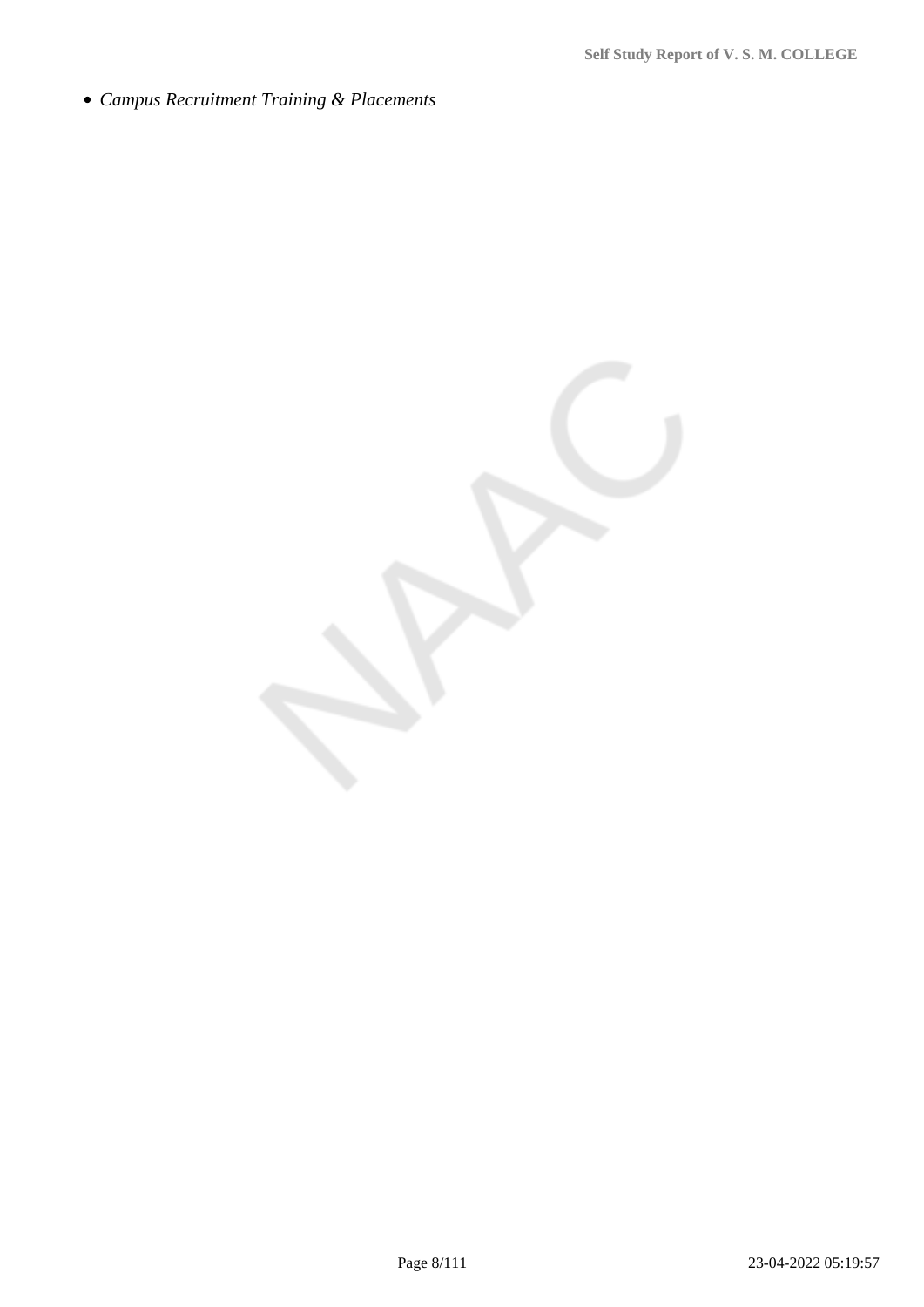# **2. PROFILE**

# **2.1 BASIC INFORMATION**

| Name and Address of the College |                                        |  |
|---------------------------------|----------------------------------------|--|
| Name                            | V. S. M. COLLEGE                       |  |
| Address                         | D.No.19-1-70/2 Main Road, VSM College, |  |
| City                            | Ramachandrapuram                       |  |
| <b>State</b>                    | Andhra Pradesh                         |  |
| Pin                             | 533255                                 |  |
| Website                         | www.vsmcollege.org                     |  |

| <b>Contacts for Communication</b> |                      |                                          |               |                          |                               |
|-----------------------------------|----------------------|------------------------------------------|---------------|--------------------------|-------------------------------|
| <b>Designation</b>                | <b>Name</b>          | <b>Telephone with</b><br><b>STD Code</b> | <b>Mobile</b> | Fax                      | Email                         |
| Principal                         | N S V Kiran<br>Kumar | 08857-242328                             | 9866522999    | 08857-                   | vsmcollege $66@gm$<br>ail.com |
| IQAC / CIQA<br>coordinator        | N. Baby<br>Nirmala   |                                          | 9393030080    | $\overline{\phantom{0}}$ | vsmcollege $66@gm$<br>ail.com |

| <b>Status of the Institution</b> |              |  |
|----------------------------------|--------------|--|
| <b>Institution Status</b>        | Grant-in-aid |  |

| Type of Institution |              |  |
|---------------------|--------------|--|
| By Gender           | Co-education |  |
| $\perp$ By Shift    | Regular      |  |

| Recognized Minority institution            |    |
|--------------------------------------------|----|
| If it is a recognized minroity institution | No |

| Establishment Details                                      |              |  |
|------------------------------------------------------------|--------------|--|
| Date of Establishment, Prior to the Grant of<br>'Autonomy' | $06-07-1966$ |  |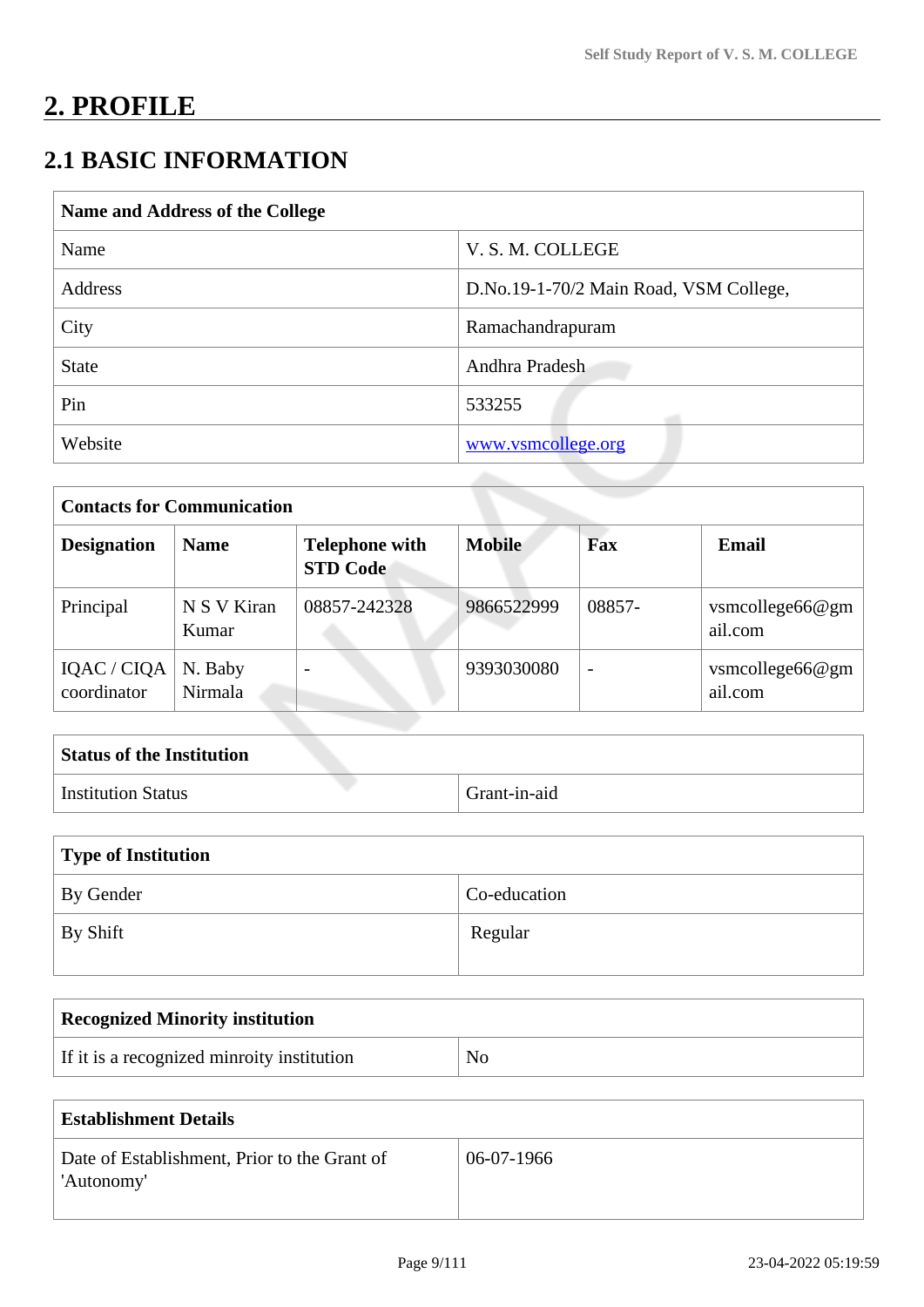| Date of grant of 'Autonomy' to the College by UGC 29-04-2015 |  |
|--------------------------------------------------------------|--|
| University to which the college is affiliated                |  |
|                                                              |  |

| <b>State</b>   | <b>University name</b>     | <b>Document</b>      |
|----------------|----------------------------|----------------------|
| Andhra Pradesh | Adikavi Nannaya University | <b>View Document</b> |

## **Details of UGC recognition**

| <b>Under Section</b>      | Date       | <b>View Document</b> |  |
|---------------------------|------------|----------------------|--|
| $\vert$ 2f of UGC $\vert$ | 10-12-1975 | <b>View Document</b> |  |
| 12B of UGC                | 10-12-1975 | <b>View Document</b> |  |

### **Details of recognition/approval by stationary/regulatory bodies like AICTE,NCTE,MCI,DCI,PCI,RCI etc(other than UGC)**

| <b>Statutory</b><br><b>Regulatory</b><br><b>Authority</b> | <b>Recognition/App</b><br>roval details Inst<br>itution/Departme<br>nt programme | Day, Month and<br>year(dd-mm-<br>yyyy) | Validity in<br>months | <b>Remarks</b>                                        |
|-----------------------------------------------------------|----------------------------------------------------------------------------------|----------------------------------------|-----------------------|-------------------------------------------------------|
| <b>AICTE</b>                                              | <b>View Document</b>                                                             | 25-04-2019                             | 12                    | Renewal for the<br>current academic<br>year completed |

| <b>Recognitions</b>                                                                  |                                                 |
|--------------------------------------------------------------------------------------|-------------------------------------------------|
| Is the College recognized by UGC as a College<br>with Potential for Excellence(CPE)? | N <sub>0</sub>                                  |
| Is the College recognized for its performance by<br>any other governmental agency?   | Yes                                             |
| If yes, name of the agency                                                           | <b>National Institutional Ranking Framework</b> |
| Date of recognition                                                                  | $01 - 03 - 2017$                                |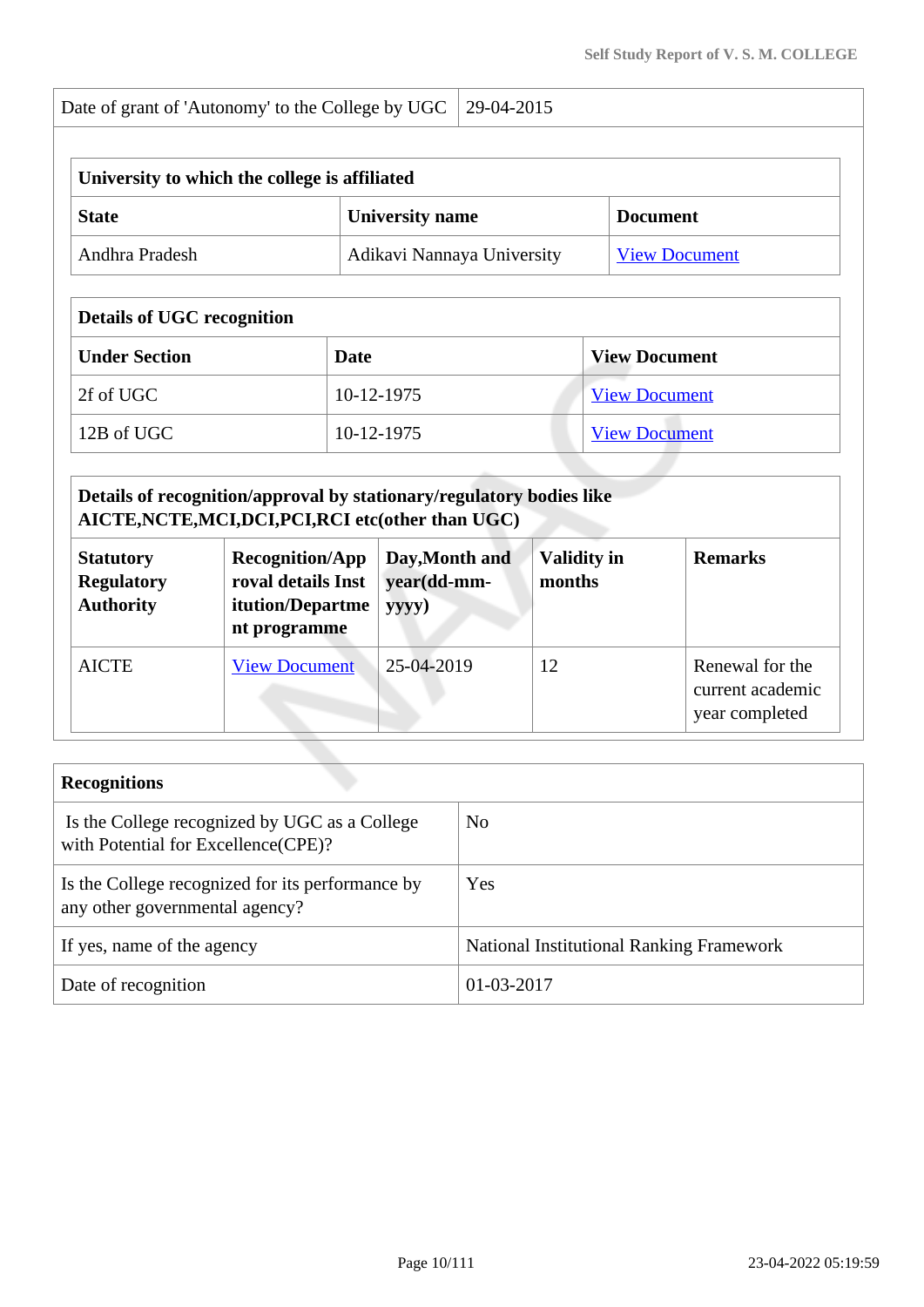| <b>Location and Area of Campus</b> |                                           |            |                                |                             |
|------------------------------------|-------------------------------------------|------------|--------------------------------|-----------------------------|
| <b>Campus Type</b>                 | <b>Address</b>                            | Location*  | <b>Campus Area</b><br>in Acres | Built up Area in<br>sq.mts. |
| Main campus<br>area                | D.No.19-1-70/2 Main Road,<br>VSM College, | Semi-urban | 8                              | 32375.2                     |

# **2.2 ACADEMIC INFORMATION**

| Details of Programmes Offered by the College (Give Data for Current Academic year) |                                                                |                                     |                                             |                                        |                                      |                                             |  |
|------------------------------------------------------------------------------------|----------------------------------------------------------------|-------------------------------------|---------------------------------------------|----------------------------------------|--------------------------------------|---------------------------------------------|--|
| Programme<br>Level                                                                 | <b>Name of Pr</b><br>ogramme/C<br>ourse                        | <b>Duration</b> in<br><b>Months</b> | <b>Entry</b><br>Qualificatio<br>$\mathbf n$ | <b>Medium of</b><br><b>Instruction</b> | <b>Sanctioned</b><br><b>Strength</b> | No.of<br><b>Students</b><br><b>Admitted</b> |  |
| <b>UG</b>                                                                          | <b>BA, History</b><br>Economics<br>Politics                    | 36                                  | Intermediate                                | Telugu                                 | 60                                   | $\overline{0}$                              |  |
| <b>UG</b>                                                                          | BSc, Mathem<br>atics Physics<br>Chemistry                      | 36                                  | Intermediate                                | $English +$<br>Telugu                  | 150                                  | 145                                         |  |
| <b>UG</b>                                                                          | BSc, Mathem<br>atics Physics<br>Computer<br>Science            | 36                                  | Intermediate                                | English                                | 200                                  | 200                                         |  |
| <b>UG</b>                                                                          | BCom, Gener<br>al                                              | 36                                  | Intermediate                                | $English +$<br>Telugu                  | 120                                  | 61                                          |  |
| <b>UG</b>                                                                          | BSc, Botany<br>Zoology<br>Chemistry                            | 36                                  | Intermediate                                | $English +$<br>Telugu                  | 100                                  | 45                                          |  |
| <b>UG</b>                                                                          | <b>BSc, Chemist</b><br>ry Zoology<br>Aquaculture<br>Technology | 36                                  | Intermediate                                | English                                | 50                                   | 16                                          |  |
| <b>UG</b>                                                                          | BCom,Comp<br>uter<br>Applications                              | 36                                  | Intermediate                                | English                                | 180                                  | 156                                         |  |
| <b>UG</b>                                                                          | BBA, Bachel<br>or Of<br><b>Business Ad</b><br>ministration     | 36                                  | Intermediate                                | English                                | 120                                  | 56                                          |  |
| <b>UG</b>                                                                          | BCA, Bachel                                                    | 36                                  | Intermediate                                | English                                | 60                                   | 60                                          |  |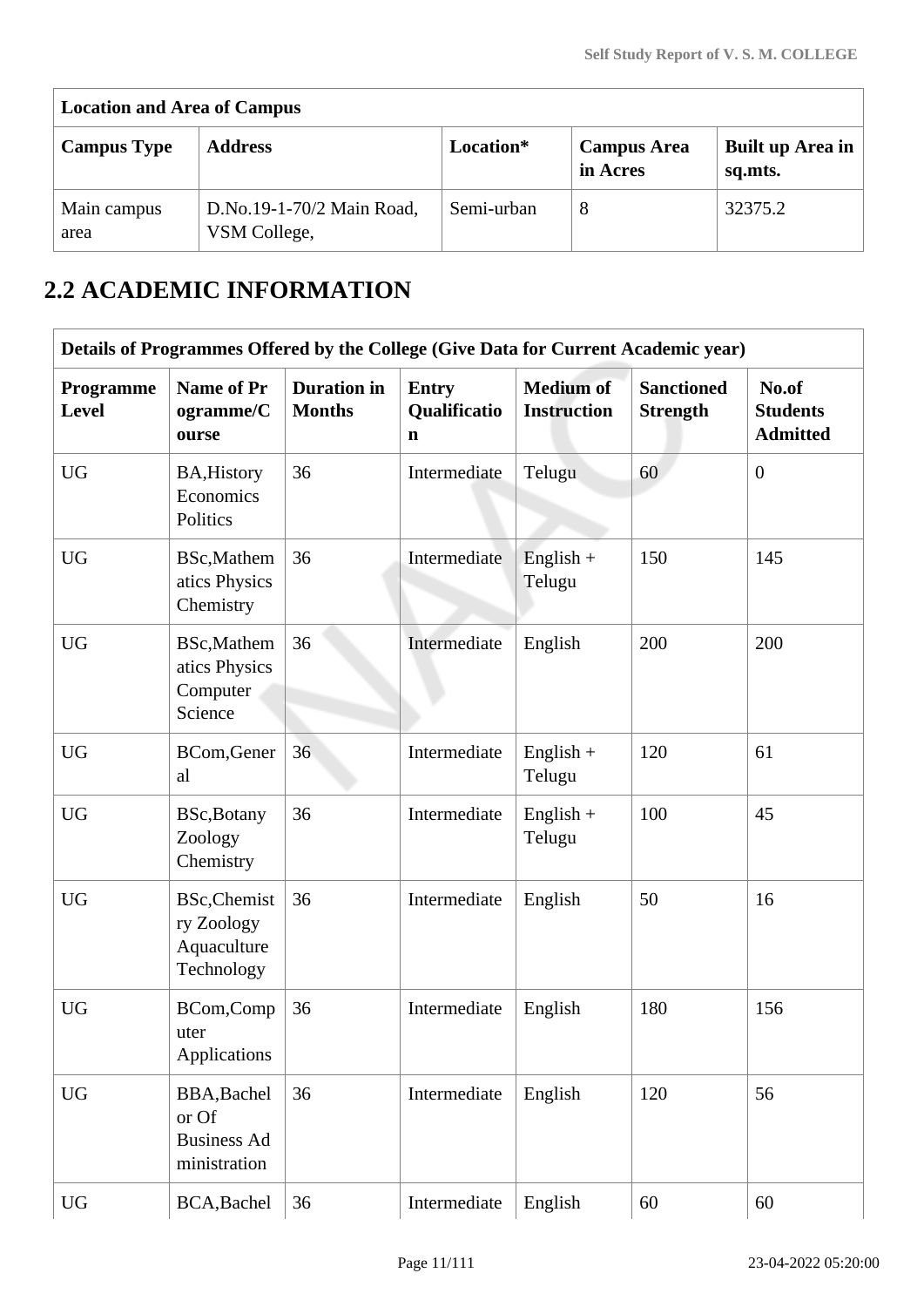|           | or Of<br>Computer<br>Applications                |    |                     |         |     |                  |
|-----------|--------------------------------------------------|----|---------------------|---------|-----|------------------|
| <b>UG</b> | BVoc,Comm<br>ercial<br>Aquaculture               | 36 | Intermediate        | English | 50  | 16               |
| PG        | MSc, Organic<br>Chemistry                        | 24 | Under<br>Graduation | English | 30  | 30               |
| PG        | MSc, Analyti<br>cal<br>Chemistry                 | 24 | Under<br>Graduation | English | 30  | 30               |
| PG        | MSc, Botany                                      | 24 | Under<br>Graduation | English | 30  | 23               |
| PG        | MSc,Zoolog<br>y                                  | 24 | Under<br>Graduation | English | 30  | 30               |
| PG        | MSc, Physics                                     | 24 | Under<br>Graduation | English | 30  | 22               |
| PG        | MBA, Master<br>Of Business<br>Administrati<br>on | 24 | Under<br>Graduation | English | 240 | 157              |
| PG        | MCA, Master<br>Of Computer<br>Applications       | 36 | Under<br>Graduation | English | 60  | 55               |
| PG        | MA, History                                      | 24 | Under<br>Graduation | English | 40  | $\boldsymbol{0}$ |
| PG        | MCom,Com<br>merce                                | 24 | Under<br>Graduation | English | 50  | $\boldsymbol{0}$ |

**Position Details of Faculty & Staff in the College**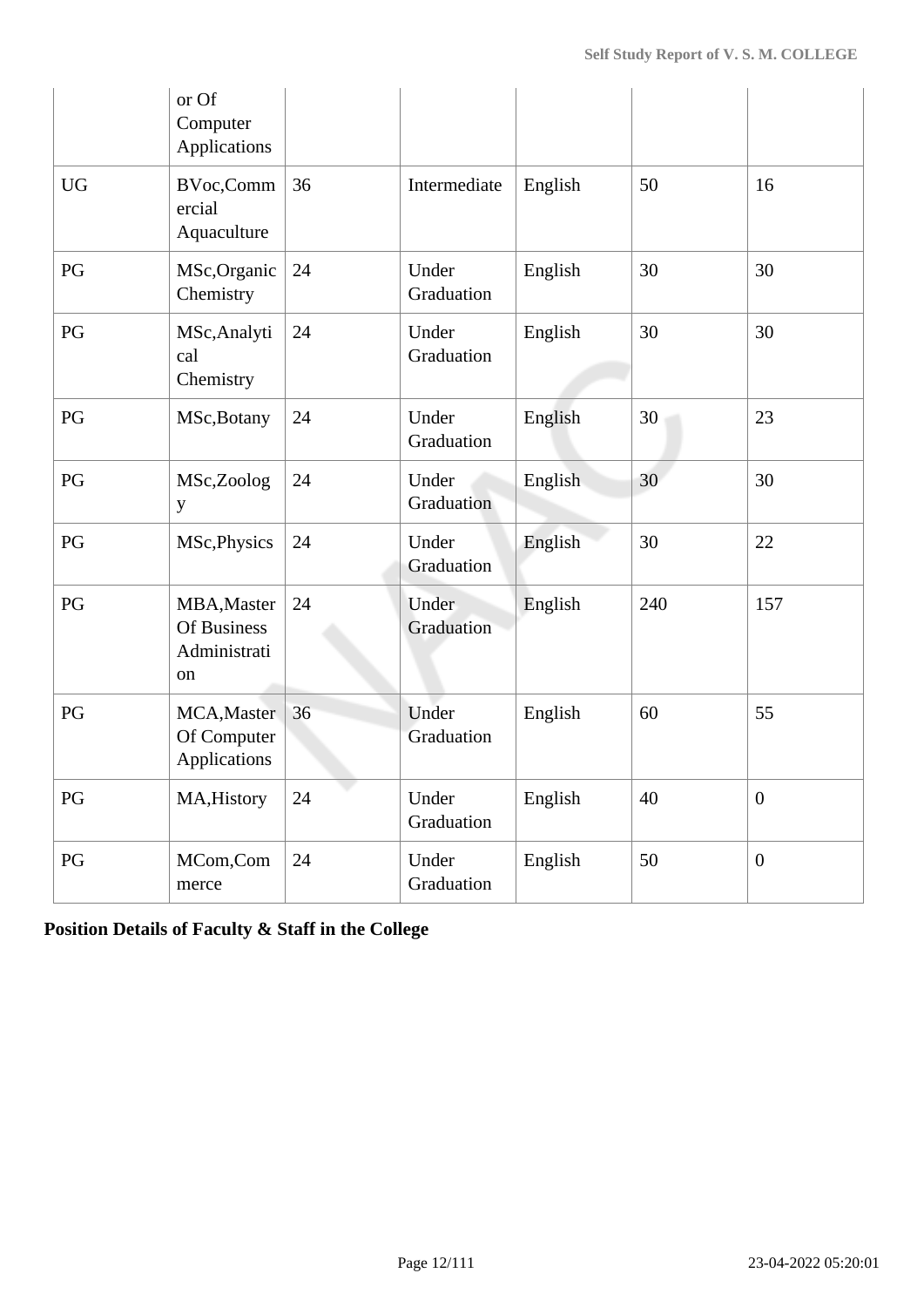| <b>Teaching Faculty</b>                                                             |                  |                  |                |                |      |                            |                |                  |                            |                |                |                  |
|-------------------------------------------------------------------------------------|------------------|------------------|----------------|----------------|------|----------------------------|----------------|------------------|----------------------------|----------------|----------------|------------------|
|                                                                                     |                  | <b>Professor</b> |                |                |      | <b>Associate Professor</b> |                |                  | <b>Assistant Professor</b> |                |                |                  |
|                                                                                     | Male             | Female           | Others         | Total          | Male | Female                     | Others         | Total            | Male                       | Female         | Others         | Total            |
| Sanctioned by the<br>UGC /University<br><b>State</b><br>Government                  |                  |                  |                | $\overline{0}$ |      |                            |                | 9                |                            |                |                | 14               |
| Recruited                                                                           | $\overline{0}$   | $\overline{0}$   | $\overline{0}$ | $\overline{0}$ | 5    | $\overline{4}$             | $\overline{0}$ | 9                | $\overline{0}$             | $\overline{0}$ | $\overline{0}$ | $\boldsymbol{0}$ |
| Yet to Recruit                                                                      |                  |                  |                | $\overline{0}$ |      |                            |                | $\boldsymbol{0}$ |                            |                |                | 14               |
| Sanctioned by the<br>Management/Soci<br>ety or Other<br>Authorized<br><b>Bodies</b> |                  |                  |                | $\overline{0}$ |      |                            |                | 3                |                            |                |                | 98               |
| Recruited                                                                           | $\boldsymbol{0}$ | $\overline{0}$   | $\overline{0}$ | $\overline{0}$ | 3    | $\overline{0}$             | $\overline{0}$ | 3                | 46                         | 52             | $\overline{0}$ | 98               |
| Yet to Recruit                                                                      |                  |                  |                | $\overline{0}$ |      |                            |                | $\overline{0}$   |                            |                |                | $\theta$         |
|                                                                                     |                  |                  |                |                |      |                            |                |                  |                            |                |                |                  |

| <b>Non-Teaching Staff</b>                                                       |             |               |                  |                |  |  |  |
|---------------------------------------------------------------------------------|-------------|---------------|------------------|----------------|--|--|--|
|                                                                                 | <b>Male</b> | <b>Female</b> | <b>Others</b>    | <b>Total</b>   |  |  |  |
| Sanctioned by the<br><b>UGC</b> / University State<br>Government                |             |               |                  | 28             |  |  |  |
| Recruited                                                                       | 5           | $\mathbf{0}$  | $\boldsymbol{0}$ | 5              |  |  |  |
| <b>Yet to Recruit</b>                                                           |             |               |                  | 23             |  |  |  |
| Sanctioned by the<br>Management/Society<br>or Other Authorized<br><b>Bodies</b> |             |               |                  | 30             |  |  |  |
| Recruited                                                                       | 21          | 9             | $\overline{0}$   | 30             |  |  |  |
| Yet to Recruit                                                                  |             |               |                  | $\overline{0}$ |  |  |  |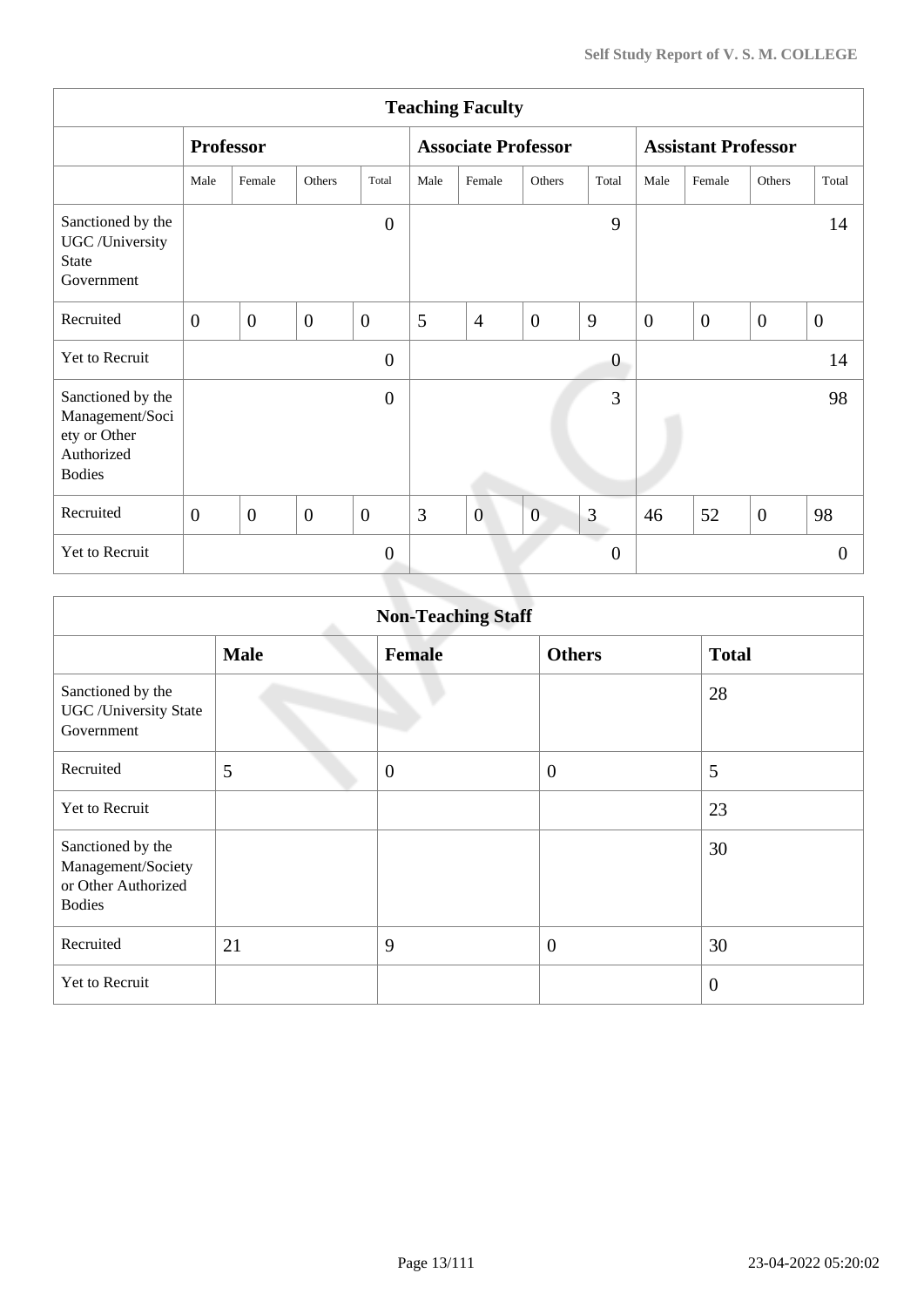| <b>Technical Staff</b>                                                          |             |                |                |                |  |  |
|---------------------------------------------------------------------------------|-------------|----------------|----------------|----------------|--|--|
|                                                                                 | <b>Male</b> | Female         | <b>Others</b>  | <b>Total</b>   |  |  |
| Sanctioned by the<br><b>UGC</b> / University State<br>Government                |             |                |                | 23             |  |  |
| Recruited                                                                       | 5           | $\overline{4}$ | $\overline{0}$ | 9              |  |  |
| Yet to Recruit                                                                  |             |                |                | 14             |  |  |
| Sanctioned by the<br>Management/Society<br>or Other Authorized<br><b>Bodies</b> |             |                |                | 101            |  |  |
| Recruited                                                                       | 51          | 50             | $\overline{0}$ | 101            |  |  |
| Yet to Recruit                                                                  |             |                |                | $\overline{0}$ |  |  |

# **Qualification Details of the Teaching Staff**

|                                     | <b>Permanent Teachers</b> |                  |                |                            |                  |                  |                            |                |                |              |
|-------------------------------------|---------------------------|------------------|----------------|----------------------------|------------------|------------------|----------------------------|----------------|----------------|--------------|
| <b>Highest</b><br>Qualificatio<br>n | <b>Professor</b>          |                  |                | <b>Associate Professor</b> |                  |                  | <b>Assistant Professor</b> |                |                |              |
|                                     | Male                      | Female           | Others         | Male                       | Female           | Others           | Male                       | Female         | <b>Others</b>  | Total        |
| D.sc/D.Litt/<br><b>LLD</b>          | $\overline{0}$            | $\boldsymbol{0}$ | $\overline{0}$ | $\mathbf{0}$               | $\boldsymbol{0}$ | $\overline{0}$   | $\theta$                   | $\overline{0}$ | $\overline{0}$ | $\mathbf{0}$ |
| Ph.D.                               | $\overline{0}$            | $\overline{0}$   | $\overline{0}$ | 6                          | $\overline{4}$   | $\overline{0}$   | $\theta$                   | $\overline{0}$ | $\overline{0}$ | 10           |
| M.Phil.                             | $\boldsymbol{0}$          | $\overline{0}$   | $\overline{0}$ | 1                          | $\overline{0}$   | $\overline{0}$   | $\overline{0}$             | $\overline{0}$ | $\overline{0}$ | $\mathbf{1}$ |
| PG                                  | $\boldsymbol{0}$          | $\overline{0}$   | $\overline{0}$ | $\overline{0}$             | $\boldsymbol{0}$ | $\boldsymbol{0}$ | 47                         | 52             | $\overline{0}$ | 99           |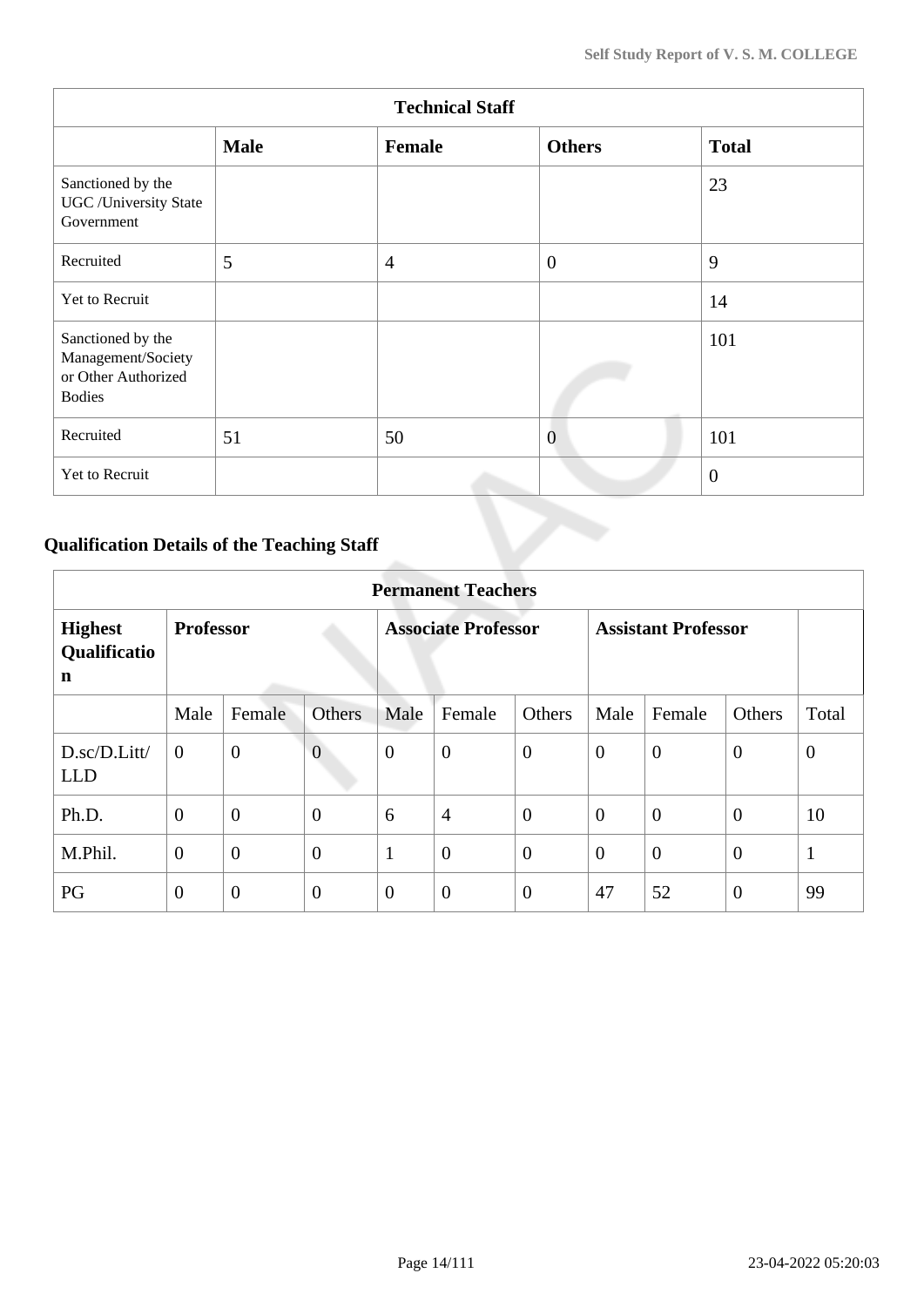| <b>Temporary Teachers</b>                     |                  |                |                            |                  |                  |                            |                  |                  |                |              |
|-----------------------------------------------|------------------|----------------|----------------------------|------------------|------------------|----------------------------|------------------|------------------|----------------|--------------|
| <b>Highest</b><br>Qualificatio<br>$\mathbf n$ | <b>Professor</b> |                | <b>Associate Professor</b> |                  |                  | <b>Assistant Professor</b> |                  |                  |                |              |
|                                               | Male             | Female         | Others                     | Male             | Female           | Others                     | Male             | Female           | Others         | Total        |
| D.sc/D.Litt/<br><b>LLD</b>                    | $\theta$         | $\overline{0}$ | $\overline{0}$             | $\overline{0}$   | $\overline{0}$   | $\overline{0}$             | $\overline{0}$   | $\overline{0}$   | $\mathbf{0}$   | $\mathbf{0}$ |
| Ph.D.                                         | $\overline{0}$   | $\overline{0}$ | $\overline{0}$             | $\boldsymbol{0}$ | $\overline{0}$   | $\overline{0}$             | $\overline{0}$   | $\overline{0}$   | $\mathbf{0}$   | $\mathbf{0}$ |
| M.Phil.                                       | $\overline{0}$   | $\overline{0}$ | $\overline{0}$             | $\boldsymbol{0}$ | $\overline{0}$   | $\overline{0}$             | $\boldsymbol{0}$ | $\overline{0}$   | $\mathbf{0}$   | $\theta$     |
| PG                                            | $\overline{0}$   | $\overline{0}$ | $\theta$                   | $\boldsymbol{0}$ | $\boldsymbol{0}$ | $\theta$                   | $\theta$         | $\boldsymbol{0}$ | $\overline{0}$ | $\mathbf{0}$ |
|                                               |                  |                |                            |                  |                  |                            |                  |                  |                |              |

| <b>Part Time Teachers</b>           |                  |                |                            |                |                |                            |                |                |                |                |
|-------------------------------------|------------------|----------------|----------------------------|----------------|----------------|----------------------------|----------------|----------------|----------------|----------------|
| <b>Highest</b><br>Qualificatio<br>n | <b>Professor</b> |                | <b>Associate Professor</b> |                |                | <b>Assistant Professor</b> |                |                |                |                |
|                                     | Male             | Female         | Others                     | Male           | Female         | Others                     | Male           | Female         | Others         | Total          |
| D.sc/D.Litt/<br><b>LLD</b>          | $\boldsymbol{0}$ | $\mathbf{0}$   | $\overline{0}$             | $\overline{0}$ | $\overline{0}$ | $\overline{0}$             | $\overline{0}$ | $\overline{0}$ | $\mathbf{0}$   | $\theta$       |
| Ph.D.                               | $\mathbf{0}$     | $\mathbf{0}$   | $\overline{0}$             | $\overline{0}$ | $\overline{0}$ | $\overline{0}$             | $\theta$       | $\overline{0}$ | $\overline{0}$ | $\overline{0}$ |
| M.Phil.                             | $\mathbf{0}$     | $\overline{0}$ | $\overline{0}$             | $\overline{0}$ | $\overline{0}$ | $\overline{0}$             | $\overline{0}$ | $\overline{0}$ | $\overline{0}$ | $\theta$       |
| PG                                  | $\mathbf{0}$     | $\overline{0}$ | $\overline{0}$             | $\overline{0}$ | $\overline{0}$ | $\overline{0}$             | $\theta$       | $\overline{0}$ | $\overline{0}$ | $\overline{0}$ |

| <b>Details of Visting/Guest Faculties</b> |             |               |               |              |  |  |
|-------------------------------------------|-------------|---------------|---------------|--------------|--|--|
| <b>Number of Visiting/Guest Faculty</b>   | <b>Male</b> | <b>Female</b> | <b>Others</b> | <b>Total</b> |  |  |
| engaged with the college?                 |             |               |               |              |  |  |

**Provide the Following Details of Students Enrolled in the College During the Current Academic Year**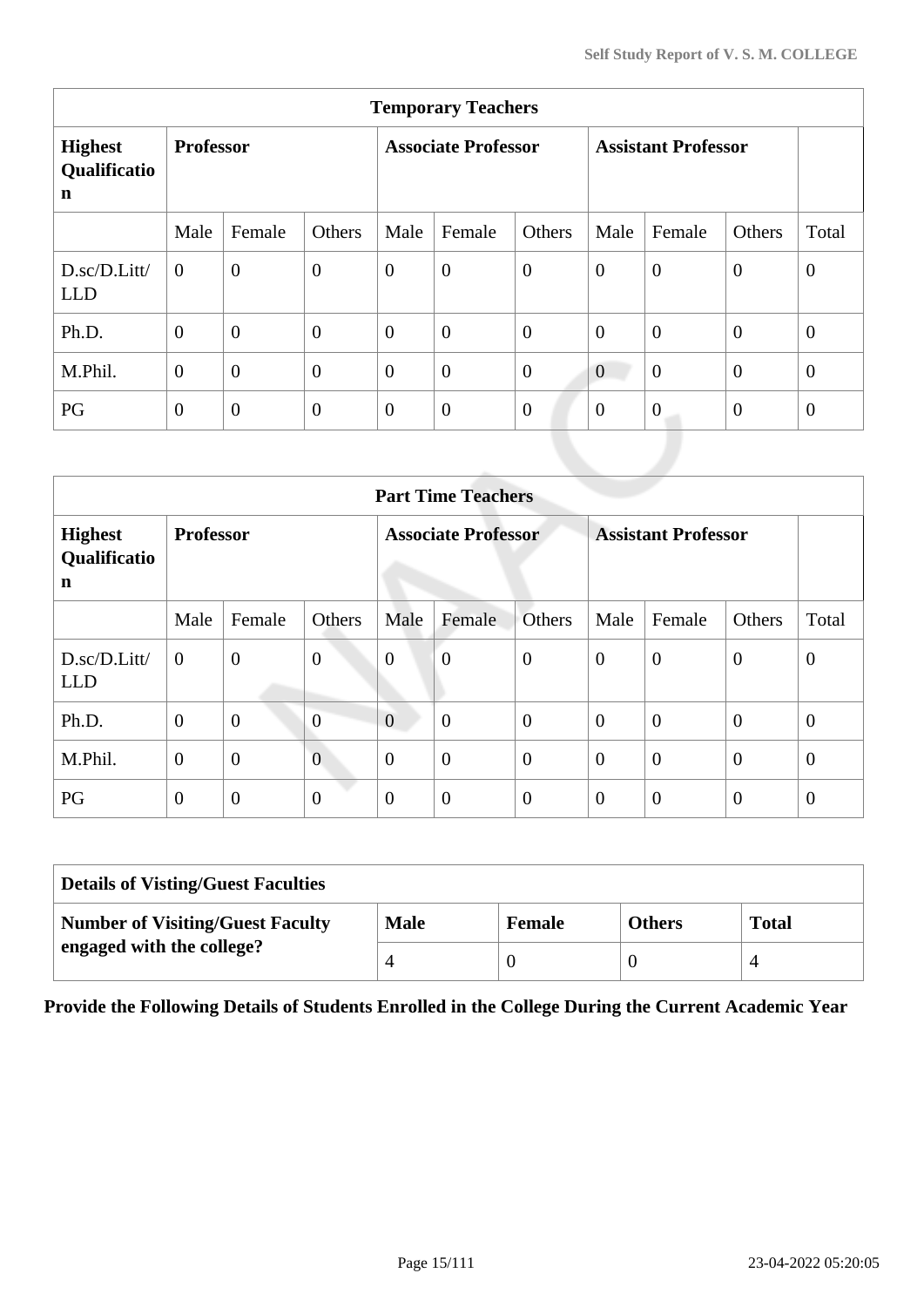| Programme     |        | <b>From the State</b><br><b>Where College</b><br>is Located | <b>From Other</b><br><b>States of India</b> | <b>NRI Students</b> | Foreign<br><b>Students</b> | <b>Total</b>   |
|---------------|--------|-------------------------------------------------------------|---------------------------------------------|---------------------|----------------------------|----------------|
| <b>UG</b>     | Male   | 1247                                                        | $\mathbf{0}$                                | $\theta$            | $\overline{0}$             | 1247           |
|               | Female | 596                                                         | $\overline{0}$                              | $\overline{0}$      | $\overline{0}$             | 596            |
|               | Others | $\overline{0}$                                              | $\overline{0}$                              | $\theta$            | $\overline{0}$             | $\mathbf{0}$   |
| PG            | Male   | 280                                                         | $\overline{0}$                              | $\overline{0}$      | $\overline{0}$             | 280            |
|               | Female | 321                                                         | $\mathbf{0}$                                | $\overline{0}$      | $\theta$                   | 321            |
|               | Others | $\overline{0}$                                              | $\overline{0}$                              | $\overline{0}$      | $\overline{0}$             | $\mathbf{0}$   |
| Certificate / | Male   | 222                                                         | $\overline{0}$                              | $\overline{0}$      | $\overline{0}$             | 222            |
| Awareness     | Female | 135                                                         | $\overline{0}$                              | $\overline{0}$      | $\overline{0}$             | 135            |
|               | Others | $\overline{0}$                                              | $\mathbf{0}$                                | $\overline{0}$      | $\mathbf{0}$               | $\overline{0}$ |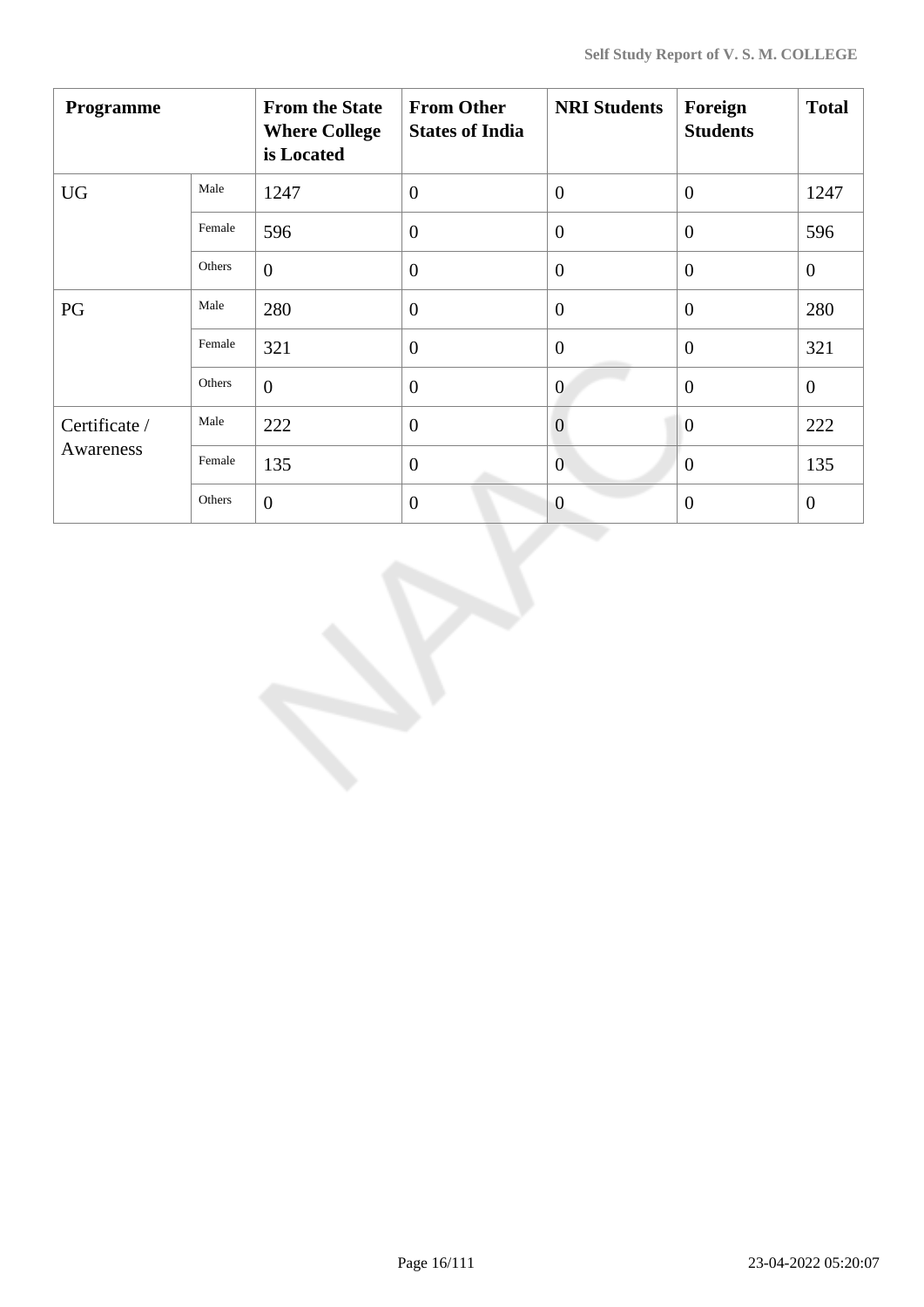| r ears      |        |                |                  |                  |                  |
|-------------|--------|----------------|------------------|------------------|------------------|
| Programme   |        | Year 1         | Year 2           | Year 3           | Year 4           |
| <b>SC</b>   | Male   | 84             | 66               | 104              | 88               |
|             | Female | 43             | 54               | 69               | 53               |
|             | Others | $\mathbf{0}$   | $\boldsymbol{0}$ | $\overline{0}$   | $\overline{0}$   |
| ${\cal ST}$ | Male   | 5              | 3                | 3                | $\overline{2}$   |
|             | Female | $\overline{0}$ | $\sqrt{2}$       | $\overline{c}$   | 9                |
|             | Others | $\overline{0}$ | $\boldsymbol{0}$ | $\mathbf{0}$     | $\mathbf{0}$     |
| OBC         | Male   | 322            | 275              | 292              | 254              |
|             | Female | 121            | 127              | 167              | 188              |
|             | Others | $\overline{0}$ | $\mathbf{0}$     | $\boldsymbol{0}$ | $\overline{0}$   |
| General     | Male   | 187            | 194              | 184              | 169              |
|             | Female | 115            | 109              | 161              | 164              |
|             | Others | $\overline{0}$ | $\overline{0}$   | $\mathbf{0}$     | $\mathbf{0}$     |
| Others      | Male   | $\overline{0}$ | $\boldsymbol{0}$ | $\overline{2}$   | $\overline{2}$   |
|             | Female | $\overline{0}$ | $\boldsymbol{0}$ | $\overline{2}$   | $\overline{2}$   |
|             | Others | $\overline{0}$ | $\boldsymbol{0}$ | $\overline{0}$   | $\boldsymbol{0}$ |
| Total       |        | 877            | 830              | 986              | 931              |

**Provide the Following Details of Students admitted to the College During the last four Academic Years**

# **2.3 EVALUATIVE REPORT OF THE DEPARTMENTS**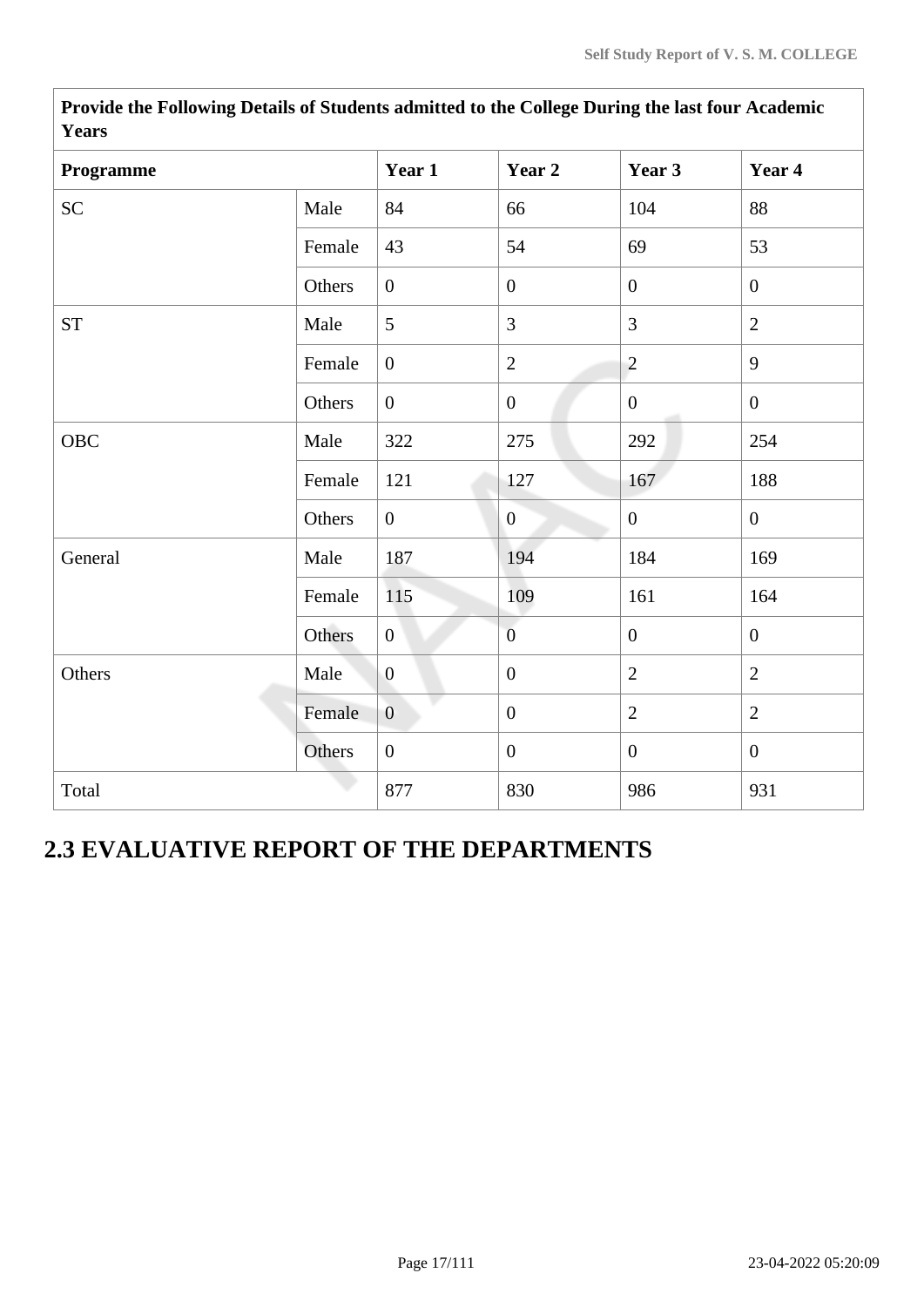| <b>Department Name</b>                          | <b>Upload Report</b> |
|-------------------------------------------------|----------------------|
| <b>Analytical Chemistry</b>                     | <b>View Document</b> |
| <b>Bachelor Of Business Administration</b>      | <b>View Document</b> |
| <b>Bachelor Of Computer Applications</b>        | <b>View Document</b> |
| <b>Botany</b>                                   | <b>View Document</b> |
| <b>Botany Zoology Chemistry</b>                 | <b>View Document</b> |
| <b>Chemistry Zoology Aquaculture Technology</b> | <b>View Document</b> |
| Commerce                                        | <b>View Document</b> |
| <b>Commercial Aquaculture</b>                   | <b>View Document</b> |
| <b>Computer Applications</b>                    | <b>View Document</b> |
| General                                         | <b>View Document</b> |
| History                                         | <b>View Document</b> |
| <b>History Economics Politics</b>               | <b>View Document</b> |
| <b>Master Of Business Administration</b>        | <b>View Document</b> |
| <b>Master Of Computer Applications</b>          | <b>View Document</b> |
| <b>Mathematics Physics Chemistry</b>            | <b>View Document</b> |
| <b>Mathematics Physics Computer Science</b>     | <b>View Document</b> |
| <b>Organic Chemistry</b>                        | <b>View Document</b> |
| Physics                                         | <b>View Document</b> |
| Zoology                                         | <b>View Document</b> |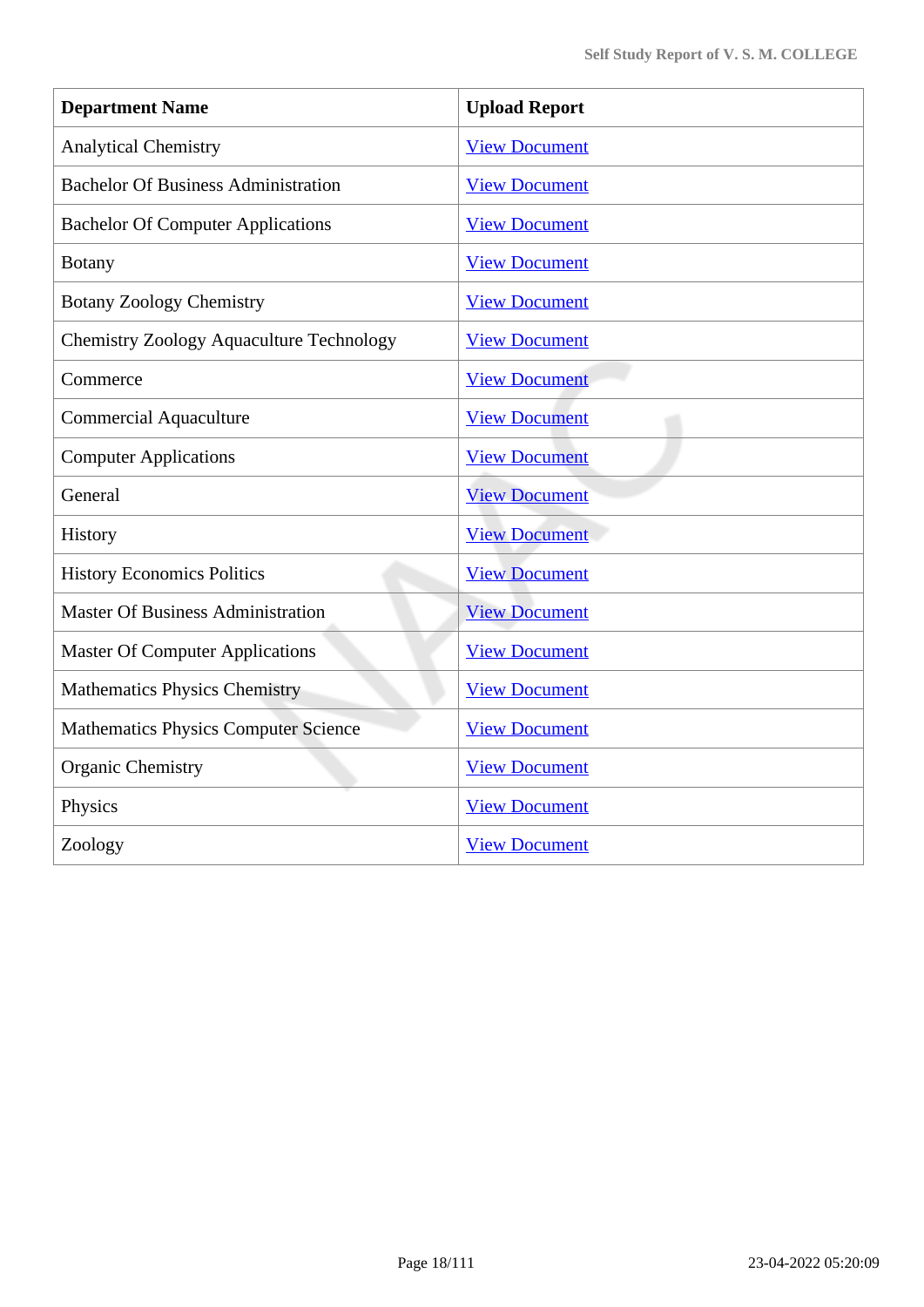# **Extended Profile**

# **1 Program**

# **1.1**

## **Number of programs offered year-wise for last five years**

| 2019-20                                 | 2018-19 | 2017-18 |          | 2016-17              | 2015-16 |  |
|-----------------------------------------|---------|---------|----------|----------------------|---------|--|
|                                         |         | 13      |          | 15                   | 15      |  |
| <b>File Description</b>                 |         |         | Document |                      |         |  |
| Institutional data in prescribed format |         |         |          | <b>View Document</b> |         |  |

# **1.2**

# **Number of departments offering academic programmes**

# **Response: 12**

# **2 Students**

### **2.1**

## **Number of students year-wise during last five years**

| 2019-20                                 | 2018-19 | 2017-18 |                      | 2016-17 | 2015-16 |  |
|-----------------------------------------|---------|---------|----------------------|---------|---------|--|
| 2444                                    | 2302    | 2296    |                      | 2328    | 2170    |  |
| <b>File Description</b>                 |         |         | Document             |         |         |  |
| Institutional data in prescribed format |         |         | <b>View Document</b> |         |         |  |

### **2.2**

### **Number of outgoing / final year students year-wise during last five years**

| 2019-20                                 | 2018-19 | 2017-18 |          | 2016-17              | 2015-16 |  |
|-----------------------------------------|---------|---------|----------|----------------------|---------|--|
| 698                                     | 801     | 769     |          | 719                  | 667     |  |
| <b>File Description</b>                 |         |         | Document |                      |         |  |
| Institutional data in prescribed format |         |         |          | <b>View Document</b> |         |  |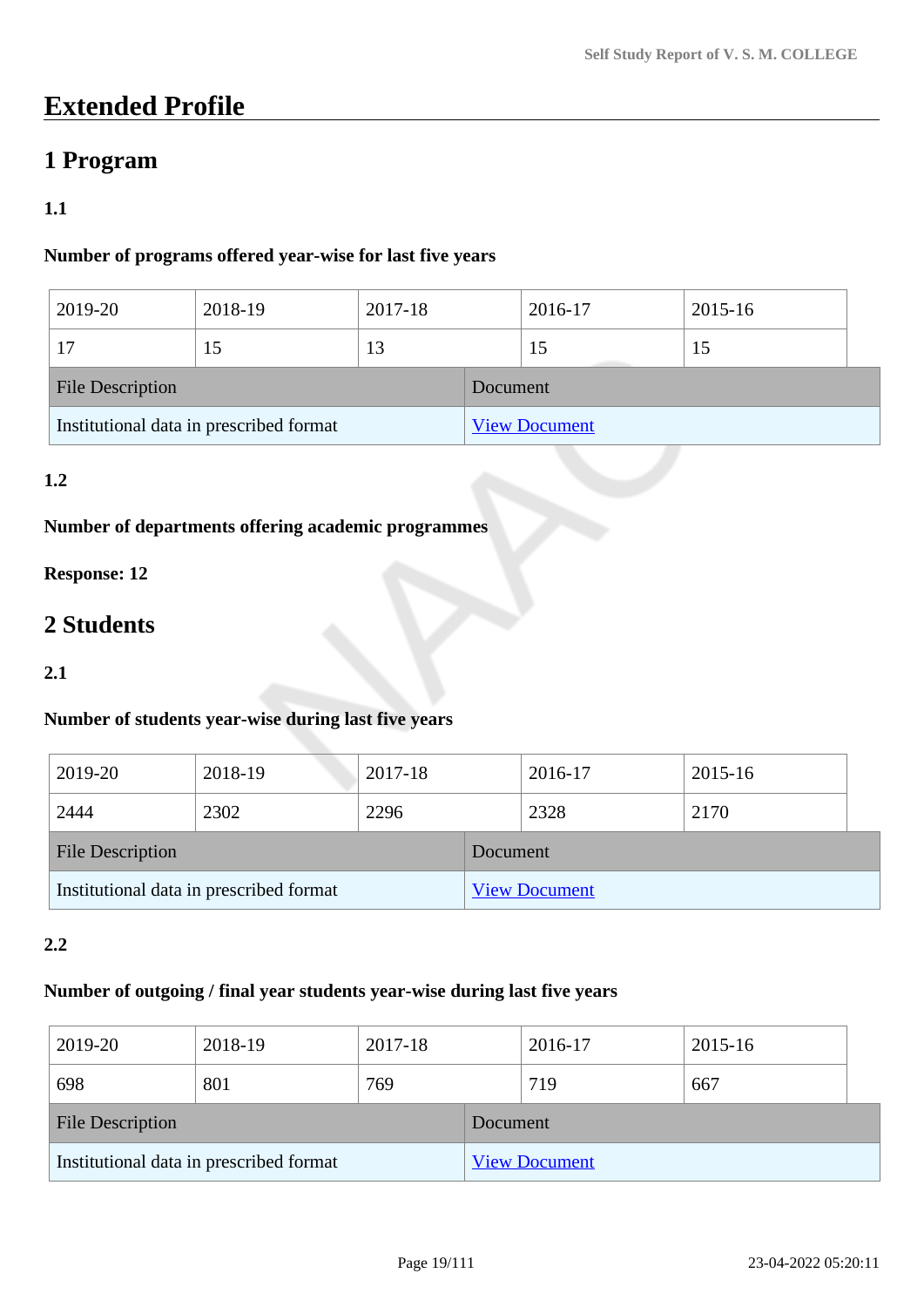## **2.3**

# **Number of students appeared in the examination conducted by the Institution, year-wise during the last five years**

| 2019-20                                 | 2018-19 | 2017-18 |          | 2016-17              | 2015-16 |
|-----------------------------------------|---------|---------|----------|----------------------|---------|
| 2308                                    | 2041    | 2112    |          | 2195                 | 2039    |
| <b>File Description</b>                 |         |         | Document |                      |         |
| Institutional data in prescribed format |         |         |          | <b>View Document</b> |         |

## **2.4**

# **Number of revaluation applications year-wise during last five years**

| 2019-20 | 2018-19 | 2017-18   | $2016-17$ | 2015-16 |
|---------|---------|-----------|-----------|---------|
| 295     | 192     | 70<br>ر ر | 19        | C       |

# **3 Teachers**

**3.1**

## **Number of courses in all programs year-wise during last five years**

| 2019-20                                 | 2018-19 | 2017-18 |          | 2016-17              | 2015-16 |  |
|-----------------------------------------|---------|---------|----------|----------------------|---------|--|
| 597                                     | 552     | 532     |          | 385                  | 356     |  |
| <b>File Description</b>                 |         |         | Document |                      |         |  |
| Institutional data in prescribed format |         |         |          | <b>View Document</b> |         |  |

## **3.2**

## **Number of full time teachers year-wise during the last five years**

| 2019-20                                 | 2018-19 | 2017-18 |          | 2016-17              | 2015-16 |
|-----------------------------------------|---------|---------|----------|----------------------|---------|
| 110                                     | 114     | 104     |          | 102                  | 97      |
| <b>File Description</b>                 |         |         | Document |                      |         |
| Institutional data in prescribed format |         |         |          | <b>View Document</b> |         |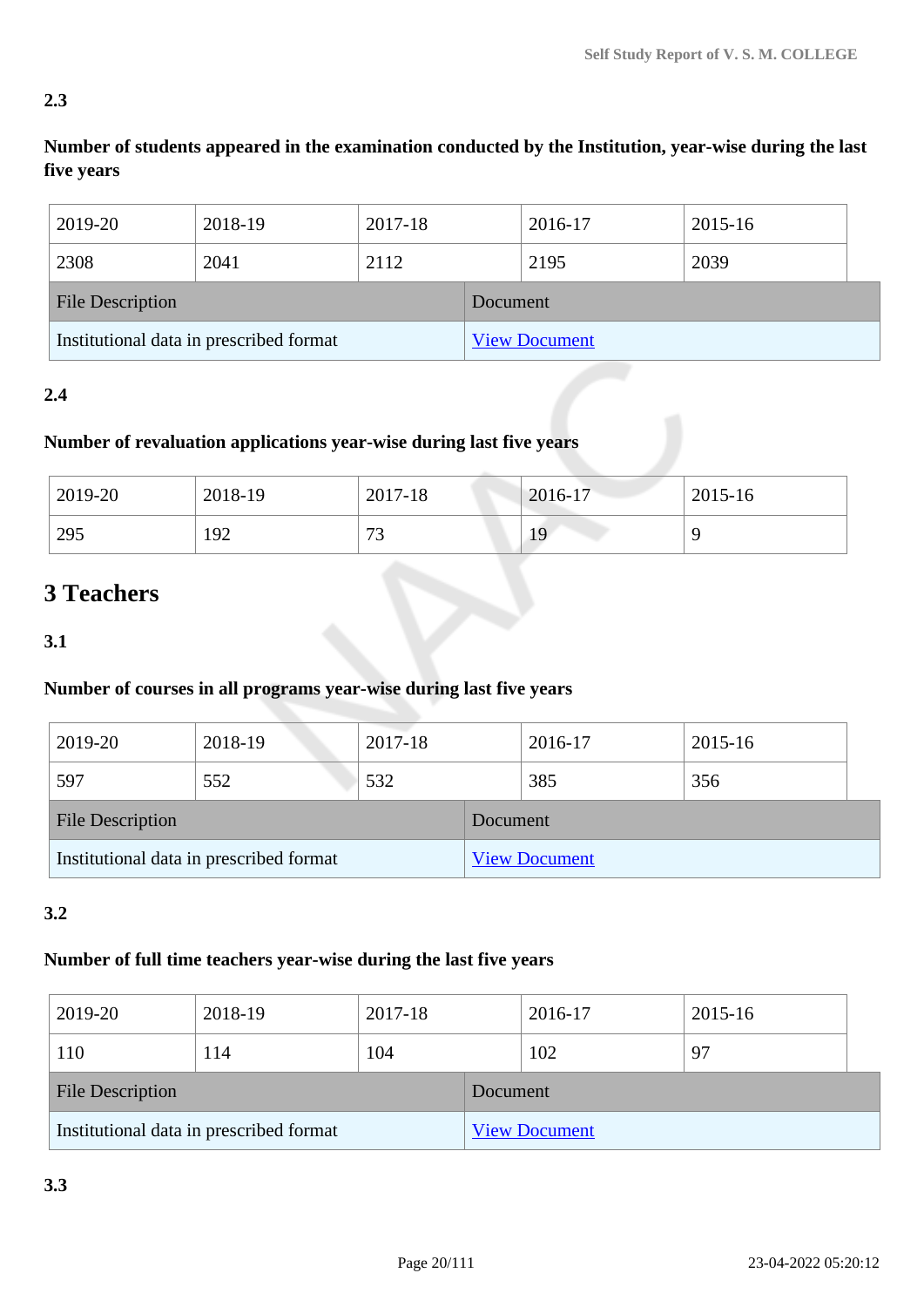### **Number of sanctioned posts year-wise during last five years**

| 2019-20                                 | 2018-19 | 2017-18 |          | 2016-17              | 2015-16 |
|-----------------------------------------|---------|---------|----------|----------------------|---------|
| 110                                     | 114     | 104     |          | 102                  | 97      |
| <b>File Description</b>                 |         |         | Document |                      |         |
| Institutional data in prescribed format |         |         |          | <b>View Document</b> |         |

# **4 Institution**

### **4.1**

**Number of eligible applications received for admissions to all the programs year-wise during last five years**

| 2019-20                                 | 2018-19 | 2017-18 |                      | 2016-17 | 2015-16 |
|-----------------------------------------|---------|---------|----------------------|---------|---------|
| 1711                                    | 877     | 949     |                      | 1130    | 1033    |
| <b>File Description</b>                 |         |         | Document             |         |         |
| Institutional data in prescribed format |         |         | <b>View Document</b> |         |         |

### **4.2**

**Number of seats earmarked for reserved category as per GOI/State Govt rule year-wise during last five years**

| 2019-20                                 | 2018-19 | 2017-18 |          | 2016-17              | 2015-16 |  |
|-----------------------------------------|---------|---------|----------|----------------------|---------|--|
| 529                                     | 456     | 405     |          | 403                  | 380     |  |
| <b>File Description</b>                 |         |         | Document |                      |         |  |
| Institutional data in prescribed format |         |         |          | <b>View Document</b> |         |  |

### **4.3**

### **Total number of classrooms and seminar halls**

**Response: 63**

**4.4**

**Total number of computers in the campus for academic purpose**

**Response: 256**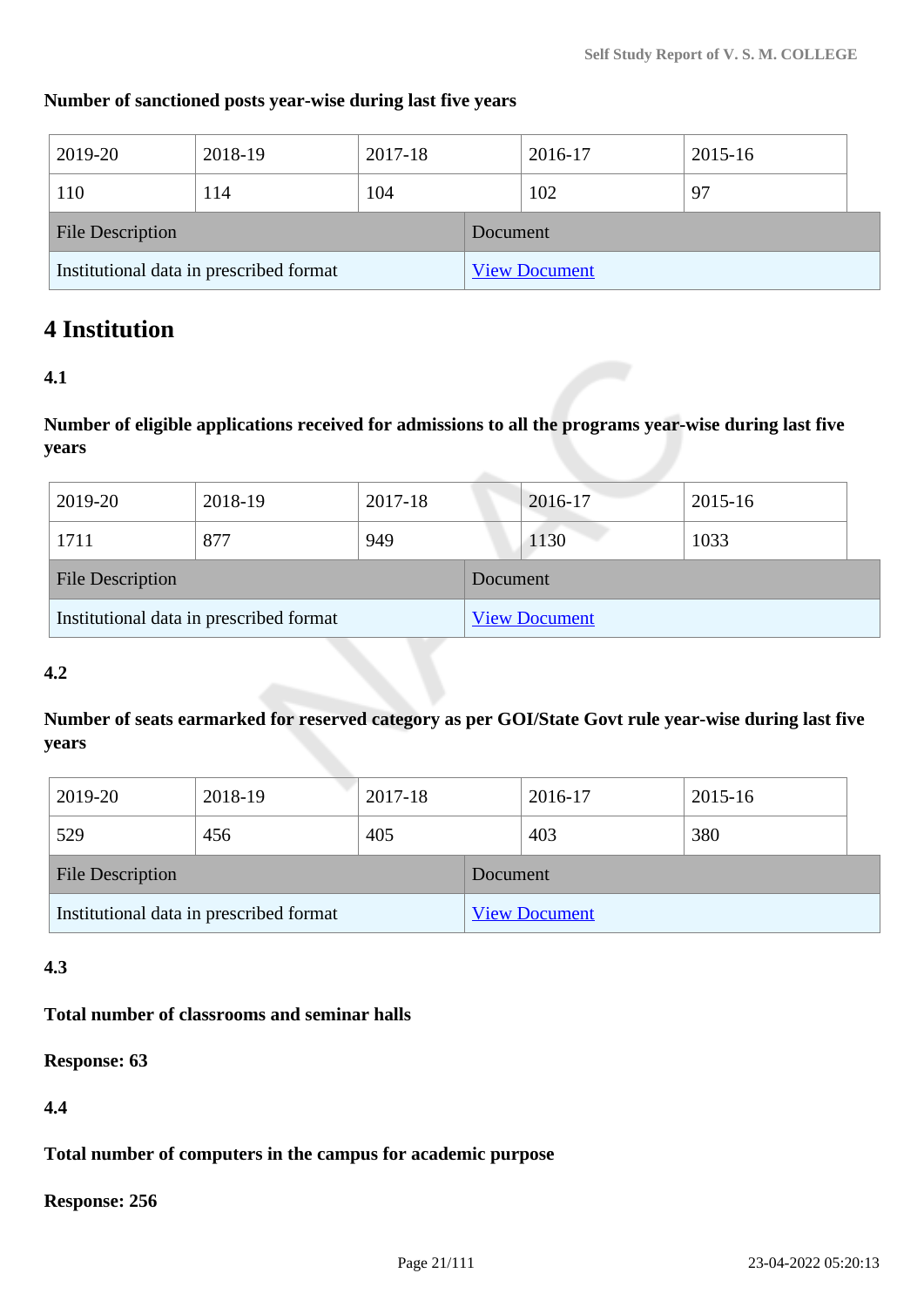# **4.5**

# **Total Expenditure excluding salary year-wise during last five years ( INR in Lakhs)**

| 2019-20    | 2018-19   | 2017-18   | 2016-17  | 2015-16  |
|------------|-----------|-----------|----------|----------|
| 1216.94380 | 282.42278 | 210.97133 | 77.96583 | 36.64608 |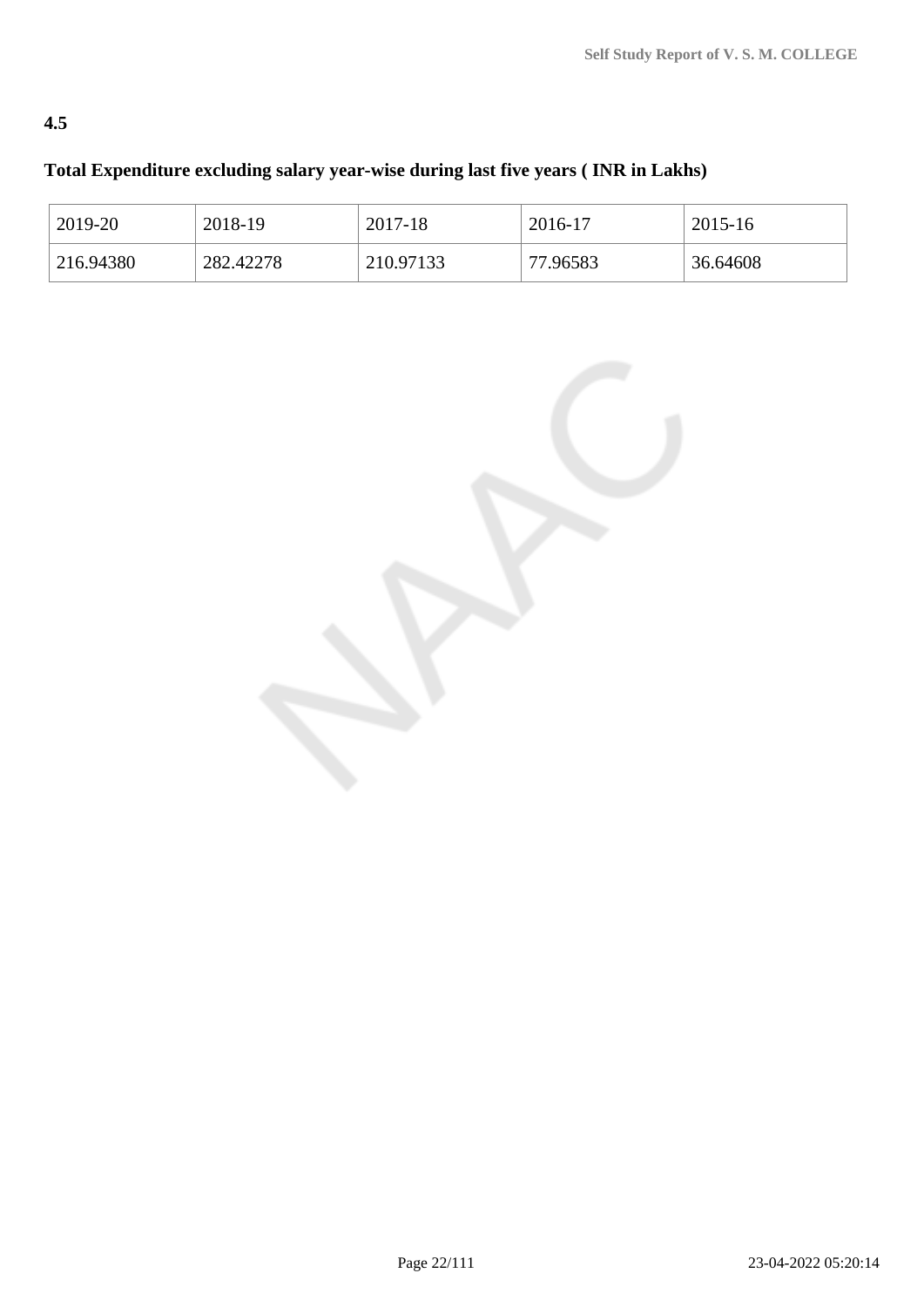# **4. Quality Indicator Framework(QIF)**

# **Criterion 1 - Curricular Aspects**

# **1.1 Curriculum Design and Development**

 **1.1.1 Curricula developed and implemented have relevance to the local, national, regional and global developmental needs which is reflected in Programme outcomes (POs), Programme Specific Outcomes(PSOs) and Course Outcomes(COs) of the Programmes offered by the Institution.**

## **Response:**

The primary objective of the institute is to create scientific-commercial-managerial cadres who can engage effectively the emerging globalization and contribute to national development. On being conferred autonomy by UGC in 2015, the institute carefully designs courses keeping in mind the guidelines of UGC/APSHE/Adikavi Nannaya University and has adopted Choice Based Credit System. For curriculum design and development, we draw upon the inputs from stake holders namely the faculty, students, alumni, industry, parents, management and national institutes, professional bodies, etc. The College has a structured curriculum design and development process which remained a continuous and inclusive process.

The Institution currently runs 07 Postgraduate Programmes, 10 Undergraduate Programmes (all in the CBCS/Elective mode), 08 value added Certificate Programmes,13 Add-on/Inter Disciplinary Programmes. All these programmes have been regularly updated and revised in the last five years and are in accordance with the guidelines of the UGC, AICTE.

To introduce Outcome Based Education, the Boards of Studies were constituted for all programmes. The suggestions from different stakeholders were taken into consideration while preparing syllabus based on institutional Vision and Mission for all UG and PG programmes. Board of Studies (BoS) consists of external experts in the program concerned and nominated by the Academic Council, expert nominated by the Vice-Chancellor of affiliated University from a panel of six recommended by the Principal of the Institute, persons with expert knowledge belonging to concerned profession or industry and teaching faculty of each course offered. The Boards of Studies approved curriculum is presented to Academic Council and the Governing Body for approval and ratification. Each programme has a well-defined Programme Outcomes (POs), Programme Specific Outcomes (PSOs) and Course Outcome (COs) inconsonance with the Vision and Mission statements of the college.

The institution autonomy provides for Academic Flexibility to introduce new courses for overall development and up gradation to the current job market needs. The major employment sectors in and around Ramachandrapuram region, are – Aquaculture, Horticulture, Poultries, Food processing, Hatcheries etc. The programmes offered by the institution are in line with the requirements of the above stated employment sectors. Our college introduced 4 new programmes purely job oriented programmes in last five years like B.Sc. Aquaculture Technology, B.Voc. Commercial Aquaculture etc.

B.Com, BBA and MBA programmes with specific focus on entrepreneurship, business and industrial laws, Intellectual Property Rights, computerized accounting and business; and electives like e-commerce, event management courses etc. MCA programme curricula have the current technological advances like Mobile computing, Objective Oriented Software Design and Software Testing etc.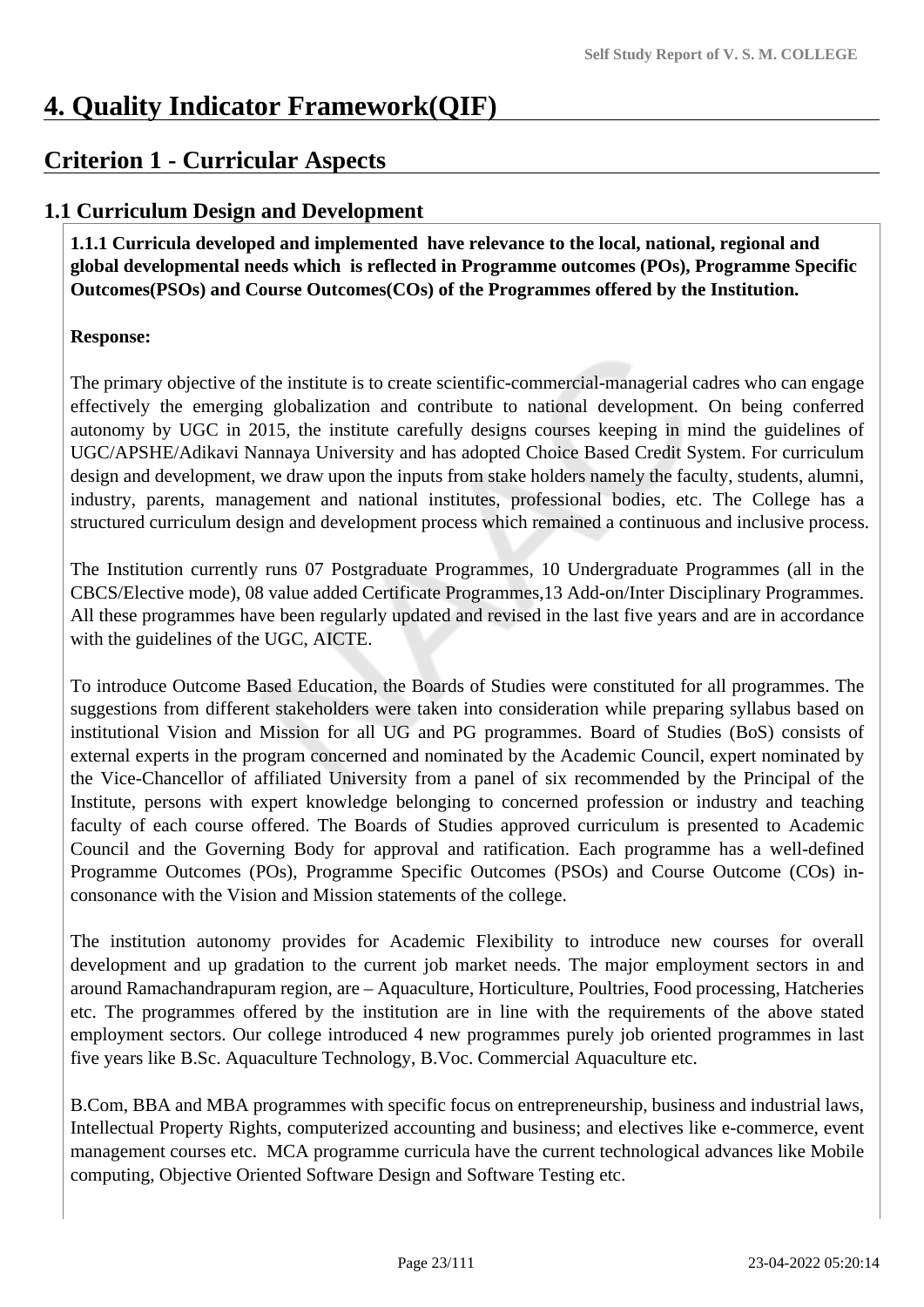The Curriculum also integrates field visits, projects, so the student can interpret the theoretical concepts to factual situations. Effective implementation of curriculum is ensured by various science departments by procuring sophisticated equipment like HPLC, AAS, FTIR etc.

| <b>File Description</b>         | <b>Document</b>      |
|---------------------------------|----------------------|
| Any additional information      | <b>View Document</b> |
| Link for Additional Information | <b>View Document</b> |

### **1.1.2 Percentage of Programmes where syllabus revision was carried out during the last five years.**

### **Response:** 100

1.1.2.1 **Number of all Programmes offered by the institution during the last five years.**

Response: 17

### 1.1.2.2 **How many Programmes were revised out of total number of Programmes offered during the last five years**

Response: 17

| <b>File Description</b>                                                 | <b>Document</b>      |
|-------------------------------------------------------------------------|----------------------|
| Minutes of relevant Academic Council/BOS<br>meeting                     | <b>View Document</b> |
| Details of program syllabus revision in last 5<br>years (Data Template) | <b>View Document</b> |
| Any additional information                                              | <b>View Document</b> |
| Link for Additional Information                                         | <b>View Document</b> |

### **1.1.3 Average percentage of courses having focus on employability/ entrepreneurship/ skill development offered by the institution during the last five years**

#### **Response:** 100

1.1.3.1 **Number of courses having focus on employability/ entrepreneurship/ skill development yearwise during the last five years..**

| 2019-20 | 2018-19 | 2017-18    | 2016-17 | 2015-16 |
|---------|---------|------------|---------|---------|
| .597    | 552     | 532<br>ے ت | 385     | 356     |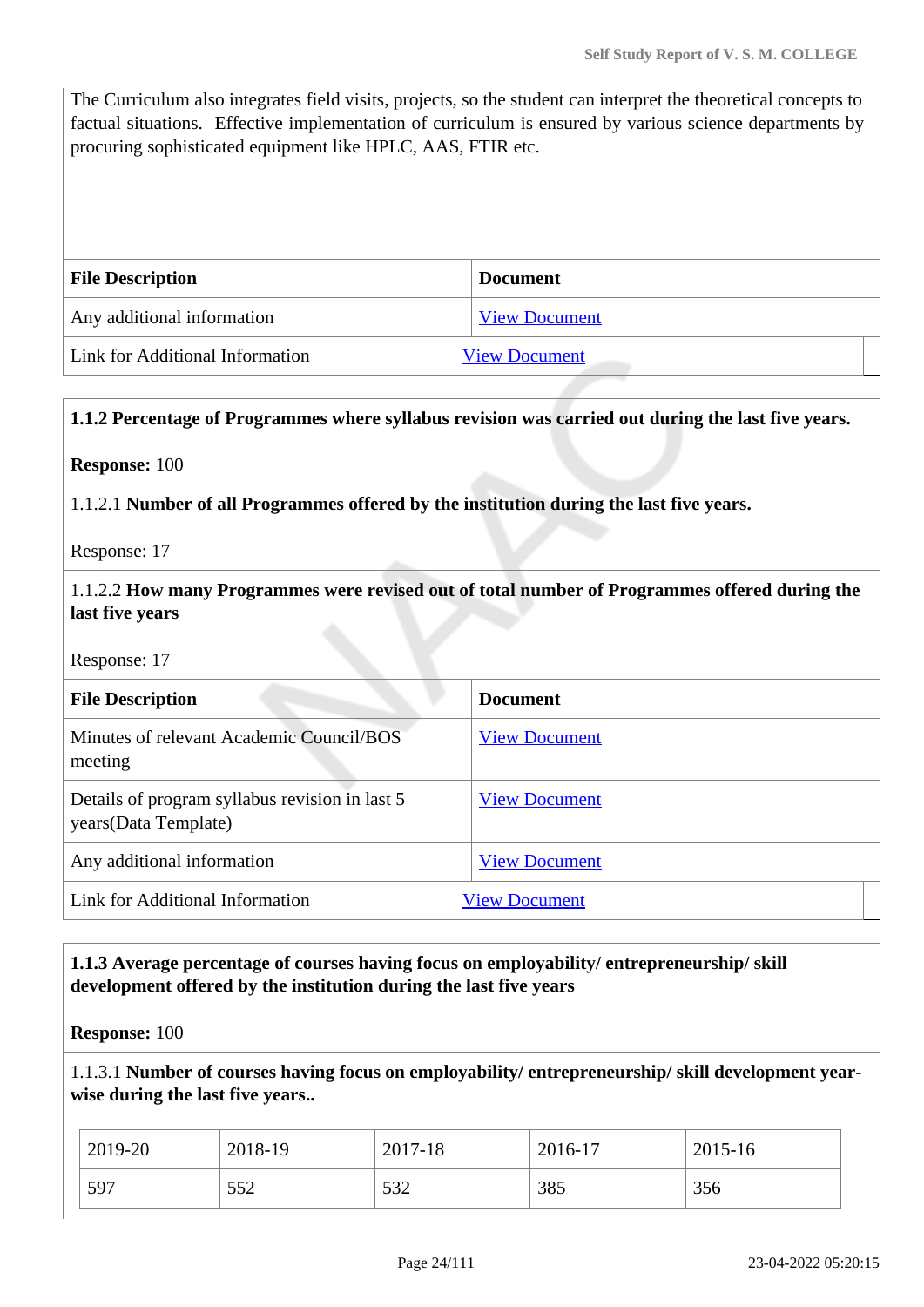| <b>File Description</b>                                                                        | <b>Document</b>      |
|------------------------------------------------------------------------------------------------|----------------------|
| Programme / Curriculum/ Syllabus of the courses                                                | <b>View Document</b> |
| MoU's with relevant organizations for these courses,<br>if any                                 | <b>View Document</b> |
| Minutes of the Boards of Studies/Academic<br>Council meetings with approvals for these courses | <b>View Document</b> |
| Average percentage of courses having focus on<br>employability/entrepreneurship(Data Template) | <b>View Document</b> |
| Link for Additional Information                                                                | <b>View Document</b> |

# **1.2 Academic Flexibility**

 **1.2.1 Percentage of new courses introduced of the total number of courses across all programs offered during the last five years.**

### **Response:** 14.37

1.2.1.1 How many new courses are introduced within the last five years

Response: 348

### 1.2.1.2 **Number of courses offered by the institution across all programmes during the last five years.**

Response: 2422

| <b>File Description</b>                              | <b>Document</b>      |
|------------------------------------------------------|----------------------|
| Minutes of relevant Academic Council/BOS<br>meetings | <b>View Document</b> |
| Institutional data in prescribed format              | <b>View Document</b> |
| Any additional information                           | <b>View Document</b> |
| Link for Additional Information                      | <b>View Document</b> |

### **1.2.2 Percentage of Programmes in which Choice Based Credit System (CBCS) / elective course system has been implemented (Data for the latest completed academic year).**

### **Response:** 100

1.2.2.1 **Number of Programmes in which CBCS / Elective course system implemented.**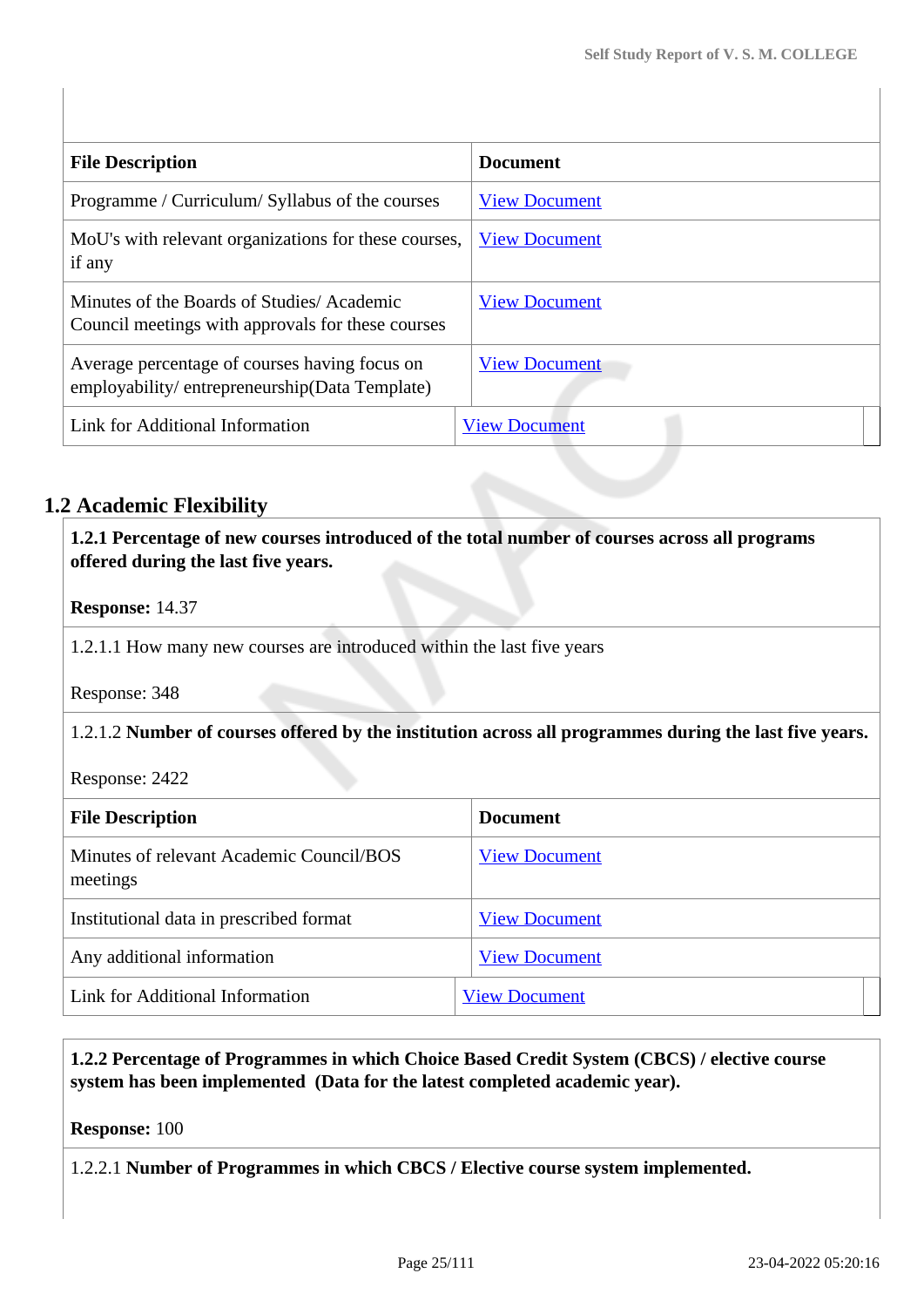Response: 17

| <b>File Description</b>                              | <b>Document</b>      |
|------------------------------------------------------|----------------------|
| Minutes of relevant Academic Council/BOS<br>meetings | <b>View Document</b> |
| Institutional data in prescribed format              | <b>View Document</b> |
| Any additional information                           | <b>View Document</b> |
| Link for Additional Information                      | <b>View Document</b> |

# **1.3 Curriculum Enrichment**

### **1.3.1 Institution integrates crosscutting issues relevant to Professional Ethics ,Gender, Human Values ,Environment and Sustainability into the Curriculum**

### **Response:**

VSM College regards various cross-cutting issues as key areas in which our students require initiation to enabling them to transform into not only quality professionals but also as socially responsible and morallyethical human beings in the society. In order to achieve this, the college conducts numerous events specific to issues pertaining but not limited to the above.

### **Gender equity:**

Awareness programs and lectures by eminent speakers are arranged to both female and male students to make them understand the importance of gender equity and respect of all people in their workplace.This is done from their first year of the program onwards and repeated at periodic intervals to ensure that they not only understand the way to behave, interact and respect their superiors, contemporaries and juniors but to carry forward the same to their future professional and personal lives.

### **Environment and Sustainability:**

The importance of climate change, greenery and pollution control cannot be overstated in the current scenario.We at VSM College, ensure a green environment in the campus with number of bicycles to commute within the vast 8 acre campus. Our campus also houses a sewage treatment plant, RO plant, and rain water harvesting system.Our students are taken on field visits to these establishments to learn the processes involved. World environment day is also celebrated by planting trees by students.

### **Professional Ethics**

Inculcation of professional ethics is a key area in the development of our students from young adults to responsible professionals.Training on the importance of professional ethics including soft skills, speaking to employers and its importance and communication in front of an audience are provided to our students on a regular basis.Our institution organizes seminars annually to familiarise students and faculties on issues on professionalism and ethics.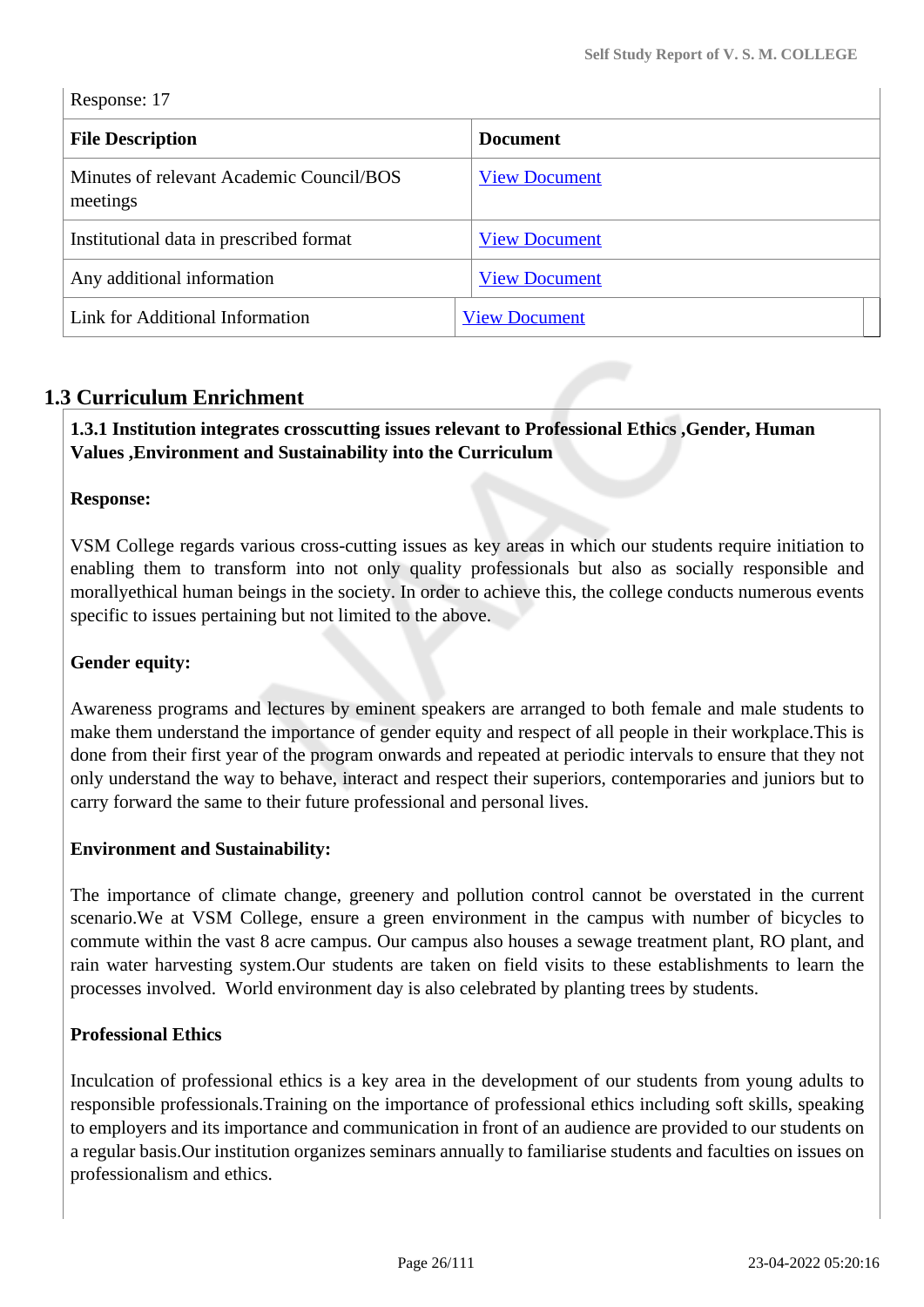### **Human Values:**

We exert a high level of emphasis on imparting human values to our students. It forms one of the most important parameters of development of the students in transforming our students into world class citizens. Programs inculcating sense of purpose towards social responsibilities such as "Blood Donation and its importance", and large scale health screening camps as part of world health day are organized.

| <b>File Description</b>                                                                                                                                                    | <b>Document</b>      |
|----------------------------------------------------------------------------------------------------------------------------------------------------------------------------|----------------------|
| Upload the list and description of the courses which<br>address the Gender, Environment and Sustainability,<br>Human Values and Professional Ethics into the<br>Curriculum | <b>View Document</b> |
| Any additional information                                                                                                                                                 | <b>View Document</b> |
| Link for Additional Information                                                                                                                                            | <b>View Document</b> |

### **1.3.2 Number of value-added courses for imparting transferable and life skills offered during last five years.**

### **Response:** 28

### 1.3.2.1 **How many new value-added courses are added within the last five years**

| 2019-20 | 2018-19 | 2017-18 | 2016-17 | 2015-16                                    |
|---------|---------|---------|---------|--------------------------------------------|
|         | ◡       | ∸       |         | 1 <sub>7</sub><br>$\overline{\phantom{a}}$ |

| <b>File Description</b>                                           | <b>Document</b>      |
|-------------------------------------------------------------------|----------------------|
| List of value added courses (Data Template)                       | <b>View Document</b> |
| Brochure or any other document relating to value<br>added courses | <b>View Document</b> |
| Any additional information                                        | <b>View Document</b> |
| Link for Additional Information                                   | <b>View Document</b> |

### **1.3.3 Average Percentage of students enrolled in the courses under 1.3.2 above.**

### **Response:** 53.19

1.3.3.1 **Number of students enrolled in subject related Certificate or Add-on programs year wise**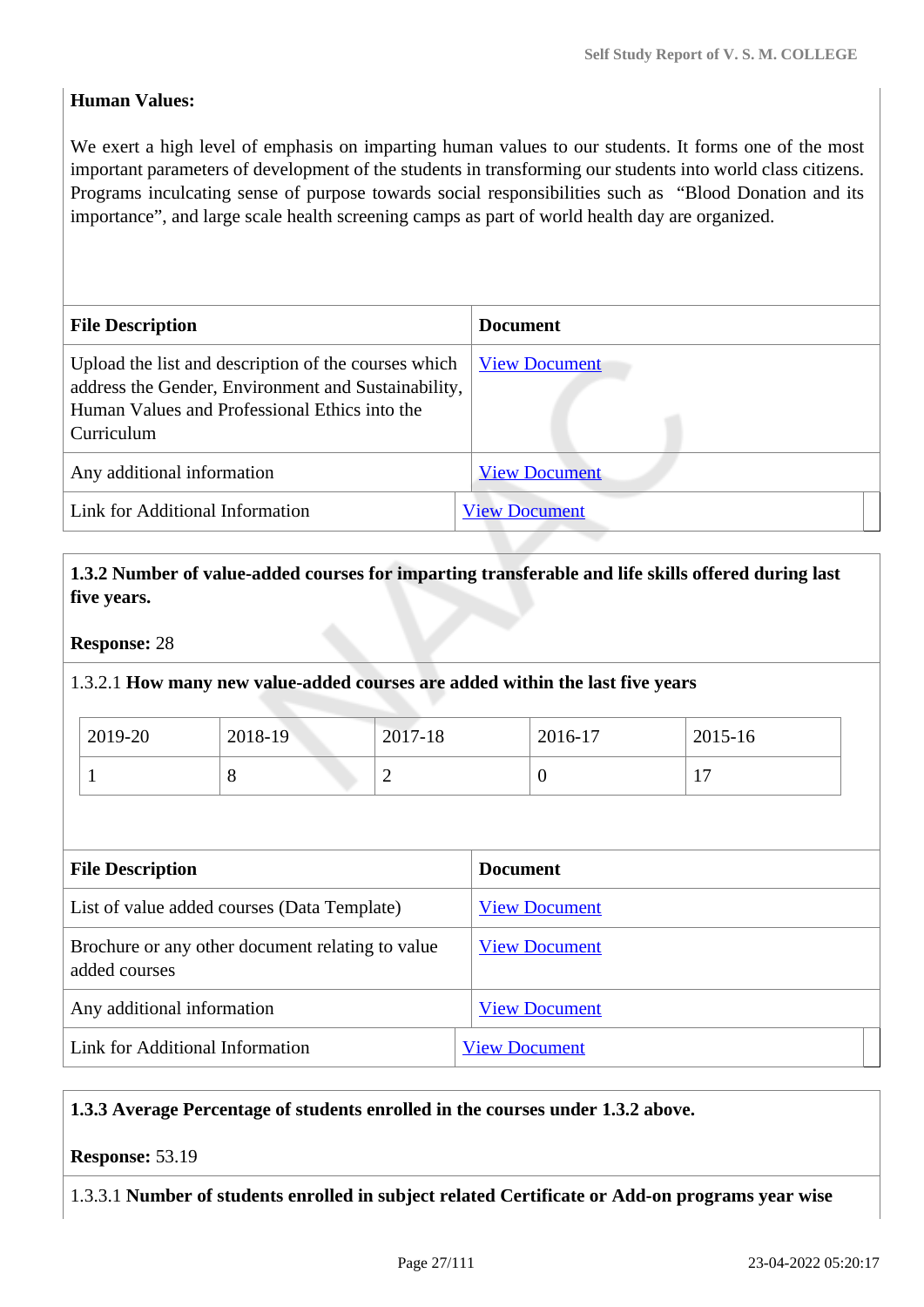## **during last five years**

| 2019-20                   | 2018-19 | 2017-18         |  | 2016-17              | 2015-16 |
|---------------------------|---------|-----------------|--|----------------------|---------|
| 1373                      | 1351    | 1203            |  | 1159                 | 1061    |
|                           |         |                 |  |                      |         |
| <b>File Description</b>   |         | <b>Document</b> |  |                      |         |
|                           |         |                 |  |                      |         |
| List of students enrolled |         |                 |  | <b>View Document</b> |         |

### **1.3.4 Percentage of students undertaking field projects/ internships / student projects (Data for the latest completed academic year)**

**Response:** 21.52

1.3.4.1 **Number of students undertaking field projects / internships / student projects**

Response: 526

| <b>File Description</b>                                                                                                   | <b>Document</b>      |
|---------------------------------------------------------------------------------------------------------------------------|----------------------|
| List of programs and number of students<br>undertaking field projects / internships / student<br>projects (Data Template) | <b>View Document</b> |
| Any additional information                                                                                                | <b>View Document</b> |
| Link for Additional Information                                                                                           | <b>View Document</b> |

## **1.4 Feedback System**

 **1.4.1 Structured feedback for design and review of syllabus – semester-wise / year-wise is received from 1) Students, 2) Teachers, 3) Employers, 4) Alumni**

**Response:** A. All 4 of the above

| <b>File Description</b>                                                                                                             | <b>Document</b>      |
|-------------------------------------------------------------------------------------------------------------------------------------|----------------------|
| Any additional information                                                                                                          | <b>View Document</b> |
| Action taken report of the Institution on feedback<br>report as minuted by the Governing Council,<br>Syndicate, Board of Management | <b>View Document</b> |
| URL for stakeholder feedback report                                                                                                 | <b>View Document</b> |
| Link for Additional Information                                                                                                     | <b>View Document</b> |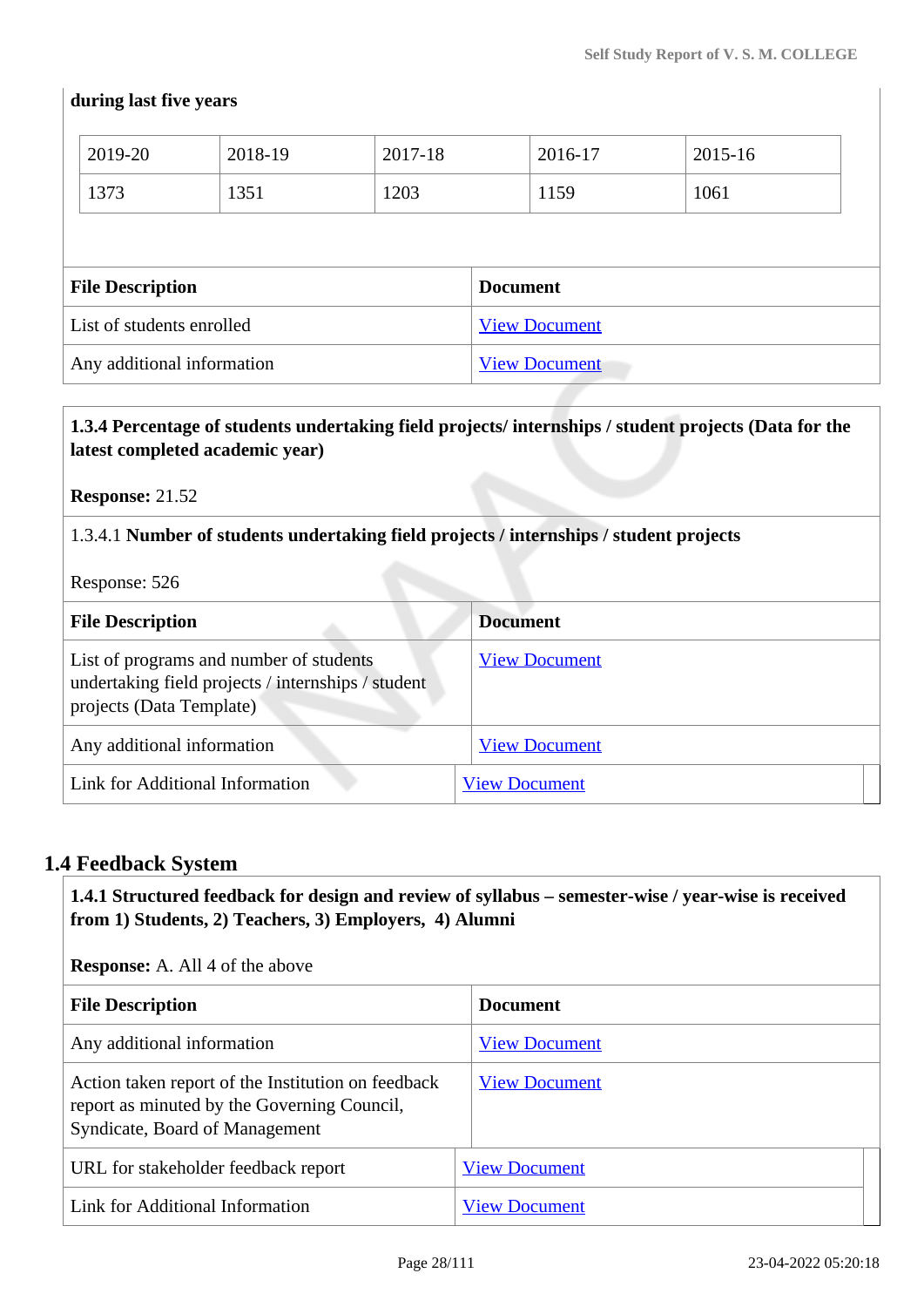## **1.4.2 The feedback system of the Institution comprises of the following :**

**Response:** A. Feedback collected, analysed and action taken and report made available on website

| <b>File Description</b>             | <b>Document</b>      |
|-------------------------------------|----------------------|
| Any additional information          | <b>View Document</b> |
| Link for Additional Information     | <b>View Document</b> |
| URL for stakeholder feedback report | <b>View Document</b> |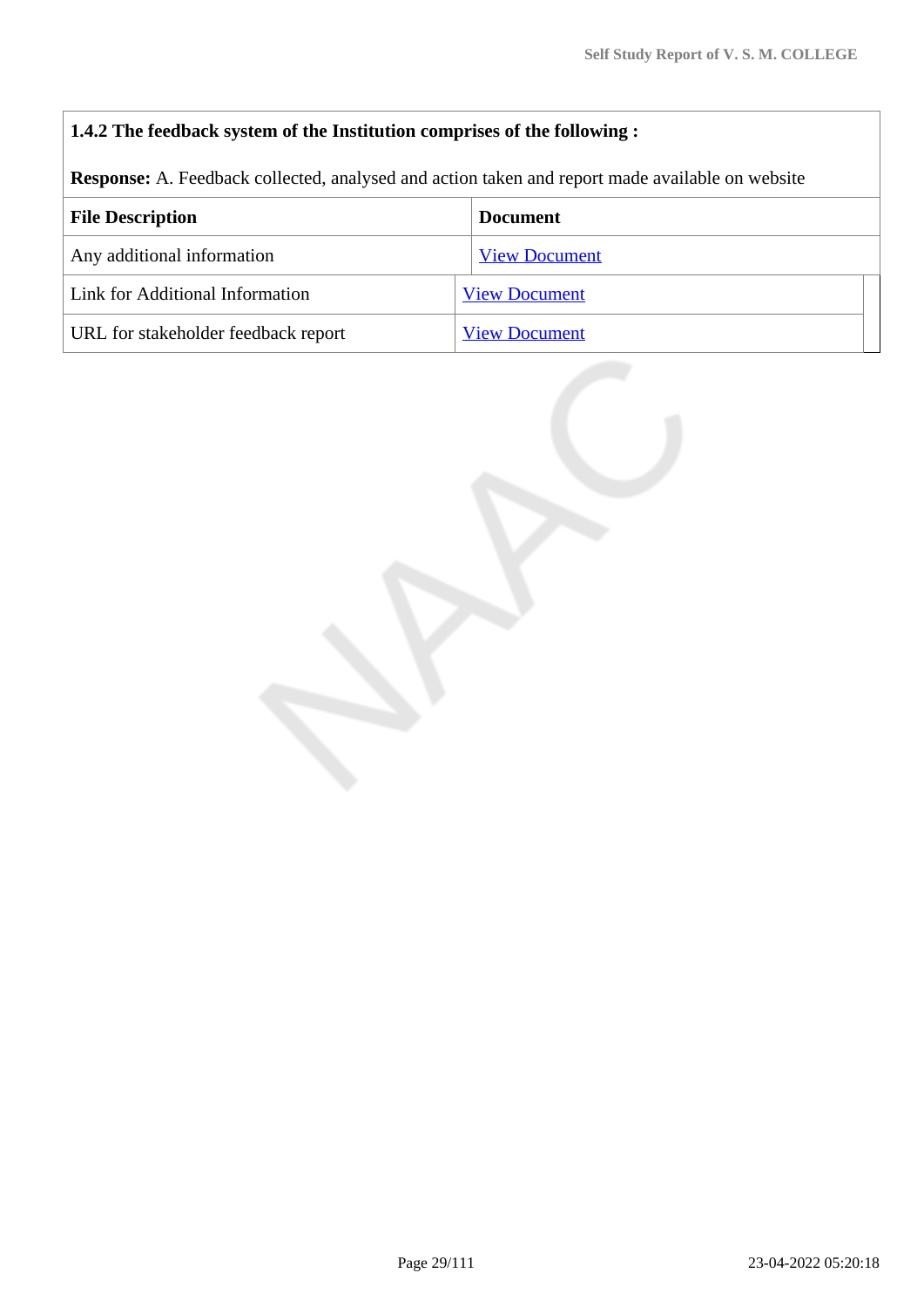# **Criterion 2 - Teaching-learning and Evaluation**

## **2.1 Student Enrollment and Profile**

|                                                                            |                                               | 2.1.1.1 Number of students admitted year-wise during last five years |                      |         |
|----------------------------------------------------------------------------|-----------------------------------------------|----------------------------------------------------------------------|----------------------|---------|
| 2019-20                                                                    | 2018-19                                       | 2017-18                                                              | 2016-17              | 2015-16 |
| 1165                                                                       | 877                                           | 830                                                                  | 986                  | 931     |
|                                                                            | 2018-19                                       | 2017-18                                                              | 2016-17              |         |
| 2019-20                                                                    |                                               |                                                                      |                      |         |
|                                                                            | 1460                                          | 1300                                                                 | 1190                 | 1080    |
|                                                                            |                                               |                                                                      | <b>Document</b>      |         |
|                                                                            | Institutional data in prescribed format (Data |                                                                      | <b>View Document</b> |         |
| 1630<br><b>File Description</b><br>Template)<br>Any additional information |                                               |                                                                      | <b>View Document</b> |         |

 **2.1.2 Average percentage of seats filled against reserved categories (SC, ST, OBC, Divyangjan, etc. as per applicable reservation policy ) during the last five years ( exclusive of supernumerary seats)**

**Response:** 100

2.1.2.1 **Number of actual students admitted from the reserved categories year wise during last five years**

| 2019-20<br>2018-19<br>2016-17   | 2015-16 |
|---------------------------------|---------|
| 529<br>380<br>403<br>405<br>456 |         |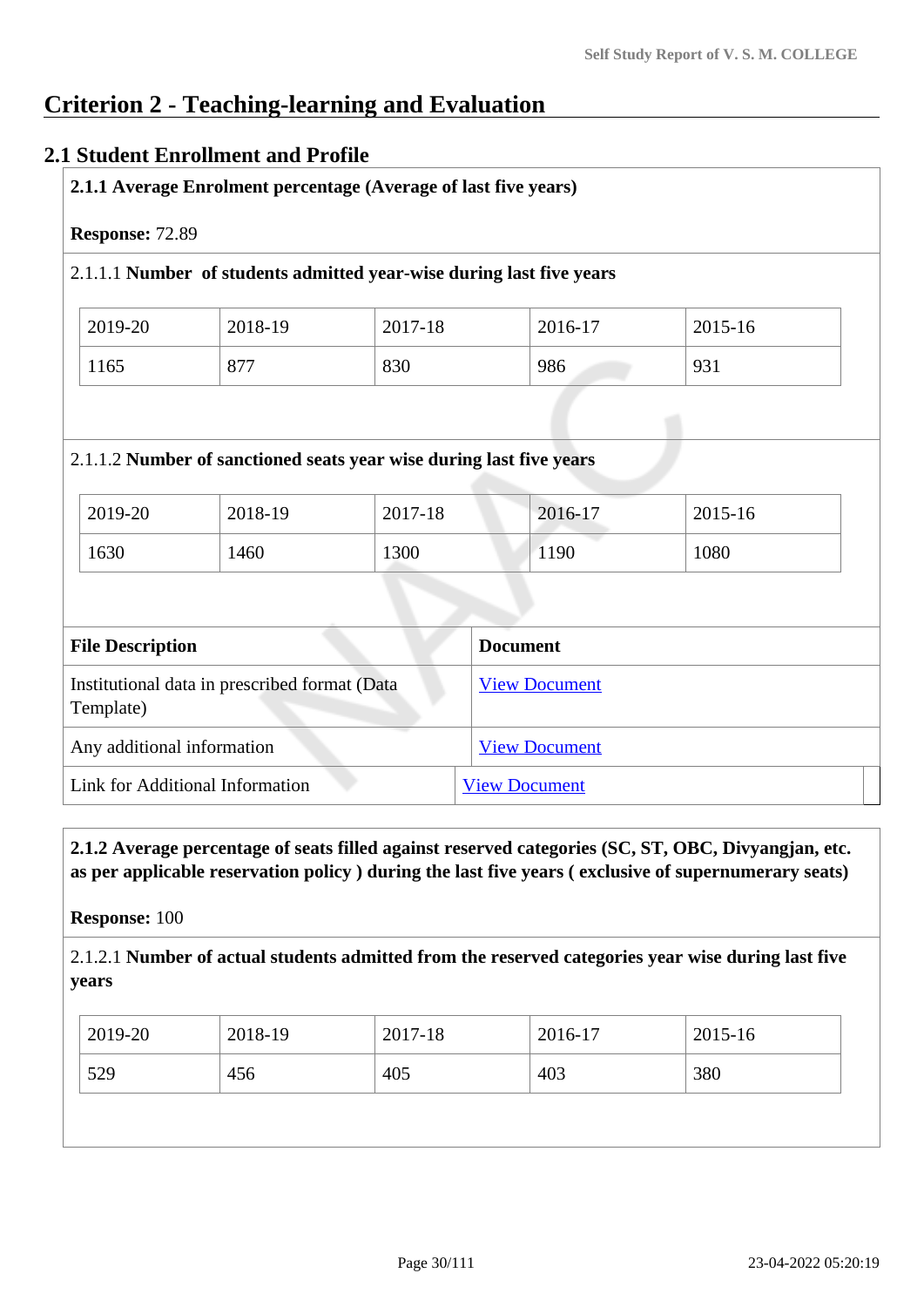| <b>File Description</b>                 | <b>Document</b>      |
|-----------------------------------------|----------------------|
| Institutional data in prescribed format | <b>View Document</b> |
| Any additional information              | <b>View Document</b> |
| Link for Additional Information         | <b>View Document</b> |

# **2.2 Catering to Student Diversity**

 **2.2.1 The institution assesses the learning levels of the students and organises special Programmes for advanced learners and slow learners**

**Response:** 

**Assessment of learning levels of the students:** 

VSM College provides inclusive and need based education to all its students including the students coming from vernacular languages, slow learners, advanced learners, and socially, economically backward sections.

**Student assessment during admission:** After the students are admitted into various programs, a **diagnostic test** is conducted in qualifying subjects and English. The question papers are set as per the difficulty level and the learning abilities. On the basis of this test and marks secured in the qualifying examination (+2), students are catagorized into two groups: those who score above 60% are shortlisted as Academically Advanced Learners and those who get below 40%, as Academically Slow Learners.

**Student assessment during Course:** The institution identifies the slow learners through their formative and summative performance in internal examinations (< 40%) as well as by their teachers and mentors. Their Lab skills, viva and practical performance during laboratory practical sessions (< 40%). Attendance and punctuality (below 75%). The advanced learners are distinguished by these measurable criteria beyond the above mentioned levels.

### **Catering the needs of Advanced Learners:**

- Advanced learners are given an opportunity to solve complex problems, exposed to new technologies after class hours, by encouraging them to participate in the R&D & consultancy activities of the institution, and innovative projects Lab.
- To enhance their research knowledge, they are motivated to participate in inter collegiate scientific presentations, research activities organized by Parent University.
- They are guided to enroll and take up additional courses viz. MOOCs, JAVA and Microsoft Certifications.
- Department of commerce provides guidance to advanced learners to take up professional courses such as CA, CS, ICWAI, CIMA etc.
- Business Management department provides/assists these students to take up project work in collaboration with industry and internship.
- Our college organizes state level Quiz, project & debating competitions every year. We motivate advanced learners to participate in these competitions.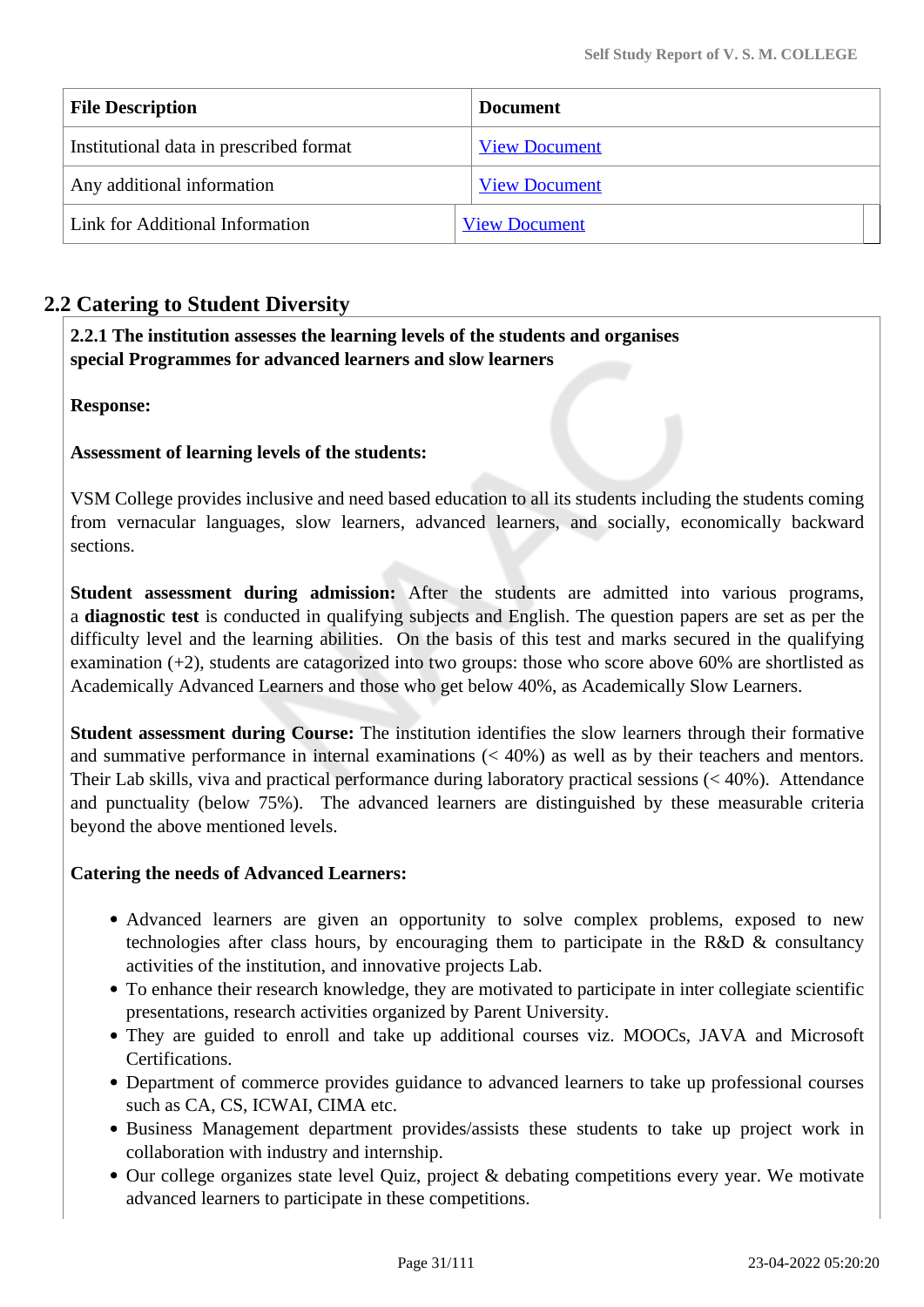### **Catering the needs of slow Learners:**

**Remedial classes** are scheduled for slow learners with continuous monitoring and individual attention in the regular class work time-table for every course. The size of the remedial class is limited to 30 in order to ensure proper care and attention for slow learners who are given extra coaching through reading, peer group study, assignments and tests to enhance inclusive learning.

**Bridge courses** in Programming, Mathematics, and English Communication Skills are conducted to bridge the gap between the Intermediate program and Undergraduate program.

**Tutorials** are included in the regular class work time-table to solve more number of problems and to revise the topics covered. Our **finishing school** provides training in soft skills, communication, analytical skills, personality development, enhancement of technical skills to make the students job ready.

A structured **Mentoring** and Training Programme is in place. Every student is assigned with a faculty mentor and the scheduled interactions are recorded periodically. Based on the interactions and regular performance, student's needs are identified and necessary counseling, training and support are provided to cater the needs of slow and advanced learners.

| <b>File Description</b>         | <b>Document</b>      |  |
|---------------------------------|----------------------|--|
| Any additional information      | <b>View Document</b> |  |
| Link for Additional Information | <b>View Document</b> |  |
|                                 |                      |  |

## **2.2.2 Student - Full time teacher ratio (Data for the latest completed academic year)**

| <b>Response: 22:1</b> |  |
|-----------------------|--|
|-----------------------|--|

| <b>File Description</b>         | <b>Document</b>      |  |  |
|---------------------------------|----------------------|--|--|
| Any additional information      | <b>View Document</b> |  |  |
| Link for Additional Information | <b>View Document</b> |  |  |

## **2.3 Teaching- Learning Process**

 **2.3.1 Student centric methods, such as experiential learning, participative learning and problem solving methodologies are used for enhancing learning experiences**

### **Response:**

The Institute adopts many student centric methods for the delivery of curriculum to enable the learner meet their learning goals, academic success with required competencies for the all-round development of students.

### **Experiential learning Process:**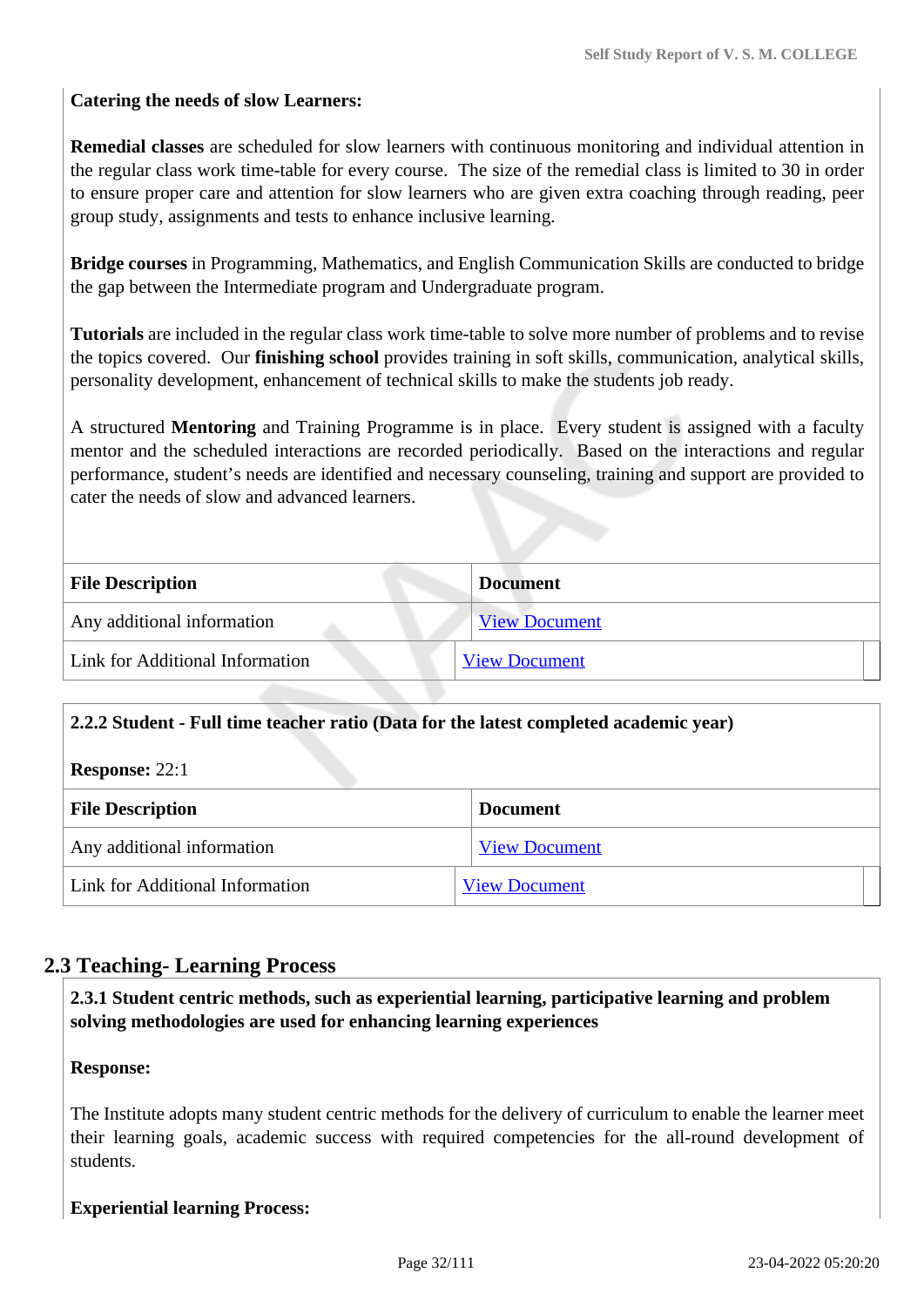Experiential learning methods are Lab sessions, Project work/Internship are part of curriculum, Certificate courses in Electrical Wiring, Photoshop, Tally and DTP etc. are conducted to give practical exposure.

**Field** *Trips/Industrial Tours*: Field trips were conducted by all the departments enabling them to gain practical knowledge.

*Role plays*: Departments of Social sciences and languages use this method by selecting the incidents for enactment to be realistic for maximum benefit.

*Hands on Training Workshops*: Workshops were conducted to train students with hands on learning experience and provide a platform for interaction with experts.

Educational trips, Industrial visits to Borrah caves, Coffee Plantation, Tribal Museum, Padmavathi Gardens, Indira Gandhi Zoological park, Bird Sancturary, Coringa Forest, State Institute of Fisheries Technology, Central Institute of Fisheries Education, Krishi Vignan Kendra, A.R. Raju & Bross. Soft drink and packaged drinking water bottlers, Regency Ceramics Ltd., Heritage Foods Ltd., Sri Sarvaraya Coca Cola Industry, Industrial Estates, Andhra Pradesh Gas Power Corporation Limited, Sri Sarvaraya Sugars Limited etc., are organized to give students experience of industries operations and work culture.

## **Participative Learning:**

- Skill based tests like presentations, Quiz, Book Reviews, Poster Making, Group Discussions, Exhibitions, paper presentation, Google Classroom etc., from all departments.
- College has a different clubs with every department which organizes number of student centric activities.
- The department maintains departmental libraries and internet facility to access all the journals, ematerial, e-books etc.
- On important topics, Guest lectures with Industry experts are initiated.
- Practical and projects involve individual as well as group work, under the guidance of the lecturer.
- **Seminars:** Student seminars are conducted on regular basis by the departments to promote the skill of "Learning to Learn" enables the students to thoroughly understand the topic, organize and present with confidence**.**
- **Workshops**: like Latex, R-Programming, Intellectual Property Rights etc., are organized by the institution to exhibit technical skills of students.
- **Assignments**: Departments ear mark certain topics for student assignments to enhance the ability of using e - resources.
- Counseling where students apply their fundamentals to practice. Botany Department displays plants as 'know your plant' to impart training in identification of plants, Mathematics Department gives "Puzzle of the Week" to sharpen the cognitive skills of the students.
- **Projects:** In-house research projects form a part of curriculum to promote a sense of enquiry, experiment, making observations and drawing inferences.
- **Extension / Outreach:** Departments involve students in various extension activities to enhance sense of civic responsibility.

### **Problem Solving Methodologies:**

Case study method is adopted in teaching learning process to make the students have logical thinking and practical knowledge to develop problem solving ability.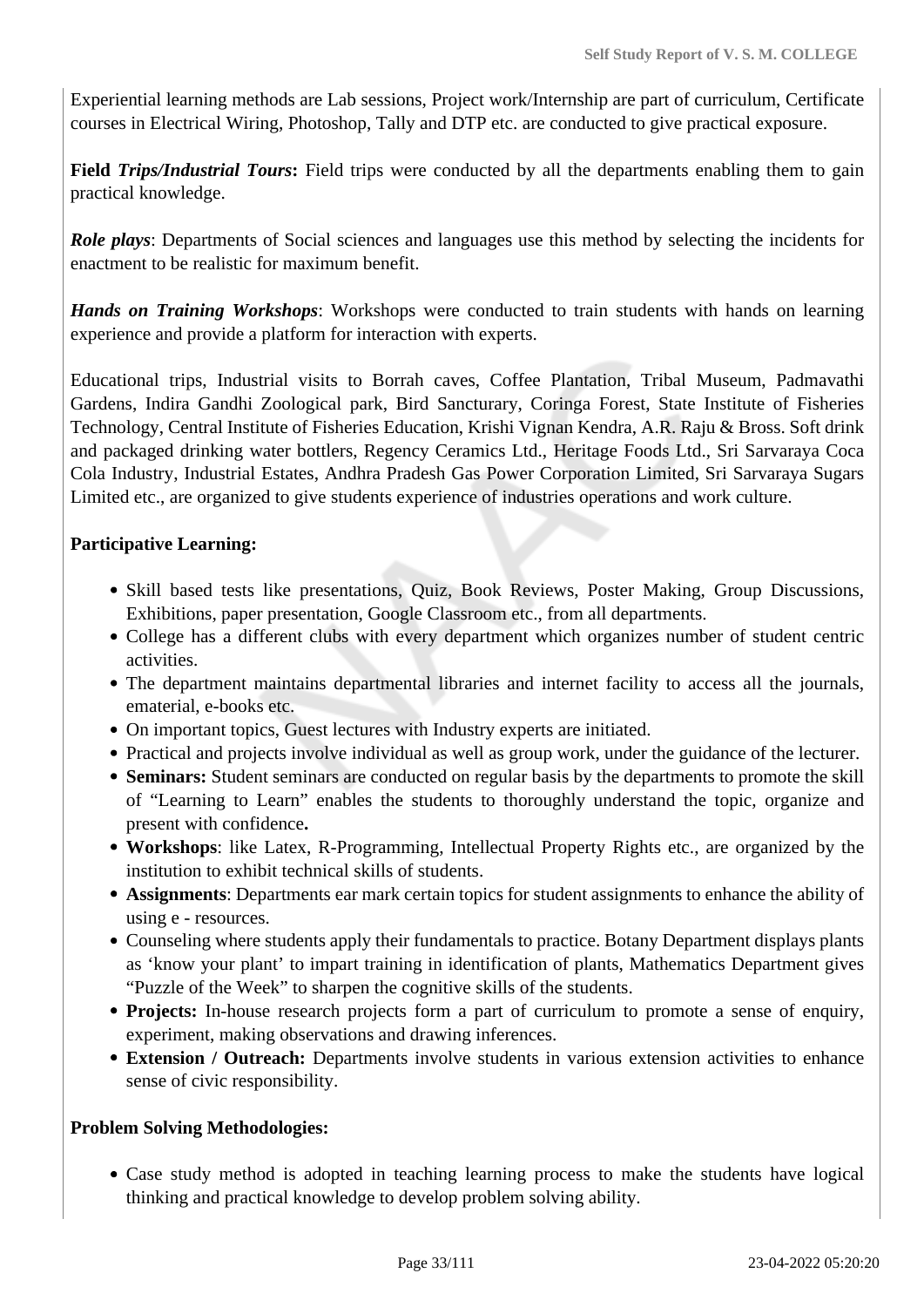- Making students responsible for organizing academic and cultural programs.
- Students participate in extension activities like Blood Donation, Swachh Bharat Abhiyan, Voters Awareness Programmes etc.

| <b>File Description</b>         | <b>Document</b>      |  |  |
|---------------------------------|----------------------|--|--|
| Any additional information      | <b>View Document</b> |  |  |
| Link for Additional Information | <b>View Document</b> |  |  |

### **2.3.2 Teachers use ICT enabled tools including online resources for effective teaching and learning process.**

### **Response:**

The institution engages LMS for providing the e-learning platform to the students and faculty. The features of LMS are best exploited for making it as a major teaching-learning tool to disseminate knowledge to our students.

Our Institute implement ICT enabled teaching in addition to the chalk and talk method of teaching. Subsequent efforts are taken by the institute to provide e-learning atmosphere in all classrooms and laboratories. Classrooms and Laboratories are fully furnished with LCD Projectors and internet facility. All departments are provided with internet connection through LAN. Mac-Id based Wi-Fi(60Mbps) is provided. The electronic resource packages like DELNET, INFLIBNET and Digital Library are available. Three virtual Classrooms and one digital classroom with internet facility are available to staff. Our staff members were well trained on using various platforms for online teaching and used Google classroom to manage and post syllabus, learning material, video lectures, PPTs, quizzes, assignments, etc. The institute has selected CONDUCTEXAM WEB BASED SOFTWARE APPLICATION for conducting online Mid examinations. Every Mid-2 examination of the each semester has been conducting in this online mode.

E-content portals for UG and PG programmes

**VSM College Web Portal**: http://vsmcollege.org/

**NPTEL**: https://nptel.ac.in/

**e-PG Pathshala**: https://epgp.inflibnet.ac.in/

**INFLIBNET**: https://inflibnet.ac.in/ , http://vidyamitra.inflibnet.ac.in/

**NLIST**: https://nlist.inflibnet.ac.in/ e-books and journals of all subjects

**NDL**: https://ndl.iitkgp.ac.in/ e-books, journals, theses, question papers and audio lectures

**Shodhganga**: https://shodhganga.inflibnet.ac.in/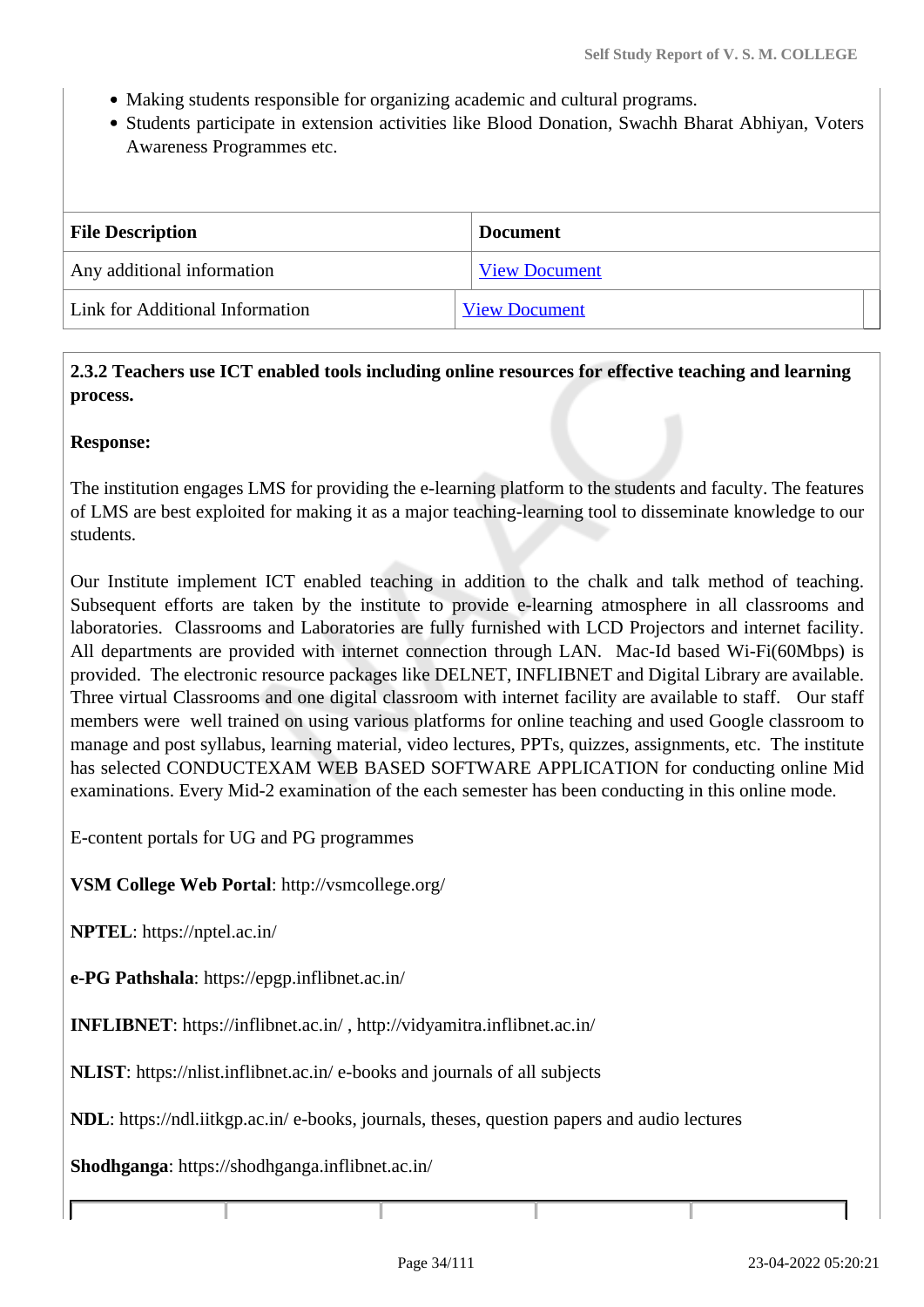| Number<br>Teachers using ICT on roll | of Number of teachers ICT tools and e-Number of ICT Number of smart | recouces available       |                      | enabled class rooms class rooms |   |  |
|--------------------------------------|---------------------------------------------------------------------|--------------------------|----------------------|---------------------------------|---|--|
| 60                                   | 110                                                                 | <b>LCD</b>               |                      | 27                              | 4 |  |
|                                      |                                                                     | e-books                  |                      |                                 |   |  |
|                                      | <b>INFLIBNET</b>                                                    |                          |                      |                                 |   |  |
| WI - FI campus                       |                                                                     |                          |                      |                                 |   |  |
|                                      |                                                                     | <b>Interactive Board</b> |                      |                                 |   |  |
|                                      |                                                                     | <b>Educational CD's</b>  |                      |                                 |   |  |
|                                      |                                                                     |                          | Google Class Room    |                                 |   |  |
|                                      |                                                                     |                          |                      |                                 |   |  |
|                                      |                                                                     |                          |                      |                                 |   |  |
| <b>File Description</b>              |                                                                     | <b>Document</b>          |                      |                                 |   |  |
| Any additional information           |                                                                     |                          |                      | <b>View Document</b>            |   |  |
| Link for Additional Information      |                                                                     |                          | <b>View Document</b> |                                 |   |  |

Provide link for webpage describing ICT enabled tools including online resources for effective teaching and learning process [View Document](https://www.vsm.edu.in/vsm/classphoto.php)

 **2.3.3 Ratio of students to mentor for academic and other related issues (Data for the latest completed academic year )**

**Response:** 22:1

### 2.3.3.1 **Number of mentors**

Response: 110

| <b>File Description</b>                                                         | <b>Document</b>      |  |  |  |
|---------------------------------------------------------------------------------|----------------------|--|--|--|
| Upload year wise, number of students enrolled and<br>full time teachers on roll | <b>View Document</b> |  |  |  |
| Circulars pertaining to assigning mentors to mentees                            | <b>View Document</b> |  |  |  |
| Any additional information                                                      | <b>View Document</b> |  |  |  |
| Link for additional information                                                 | <b>View Document</b> |  |  |  |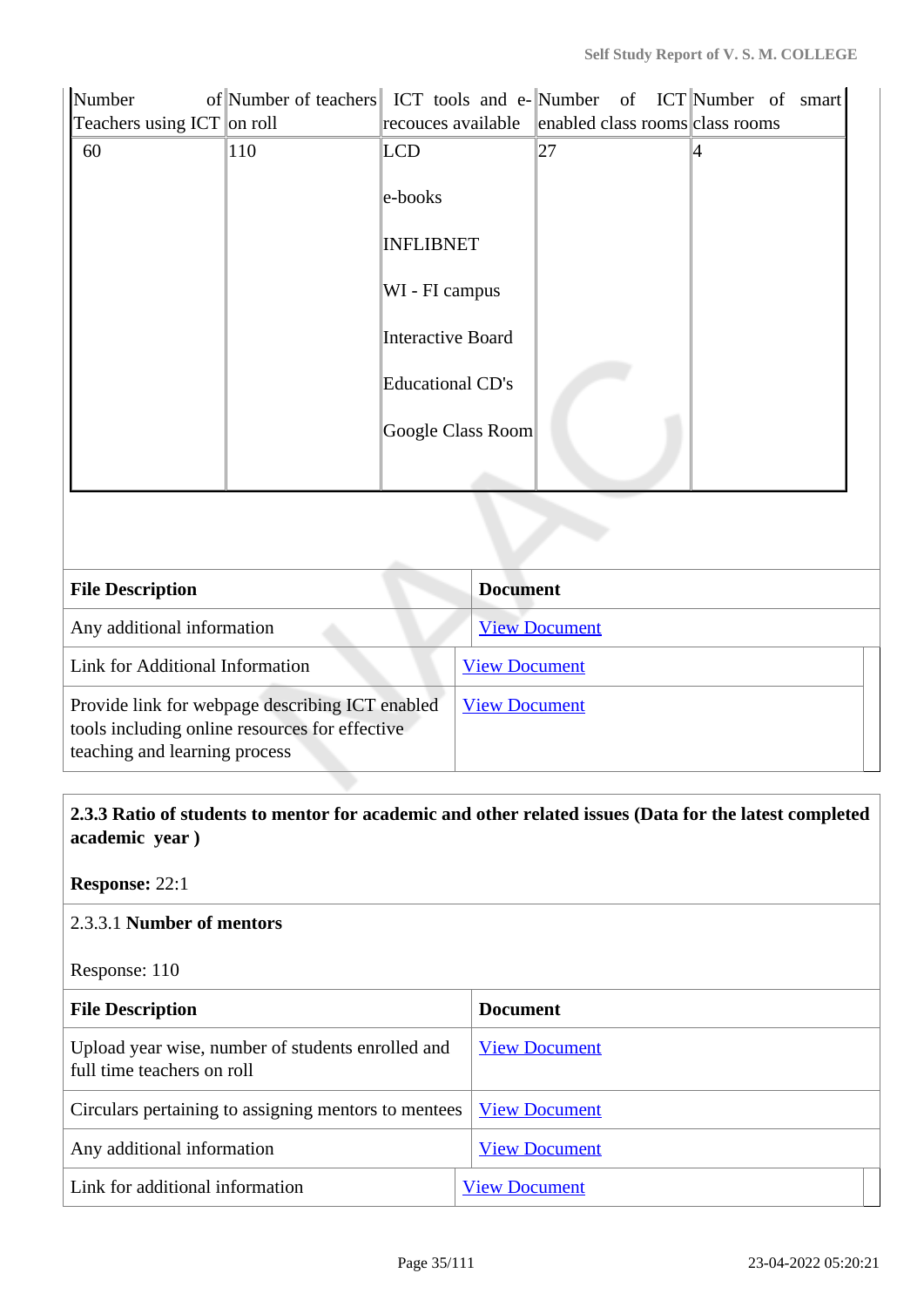### **2.3.4 Preparation and adherence of Academic Calendar and Teaching plans by the institution**

### **Response:**

The institution ensures effective planning of teaching and learning activities through IQAC which includes of the Director, the Principal, Heads of all Departments and Controller of Examinations. The Committee prepares the Academic Calendar at the beginning of the academic year for UG and PG programmes separately and teaching plans before the commencement of semesters.

### **Academic Calendar:**

The Academic Calendar provides adequate balance between academic and non –academic activities, teaching and examination schedule. Before the commencement of the academic year, office of the Controller of Examinations is prepared the academic calendar, consultation with the Principal, IQAC and Head of the Departments. This Academic Calendar includes list of holiday, commencement and closing dates of instruction days, dates of Continuous Internal Assessments, Semester End Examination schedule, declaration date of results, co-curricular and extra-curricular activities and same as informed to students through website. Every semester should have 90 teaching days. The time table committee is prepared the Mater Time Table with the help of Principal office and same as forwarded to Head of the Departments to prepare the Department Time Table based on the Academic Calendar. The time tables are displayed in notice boards. Academic calendar is strictly followed by the institution. However, in case of any unexpected circumstances which are beyond the control of the institution, necessary change is made by the principal and the same is displayed in websites and forwarded through SMS.

### **Teaching Plans:**

Head of Department conducts meeting with department faculty at the end of the academic year and allocate the teaching papers, work load statement for next coming academic year. Every staff member prepares the semester wise Teaching Plan before the commencement of the class work of every semester and same as to submit the Head of Department for approval. The Head of the department compiles the academic plan submitted by the staff and ensures that there is no overlapping of the activities in general. The IQAC compiles the inputs received from the various departments and prepared the comprehensive plan and same as uploaded on the college website. The academic plan structure is prepared to adhere the needs of Outcome Based Education. The contents of the plan include:

- Course objectives and outcomes
- Mapping of course outcomes with program outcomes.
- Learning resources
- Delivery Methodologies
- Assessment Methods
- Detailed unit wise lecture plan

 The copies of the same are maintained in the department and also in the IQAC.. Adherence to the academic plan is followed by the faculty and details are recorded in the attendance and evaluation record. Head of the Departments and Academic Audti Cell audit the Academic plans of each faculty.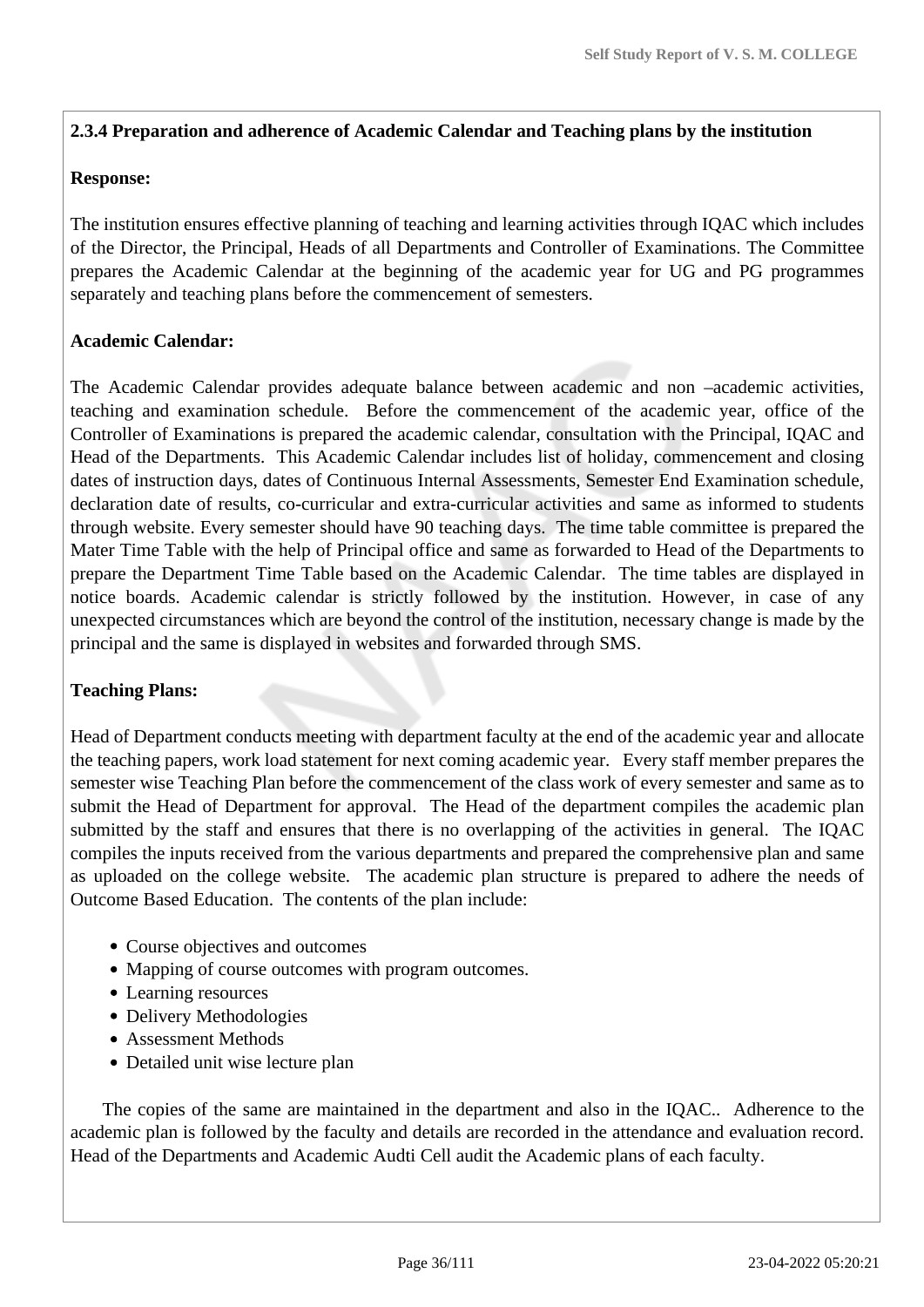| <b>File Description</b>                                       | <b>Document</b>      |
|---------------------------------------------------------------|----------------------|
| Upload Academic Calendar and Teaching plans for<br>five years | <b>View Document</b> |
| Any additional information                                    | <b>View Document</b> |
| Link for Additional Information                               | <b>View Document</b> |

## **2.4 Teacher Profile and Quality**

| 2.4.1 Average percentage of full time teachers against sanctioned posts during the last five years |                      |  |
|----------------------------------------------------------------------------------------------------|----------------------|--|
| <b>Response: 100</b>                                                                               |                      |  |
| <b>File Description</b>                                                                            | <b>Document</b>      |  |
| Year wise full time teachers and sanctioned posts<br>for 5 years (Data Template)                   | <b>View Document</b> |  |
| List of the faculty members authenticated by the<br>Head of HEI                                    | <b>View Document</b> |  |
| Any additional information                                                                         | <b>View Document</b> |  |

 **2.4.2 Average percentage of full time teachers with Ph. D. / D.M. / M.Ch. / D.N.B Superspeciality / D.Sc. / D.Litt. during the last five years (consider only highest degree for count)**

**Response:** 7.72

2.4.2.1 **Number of full time teachers with** *Ph.D./D.M/M.Ch./D.N.B Superspeciality/D.Sc./D'Lit.* **year wise during the last five years**

| 2019-20 | 2018-19 | 2017-18 | 2016-17 | 2015-16 |
|---------|---------|---------|---------|---------|
| 10      | 10      |         | ◡       | v       |

| <b>File Description</b>                                    | <b>Document</b>      |
|------------------------------------------------------------|----------------------|
| Institutional data in prescribed format (Data<br>Template) | <b>View Document</b> |
| Any additional information                                 | <b>View Document</b> |
| Link for Additional Information                            | <b>View Document</b> |

**2.4.3 Average teaching experience of full time teachers in the same institution (Data for the latest**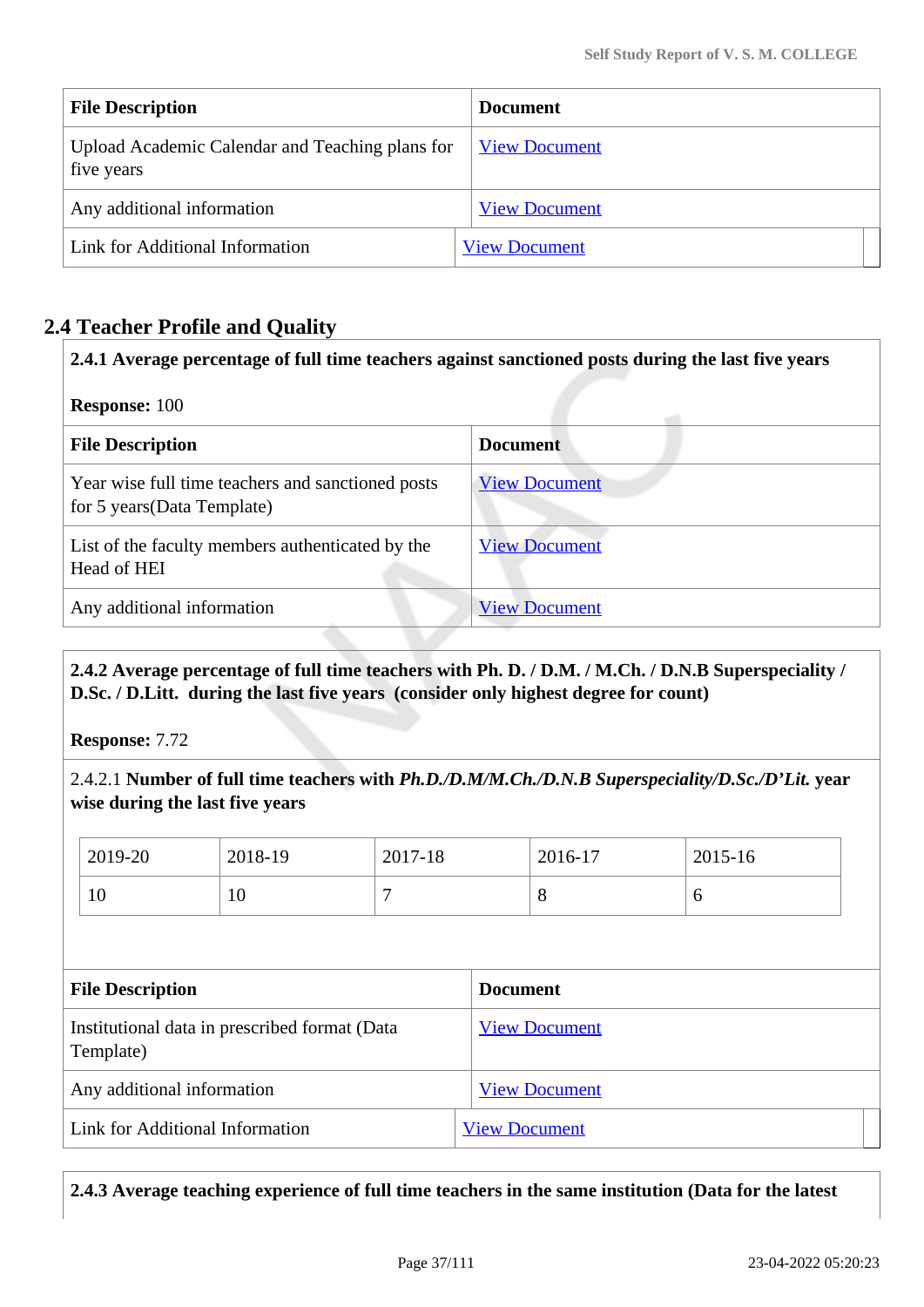### **completed academic year in number of years)**

### **Response:** 7.46

# 2.4.3.1 **Total experience of full-time teachers**

Response: 821

| <b>File Description</b>                 | <b>Document</b>      |
|-----------------------------------------|----------------------|
| Institutional data in prescribed format | <b>View Document</b> |
| Any additional information              | <b>View Document</b> |
| Link for Additional Information         | <b>View Document</b> |

## **2.5 Evaluation Process and Reforms**

 **2.5.1 Average number of days from the date of last semester-end/ year- end examination till the declaration of results year-wise during the last five years**

**Response:** 20

2.5.1.1 **Number of days from the date of last semester-end/ year- end examination till the declaration of results year wise during the last five years** 

| 2019-20 | 2018-19        | 2017-18                                                                                                                                                                                                                              | 2016-17 | 2015-16 |
|---------|----------------|--------------------------------------------------------------------------------------------------------------------------------------------------------------------------------------------------------------------------------------|---------|---------|
| $\cap$  | $\overline{ }$ | <b>The Contract of the Contract of the Contract of the Contract of the Contract of the Contract of the Contract of the Contract of The Contract of The Contract of The Contract of The Contract of The Contract of The Contract </b> | $\sim$  | 1 O     |
| ∠∠      | . .            | 16                                                                                                                                                                                                                                   | ∠       | 10      |

| <b>File Description</b>                                    | <b>Document</b>      |
|------------------------------------------------------------|----------------------|
| Institutional data in prescribed format (Data<br>Template) | <b>View Document</b> |
| Any additional information                                 | <b>View Document</b> |
| Link for Additional Information                            | <b>View Document</b> |

 **2.5.2 Average percentage of student complaints/grievances about evaluation against total number appeared in the examinations during the last five years**

**Response:** 4.12

2.5.2.1 **Number of complaints/grievances about evaluation year wise during the last five years**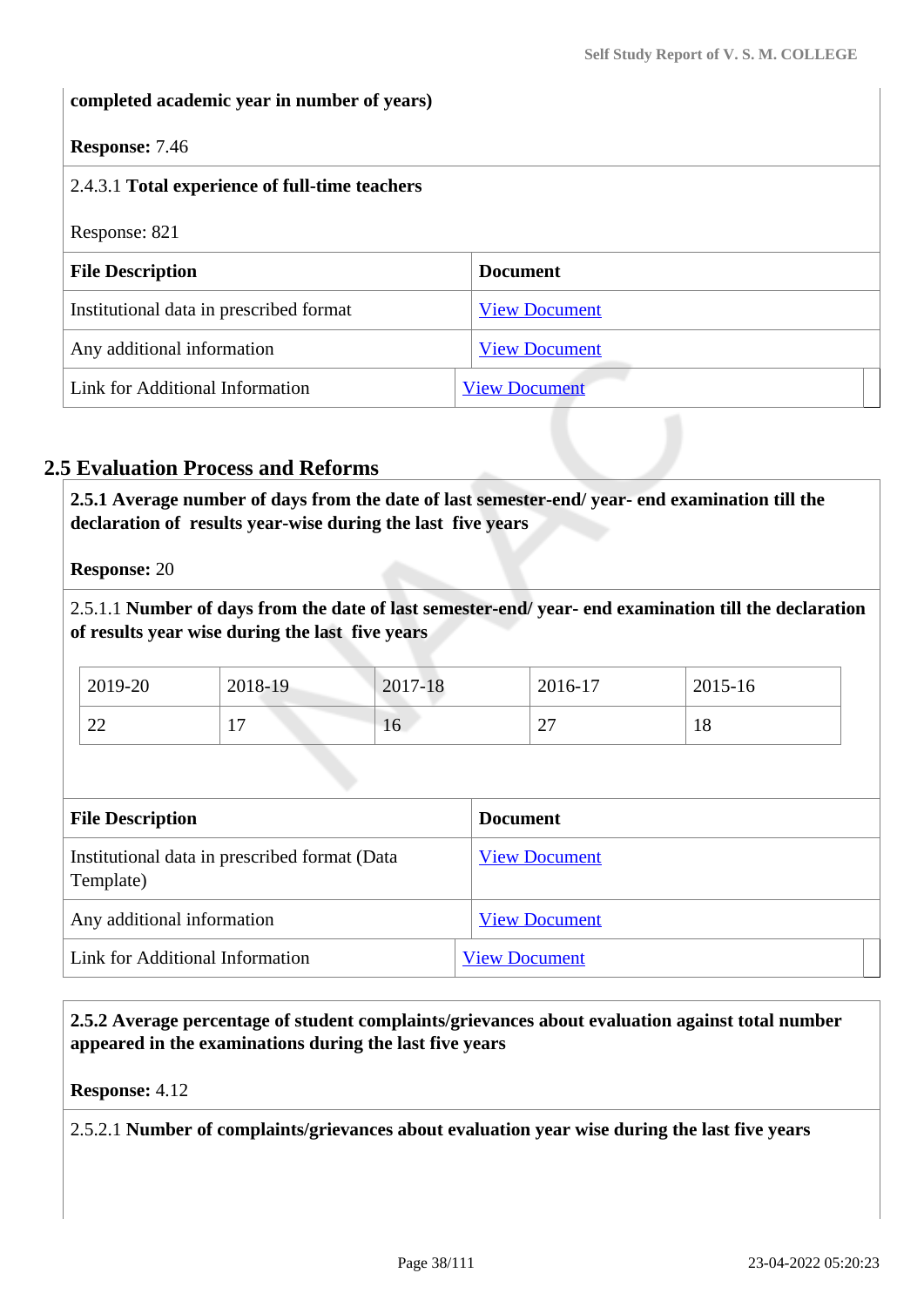|                                                                         | 2019-20 | 2018-19              | 2017-18              |                 | 2016-17 | 2015-16 |  |
|-------------------------------------------------------------------------|---------|----------------------|----------------------|-----------------|---------|---------|--|
|                                                                         | 148     | 192                  | 73                   |                 | 19      | 9       |  |
|                                                                         |         |                      |                      |                 |         |         |  |
| <b>File Description</b>                                                 |         |                      |                      | <b>Document</b> |         |         |  |
| Number of complaints and total number of students<br>appeared year wise |         |                      | <b>View Document</b> |                 |         |         |  |
| Any additional information                                              |         |                      | <b>View Document</b> |                 |         |         |  |
| Link for Additional Information                                         |         | <b>View Document</b> |                      |                 |         |         |  |
|                                                                         |         |                      |                      |                 |         |         |  |

## **2.5.3 IT integration and reforms in the examination procedures and processes including Continuous Internal Assessment (CIA) have brought in considerable improvement in Examination Management System (EMS) of the Institution**

### **Response:**

**Reforms on the Examination Procedures and Processes:** The college has been following several procedures and processes to bring the positive impact on the examination system. At the beginning of the academic year, a calendar of events which includes all academic processes will be given to all students and also kept in college website.

- The Challenge evaluation system and showing the evaluated answer script to the student are the measures taken as a part of the transparency in the evaluation system.
- Strict adherence to the Institute academic calendar and timely publication of results.
- Question paper is thoroughly scrutinized to ensure the standard, spread of the syllabus and mapping of COs and following BLOOMS taxonomy.
- Some of the teachers are conducting online assignment tests as a part of the internal assessment.

#### **IT integration and reforms in the examination system**

- IT integration via Software based students registrations, generation of Hall Tickets, generating code numbers, Entry of Marks and Publication of Results in Exam Cell are a few among the many reforms that have had a positive impact on the efficacy of the Examination Management of the College.
- Semester and Choice based Credit system has been introduced along with grades.
- Payment gateway is also available for the payment of various fees online by the students to make the registrations online for various services.
- Autonomy conferred VSM College has responsibility to provide Semester End Mark sheets and Consolidate Marks Memo to the students which is one among the most confidential and critical process in the examination system. In order to ensure highest level of security and to eliminate duplicity, the mark sheets are printed with various security features such as micro text, pantograph, UV, hologram etc. and additionally Consolidate Marks Memo is also featured with photographs of students to further strengthen security credential.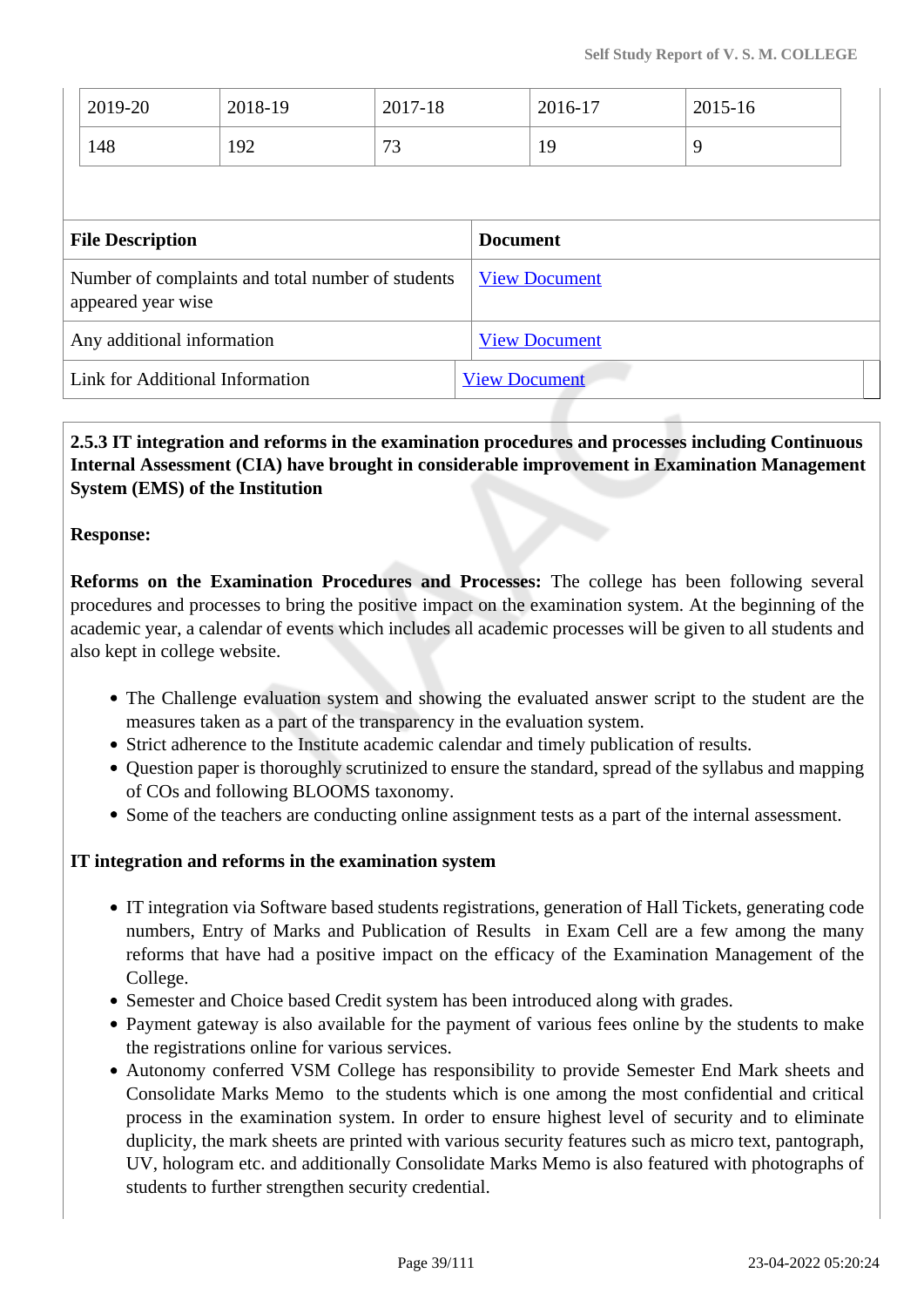- Declaration of results within 21 days (Average) from the last date of completion of the Examinations.
- Uploading the examination results and Grades on the college website immediately after the final exam result declaration.

### **Improvement in Examination Management System:**

- Code numbers are used in answer booklets; this ensures the transparency in valuation of answer scripts of the Semester End Examination. Once evaluated, the marks are uploaded to the software for automated tabulation. The CIA marks are uploaded to software. These are added with the Semester Examination marks in the set proportion. This has led to a significant accuracy and speedy release of results.
- Examination committee meetings are regularly conducted to review the statistics related to examination results after each semester.
- Examination halls are equipped with surveillance cameras that are monitored continuously.
- An Examination Monitoring Squad, comprising of senior faculty members are entrusted with the duty of periodic supervision of the Examinations.
- Newly recruited teachers are provided with similar training sessions during their induction programme.
- Remuneration related to Examinations to internal and external faculty members are made directly to the bank accounts of respective faculty.

|  | <b>File Description</b>         | <b>Document</b>      |  |
|--|---------------------------------|----------------------|--|
|  | Any additional information      | <b>View Document</b> |  |
|  | Link for Additional Information | <b>View Document</b> |  |

### **2.6 Student Performance and Learning Outcomes**

 **2.6.1 Programme and course outcomes for all Programmes offered by the institution are stated and displayed on website and communicated to teachers and students.**

### **Response:**

VSM College was conferred the Autonomous status by UGC in 2015. The institution adopted the recommendations of the UGC to provide necessary mechanisms to implement outcome-based education to impart education through student centric approach and follow outcome oriented teaching learning process.

Program Outcomes (POs) represent the knowledge, skills and attitudes the students should have at the end of a three-year degree program. It describes the learning that will take place across the curriculum through brief statements, made in specific and on measurable terms. COs are student centric and they focus on knowledge and skills that students can demonstrate. Thus, COs are the consequential knowledge skills that the student acquires at the end of a course. COs are set by the institution, by consulting with the department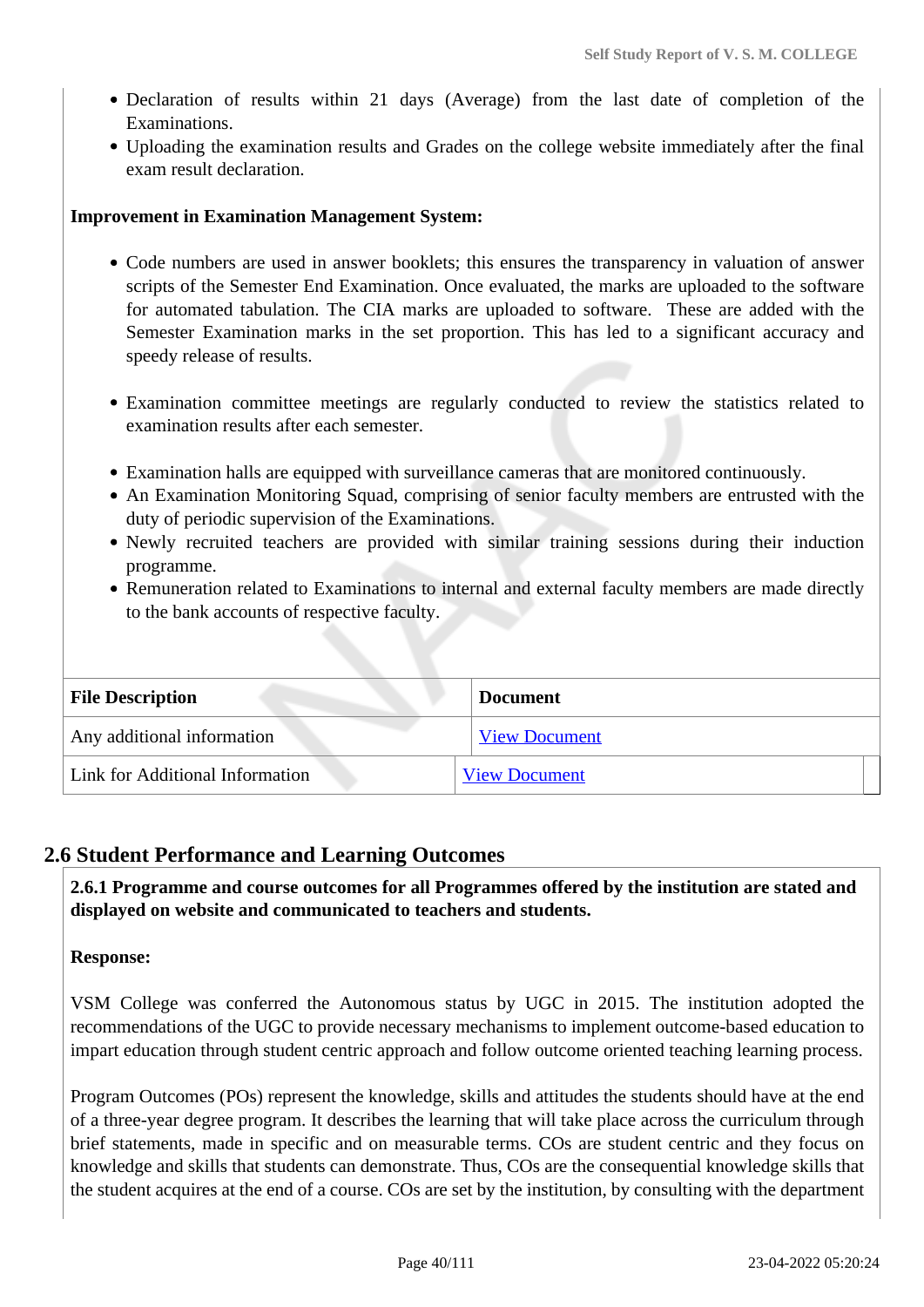heads, faculty, students and other stakeholders.

The college has developed learning objectives, program outcomes, program specific outcomes and course outcomes for all its programs after thorough discussions with all stake holders like faculty, alumni, industry and academic peers.

College works for the identity of future graduates along with the attributes they must possess, which are to be achieved through a relevant curriculum, apt teaching-learning pedagogy, assessment and evaluation techniques, and a comprehensive approach towards holistic development.

At the commencement of the academic year all the faculty members will prepare the course files that contains department vision, objectives, unit wise course syllabus, individual time table, program objectives, expected outcomes, direct and indirect assessments, reference and reading material, e- and other resources, model question papers, plans for slow and advanced learners, project work and assignments planned, result analysis, and feedback.

Program outcomes, program specific outcomes and course outcomes of all the programs offered by the institution are communicated to both teachers and students as follows –**Mechanism adopted to communicate to Teachers are:** 

Department Meetings with Principal are held at the beginning of the semester to discuss the teaching schedule and course outcomes specified for the courses. Meeting with IQAC Coordinator is organised at the beginning of every semester to review Annual Academic Plans/Course Profiles.

General Staff meetings at the beginning of every semester are held to discuss at length the PO's, PSO's and CO's. All PO's. PSO's and CO's are discussed, reviewed and approved in Board of Studies meetings. Heads of the department present the PO's, PSO's and CO's in Academic Council meetings. PO's, PSO's and CO's are also displayed on Institutional website

Evaluation and attainment of the PO's, PSO's and CO's are reviewed in the department meetings with Principal at the end of every semester.

### **Mechanisms adopted to communicate to Students are:**

The PO's, PSO's and Co's are communicated to students through institutional and departmental websites. At the beginning of the I semester induction program is organised to educate the students and parents about PO's, PSO's. Co's and objectives are discussed with the students by the course coordinators or in-chargers during department orientation.

| <b>File Description</b>                                 | <b>Document</b>      |
|---------------------------------------------------------|----------------------|
| Upload COs for all courses (exemplars from<br>Glossary) | <b>View Document</b> |
| Any additional information                              | <b>View Document</b> |
| Link for Additional Information                         | <b>View Document</b> |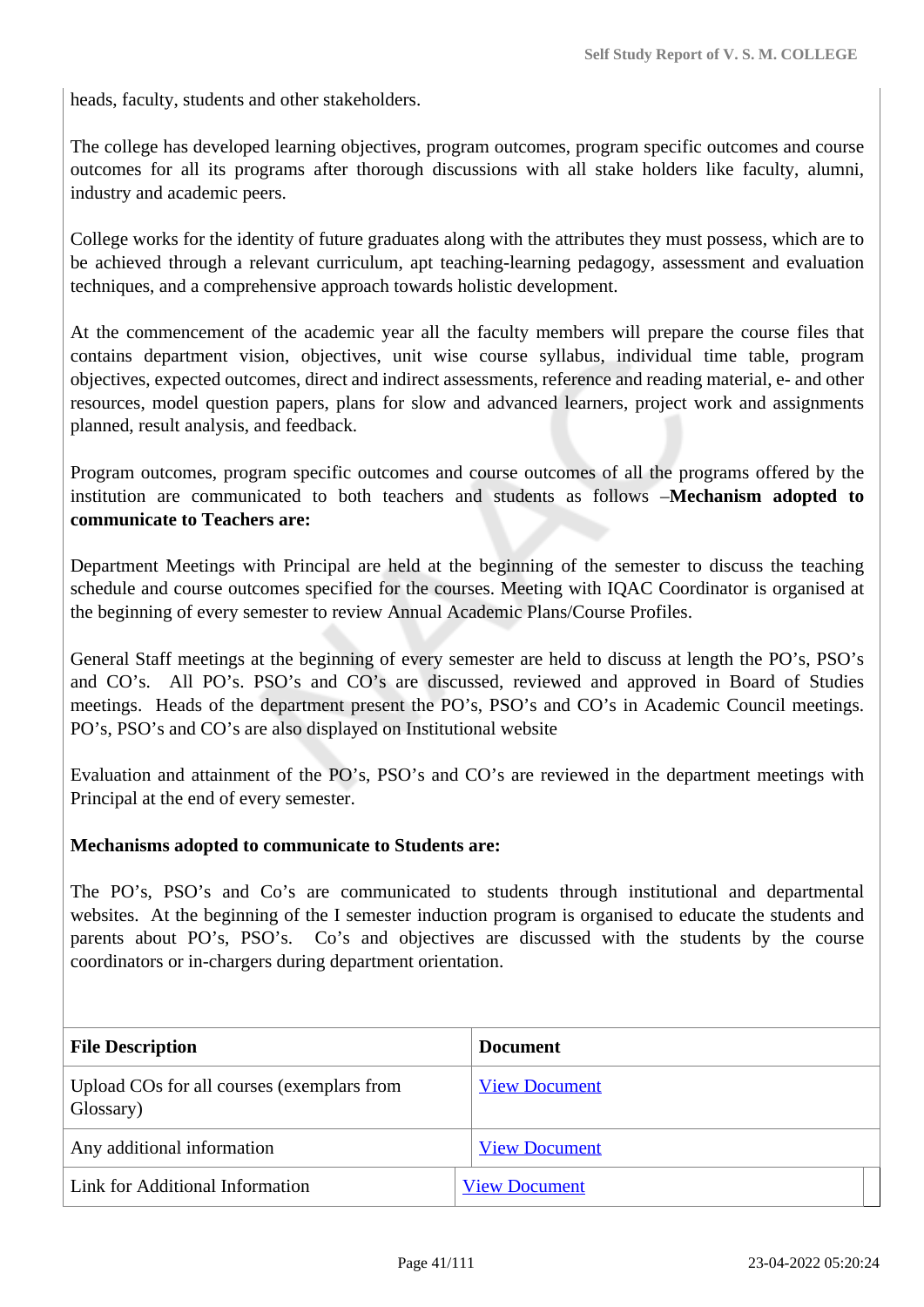### **2.6.2 Attainment of programme outcomes and course outcomes are evaluated by the institution.**

### **Response:**

The major components of Outcome Based Education (OBE) are Course Outcomes (COs) and Program Outcomes (POs).

The Institution articulates what it wants students to achieve when they complete the program - in terms of knowledge, skills, and values-- referred to as Program Outcomes. The program's content, student experiences, and teaching methodologies are then aligned in an optimal way to help students achieve these learning outcomes. Program outcomes (POs) and Program Specific Outcomes (PSOs) are the paramount to maintain the quality in the graduation program. Each department of the college has developed the curriculum taking all the POs into consideration. The PSOs are also appropriately designed along with the curriculum development. The college employs a continuous improvement process to evaluate and improve the effectiveness of each academic program.. The Institution has a well-structured mechanism to measures the attainment of the POs, PSOs and Cos through the combination of direct and indirect methods.

## **Direct Method Calculation**

For measure PO in direct method a CO/PO matrix is used to measure PO. The CO are linked to the PO using the CO vs PO matrix as stated in Course Syllabus blueprint. In this method measuring through the direct examinations, that are

- Continuous Internal Assessments
- Semester End Examination
- Laboratory Performance

# **RUBRICS:**

Defining CO weightage for a PO in CO/PO matrix, our institution using the scale 1-3 helps us to simplify our calculations

Where

- 1 represents Low Correlation
- 2 represents Medium
- 3 represents High

The CO & PO attainment is calculated by using the formula

CO attainment = Semester End Examination  $(75%)$  + Continuous Internal assessment  $(25%)$ .

PO attainment = Avg, of CO's of a PO  $/3$  X Final CO attainment for the subject

## **Indirect Method Calculation**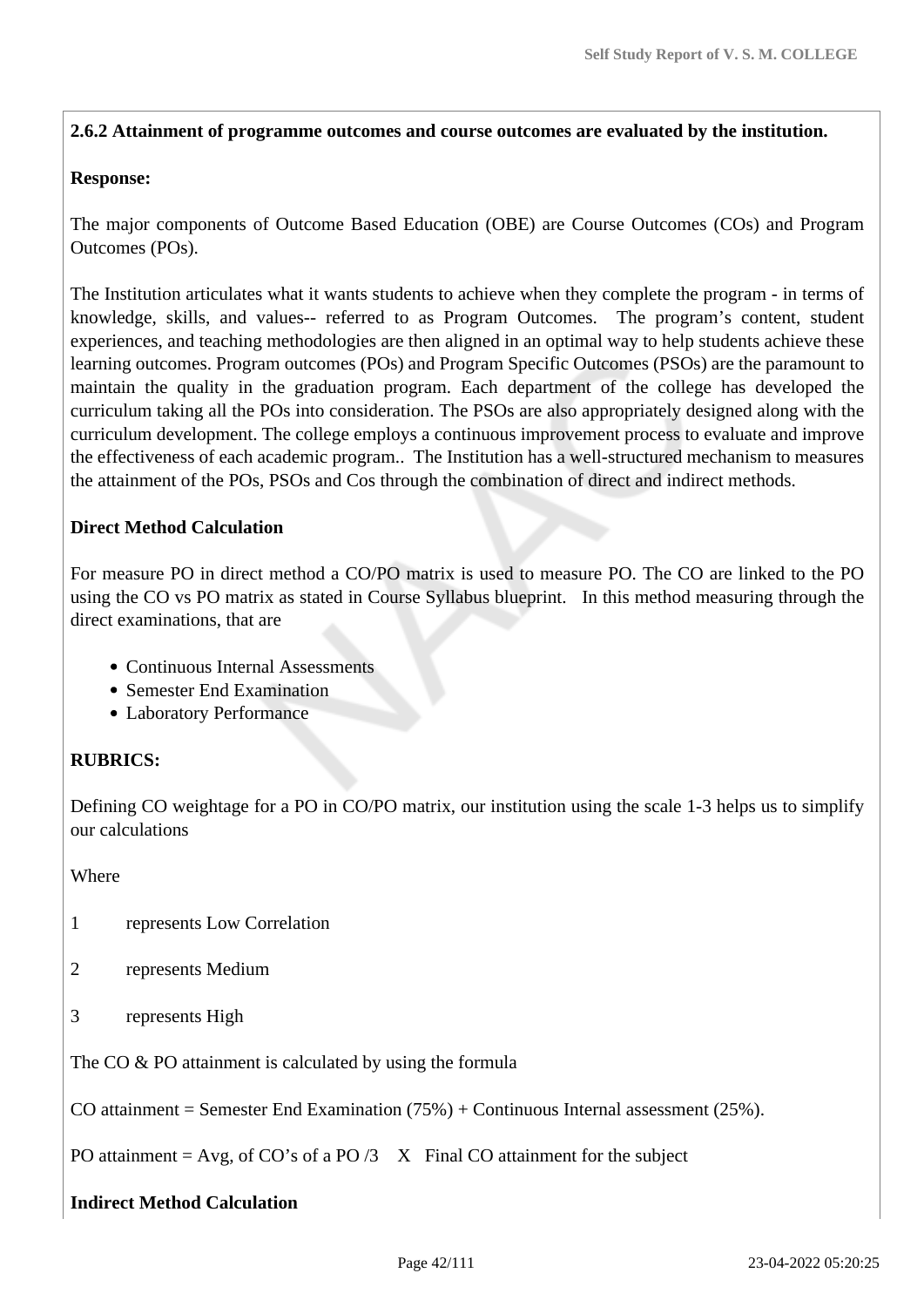This method is purely survey oriented, so the calculations are based on data and surveys collected from the following

- Student Exit Feedback
- Stakeholders
- Survey from placement officers

### **RUBRICS:**

The questions in the survey sheet should represent the PO's. All these survey needs to be a quantified one (1, 2, 3) and they must be based on predefined levels.

60% People are giving above 3 – 1 (LOW)

70% People are giving above 3 – 2 (MEDIUM)

80% People are giving above 3 – 3 (HIGH)

PO /PSO Attainment (%) = (weight age: 80%) x (Average attainment in direct method) + (weightage: 20%) x (Average attainment in indirect method)

Depending on the performance, IQAC can suggest corrective measure like Assignments on critical methods, Conduct of extra classes, solve the model question papers etc.

| <b>File Description</b>         | <b>Document</b>      |
|---------------------------------|----------------------|
| Any additional information      | <b>View Document</b> |
| Link for Additional Information | <b>View Document</b> |

### **2.6.3 Pass Percentage of students(Data for the latest completed academic year)**

**Response:** 70.7

2.6.3.1 **Total number of final year students who passed the examination conducted by Institution.**

Response: 321

2.6.3.2 **Total number of final year students who appeared for the examination conducted by the Institution.**

Response: 454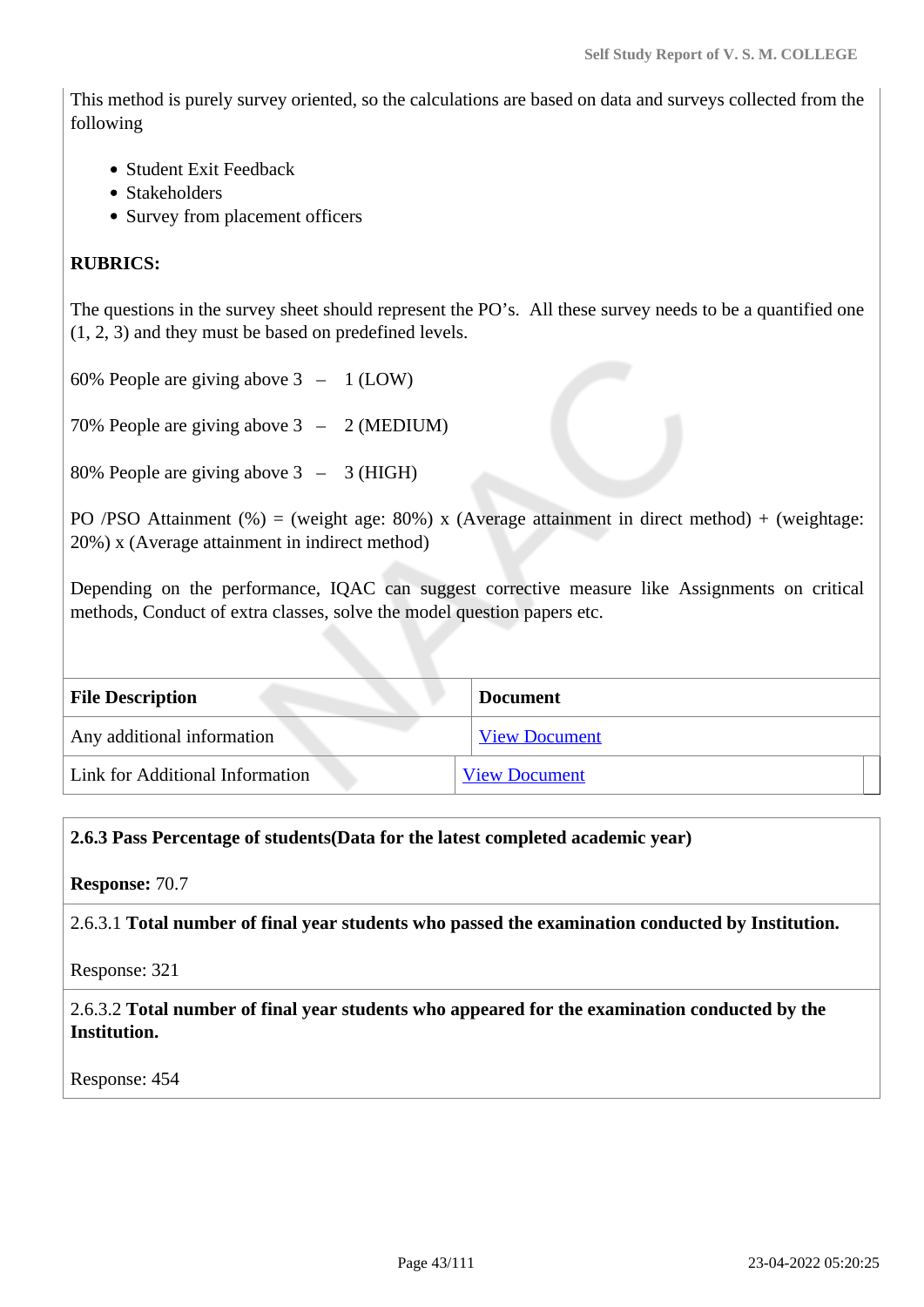| <b>File Description</b>                                                                                                  | <b>Document</b>      |  |
|--------------------------------------------------------------------------------------------------------------------------|----------------------|--|
| Upload List of Programmes and number of students<br>passed and appeared in the final year<br>examination (Data Template) | <b>View Document</b> |  |
| Any additional information                                                                                               | <b>View Document</b> |  |
| Link for the annual report                                                                                               | <b>View Document</b> |  |

# **2.7 Student Satisfaction Survey**

| 2.7.1 Online student satisfaction survey regarding teaching learning process |                      |
|------------------------------------------------------------------------------|----------------------|
| <b>Response: 3.69</b>                                                        |                      |
| <b>File Description</b>                                                      | <b>Document</b>      |
| Upload database of all currently enrolled students                           | <b>View Document</b> |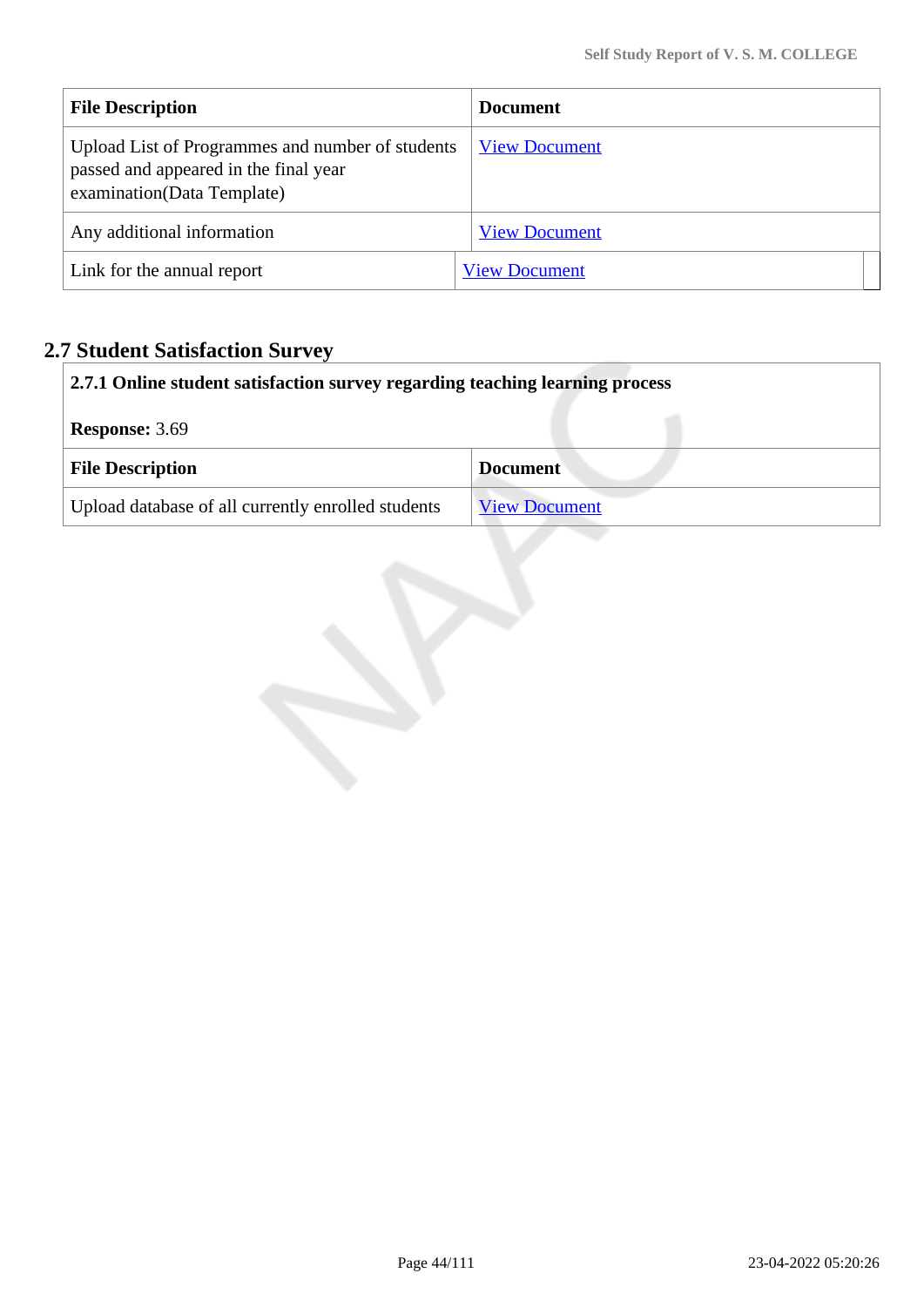# **Criterion 3 - Research, Innovations and Extension**

# **3.1 Promotion of Research and Facilities**

 **3.1.1 The institution's Research facilities are frequently updated and there is a well defined policy for promotion of research which is uploaded on the institutional website and implemented**

## **Response:**

V.S.M. College gives equal importance to Research activities along with Academic activities. A vibrant eco system for Quality Research with the output of innovations has been long existent in the Institution. Apart from adequate Infrastructural Facilities, Research Committee of the college ensures the quality research and organizes seminars/workshops on Research Orientation & Innovative Practices.

The members of Research Committee meet regularly and inform the projects announcements by various funding agencies and giving suggestions regarding the publications and research ethics. The Research Committee developed Research Policy and Consultancy Policy for healthy environment in research activities and modify them according to the changes in the fields.

The institute has also encouraged the faculty by giving seed money to do research and financial support to participate and present papers in seminars and conferences. As a result of this, a good number of research papers were published in journals and presented in various seminars and conferences.

The institute has established one Research laboratory equipped with sophisticated instruments like High Pressure Liquid Chromatography (HPLC), Atomic Absorption Spectrophotometer (AAS), IR Spectrophotometer, ELISA Reader, UV-Visible Spectrophotometer, etc. which were purchased under UGC grants by various departments. Computers were attached to all the instruments to record the data. All these facilities enable the researchers to think about the inter-disciplinary research work which became very crucial in now-a days.

The research laboratory was provided with uninterrupted power supply, computer, printer and internet connection. Sufficient supporting staff was also given for this lab for helping the researchers in all aspects. This is open for all faculty members to do research according to their interest. One UGC funded Minor Research Project and One UGC funded Major Research Project from Chemistry department were completed by utilizing these facilities in 2015 and 2017 respectively. One UGC funded Major Research Project from Economics department was also completed. In 2019, Crystal Growth equipment as another feather was also added to the crown of this centre under the supervision of Dr. G. Bhagavannarayana, Ex. Scientist, National Physical Laboratory, New Delhi.

The Institution has a well furnished library with internet and INFLIBNET facilities. All the faculty members were provided INFLIBNET User IDs to refer number of publications, academic related topics and latest developments in various fields.The institute was recognized as a Research Centre by the affiliating Adikavi Nannaya University in 2017 and two faculty members were recognized as Research Supervisors.

In 2019, some of the faculty and M.Sc. Botany students of Botany department underwent a training programme and started consultancy in Mushroom Cultivation with the support of the college Management. Similarly, Zoology department also started consultancy in Vermi Compost.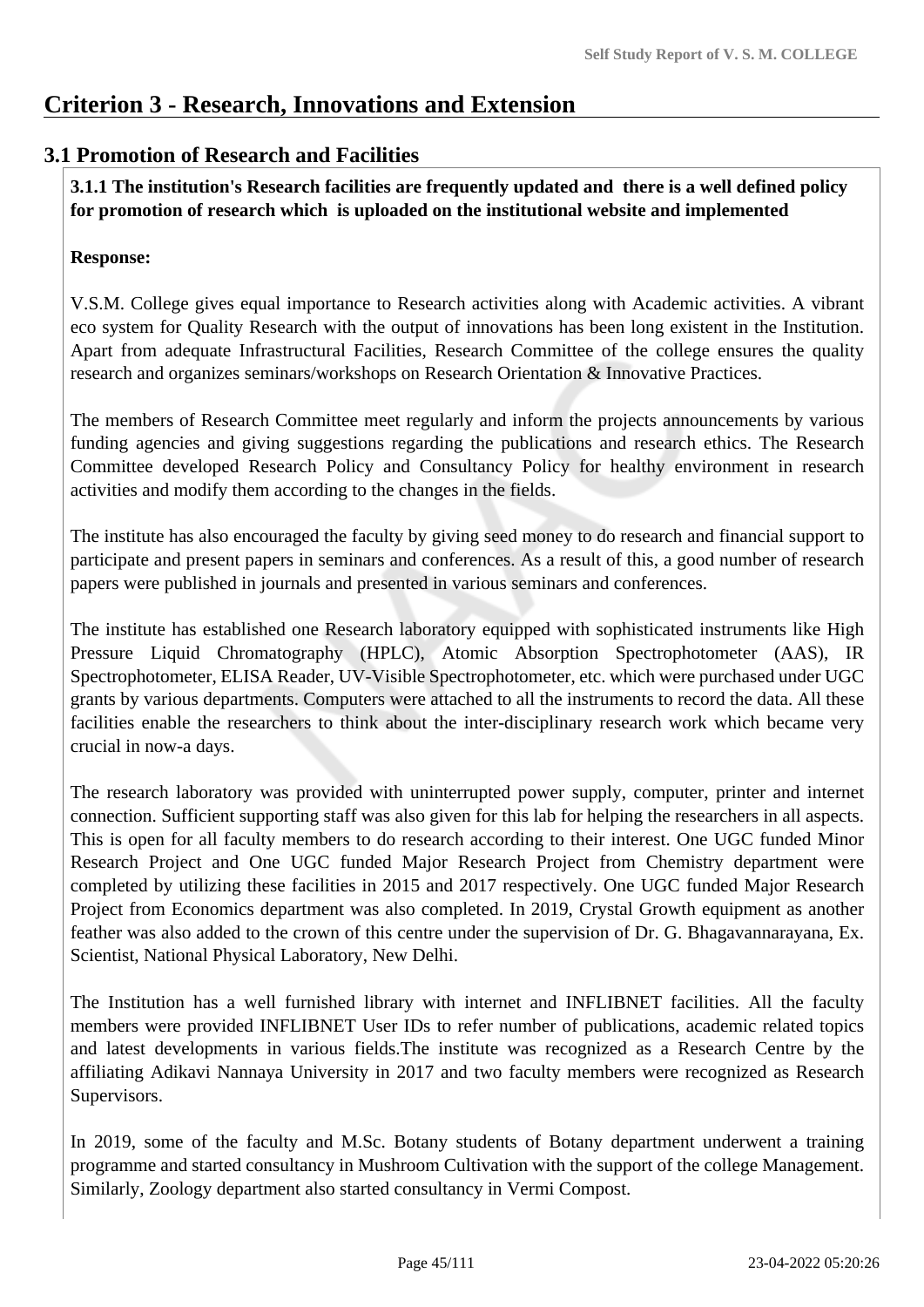| <b>File Description</b>                                                                                             | <b>Document</b>      |
|---------------------------------------------------------------------------------------------------------------------|----------------------|
| Minutes of the Governing Council/ Syndicate/Board<br>of Management related to research promotion policy<br>adoption | <b>View Document</b> |
| Any additional information                                                                                          | <b>View Document</b> |
| URL of Policy document on promotion of<br>research uploaded on website                                              | <b>View Document</b> |

 **3.1.2 The institution provides seed money to its teachers for research (average per year, INR in Lakhs)**

**Response:** 0.11

3.1.2.1 **The amount of seed money provided by institution to its faculty year-wise during the last five years (INR in lakhs).**

| 2019-20 | 2018-19 | 2017-18          | 2016-17 | 2015-16 |
|---------|---------|------------------|---------|---------|
| 0.52    | 0.05    | $\boldsymbol{0}$ |         | v       |

| <b>File Description</b>                                                                                           | <b>Document</b>      |
|-------------------------------------------------------------------------------------------------------------------|----------------------|
| Minutes of the relevant bodies of the Institution                                                                 | <b>View Document</b> |
| List of teachers receiving grant and details of grant<br>received                                                 | <b>View Document</b> |
| Budget and expenditure statements signed by the<br>Finance Officer indicating seed money provided and<br>utilized | <b>View Document</b> |
| Any additional information                                                                                        | <b>View Document</b> |

## **3.1.3 Percentage of teachers awarded national / international fellowship for advanced studies/research during the last five years**

**Response:** 0.57

3.1.3.1 **The number of teachers awarded national** */* **international fellowship for advanced studies / research year wise during last five years**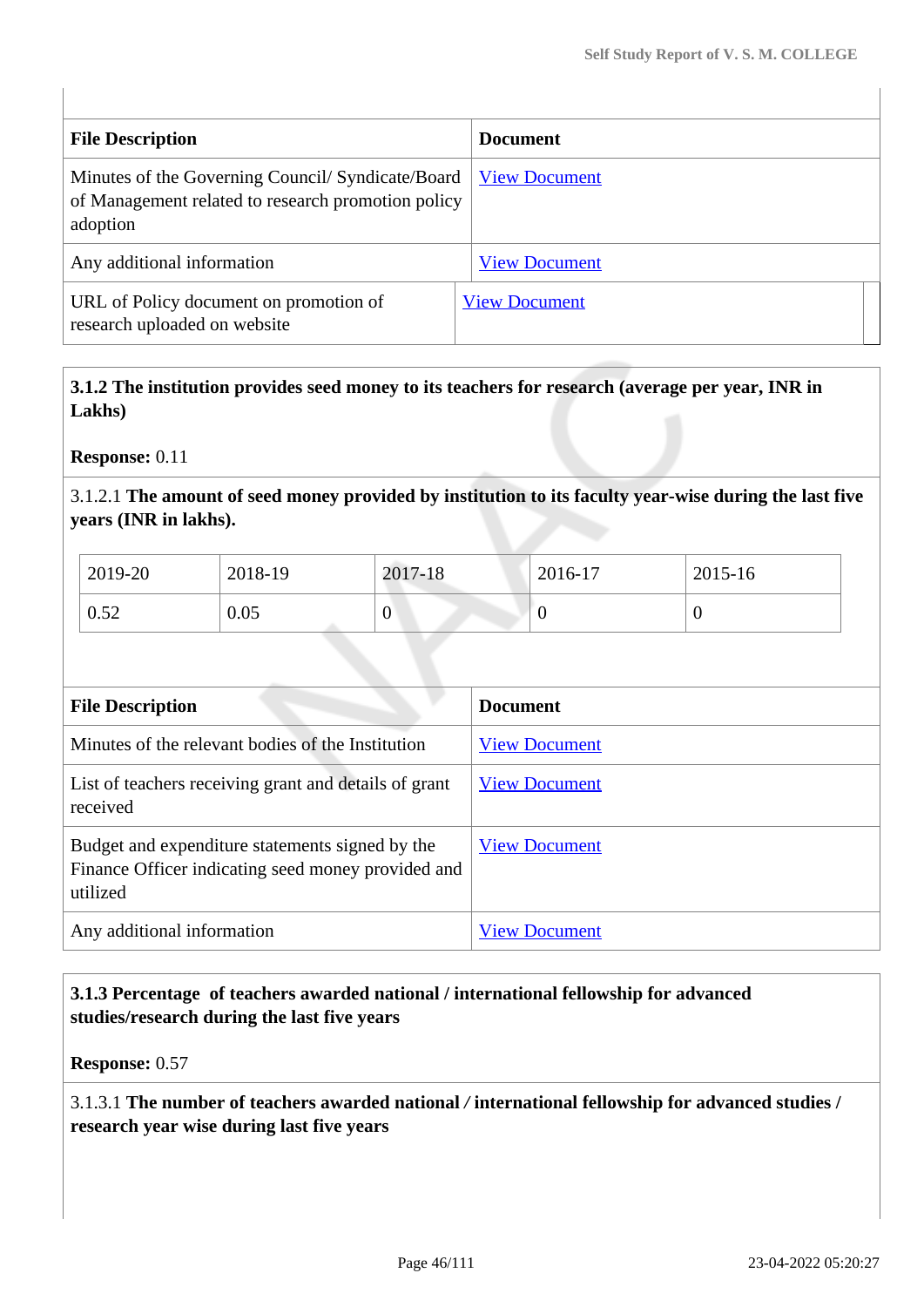| 2019-20                                             | 2018-19  | 2017-18 |  | 2016-17              | 2015-16 |
|-----------------------------------------------------|----------|---------|--|----------------------|---------|
| 1                                                   | $\theta$ | -1      |  | $\overline{0}$       |         |
|                                                     |          |         |  |                      |         |
| <b>File Description</b>                             |          |         |  | <b>Document</b>      |         |
| List of teachers and their international fellowship |          |         |  |                      |         |
| details                                             |          |         |  | <b>View Document</b> |         |

# **3.2 Resource Mobilization for Research**

 **3.2.1 Grants received from Government and non-governmental agencies for research projects, endowments, Chairs in the institution during the last five years (INR in Lakhs)** 

## **Response:** 6.81

3.2.1.1 **Total Grants from Government and non-governmental agencies for research projects , endowments, Chairs in the institution during the last five years (INR in Lakhs)**

| 2019-20 | 2018-19 | 2017-18 | 2016-17 | 2015-16 |
|---------|---------|---------|---------|---------|
| υ       |         |         | U       | 2.81    |

| <b>File Description</b>                                                                                     | <b>Document</b>      |
|-------------------------------------------------------------------------------------------------------------|----------------------|
| List of project and grant details                                                                           | <b>View Document</b> |
| e-copies of the grant award letters for research<br>projects sponsored by government and non-<br>government | <b>View Document</b> |
| Any additional information                                                                                  | <b>View Document</b> |

## **3.2.2 Percentage of teachers having research projects during the last five years**

### **Response:** 0.76

### 3.2.2.1 **Number of teachers having research projects during the last five years**

| 2019-20 | 2018-19 | 2017-18 | 2016-17 | 2015-16 |
|---------|---------|---------|---------|---------|
|         |         |         |         | -       |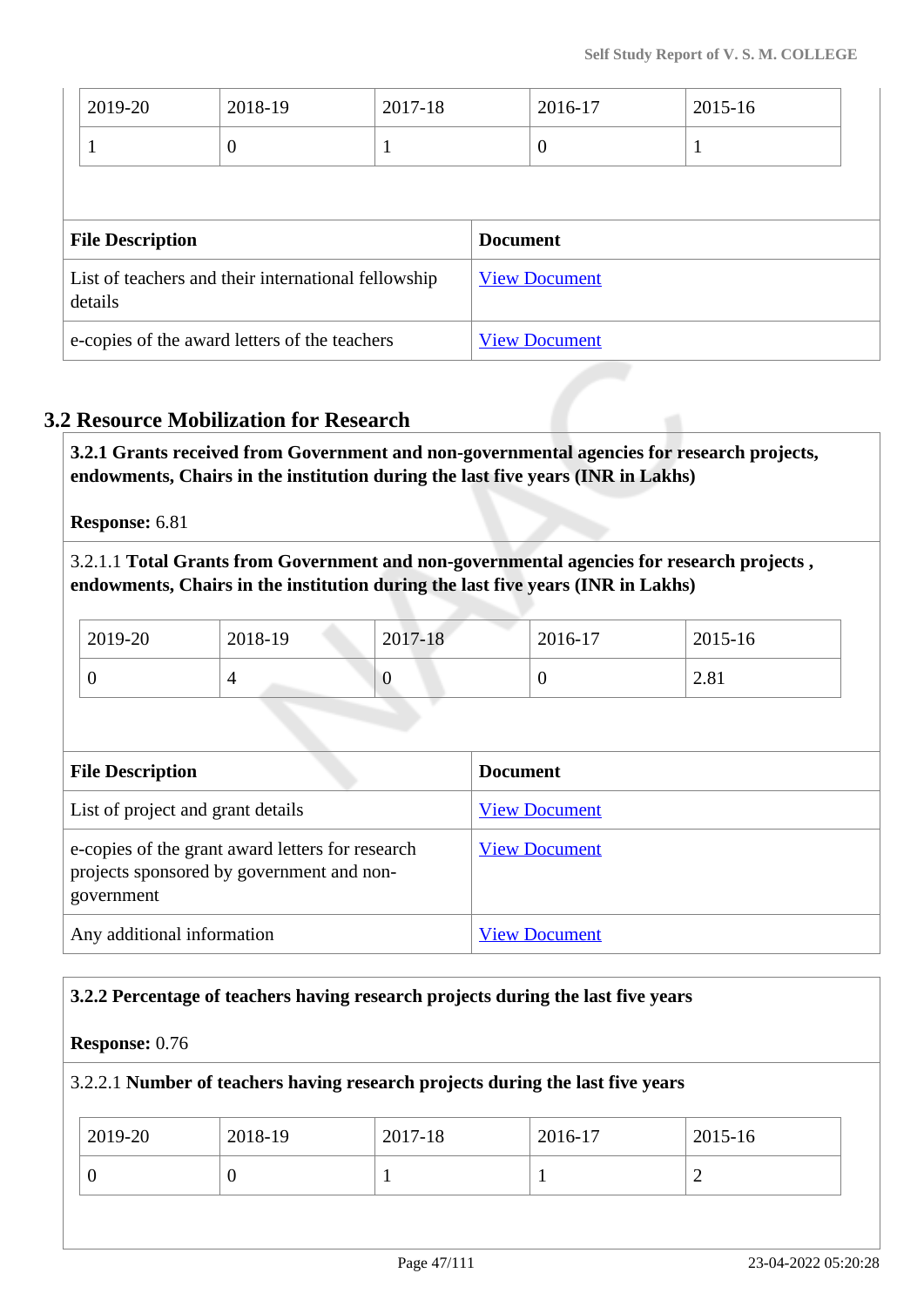| <b>File Description</b>                    | <b>Document</b>      |
|--------------------------------------------|----------------------|
| Names of teachers having research projects | <b>View Document</b> |
| Any additional information                 | <b>View Document</b> |
| Link for additional information            | <b>View Document</b> |

| 3.2.3 Percentage of teachers recognised as research guides                              |                      |
|-----------------------------------------------------------------------------------------|----------------------|
| <b>Response: 1.82</b>                                                                   |                      |
| 3.2.3.1 Number of teachers recognized as research guides                                |                      |
| Response: 2                                                                             |                      |
| <b>File Description</b>                                                                 | <b>Document</b>      |
| Upload copies of the letter of the university<br>recognizing faculty as research guides | <b>View Document</b> |
| Any additional information                                                              | <b>View Document</b> |
| Link for additional information                                                         | <b>View Document</b> |

## **3.2.4 Average percentage of departments having Research projects funded by government and nongovernment agencies during the last five years**

**Response:** 5.62

3.2.4.1 **Number of departments having Research projects funded by government and nongovernment agencies during the last five years**

| 2019-20 | 2018-19 | 2017-18 | 2016-17 | 2015-16 |
|---------|---------|---------|---------|---------|
|         | ◡       | -       |         | ∽       |

### 3.2.4.2 **Number of departments offering academic programes**

| 2019-20<br>2015-16<br>2018-19<br>2017-18<br>2016-17 |  |
|-----------------------------------------------------|--|
| 15<br>15<br>14<br>14<br>15                          |  |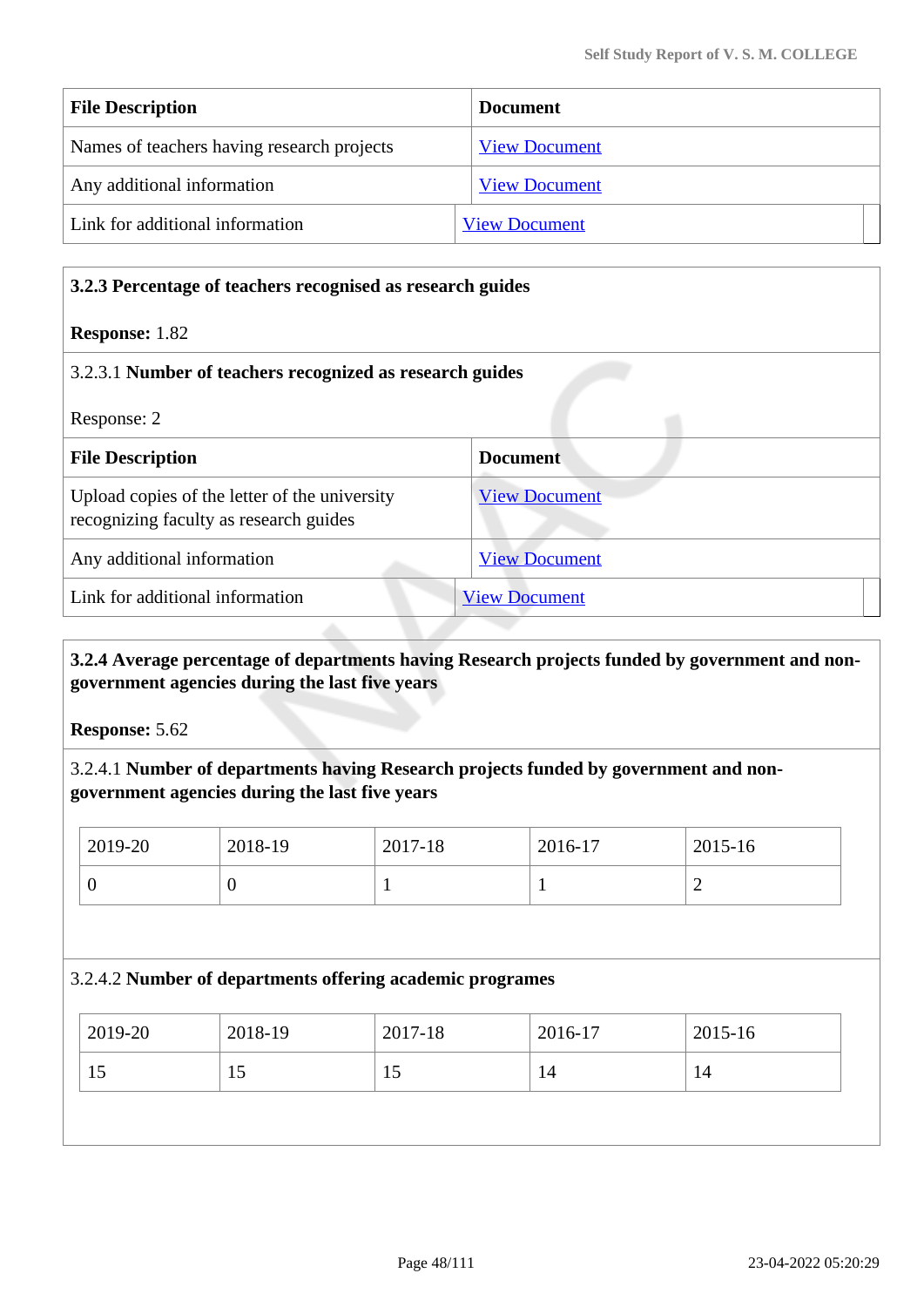| <b>File Description</b>                       | <b>Document</b>      |
|-----------------------------------------------|----------------------|
| Supporting document from Funding Agency       | <b>View Document</b> |
| List of research projects and funding details | <b>View Document</b> |
| Any additional information                    | <b>View Document</b> |
| Paste link to funding agency website          | <b>View Document</b> |

# **3.3 Innovation Ecosystem**

 **3.3.1 Institution has created an eco system for innovations, creation and transfer of knowledge supported by dedicated centers for research, entrepreneurship, community orientation, Incubation etc.**

### **Response:**

The Institution has given so much of importance for research and innovative activities and supported the faculty in all research related aspects by creating a good atmosphere in the campus. The members of Research Committee meet regularly and discuss the research and community oriented issues.

All the departments were provided with a computer, a printer with unlimited internet facility for literature survey, paper presentations, publications, etc. The faculty of various departments like Sanskrit, Hindi, Physics sent proposals for projects. Two UGC sponsored Major Research projects were completed in 2015 and 2017 from Economics and Chemistry departments respectively.

The institute also encouraged the faculty to organize International/National/State level workshops and Seminars on Intellectual Property Rights and Skill Development for knowledge transfer. The institute supported financially the faculty members to attend seminars/conferences, to present papers and to do FDPs.

The College nurtures start up ideas and technology innovations from idea stage by conducting Entrepreneurship awareness camps, Industrial visits, Awareness Programmes to sensitize and create awareness among students and provide the resources required to build products/prototypes and help them to find customers for their products. An EDC (Entrepreneurship Development Cell) was established by the institute through which the Commerce and Management Studies department of the institute regularly organized entrepreneurship workshops, industrial visits, orientation programmes on entrepreneurship and so many activities which were helpful for students.

The faculty of physics, chemistry, botany, zoology, aquaculture departments have shown interest in demonstrating the experiments which were designed in theory by using the procured sophisticated instruments. All the departments designed the curriculum such that each and every student must submit a project report in the last semester and the final year post graduate students have to submit one project dissertation done at outside of the institute as per the curriculum designed by the affiliating University. This helps the students to orient towards research and to know how to record the data, its analysis and the process of the preparation and submission of the dissertation which will be useful in future.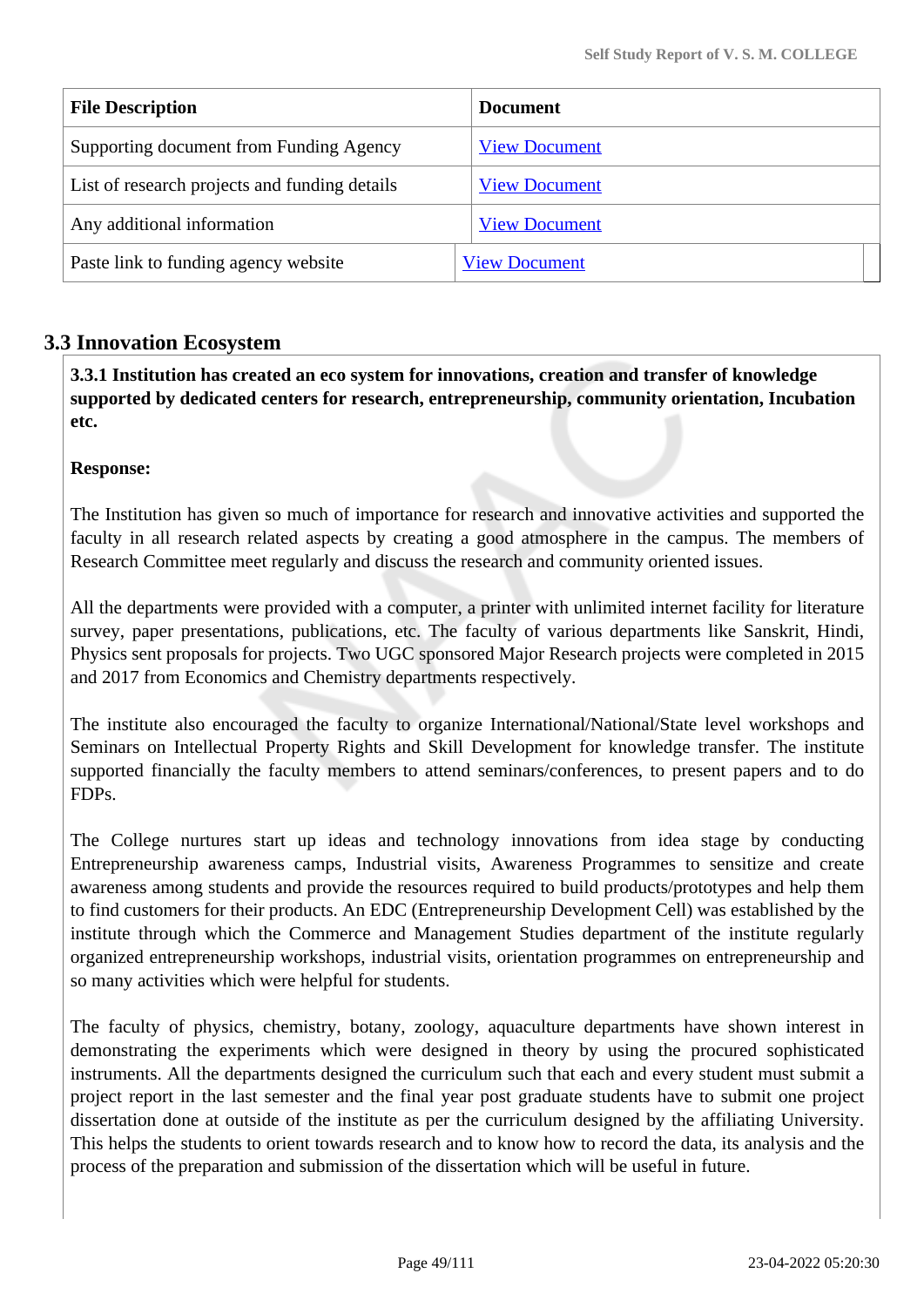Every year the college organizes Community Oriented Programmes and in this connection, it is a customary practice to invite students from nearby schools and show case the activities of the departments for the benefit of society. The Research Committee organized Community Oriented Programmes like Inspiring Science Projects, Digital Literacy Programme, Exposure of Physics and Chemistry Experiments, Mobile Lab, FUSION-2020, etc.

| <b>File Description</b>               | <b>Document</b>      |
|---------------------------------------|----------------------|
| Upload any additional information     | <b>View Document</b> |
| Paste link for additional information | <b>View Document</b> |

 **3.3.2 Number of workshops/seminars conducted on Research methodology, Intellectual Property Rights (IPR),entrepreneurship, skill development during the last five years.**

**Response:** 19

3.3.2.1 **Total number of workshops/seminars conducted on Research methodology, Intellectual Property Rights (IPR),entrepreneurship, skill development year-wise during the last five years.**

| 2019-20 | 2018-19                  | $2017 - 18$              | 2016-17 | 2015-16 |
|---------|--------------------------|--------------------------|---------|---------|
|         | $\overline{\phantom{0}}$ | $\overline{\phantom{0}}$ |         | ∼       |

| <b>File Description</b>                        | <b>Document</b>      |
|------------------------------------------------|----------------------|
| Report of the event                            | <b>View Document</b> |
| List of workshops/seminars during last 5 years | <b>View Document</b> |
| Any additional information                     | <b>View Document</b> |

## **3.4 Research Publications and Awards**

 **3.4.1 The Institution ensures implementation of its stated Code of Ethics for research through the following: 1. Inclusion of research ethics in the research methodology course work 2. Presence of Ethics committee 3. Plagiarism check through software 4. Research Advisory Committee**

**Response:** A. All of the above

| <b>File Description</b>         | <b>Document</b>      |
|---------------------------------|----------------------|
| Any additional information      | <b>View Document</b> |
| Link for additional information | <b>View Document</b> |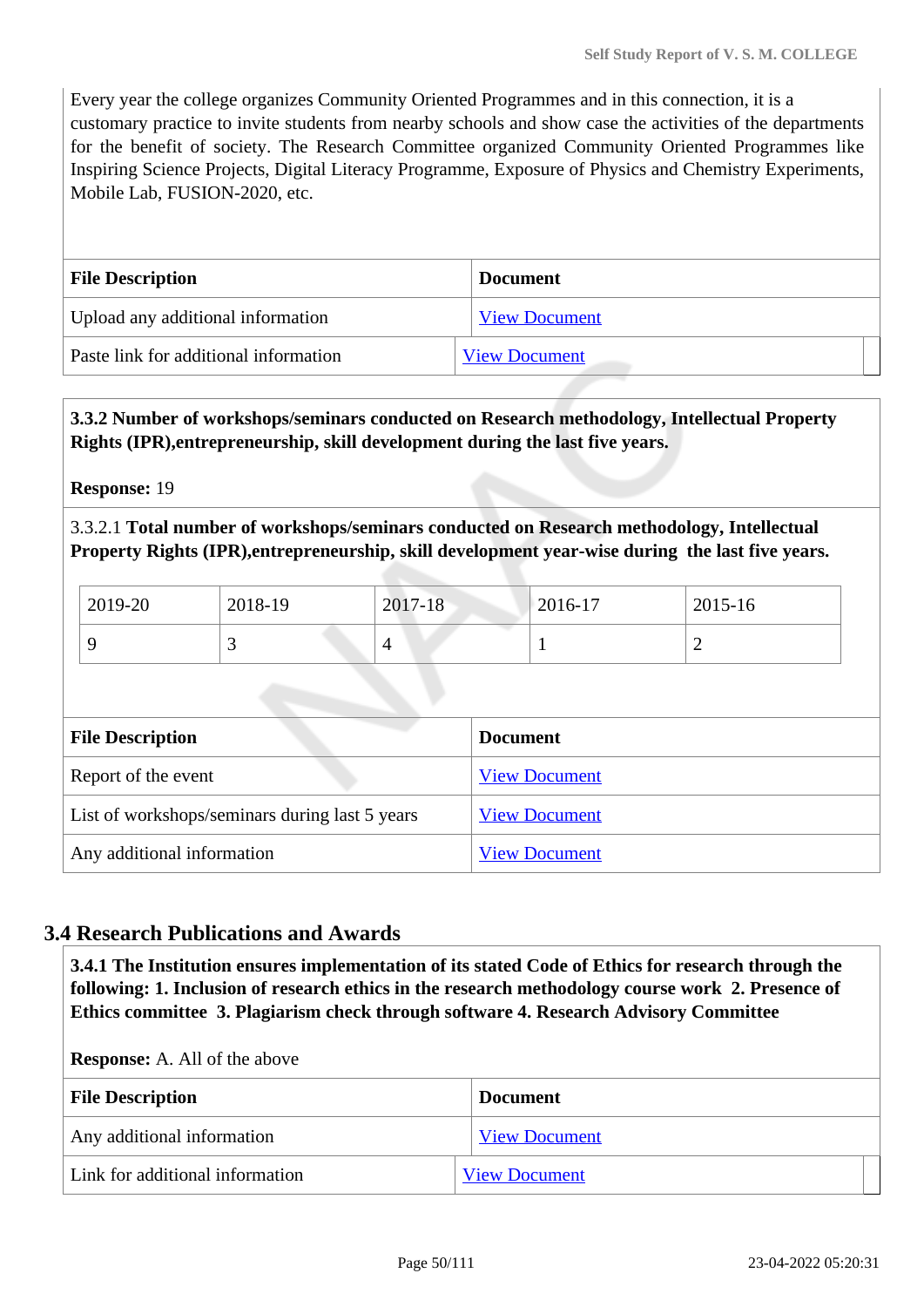# **3.4.2 Number of Ph.D's registered per teacher (as per the data given w.r.t recognized Ph.D guides/ supervisors provided at 3.2.3 metric) during the last five years**

### **Response:** 0

|  |  | 3.4.2.1 How many Ph.Ds are registered within last 5 years |  |  |
|--|--|-----------------------------------------------------------|--|--|
|  |  |                                                           |  |  |

3.4.2.2 Number of teachers recognized as guides during the last five years

Response: 2

| <b>File Description</b>                                                                              | <b>Document</b>      |
|------------------------------------------------------------------------------------------------------|----------------------|
| List of PhD scholars and their details like name of<br>the guide, title of thesis, year of award etc | <b>View Document</b> |
| URL to the research page on HEI web site                                                             | <b>View Document</b> |

## **3.4.3 Number of research papers per teachers in the Journals notified on UGC website during the last five years**

### **Response:** 0.09

3.4.3.1 Number of research papers in the Journals notified on UGC website during the last five years

| 2019-20 | 2018-19 | 2017-18                  | 2016-17 | 2015-16 |
|---------|---------|--------------------------|---------|---------|
|         |         | $\overline{\phantom{a}}$ |         |         |

| <b>File Description</b>                                                               | <b>Document</b>      |  |  |  |
|---------------------------------------------------------------------------------------|----------------------|--|--|--|
| List of research papers by title, author, department,<br>name and year of publication | <b>View Document</b> |  |  |  |
| Any additional information                                                            | <b>View Document</b> |  |  |  |

## **3.4.4 Number of books and chapters in edited volumes / books published per teacher during the last five years**

**Response:** 0.14

3.4.4.1 **Total number of books and chapters in edited volumes/books published and papers in national/ international conference proceedings year-wise during last five years**

| 2019-20 | 2018-19 | 2017-18 | 2016-17 | 2015-16 |
|---------|---------|---------|---------|---------|
|         | ັ       |         |         |         |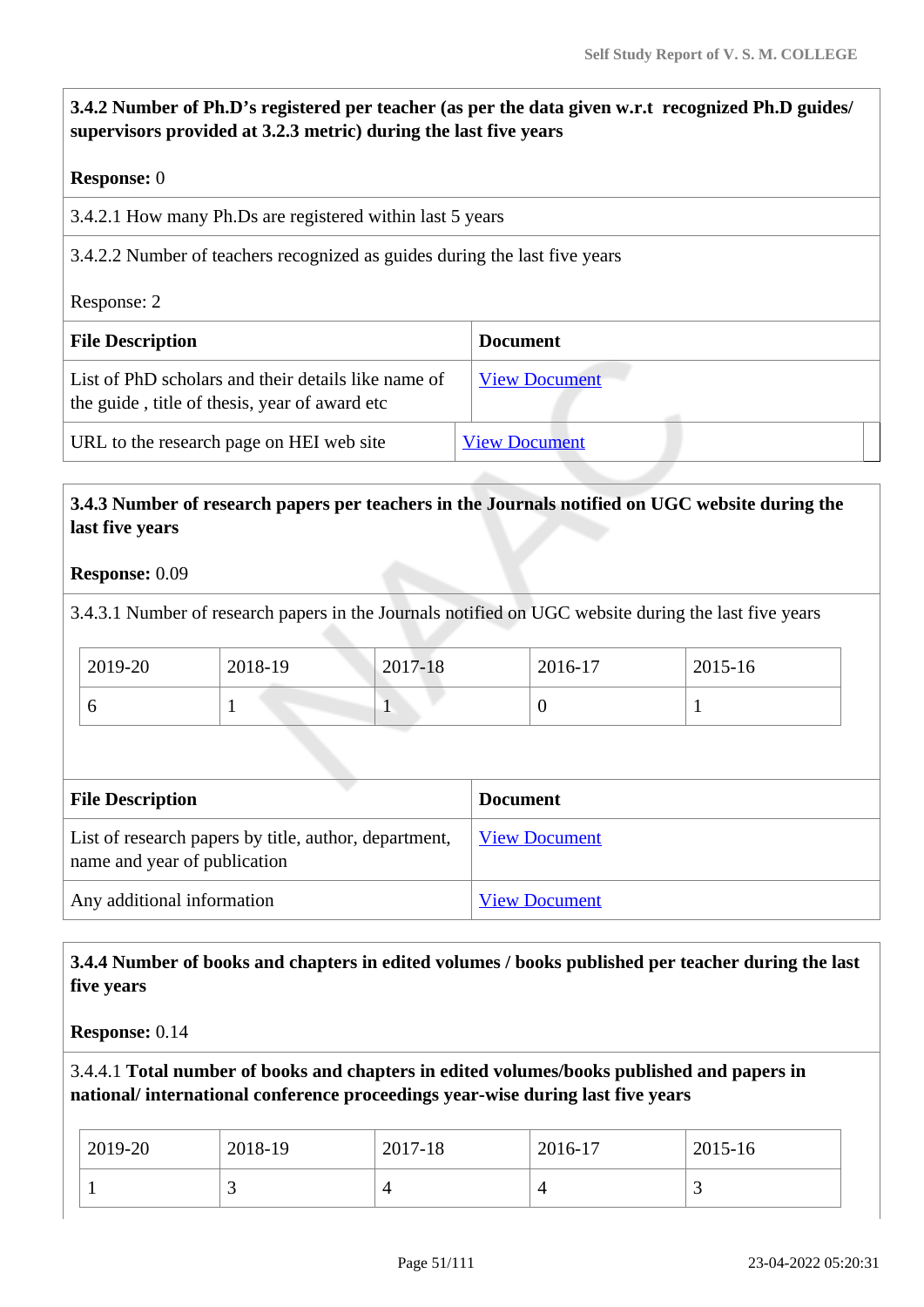| <b>File Description</b>                                        | <b>Document</b>      |
|----------------------------------------------------------------|----------------------|
| List books and chapters in edited volumes / books<br>published | <b>View Document</b> |
| Any additional information                                     | <b>View Document</b> |

### **3.4.5 Bibliometrics of the publications during the last five years based on average citation index in Scopus/ Web of Science or PubMed**

**Response:** 14

| <b>File Description</b>                                                                                                 | <b>Document</b>      |
|-------------------------------------------------------------------------------------------------------------------------|----------------------|
| Bibliometrics of the publications during the last five $\sqrt{\frac{V_{\text{icw}}}{V_{\text{icw}}}}$ Document<br>years |                      |
| Any additional information                                                                                              | <b>View Document</b> |

## **3.4.6 Bibliometrics of the publications during the last five years based on Scopus/ Web of Science - hindex of the Institution**

**Response:** 2

| <b>File Description</b>                                                                        | <b>Document</b>      |
|------------------------------------------------------------------------------------------------|----------------------|
| Bibiliometrics of publications based on Scopus/<br>Web of Science - h-index of the Institution | <b>View Document</b> |
| Any additional information                                                                     | <b>View Document</b> |

# **3.5 Consultancy**

 **3.5.1 Revenue generated from consultancy and corporate training during the last five years (INR in Lakhs).**

**Response:** 0

3.5.1.1 **Total amount generated from consultancy and corporate training year-wise during the last five years (INR in lakhs).**

| 2019-20 | 2018-19 | 2017-18 | 2016-17 | 2015-16 |
|---------|---------|---------|---------|---------|
|         | ◡       | ν       |         |         |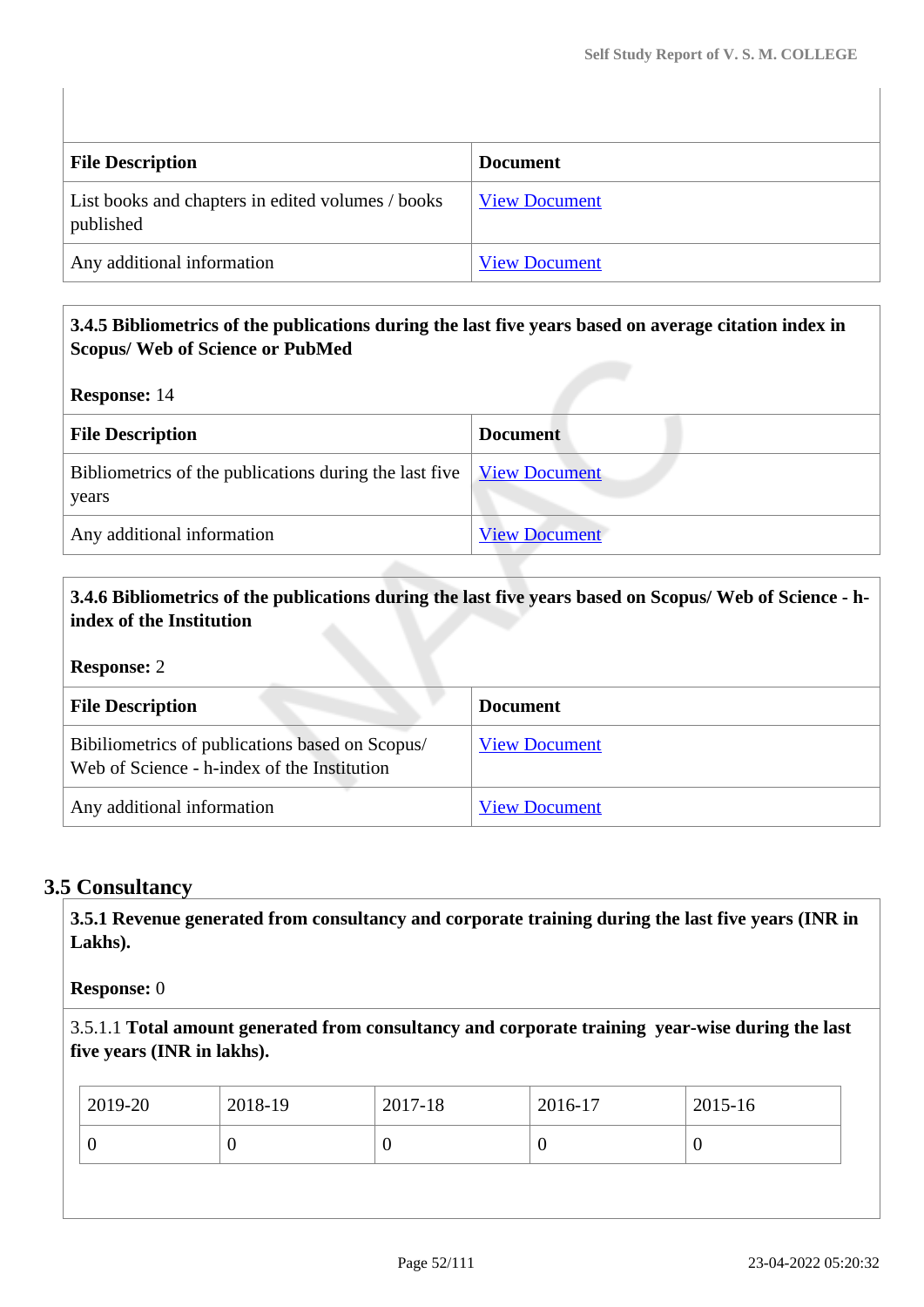| <b>File Description</b>                                                                                          | <b>Document</b>      |
|------------------------------------------------------------------------------------------------------------------|----------------------|
| List of consultants and revenue generated by them                                                                | <b>View Document</b> |
| Audited statements of accounts indicating the<br>revenue generated through consultancy and<br>corporate training | <b>View Document</b> |
| Any additional information                                                                                       | <b>View Document</b> |

 **3.5.2 Total amount spent on developing facilities, training teachers and staff for undertaking consultancy during the last five years (INR in Lakhs).**

**Response:** 0.06

3.5.2.1 **Total amount spent on developing facilities, training teachers and staff for undertaking consultancy during the last five years (INR in Lakhs)**

| 2019-20 | 2018-19 | 2017-18 | 2016-17 | 2015-16 |
|---------|---------|---------|---------|---------|
| 0.055   |         | ν       | ν       | U       |

| <b>File Description</b>                                                                                                                                          | <b>Document</b>      |
|------------------------------------------------------------------------------------------------------------------------------------------------------------------|----------------------|
| List of training programmes, teachers and staff<br>trained for undertaking consultancy                                                                           | <b>View Document</b> |
| List of facilities and staff available for undertaking<br>consultancy                                                                                            | <b>View Document</b> |
| Audited statements of accounts indicating the<br>expenditure incurred on developing facilities and<br>training teachers and staff for undertaking<br>consultancy | <b>View Document</b> |
| Any additional information                                                                                                                                       | <b>View Document</b> |

## **3.6 Extension Activities**

 **3.6.1 Extension activities are carried out in the neighbourhood community, sensitising students to social issues, for their holistic development, and impact thereof during the last five years**

### **Response:**

Extension activities are encouraged to be taken up by the students in order to fulfil the aspirations of Vision and mission statements of the institution. Holistic development of the individual is the aim with which the students are encouraged for participation in extension activities through agencies such as NSS,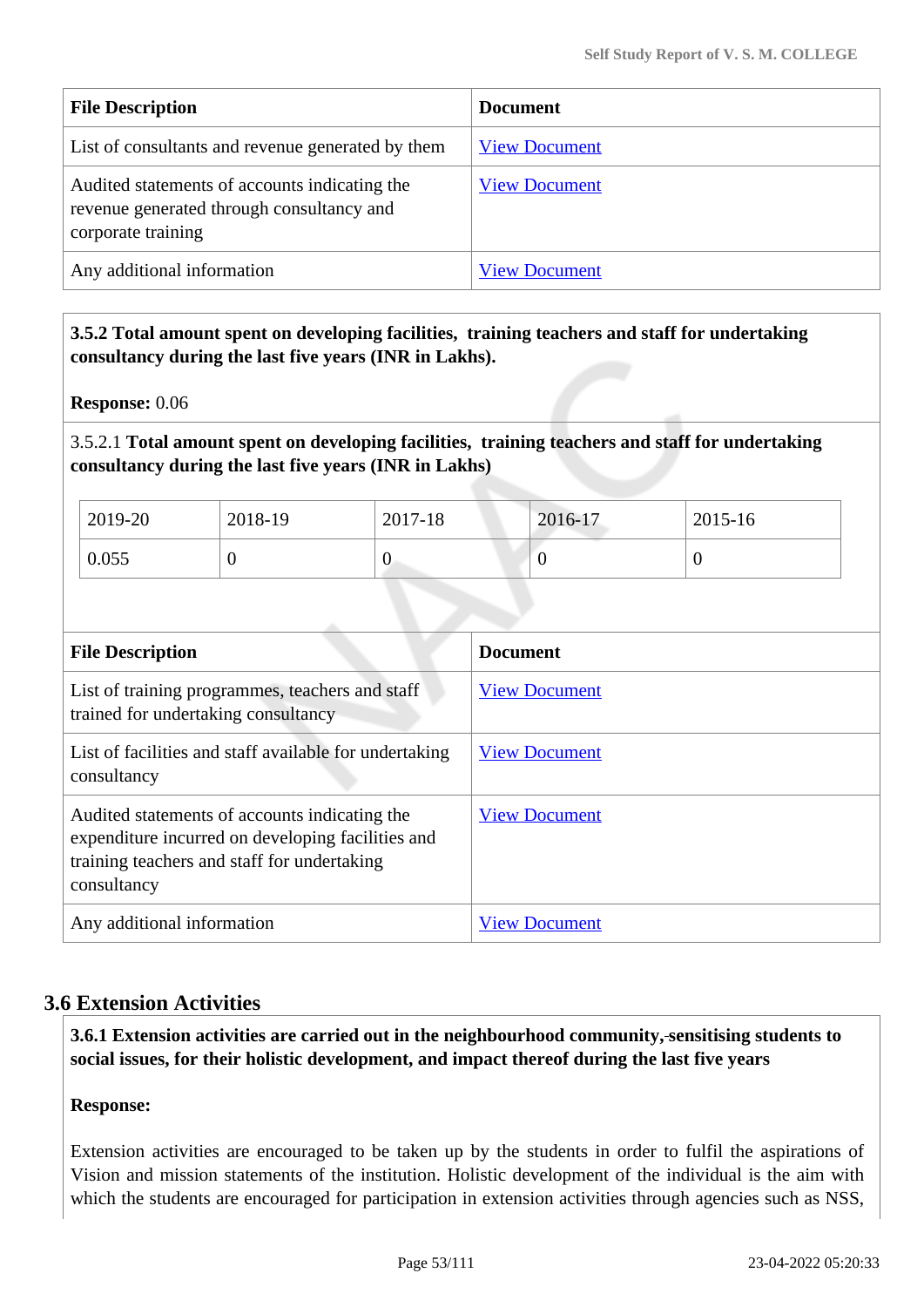Clubs and Societies.

The Institute has 6 NSS units, 2 NCC units (Naval & Army), 4 YRC units and 1 RRC unit. In each NSS unit, there are 100 members including the officer, in NCC Naval unit, there are 50 male students and 33% girl students, in NCC Army unit, there are 100 male students and 33% girl students, in each YRC unit, there are 25 students and in RRC, 60 students per unit.

The NSS and NCC units have taken up projects like keeping the college clean and green, doing community service by conducting awareness drives through rallies, organizing awareness programmes to educate people on literacy and cleanliness, organizing blood donation camps and the like. By participating in these activities, the students feel a sense of responsibility and believe that they need to give back to society and the environment what they have taken.

Our student volunteers have done social service activities such as special camps in adopted villages, tree plantation, Titli Toofan relief activities, Covid-19 activities, etc. All these programs develop a sense of responsibility, accountability, integrity and human values in the students towards achieving the vision and mission of the institution.

Our students have actively participated in the cleaning of Public parks, Government office premises, water bodies, cleaning of the Statues of the eminent persons, etc as part of Swatch Bharat initiatives.Along with the above programmes, these volunteers participated actively in various programmes initiated by the State as well as Central Government such as Swachh Bharat, Swacchata hai seva, Swachchata Pakwada, etc.

Medical camps are organized in the neighborhood for the benefit of society as part of NSS and NCC activities. The institution participated and hosted an Eye Camp and Blood Donation Camp.YRC volunteers actively participated in an excellent way and shown their responsibility towards the nation as good citizens at the time of Titli Toofan in Srikakulam by repairing electrical wiring and served the suffered in all possible directions.

WEC of the institute also extends its service to the society in the form of conducting "Fashion Technology" Certificate Course to the women to give self confidence and self employment. The department of English also conducted a Certificate Course on "Advanced Spoken English" to the outsiders of the Institute in summer as English is a global language and it is necessary for all the people in the present days.

As part of holistic development of the students, credit courses are offered on Human Values and Professional Ethics as well as Environmental Studies. Guest lectures are organized to the students at periodic intervals by inviting experts from outside to sensitize on social issues such as Road Safety, Voter responsibilities, Disaster Management, Anti ragging, etc.

| <b>File Description</b>                  | <b>Document</b>      |
|------------------------------------------|----------------------|
| <b>Upload Any additional information</b> | <b>View Document</b> |
| Paste link for additional information    | <b>View Document</b> |

**3.6.2 Number of awards and recognition received by the Institution, its teachers and students for**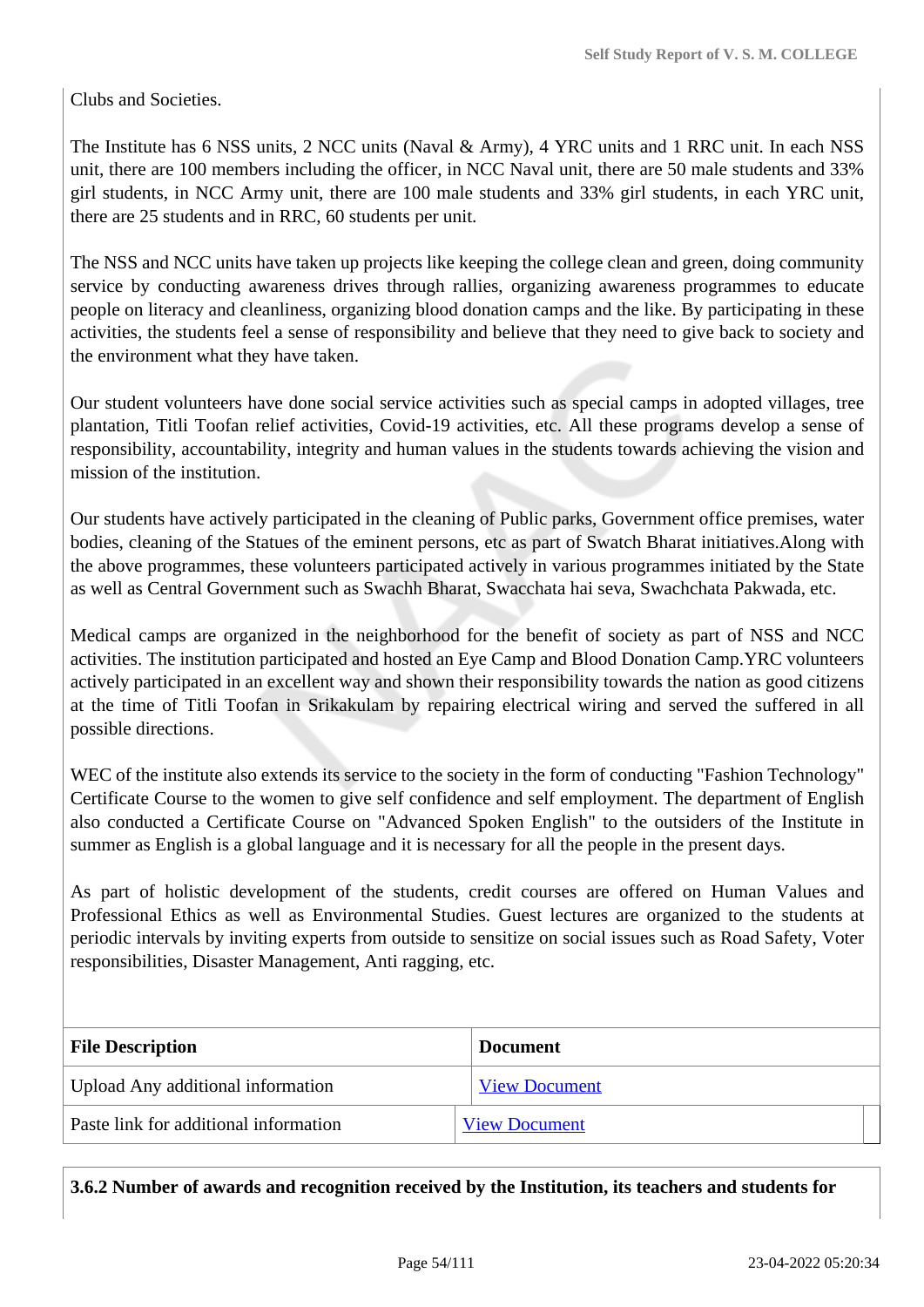### **extension activities from Government / Government recognised bodies during last five years**

### **Response:** 0

### 3.6.2.1 **Total number of awards and recognition received for extension activities from Government/ Government recognised bodies year-wise during the last five years.**

| $2019-20$ | 2018-19 | 2017-18 | 2016-17 | 2015-16 |
|-----------|---------|---------|---------|---------|
| ν         |         | ν       | ◡       |         |

| <b>File Description</b>                                     | <b>Document</b>      |
|-------------------------------------------------------------|----------------------|
| Number of awards for extension activities in last 5<br>year | <b>View Document</b> |
| e-copy of the award letters                                 | <b>View Document</b> |
| Any additional information                                  | <b>View Document</b> |

## **3.6.3 Number of extension and outreach programs conducted by the institution through NSS/NCC, Government and Government recognised bodies during the last five years**

#### **Response:** 94

3.6.3.1 **Number of extension and outreach programs conducted by the institution through NSS/NCC, Government and Government recognised bodies during the last five years**

| 2019-20 | 2018-19 | 2017-18      | 2016-17      | 2015-16 |
|---------|---------|--------------|--------------|---------|
| 24      | 10      | $\cap$<br>∠∠ | $\cap$<br>∠∪ | ∸∸      |

| <b>File Description</b>                                                                                          | <b>Document</b>      |
|------------------------------------------------------------------------------------------------------------------|----------------------|
| Reports of the event organized                                                                                   | <b>View Document</b> |
| Number of extension and outreach Programmes<br>conducted with industry, community etc for the last<br>five years | <b>View Document</b> |
| Any additional information                                                                                       | <b>View Document</b> |

 **3.6.4 Average percentage of students participating in extension activities listed at 3.6.3 above during the last five years**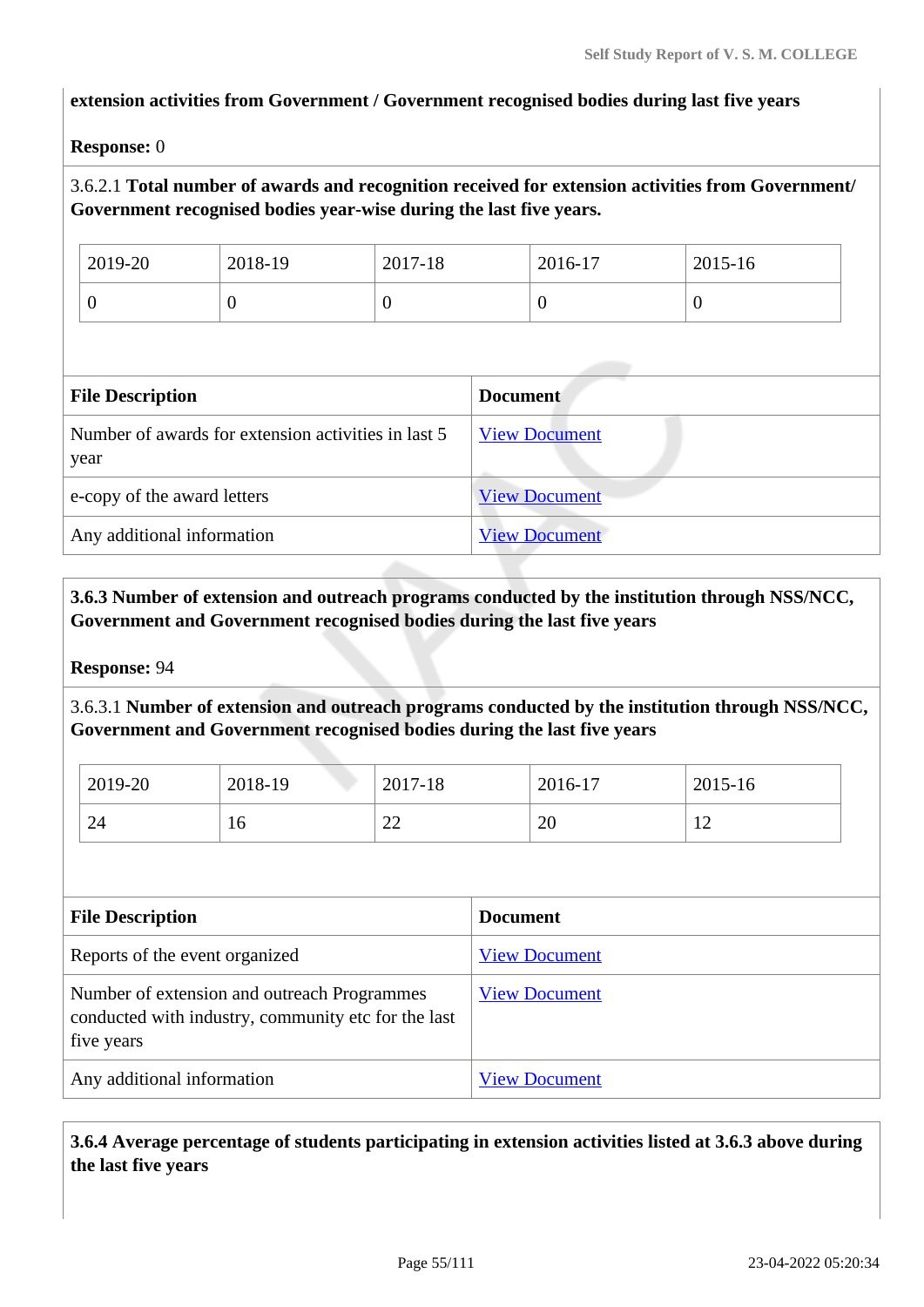#### **Response:** 51.04

3.6.4.1 **Total number of students participating in extension activities listed at 3.6.3 above year-wise during the last five years.**

| 2019-20                                                                                      | 2018-19 | 2017-18              |                      | 2016-17 | 2015-16 |
|----------------------------------------------------------------------------------------------|---------|----------------------|----------------------|---------|---------|
| 1389                                                                                         | 1345    | 1251                 | 1149                 |         | 783     |
|                                                                                              |         |                      |                      |         |         |
| <b>File Description</b>                                                                      |         |                      | <b>Document</b>      |         |         |
| Reports of the event                                                                         |         |                      | <b>View Document</b> |         |         |
| Average percentage of students participating in<br>extension activities with Govt or NGO etc |         | <b>View Document</b> |                      |         |         |
| Any additional information                                                                   |         |                      | <b>View Document</b> |         |         |

## **3.7 Collaboration**

 **3.7.1 Number of Collaborative activities per year for research/ faculty exchange/ student exchange/ internship/ on –the-job training/ project work** 

**Response:** 22.8

3.7.1.1 **Total number of Collaborative activities per year for research/ faculty exchange/ student exchange/ internship/ on –the-job training/ project work** 

| 2019-20 | 2018-19        | 2017-18   | 2016-17 | 2015-16 |
|---------|----------------|-----------|---------|---------|
| 79      | $\overline{1}$ | ۱۲,<br>ΤÛ | ↵       |         |

| <b>File Description</b>                                         | <b>Document</b>      |
|-----------------------------------------------------------------|----------------------|
| Number of Collaborative activities for research,<br>faculty etc | <b>View Document</b> |
| Copies of collaboration                                         | <b>View Document</b> |
| Any additional information                                      | <b>View Document</b> |

 **3.7.2 Number of functional MoUs with institutions of national, international importance, other institutions, industries, corporate houses etc. during the last five years (only functional MoUs with ongoing activities to be considered)**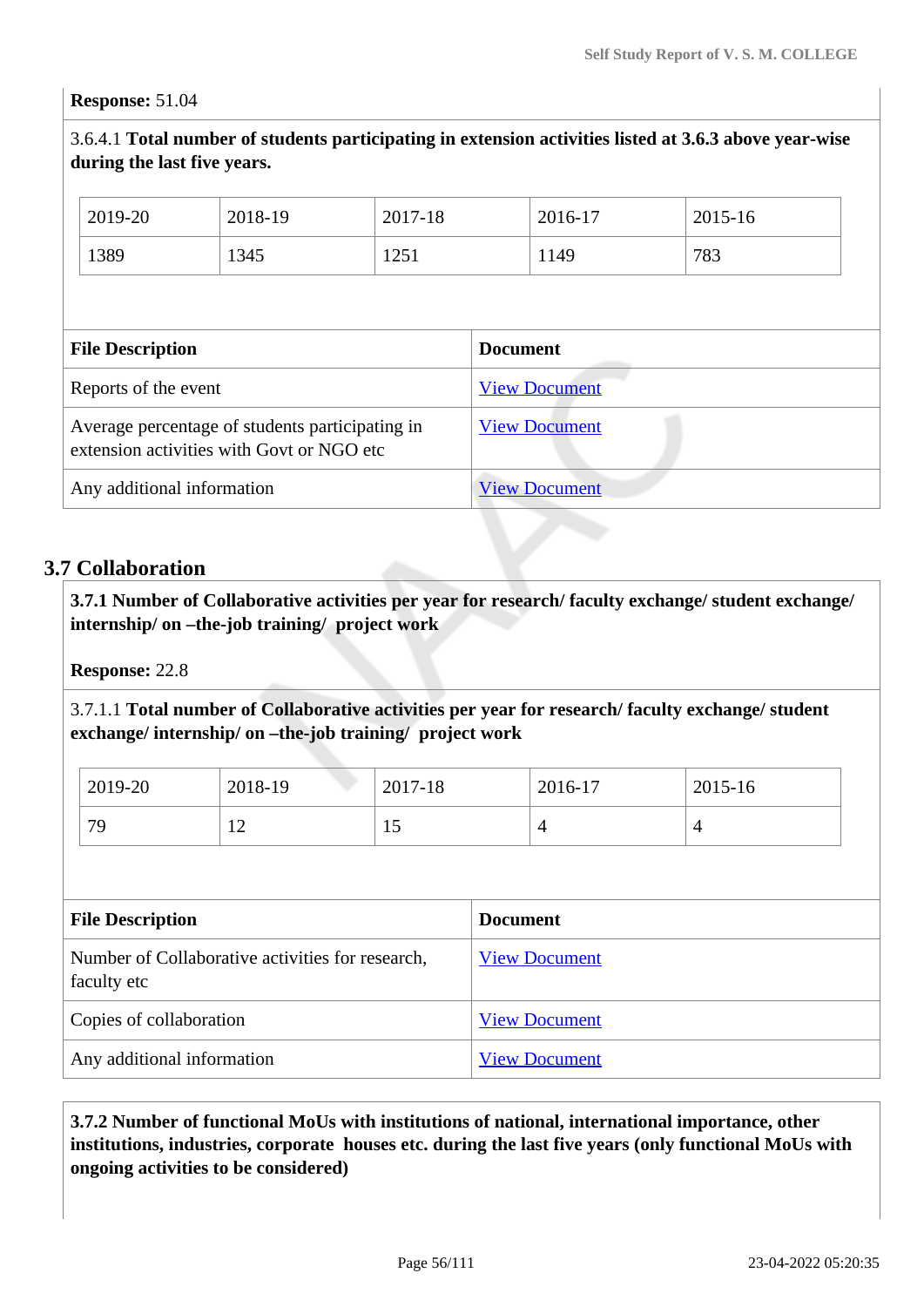**Response:** 21

# 3.7.2.1 **Number of functional MoUs with institutions of national, international importance, other Institutions, industries, corporate houses etc. year wise during last five years**

|                                                                                                                                             | 2019-20 | 2018-19 | 2017-18              |                      | 2016-17      | 2015-16      |  |
|---------------------------------------------------------------------------------------------------------------------------------------------|---------|---------|----------------------|----------------------|--------------|--------------|--|
|                                                                                                                                             | 11      | 6       | $\overline{2}$       |                      | $\mathbf{1}$ | $\mathbf{1}$ |  |
|                                                                                                                                             |         |         |                      |                      |              |              |  |
| <b>File Description</b>                                                                                                                     |         |         |                      | <b>Document</b>      |              |              |  |
| e-copies of the MoUs with institution/industry/<br>corporate house                                                                          |         |         |                      | <b>View Document</b> |              |              |  |
| Details of functional MoUs with institutions of<br>national, international importance, other Institutions<br>etc during the last five years |         |         | <b>View Document</b> |                      |              |              |  |
| Any additional information                                                                                                                  |         |         |                      | <b>View Document</b> |              |              |  |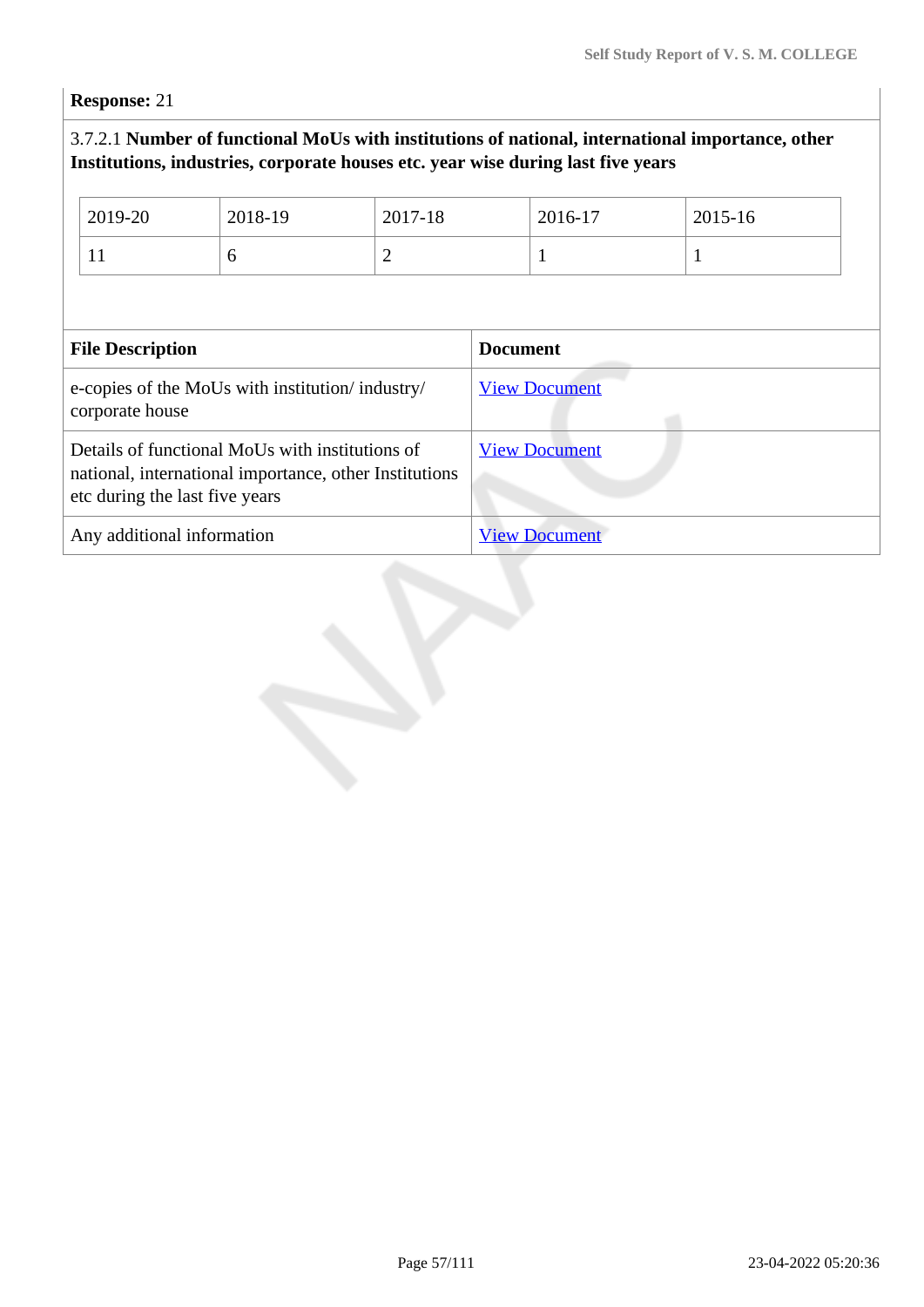# **Criterion 4 - Infrastructure and Learning Resources**

# **4.1 Physical Facilities**

 **4.1.1 The Institution has adequate infrastructure and physical facilities for teaching- learning. viz., classrooms, laboratories, computing equipment etc.** 

# **Response:**

VSM could be a temple of learning with strength of 2444-students and set in 8-acres of gorgeous field with three buildings Block-A, Block-B and Block-C.

# **Learning Resources**

Classrooms–VSM has well equipped with 59-spacious lecture rooms of various capacities meet necessities of UG and PG Students. Twenty five lecture rooms equipped with Liquid Crystal Display Projectors and Full Wi-Fi all around the field. Apart from 25-class rooms with LCD Projectors, College is having three Virtual Classrooms and one Seminar Hall cum Digital Class Room equipped with four Digital Interactive panel Boards, full video and audio lecture capturing facilities. The College has also developed one Skill Development Centre with 31-laptops and 30-tabs to provide CRT training to the students. VSM has two Seminar Halls with two hundred seating capacity one Mini Seminar Hall and one Conference Hall totally equipped with audio visual facilities and a pair of ICT lecture rooms with capacity of a hundred each, and is additionally having quite 286-computer systems, 32-Laptops, 30-tabs, 3-UPSs (25KV), 31-LCD Projectors, 4-LED Television Sets, 13-Printers, 2-Scanners, 8-Xerox machines, 4-Document Readers, 4-Over Head Projectors and and open source such as MYSQL, Python etc. for day-to-day usage by the students and staff. An autonomous examination cell with cryptography area, printing area, stock area and COE area was established during 2015.

## **Library**

VSM has two libraries, one UG-Library and one PG-Library with quite 62934-books and periodicals. Both the libraries are fully automated with SOUL software. The libraries are members of DELNET  $\&$ INFLIBNET. All Transactions are automated by using bar code Digital Library with 20-computer systems is also developed. Adequate space is provided for browsing and relaxing reading. Online Public Access Catalogue (OPAC) allows the users to check the status of the books and help them locate the books of their choice.

## **Laboratories**

The College has 34-well-equipped Science laboratories that facilitate conducting regular practical sessions for each UG & PG Students including labs- one-Research, three-Botany, three-Zoology, two-Aquaculture, five-Physics, nine-Chemistry and eleven-Computer labs. The Research lab with sophisticated Analytical Instruments like FTIR, HPLC, AAS etc was established. The Solar Power Plant (150-KVA), Diesel Generators and UPSs (25-KV) provide uninterrupted power supply to all the labs, libraries and Seminar Halls.

## **Student and Faculty Support Facilities**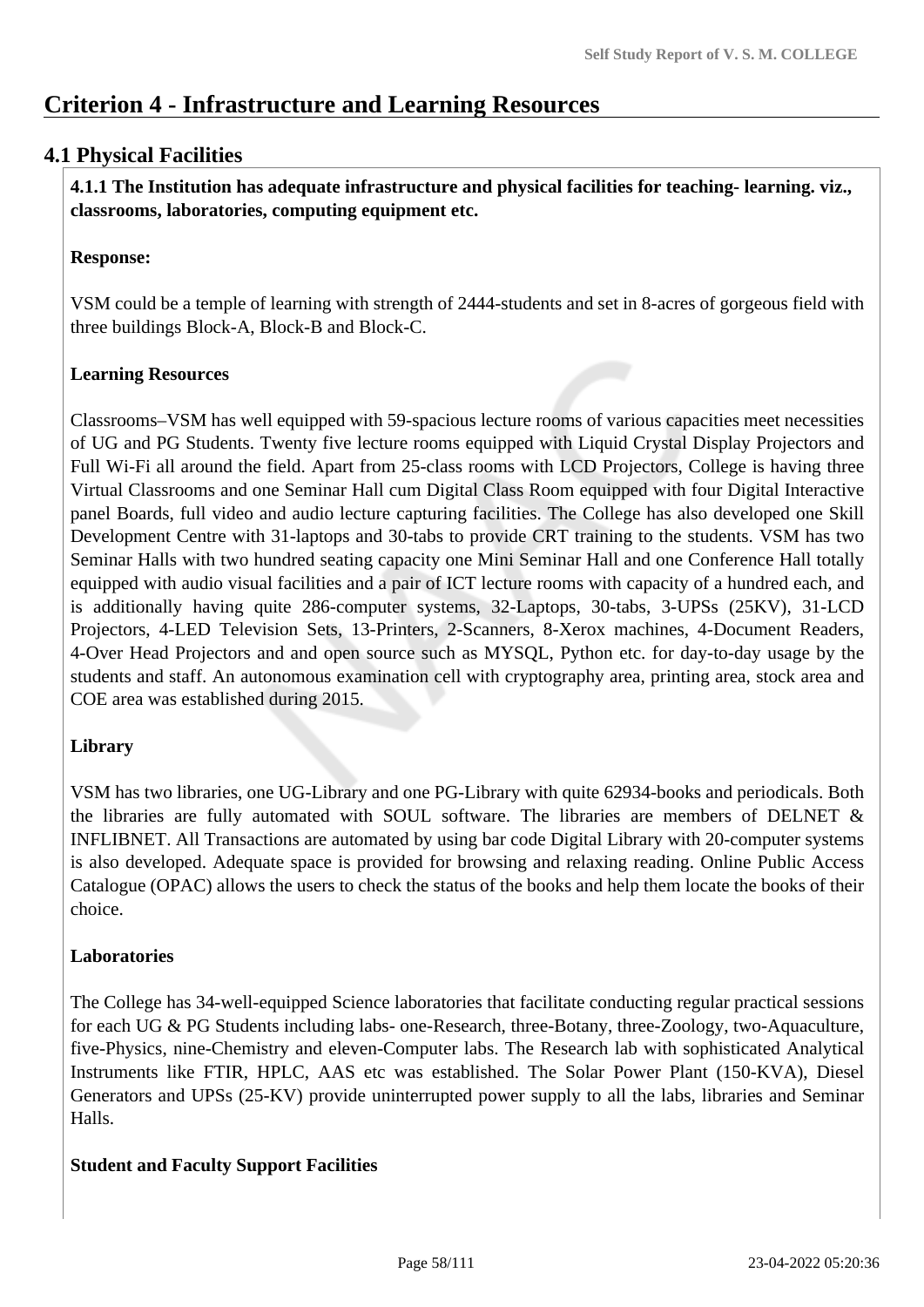Every Department is maintaining Department Libraries with good number of books, study materials and old question papers. Two rest rooms and wash rooms exclusively provided to woman employees. Apart from these the girl students, boys and male staff members are also provided wash rooms separately. Drinking Water Plant for safe water is provided within the College premises. The Institution conjointly provides support facilities for disabled with one wheel chair, ramps and conjointly separate washrooms.

| S.No         | <b>Particulars</b>           | 2015-16 | 2016-17 | $ 2017 - 18 $ | 2018-19      | 2019-20      |
|--------------|------------------------------|---------|---------|---------------|--------------|--------------|
| L            | Built-up Area                |         |         |               |              | 12136-Sq.Ft. |
| 12           | Seminar-Hall                 |         |         | 01            |              |              |
| 3            | Laboratories                 |         |         | 02            |              | 01           |
| 4            | <b>Library Books</b>         |         |         |               | 376-books    |              |
| 5            | Computer<br><b>Systems</b>   |         | 64      | 162           |              | 60           |
| 16           | Virtual<br>Classrooms        |         |         |               | $ 03\rangle$ |              |
| 17           | Digital<br>Classrooms        |         |         |               |              | 01           |
| 18           | hot $ 02 $<br>Wi-fi<br>spots |         | 01      | 03            | $ 02\rangle$ |              |
| 19           | CC-Cameras                   |         |         |               |              | 104          |
| $ 10\rangle$ | Laptops                      |         |         | 30            |              |              |
| 11           | Tablets                      |         |         | 30            |              |              |
| $ 12\rangle$ | <b>LED TVs</b>               |         |         | 02            |              |              |

| <b>File Description</b>               | <b>Document</b>      |  |
|---------------------------------------|----------------------|--|
| Upload Any additional information     | <b>View Document</b> |  |
| Paste link for additional information | <b>View Document</b> |  |

## **4.1.2 The institution has adequate facilities for cultural activities, yoga, games and sports (indoor & outdoor); (gymnasium, yoga centre, auditorium, etc.,)**

### **Response:**

VSM has wonderful spacious playground with a neighborhood of seven acres. College contains a sports ground that is spacious enough to carry Hand-ball, Volley-ball, Athletics events (Shot-put, Discuss-throw, Javelin-throw), Yoga categories and NCC Parade. There is a sports area with adequate equipment and furniture for the storage of equipment. The college also has Ball-badminton court, 4-shuttle-badminton courts one-Basketball Court (CC), two-Volley Ball Courts and one-Lawn tennis court apart from indoor sports facilities like Table Tennis, Tennikoit, Chess and Carom Boards etc.

The details of the fields in the College for outside games given below: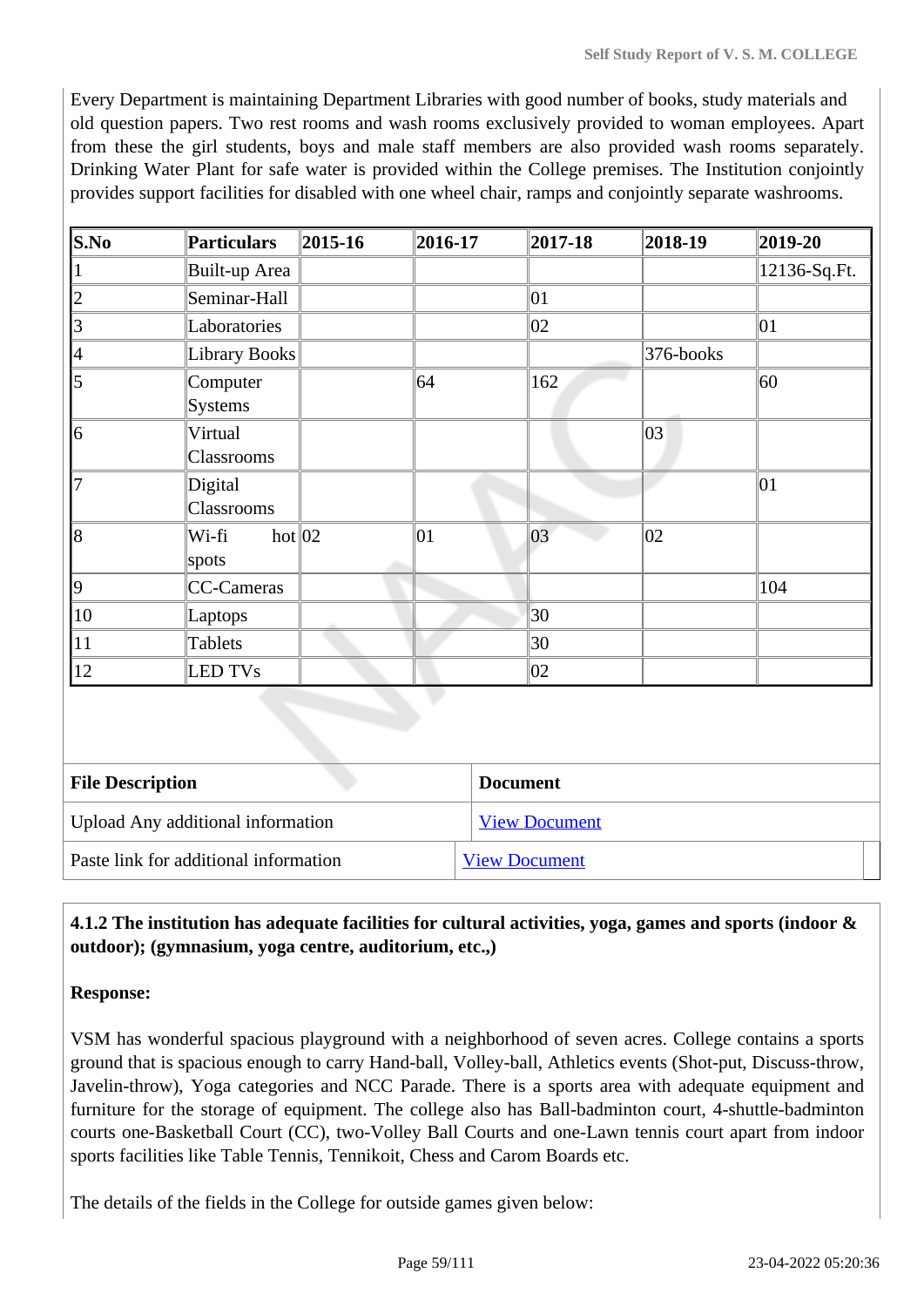- 1.200mts Athletic running track
- 2.Cricket pitch
- 3.Handball Court with web enclosure up to ten feet height round the court
- 4.Separate courts for Kabaddi, Kho-Kho, Volleyball, Basket Ball, Shuttle and Ball Badminton
- 5.Parallel bar and horizontal bar

# **Indoor Games:**

Facilities for the indoor games like Ping-Pong, Chess, Carroms etc provided to students within the College field.

# **Gymnasium:**

VSM has well-equipped Gymnasium area. A multi gymnasium with twelve stations and four stations bench press of NELCO Company was established. An Indoor Stadium with surface area of 9600sq.ft.(height 40ft.) is also established for games activities. The students though' busy a well participating and numerous programs, have a lifetime of art, culture, and policy throughout the semesters. The Co-curricular learning is unmoving in happiness to eleven completely different students' societies. For overall coordination of these activities, a faculty member is assigned the role of the staff advisor. Students actively participate in intra and inter college events throughout the year and bring several laurels to the college. Students actively participate in intra and inter College events throughout the year and convey many laurels to the College. The effective usage of sports facilities is ensured by introducing exclusive hours for sports and games within the regular calendar itself.

# **Auditorium**

An Open Air Theatre with an area of 12800 sq. ft. and one seminar hall (Recreational Spaces) inherent space of 2800 sq. ft. created within the College, in addition to Indoor Stadium (9600 sq. ft. with 40 ft. height) to conduct Cultural Programs, Annual Day Celebrations (Graduation Day) etc.

## **Cultural Activities:**

Both the professional and the cultural clubs are hosted in an exclusive facility "Student Activity Centre (SAC)" within the campus with a built up area of 900 Sq.mt. This space is under the control of the students to design and devise the activities under their respective clubs and societies. Students clubs like Literary club, Classical dance club, the Math club and the Quiz club are established. Students actively practice and participate in extra-curricular activities, participate in National level competitions and won awards and prizes.

# **YOGA**

Yoga training is also provided to the students within the campus with trained yoga teacher. The art of active Yoga helps in dominant associate individual's mind, body and soul. It helps in managing stress and anxiety and keeps quiet.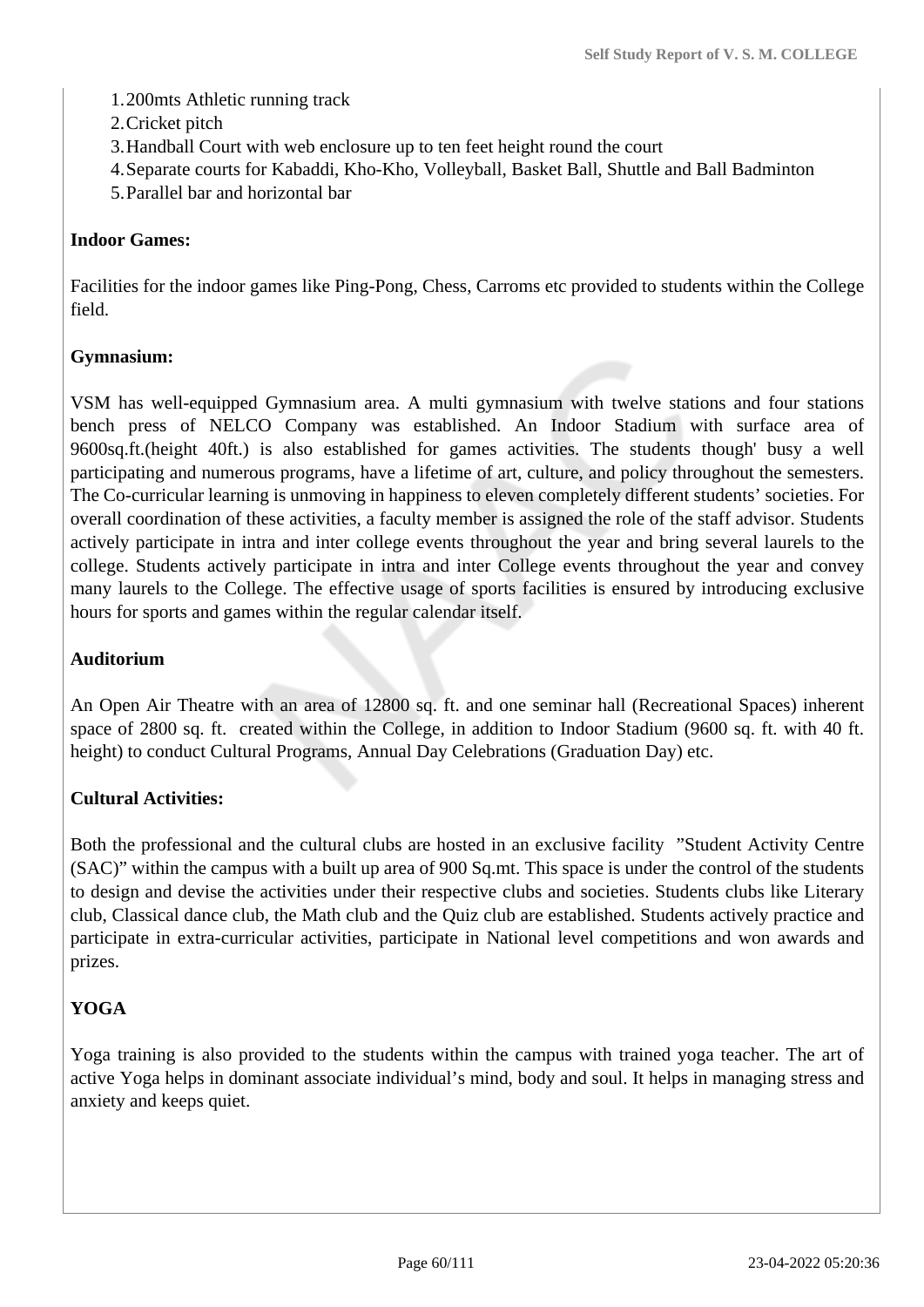| <b>File Description</b>               | <b>Document</b>      |
|---------------------------------------|----------------------|
| Upload any additional information     | <b>View Document</b> |
| Geotagged pictures                    | <b>View Document</b> |
| Paste link for additional information | <b>View Document</b> |

## **4.1.3 Percentage of classrooms and seminar halls with ICT- enabled facilities such as smart class, LMS, etc.** *(Data for the latest completed academic year)*

### **Response:** 49.21

### 4.1.3.1 **Number of classrooms and seminar halls with ICT facilities**

| <b>File Description</b>                 | <b>Document</b>      |
|-----------------------------------------|----------------------|
| Upload any additional information       | <b>View Document</b> |
| Institutional data in prescribed format | <b>View Document</b> |
| Paste link for additional information   | <b>View Document</b> |
|                                         |                      |

## **4.1.4 Average percentage of expenditure for infrastructure augmentation excluding salary during the last five years (INR in Lakhs)**

**Response:** 21.24

### 4.1.4.1 **Expenditure for infrastructure augmentation, excluding salary year-wise during last five years (INR in lakhs)**

| 2019-20  | 2018-19  | 2017-18 | 2016-17  | 2015-16 |
|----------|----------|---------|----------|---------|
| 90.37334 | 34.44617 | 33.8697 | 12.19415 | 7.56    |

| <b>File Description</b>                                                       | <b>Document</b>      |
|-------------------------------------------------------------------------------|----------------------|
| Upload Details of Expenditure, excluding salary<br>during the last five years | <b>View Document</b> |
| Upload audited utilization statements                                         | <b>View Document</b> |
| Upload any additional information                                             | <b>View Document</b> |
| Link for any additional information                                           | <b>View Document</b> |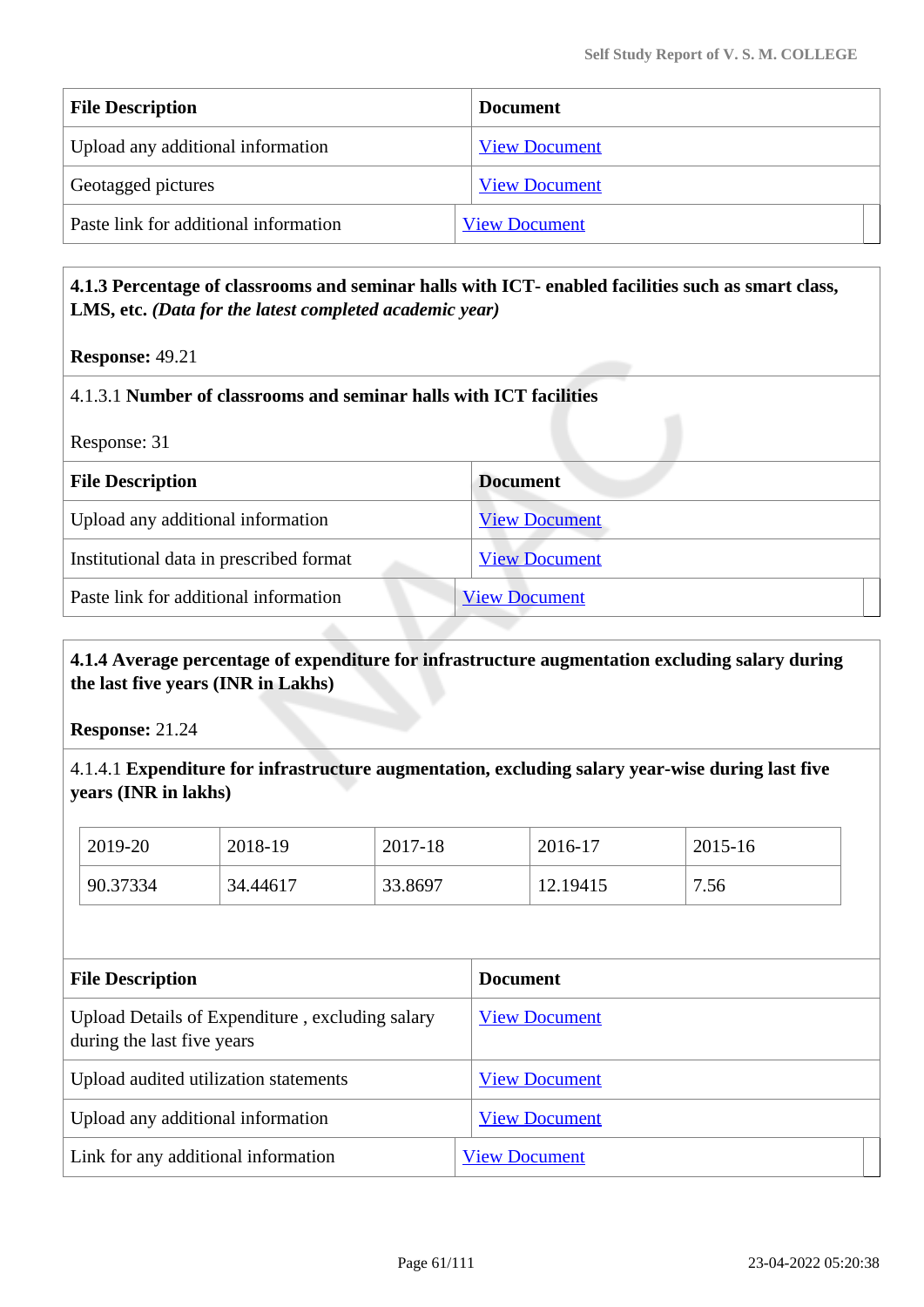# **4.2 Library as a Learning Resource**

## **4.2.1 Library is automated using Integrated Library Management System (ILMS)**

### **Response:**

VSM is having 2-libraries (stocked with 62,345 books) for UG and PG are equipped with a seating capacity of 70 each. The libraries are members of DELNET & INFLIBNET.

VSM College has enabled library with SOUL (Software of University Libraries) Library Management System with perceptual license*(Server IP address 192.168.1.39)*.

- 1.**Name of the ILMS software–SOUL**
- 2.**Nature of automation ( fully or partially)–Fully**
- 3.**Version–2.0**
- 4.**Year of automation–2012**

Software for University Libraries (SOUL) is state-of-the-art integrated library management software designed and developed by the INFLIBNET Centre based on requirements of college and university libraries. It is a user-friendly software developed to work under client-server environment. The software is suitable to international standards for bibliographic formats, networking and circulation protocols. The institute has a digital library with 20-terminals and E-learning centre.

### **Some of the features of SOUL**

- SOUL Software Supports more than 150-languages in both Indian and foreign.
- Standards used such as CCF, AACR2, MARC21, MARCXML, ISO2709
- Copy Cataloguing
- Import here Library of congress online catalogue Copy Cataloguing
- Supports cataloguing of E-resources like E-books, E-journals Put here the URL of full text E-book
- Predefined Data Entry Sheet Multi volume series books can be entered Additional information of book can be attached
- Can generate barcodes along with Call Number
- Reports in various formats
- Highly versatile and suer friendly OPAC
- Mail users can export the details of the record into PDF, EXCEL

### **Brief usage of SOUL Modules in VSM College**

**CATALOGUE**: Catalogue module is used for retrospective conversion of library resources. The strong features of catalogue module are 1)allows user-generated customized reports 2)facilitates authority database of person name 3)corporate body, subject headings and series name 4)master database of publishers 5)supports full MARC 21-bibliographic format.

**CIRCULATION**: This module takes care of all possible functions of circulation. The circulation module is fully compliant with the NISO Circulation. Major functions of the circulation module: Membership, Transaction, Inter-library loan, Overdue charges, Reminder, Search status, Maintenance of the items such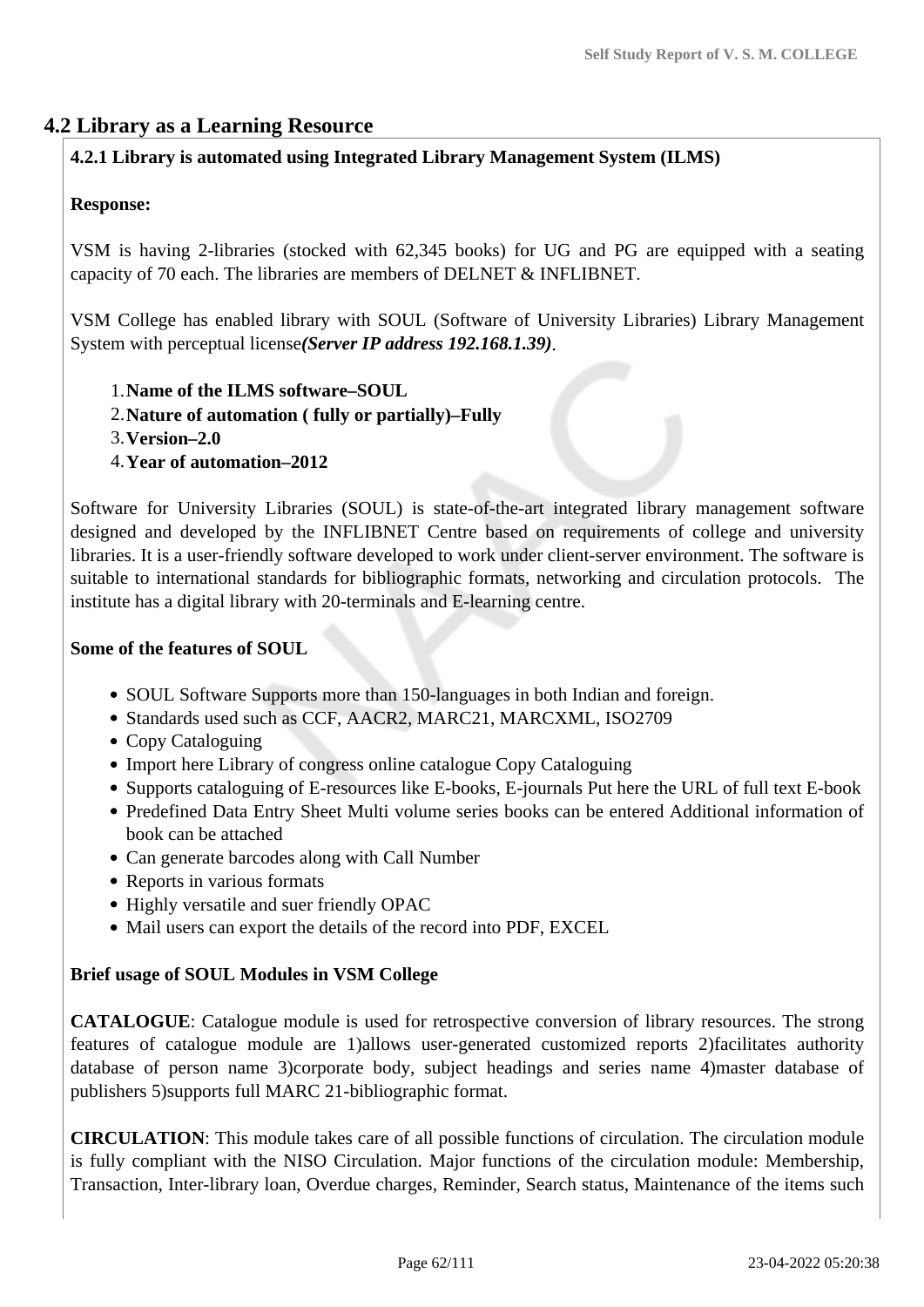as binding, lost, replace, missing, withdrawal, etc. and Report generation based on the various requirements.

**ADMINISTRATION**: Administration module include following features: grouping of users based on the policy, transactional rights over the systems, transaction level security to users, various configuration settings such as labels, e-mail and other parameters related to the software use, and common master databases being used in modules.

**OPAC:** SOUL-OPAC having different types of searching options like simple, advanced and Boolean searches. Users can know the status of library material. We have integrated OPAC with digital library accessing outside the campus by WEBOPAC.

**MEMBER LOGIN/LOGOUT:** SOUL software having member log-in and log-out module to authenticate attendance in library for students and staff with bar-coding option. Can generate log reports according to date, month, year wise too.

Students and Staff are provided with various services like:

### **E-Resource Centre with 20-work Stations**

**Reference Service**

**Newspaper Clipping Service**

**New Arrivals Display**

**Current Awareness Service**

**Selective Dissemination of Information**

**Book Bank for Economically Backward Students**

**Special Facilities provided for Divyangjan**

**Documentation of Syllabus Copies and Question Papers**

**Subject Bibliographies**

| <b>File Description</b>               | <b>Document</b>      |  |
|---------------------------------------|----------------------|--|
| Upload any additional information     | <b>View Document</b> |  |
| Paste Link for additional information | <b>View Document</b> |  |

 **4.2.2 Institution has access to the following: 1. e-journals 2. e-ShodhSindhu 3. Shodhganga Membership 4. e-books 5. Databases 6. Remote access to e-resources**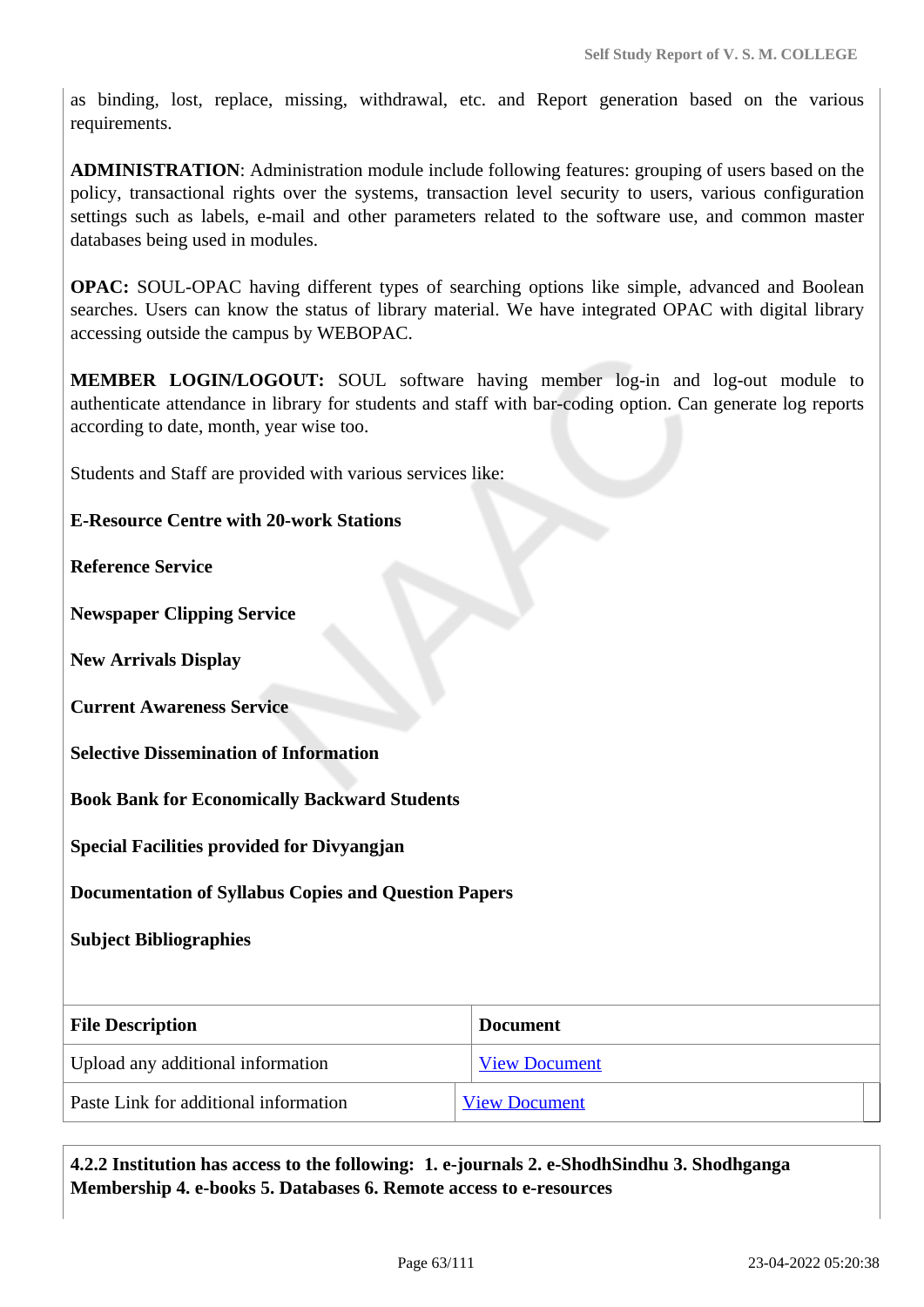**Response:** A. Any 4 or more of the above

| <b>File Description</b>                                                                         | <b>Document</b>      |
|-------------------------------------------------------------------------------------------------|----------------------|
| Upload any additional information                                                               | <b>View Document</b> |
| Institutional data in prescribed format                                                         | <b>View Document</b> |
| Details of subscriptions like e-journals, e-books, e-<br>ShodhSindhu, Shodhganga Membership etc | <b>View Document</b> |

## **4.2.3 Average annual expenditure for purchase of books/ e-books and subscription to journals/ejournals during the last five years (INR in Lakhs)**

**Response:** 0.31

4.2.3.1 **Annual expenditure of purchase of books/e-books and subscription to journals/e- journals year wise during last five years (INR in Lakhs)**

| 2019-20 | 2018-19 | 2017-18 | 2016-17 | 2015-16 |
|---------|---------|---------|---------|---------|
| 0.1947  | 0.82718 | 0.1947  | 0.1725  | 0.1725  |

| <b>File Description</b>                                                                                                | <b>Document</b>      |
|------------------------------------------------------------------------------------------------------------------------|----------------------|
| Details of annual expenditure for purchase of and<br>subscription to journals/e-journals during the last<br>five years | <b>View Document</b> |
| Audited statements of accounts                                                                                         | <b>View Document</b> |
| Any additional information                                                                                             | <b>View Document</b> |

## **4.2.4 Percentage per day usage of library by teachers and students ( foot falls and login data for online access) during the latest completed academic year**

**Response:** 3.48

4.2.4.1 **Number of teachers and students using library per day over last one year**

Response: 89

| <b>File Description</b>                           | <b>Document</b>      |
|---------------------------------------------------|----------------------|
| Details of library usage by teachers and students | <b>View Document</b> |
| Any additional information                        | <b>View Document</b> |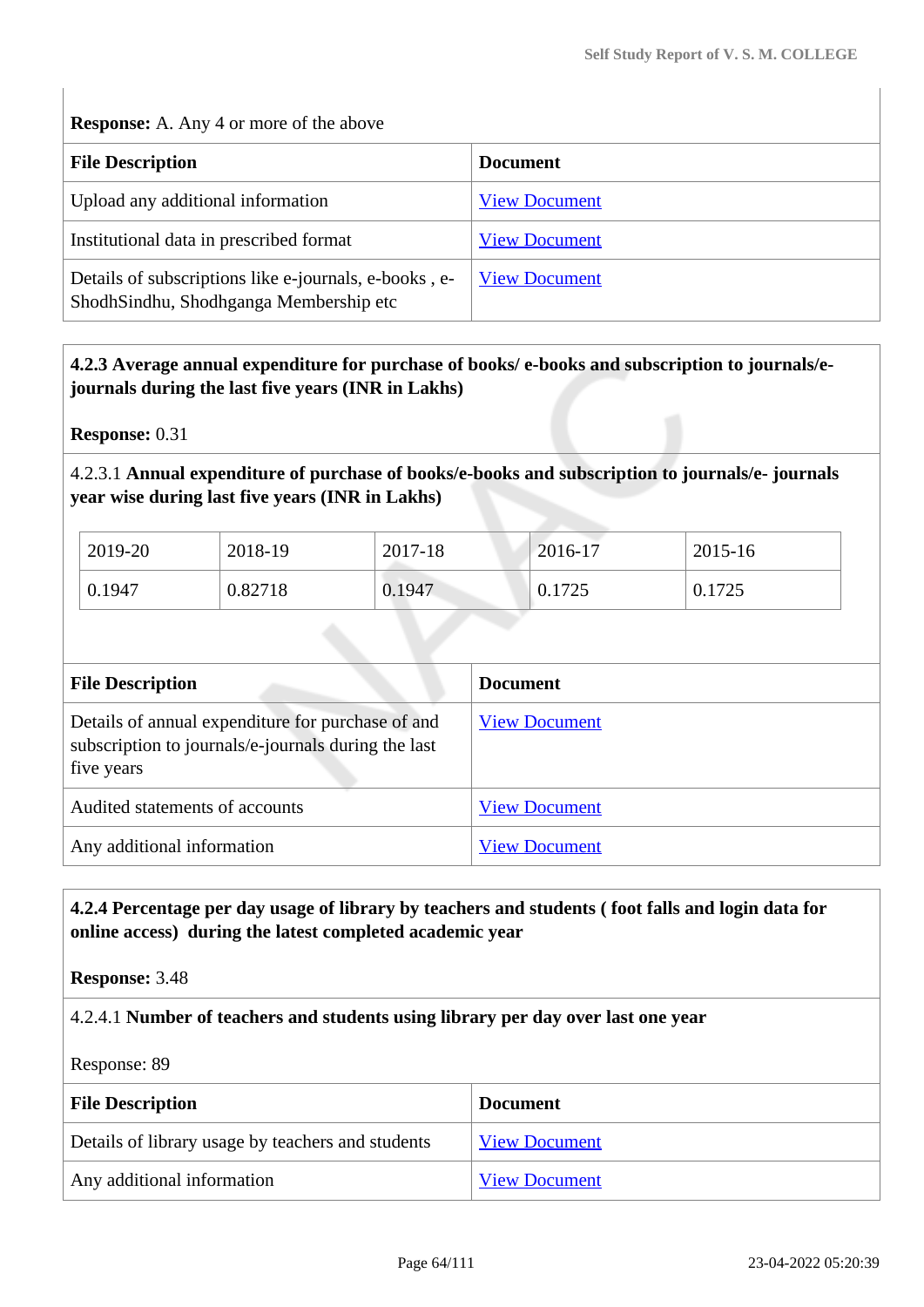## **4.3 IT Infrastructure**

 **4.3.1** *Institution has an IT policy covering wi-fi, cyber security, etc., and allocated budget for updating its IT facilities* 

### **Response:**

The College has adequate IT Facilities including Wi-Fi for strengthening the teaching and learning process. In the year 1989 Computer Science lab was set up in the college for B.Sc Computer Science department and there after further Computer labs were established for new courses like MCA, MBA, BCA, MS IS, M.Sc. Computer Science, B. Sc. MPCS and B.Com. Computer Applications (Voc.) courses. In the year 2010 LCD projectors, Document Readers were purchased for ICT rooms & class rooms with the financial Assistance of UGC New Delhi. English Communication lab was established in the year 2011 with 60 Systems, Headsets and Globareena Software and was updated with KWAN software now. Later on Commerce Computer Labs were also established. AP Skill Development center working under Government of Andhra Pradesh sanctioned 30 Laptops & 30 tablets for the college skill development center. The Administration office & Examination Systems are also fully computerized with BEES Software.

The College is equipped with 286 computers, 32 laptops and 30 tabs, useful software and antivirus protection, 31 LCD projector and 4 digital interactive boards are used by the faculty. The College has **five dedicated servers** for the smooth functioning of library and computerscience labs. The bandwidth has been progressively increased from 10mbps to 60mbps internet lease line facility over the past 5 years to cater to the current scenario in education.The college has 8 Wi-Fi access points to access the internet for all students and faculty in the campus. All labs and computing facilities are connected to LAN.The College dynamic website and unlimited digital storage capacity via **Google Suite**

There were workshops organized on online information sourcing, AWS (Amazon web services) and Basics of Computers like MS OFFICE (Ms-word, Ms-Excel, PowerPoint etc), Photoshop, C Language & JAVA program etc. A separate team with in-house staff is formed to take care of the IT and related needs of the campus such as hardware and networking etc. The College has installed CCTVs in all classrooms, laboratories and libraries as well as at some selected areas to ensure transparency as well as general security in the campus. Individual computers are provided for each office staff and Superintendent, all of which are networked and have high speed Internet connectivity. In addition to that, sufficient number of printers, scanners and copiers are provided for the smooth functioning of the administrative office. Library has the subscription of **e-books and e-journals** via INFLIBNET and DELNET. **Digital library** with 20 computers enhances the e-learning.

| SNO | <b>Description</b>     | 2015                | 2019                |
|-----|------------------------|---------------------|---------------------|
|     | <b>Total Computers</b> | 234                 | 286                 |
| 2   | Internet facility      | $ 10 \text{ Mbps} $ | $ 60 \text{ Mbps} $ |
| Ι3  | Computer Labs          | 04                  | 09                  |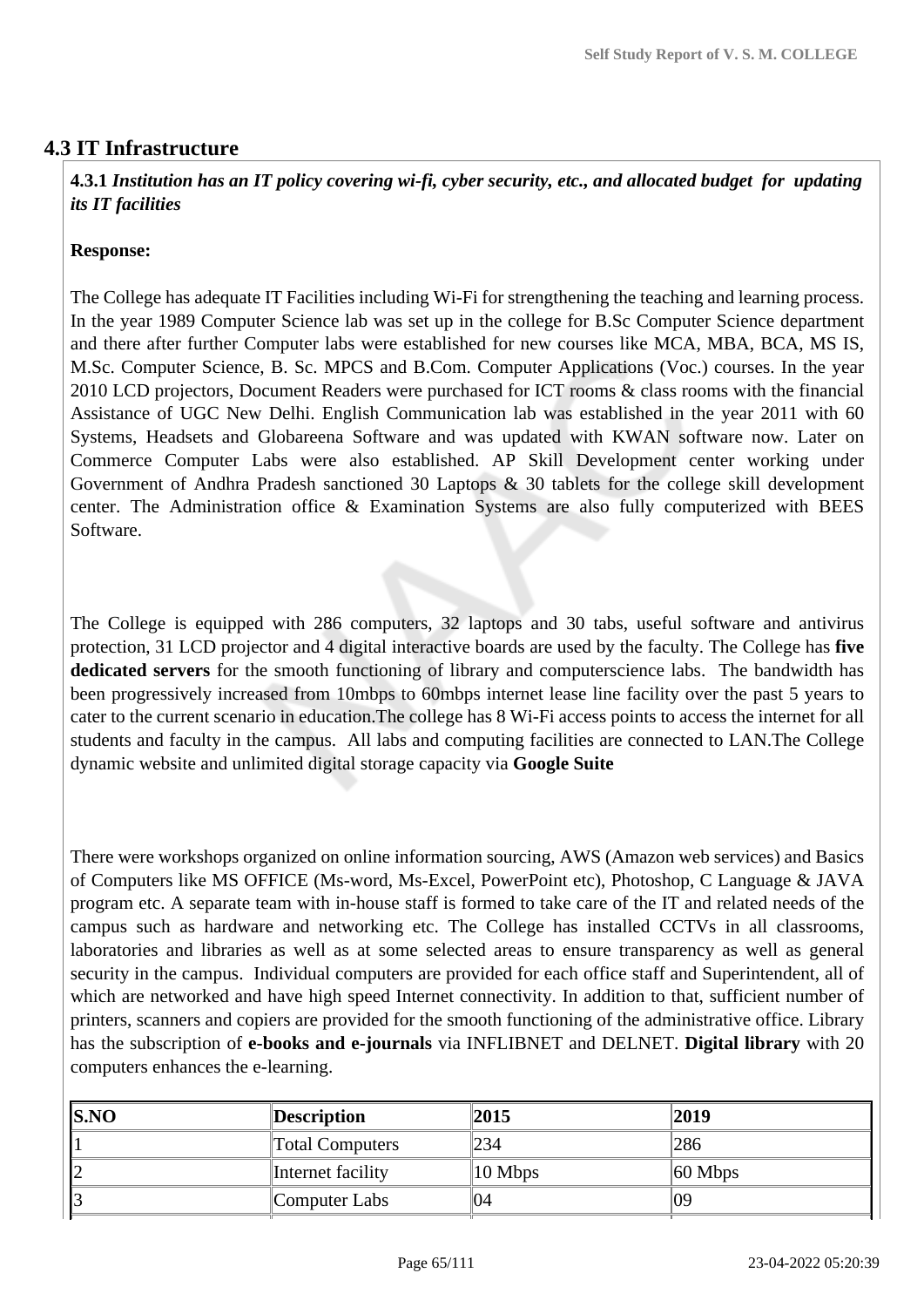| 4            | <b>Virtual Classrooms</b>      | Nil        | 03 |
|--------------|--------------------------------|------------|----|
| $\vert$ 5    | Digital Classrooms             | Nil        | 01 |
| 16           | <b>ICT Enabled Classrooms</b>  | 06         | 25 |
| 17           | Digital Interactive Boards Nil |            | 04 |
| l8           | Number of $LCD 10$             |            | 31 |
|              | Projectors                     |            |    |
| 19           | 25KV UPS                       | Nil        | 03 |
| $ 10\rangle$ | Laptops                        | Nil        | 30 |
| 11           | Tablets                        | <b>Nil</b> | 30 |
| $ 12\rangle$ | <b>LED TVs</b>                 | 02         | 04 |

| <b>File Description</b>               | <b>Document</b>      |
|---------------------------------------|----------------------|
| Upload any additional information     | <b>View Document</b> |
| Paste link for additional information | <b>View Document</b> |

## **4.3.2 Student - Computer ratio (Data for the latest completed academic year)**

**Response:** 10:1

| <b>File Description</b>           | <b>Document</b>      |
|-----------------------------------|----------------------|
| Upload any additional information | <b>View Document</b> |
| Student - computer ratio          | <b>View Document</b> |

| 4.3.3 Bandwidth of internet connection in the Institution.                  |                      |  |  |
|-----------------------------------------------------------------------------|----------------------|--|--|
| <b>Response: ?50 MBPS</b>                                                   |                      |  |  |
| <b>File Description</b><br><b>Document</b>                                  |                      |  |  |
| Upload any additional information                                           | <b>View Document</b> |  |  |
| Details of available bandwidth of internet<br>connection in the Institution | <b>View Document</b> |  |  |

## **4.3.4 Institution has the following Facilities for e-content development**

- **1.Media centre**
- **2.Audio visual centre**
- **3.Lecture Capturing System(LCS)**
- **4.Mixing equipments and softwares for editing**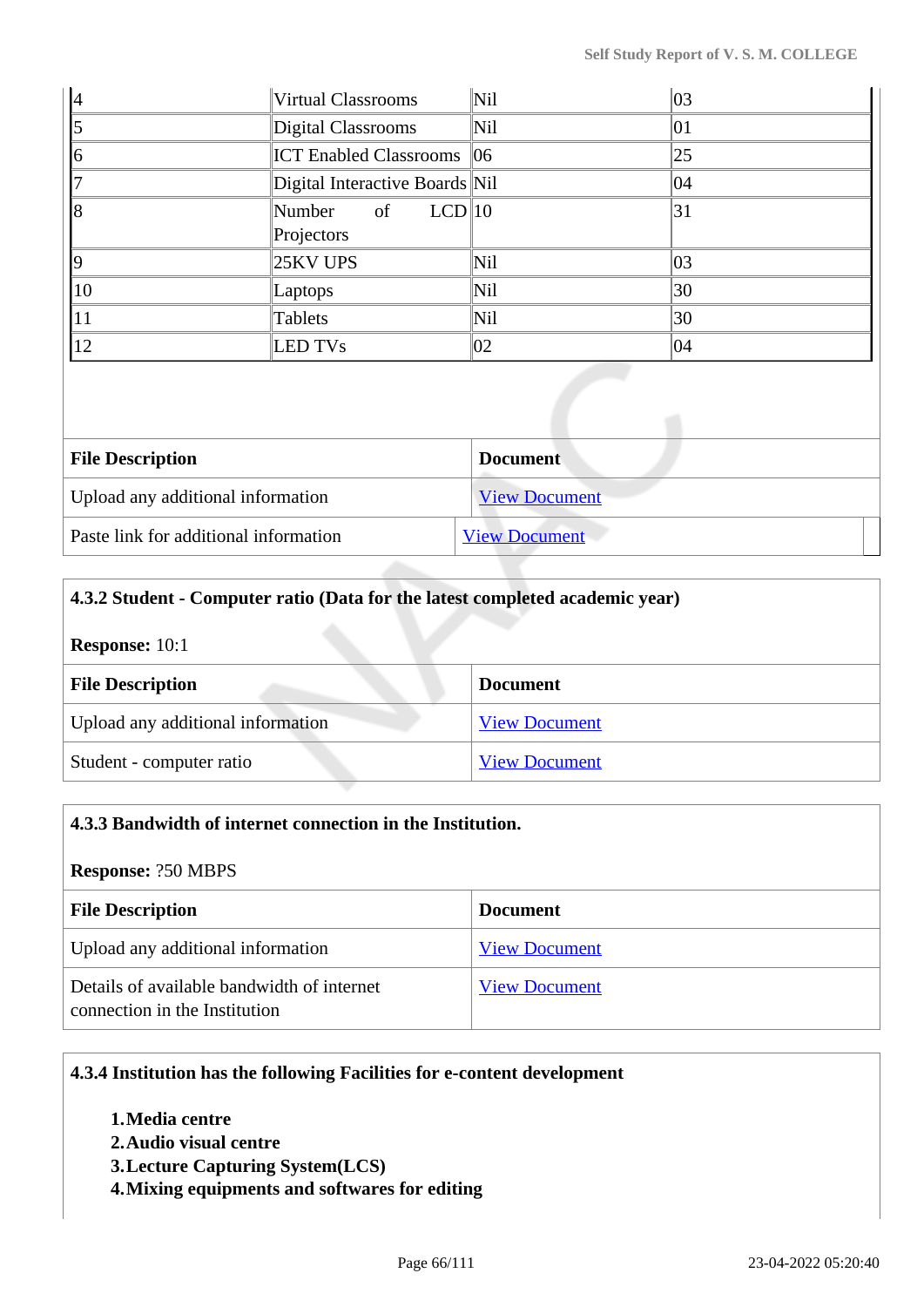**Response:** A. All of the above

| <b>File Description</b>                 | <b>Document</b>      |
|-----------------------------------------|----------------------|
| <b>Upload Additional information</b>    | <b>View Document</b> |
| Institutional data in prescribed format | <b>View Document</b> |
| Link for Additional information         | <b>View Document</b> |

# **4.4 Maintenance of Campus Infrastructure**

 **4.4.1 Average percentage expenditure incurred on maintenance of physical facilities and academic support facilities excluding salary component during the last five years**

**Response:** 78.79

4.4.1.1 **Expenditure incurred on maintenance of physical facilities and academic support facilities excluding salary component year wise during the last five years (INR in lakhs)** 

| 2019-20   | 2018-19   | 2017-18   | $2016 - 17$ | 2015-16  |
|-----------|-----------|-----------|-------------|----------|
| 126.57046 | 248.37661 | 177.10163 | 65.77168    | 29.08608 |

| <b>File Description</b>                                                                         | <b>Document</b>      |
|-------------------------------------------------------------------------------------------------|----------------------|
| Upload any additional information                                                               | <b>View Document</b> |
| Details about assigned budget and expenditure on<br>physical facilities and academic facilities | <b>View Document</b> |
| Audited statements of accounts                                                                  | <b>View Document</b> |

## **4.4.2 There are established systems and procedures for maintaining and utilizing physical, academic and support facilities - laboratory, library, sports complex, computers, classrooms etc.**

### **Response:**

To monitor the quality of the policies and procedures of the institution, the College follows various systems and procedures for the effective functioning of the College.

The institute has well defined system of maintenance of its physical, academic and support facilities like laboratory, library, sports, indoor stadium, computers, classrooms etc. The College has strong system for maintenance team under the guidance of Administrative Officer. Adequate in-house staff is employed to meticulously maintain hygiene and cleanliness on the campus so as to provide a clean and congenial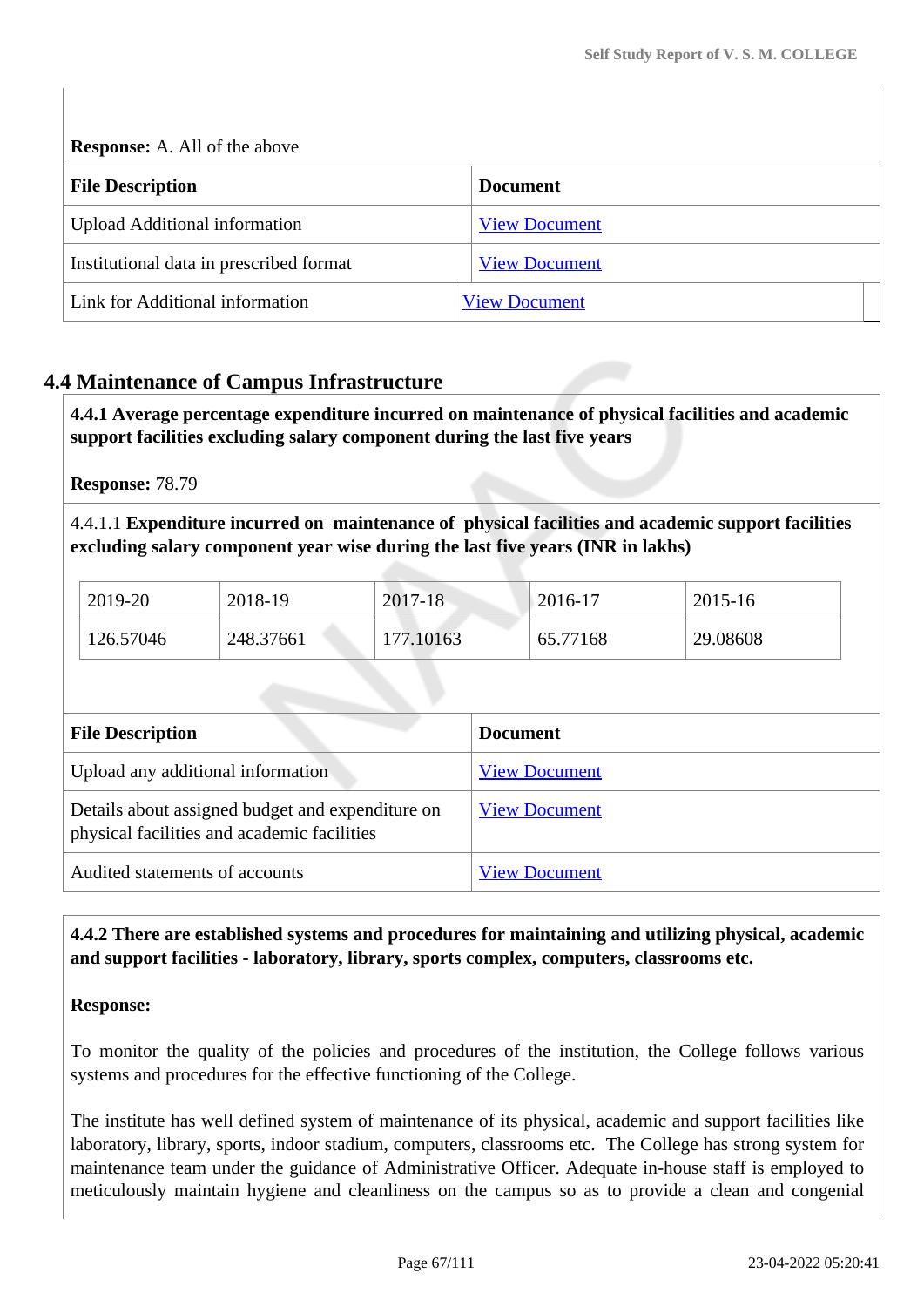learning environment. Periodic reporting on requirements of repairs and maintenance are submitted by the HODs to the Administrative officer. The requirements are collectively processed during every semester breaks so as to keep things ready for the next academic year/semester.

Predefined procedures are followed within the Institute for the maintenance of its physical equipment. Standard Operating Procedures are available for maintaining and Utilizing physical, academic and support facilities like General Admin, Security Wing, Stock Verification, maintenance of Computers and Networking, Electrical equipment maintenance, Mechanical maintenance and Civil maintenance.

**Laboratories:** The laboratory equipment are maintained cleanly and calibrated periodically to provide accurate results and maintain reproducibility. The equipment and machineries in the laboratory/workshop are maintained by well-trained technical staff. All laboratories are supported with power backup system (UPS) and in addition to the standby power generators.

**Classrooms:** The Classrooms, Seminar halls and Laboratories, Departmental office, Staff rooms, Administrative office are cleaned and maintained hygienically. There are designated staff for the purpose who are assigned to a designated location. A designated supervisor ensure the job is carried-out regularly. The Dustbins are placed in every floor in the campus. The Green Cover of the campus is well maintained by full time gardeners.. The building blocks are well maintained and periodical maintenance checks are being carried to ensure the safety and security of the students.

**IT Infrastructure**: Trained technical staff and the lab assistants under the supervision of the System Administrator maintain the college IT Infrastructure effectively and efficiently that ensures the validity of the software. The IT infrastructure include computers hardware and peripherals, safety and security equipment and other accessories.

**Electrical Works and Maintenance**: The College has strong in-house team of well-trained electricians who maintain the IT and electrical services such UPS backup, Generator, Air Conditioners, CCTV cameras and plumbers who maintain Water Purifiers and water harvesting pits. The electrical maintenance team also maintain the solar power panels and institutional lighting and electrical transformer.

**Library facility:** The Library headed by a qualified Librarian and supported by library staff which ensures smooth and efficient functioning of the Library. He also tackles issues relating to library facilities. A suggestion box is installed inside the reading room to take users feedback. Their continuous feedback helps a lot in introducing new ideas regarding library enrichment.

**Sports facilities:** Regular maintenance of the college indoor and outdoor sport and games are being supervised and maintained by well qualified staff appointed for the purpose. The Director Physical Education maintains and monitors the Sports facilities.

| <b>File Description</b>               | <b>Document</b>      |
|---------------------------------------|----------------------|
| Upload any additional information     | <b>View Document</b> |
| Paste link for additional information | <b>View Document</b> |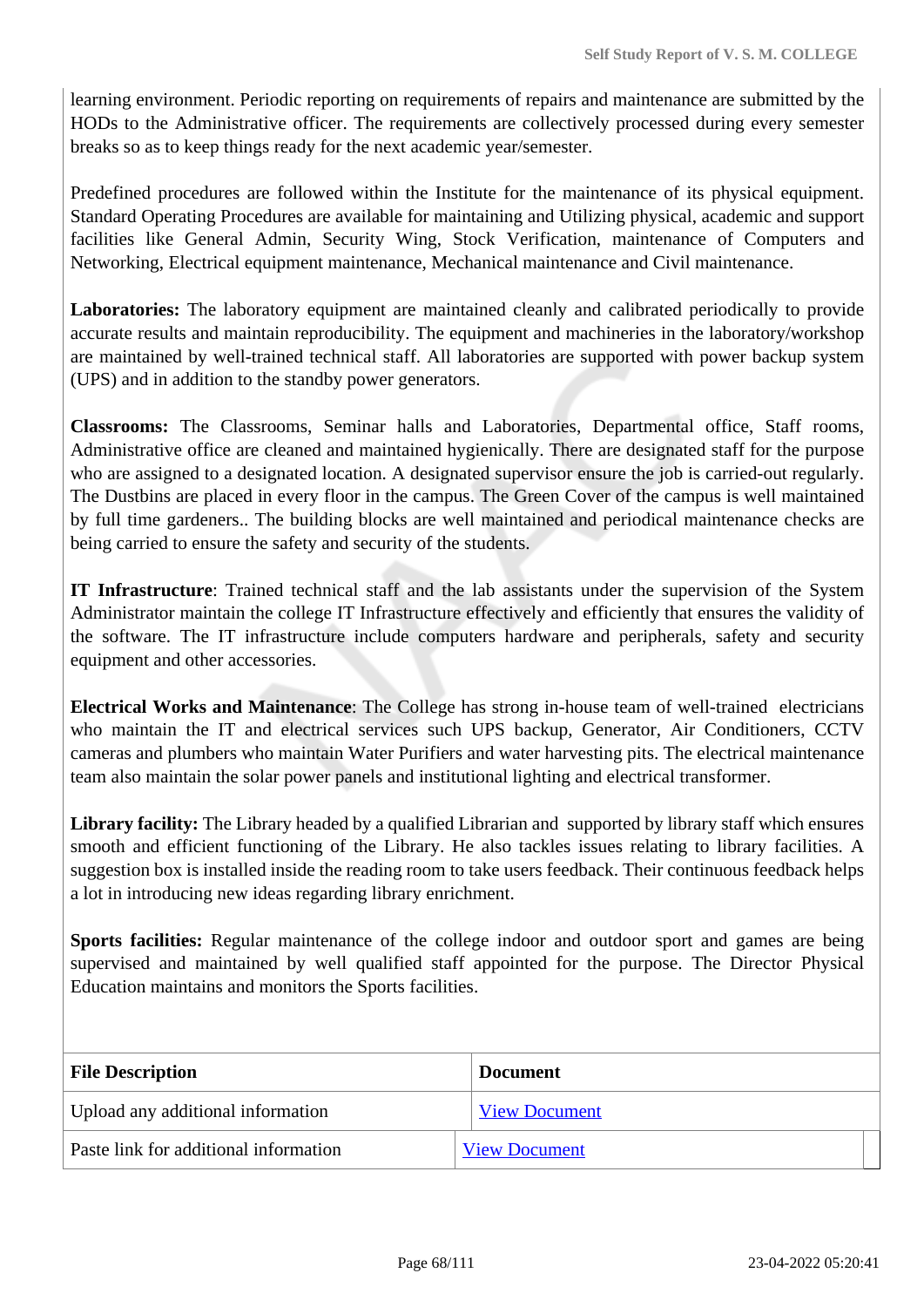# **Criterion 5 - Student Support and Progression**

## **5.1 Student Support**

 **5.1.1 Average percentage of students benefited by scholarships and freeships provided by the Government during last five years** 

**Response:** 83.01

5.1.1.1 **Number of students benefited by scholarships and free ships provided by the institution, Government and non-government bodies, industries, individuals, philanthropists during the last five years (other than students receiving scholarships under the government schemes for reserved categories)** 

| 2019-20 | 2018-19 | 2017-18 | 2016-17 | 2015-16 |
|---------|---------|---------|---------|---------|
| 2007    | 1985    | 1942    | 1904    | 1743    |

| <b>File Description</b>                                                                                                            | <b>Document</b>      |
|------------------------------------------------------------------------------------------------------------------------------------|----------------------|
| upload self attested letter with the list of students<br>sanctioned scholarships                                                   | <b>View Document</b> |
| Upload any additional information                                                                                                  | <b>View Document</b> |
| Institutional data in prescribed format                                                                                            | <b>View Document</b> |
| Average percentage of students benefited by<br>scholarships and freeships provided by the<br>Government during the last five years | <b>View Document</b> |

 **5.1.2 Average percentage of students benefited by scholarships, freeships, etc. provided by the institution and non-government agencies during the last five years**

**Response:** 6.31

5.1.2.1 **Number of students benefited by scholarships and free ships provided by the institution, Government and non-government bodies, industries, individuals, philanthropists during the last five years (other than students receiving scholarships under the government schemes for reserved categories)** 

| 216<br>163<br>168<br>193<br>ν | 2019-20 | 2018-19 | 2017-18 | 2016-17 | 2015-16 |
|-------------------------------|---------|---------|---------|---------|---------|
|                               |         |         |         |         |         |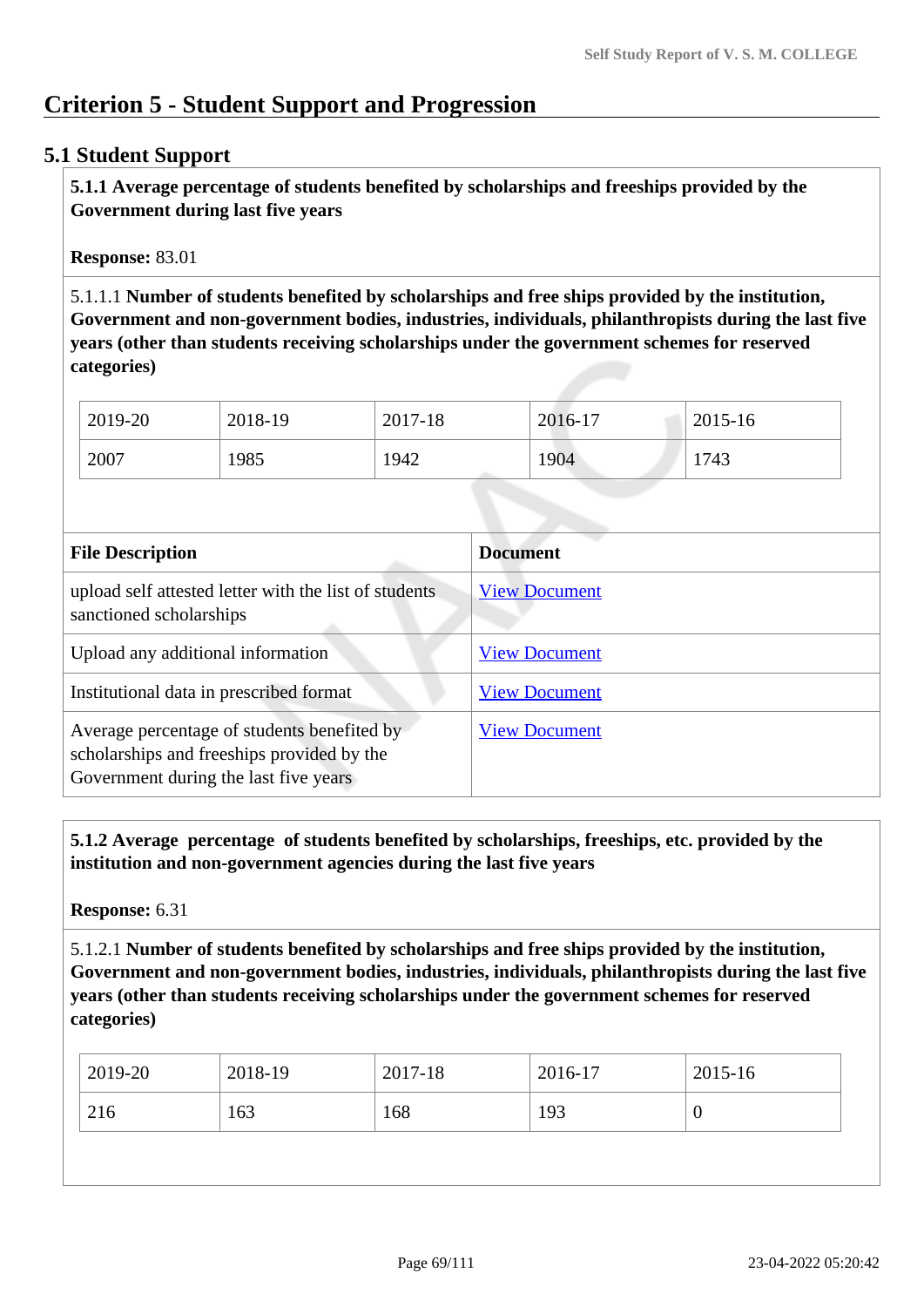| <b>File Description</b>                                                                                     | <b>Document</b>      |
|-------------------------------------------------------------------------------------------------------------|----------------------|
| Upload any additional information                                                                           | <b>View Document</b> |
| Number of students benefited by scholarships and<br>freeships besides government schemes in last 5<br>years | <b>View Document</b> |
| Institutional data in prescribed format                                                                     | <b>View Document</b> |

 **5.1.3 Following Capacity development and skills enhancement activities are organised for improving students capability 1. Soft skills 2. Language and communication skills 3. Life skills (Yoga, physical fitness, health and hygiene) 4. Awareness of trends in technology**

**Response:** A. All of the above

| <b>File Description</b>                                      | <b>Document</b>      |
|--------------------------------------------------------------|----------------------|
| Details of capability enhancement and development<br>schemes | <b>View Document</b> |
| Any additional information                                   | <b>View Document</b> |
| Link to Institutional website                                | <b>View Document</b> |

 **5.1.4 Average percentage of students benefited by career counseling and guidance for competitive examinations as offered by the Institution during the last five years.**

**Response:** 40.32

5.1.4.1 **Number of students benefitted by guidance for competitive examinations and career counselling offered by the institution year wise during last five years**

| 2019-20 | 2018-19 | 2017-18 | 2016-17 | 2015-16 |
|---------|---------|---------|---------|---------|
| 1067    | 1215    | 871     | 812     | 702     |

| <b>File Description</b>                                                                                                       | <b>Document</b>      |
|-------------------------------------------------------------------------------------------------------------------------------|----------------------|
| Number of students benefited by guidance for<br>competitive examinations and career counselling<br>during the last five years | <b>View Document</b> |
| Any additional information                                                                                                    | <b>View Document</b> |

 **5.1.5 The institution adopts the following for redressal of student grievances including sexual harassment and ragging cases 1. Implementation of guidelines of statutory/regulatory bodies**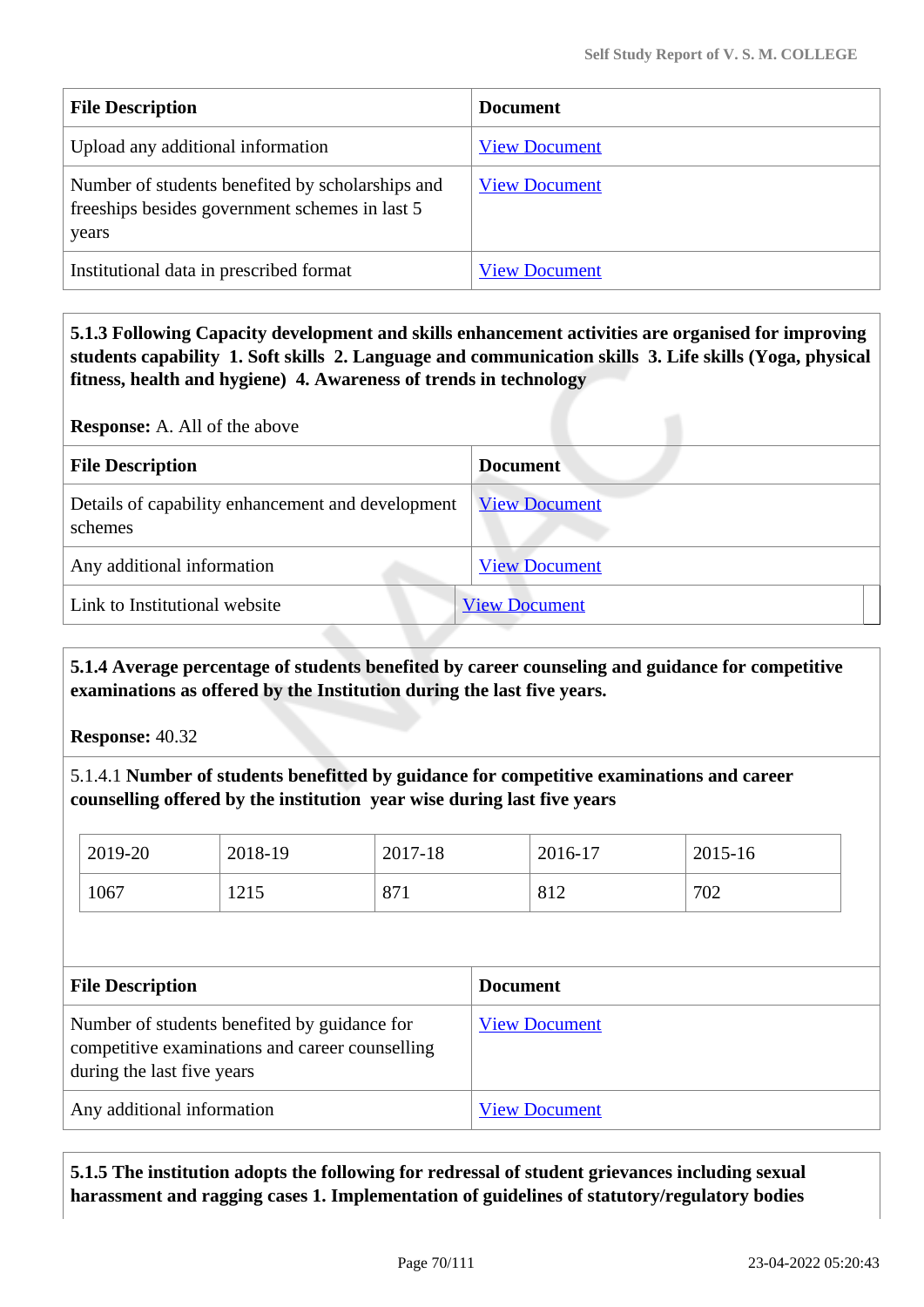- **2. Organisation wide awareness and undertakings on policies with zero tolerance**
- **3. Mechanisms for submission of online/offline students' grievances**
- **4. Timely redressal of the grievances through appropriate committees**

#### **Response:** A. All of the above

| <b>File Description</b>                                                                                                            | <b>Document</b>      |
|------------------------------------------------------------------------------------------------------------------------------------|----------------------|
| Upload any additional information                                                                                                  | <b>View Document</b> |
| Minutes of the meetings of student redressal<br>committee, prevention of sexual harassment<br>committee and Anti Ragging committee | <b>View Document</b> |
| Details of student grievances including sexual<br>harassment and ragging cases                                                     | <b>View Document</b> |

## **5.2 Student Progression**

| Response: 18.94         |                                       |         |                                                                                    |         |
|-------------------------|---------------------------------------|---------|------------------------------------------------------------------------------------|---------|
|                         |                                       |         | 5.2.1.1 Number of outgoing students placed year - wise during the last five years. |         |
| 2019-20                 | 2018-19                               | 2017-18 | 2016-17                                                                            | 2015-16 |
| 267                     | 193                                   | 159     | 28                                                                                 | 52      |
|                         |                                       |         |                                                                                    |         |
|                         |                                       |         | <b>Document</b>                                                                    |         |
|                         | Upload any additional information     |         | <b>View Document</b>                                                               |         |
| <b>File Description</b> | Self attested list of students placed |         | <b>View Document</b>                                                               |         |

### **5.2.2 Percentage of student progression to higher education (previous graduating batch).**

#### **Response:** 23.93

5.2.2.1 **Number of outgoing student progressing to higher education.**

Response: 167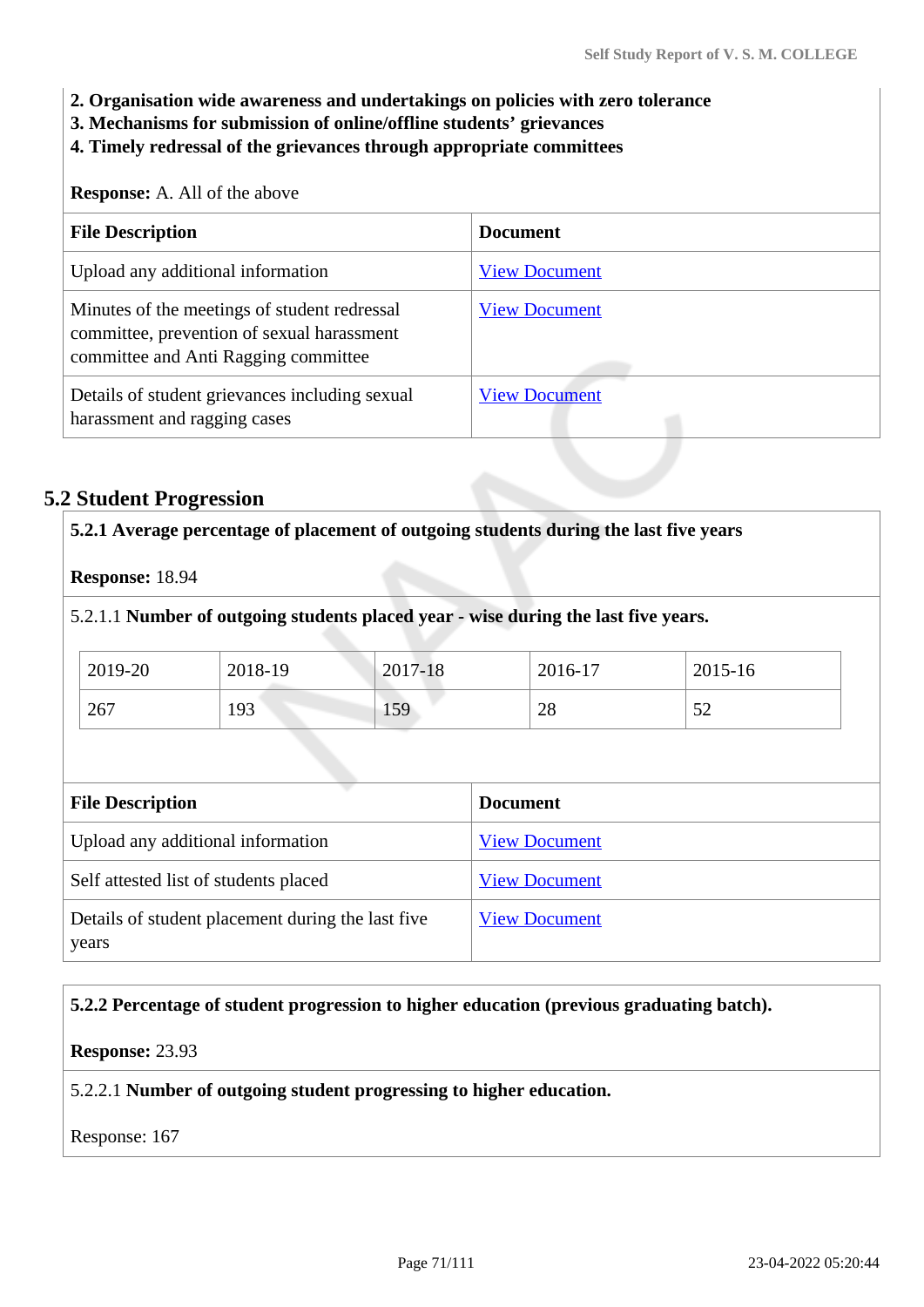| <b>File Description</b>                            | <b>Document</b>      |
|----------------------------------------------------|----------------------|
| Upload supporting data for student/alumni          | <b>View Document</b> |
| Details of student progression to higher education | <b>View Document</b> |
| Any additional information                         | <b>View Document</b> |

 **5.2.3 Average percentage of students qualifying in state/national/ international level examinations during the last five years (eg: IIT-JAM/CLAT/ NET/SLET/GATE/ GMAT/CAT/GRE/ TOEFL/ Civil Services/State government examinations, etc.)**

**Response:** 20

## 5.2.3.1 **Number of students qualifying in state/ national/ international level examinations (eg: IIT/JAM/ NET/ SLET/ GATE/ GMAT/CAT/GRE/ TOEFL/ Civil Services/ State government examinations***, etc.)***) year-wise during last five years**

| 2019-20 | 2018-19 | 2017-18 | 2016-17 | 2015-16 |
|---------|---------|---------|---------|---------|
|         | ν       | ິ       |         | ν       |

# 5.2.3.2 **Number of students appearing in state/ national/ international level examinations (eg: IIT/JAM/ NET / SLET/ GATE/ GMAT/CAT,GRE/ TOEFL/ Civil Services/ State government examinations) year-wise during last five years**

| 2019-20 | 2018-19 | 2017-18 | 2016-17 | $2015 - 16$ |
|---------|---------|---------|---------|-------------|
|         | ╰       | ν       |         | ◡           |

| <b>File Description</b>                                                                                            | <b>Document</b>      |
|--------------------------------------------------------------------------------------------------------------------|----------------------|
| Upload supporting data for student/alumni                                                                          | <b>View Document</b> |
| Number of students qualifying in state/national/<br>international level examinations during the last five<br>years | <b>View Document</b> |

# **5.3 Student Participation and Activities**

 **5.3.1 Number of awards/medals won by students for outstanding performance in sports/cultural activities at inter-university/state/national / international level (award for a team event should be counted as one) during the last five years.**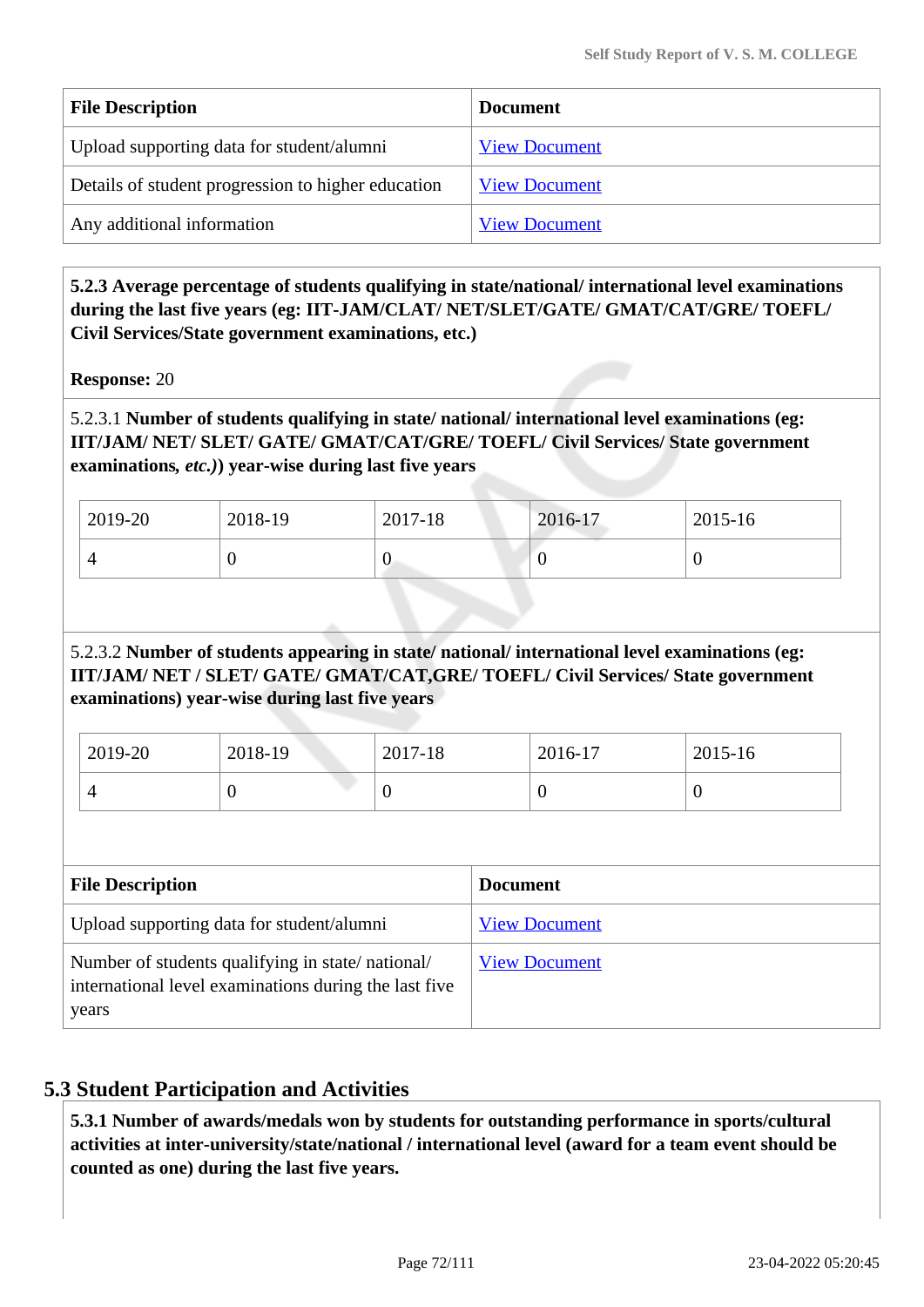#### **Response:** 28

5.3.1.1 **Number of awards/medals won by students for outstanding performance in sports / cultural activities at inter-university / state / national / international events (award for a team event should be counted as one) year - wise during the last five years.**

| 2019-20<br>5               | 2018-19<br>5                                                                                                                                           | 2017-18<br>10 |                 | 2016-17              | $2015 - 16$<br>7 |
|----------------------------|--------------------------------------------------------------------------------------------------------------------------------------------------------|---------------|-----------------|----------------------|------------------|
| <b>File Description</b>    |                                                                                                                                                        |               | <b>Document</b> |                      |                  |
| during the last five years | Number of awards/medals for outstanding<br>performance in sports/ cultural activities at inter-<br>university / state / national / international level |               |                 | <b>View Document</b> |                  |
|                            | e-copies of award letters and certificates                                                                                                             |               |                 | <b>View Document</b> |                  |
| Any additional information |                                                                                                                                                        |               |                 | <b>View Document</b> |                  |

### **5.3.2 Presence of an active Student Council & representation of students on academic & administrative bodies/committees of the institution**

#### **Response:**

#### **Student Council:**

The students have a voice in governance through their representations on academic and administrative committees of the college. The institution has an active student council to hold the common interest of students for serving as the driving forces in upholding the institutions spirit, helping their fellow students and allowing members a chance to develop powerful leadership and learning opportunities. It provides a platform to students to express their views on issues concerning them.

- Consists of two students from each class nominated by the Principal based on the performance of previous semester end examinations.
- For each class, two toppers i.e one from girls side and one from boys are selected as a Class Representatives (CR). The Class Representative Committee is re-constituted every year
- Class Representative Committee chaired by the principal comprising of two senior faculties as coordinator and class representatives of all the classes of UG & PG programmes.
- Meet once in a month at 3.30pm to discuss upcoming events and collect feedback orally on academic matters.
- They also assist administration in organizing various programs such as Blood Donations Camps, Campus Recruitment Drives.
- As members of various committees, the CRs reflect the opinion of the students.
- The CRs propose ideas, place requests, and provide feedback to the administration in a democratic manner on various aspects to initiate corrective measures wherever needed.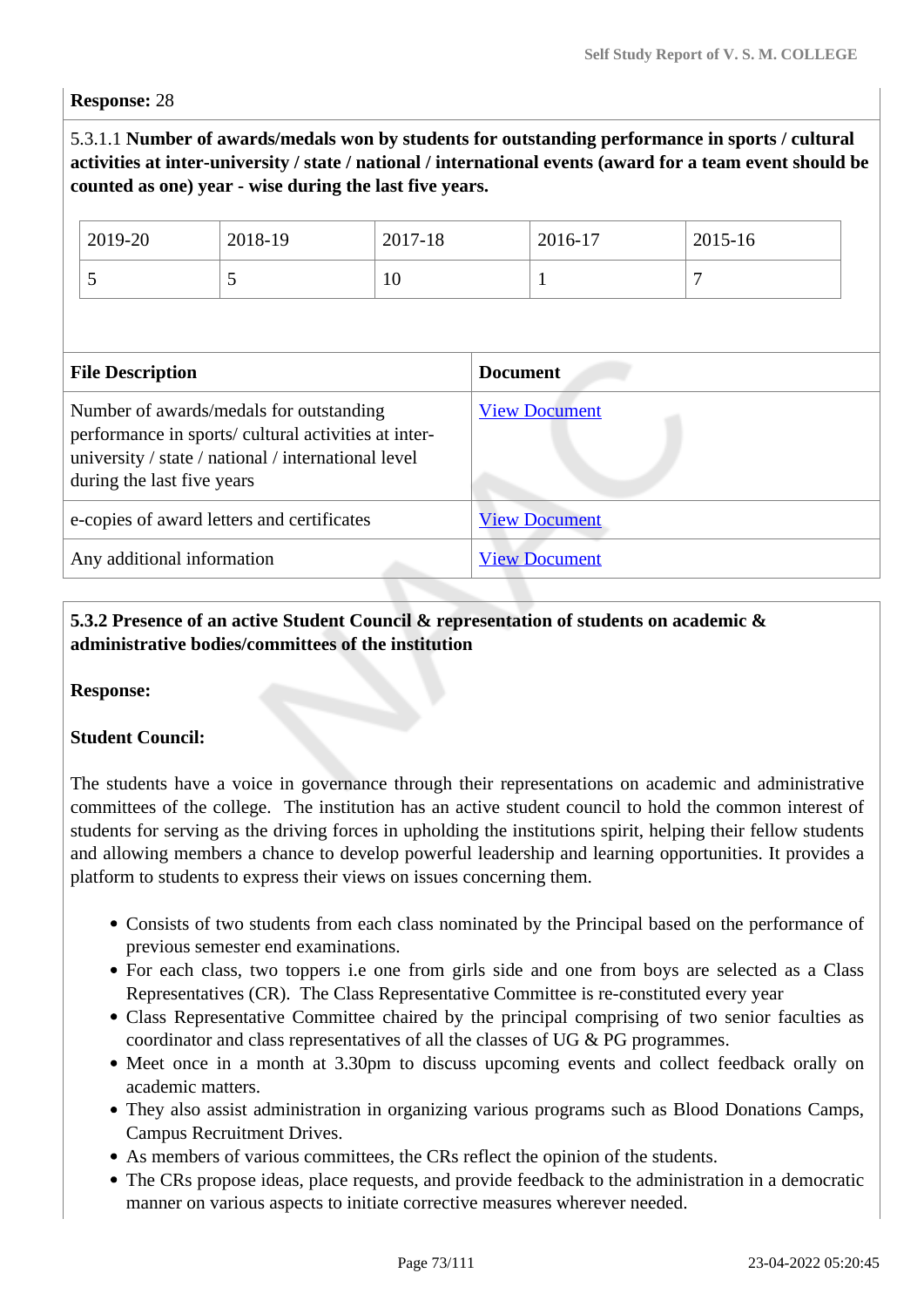#### **Academic & Administrative bodies/committees:**

There are student representatives in various bodies including:

**Internal Quality Assurance Cell (IQAC)**: Student representatives are nominated for this cell to participate in the quality initiatives of the institute.

**Student Grievance and Redressal**: The Class Representatives are the Special Point of Contact for any grievance and takes it forward for redressal with the concerned committee.

**Library Advisory Committee**: This committee consists of Librarians, the teaching faculty and Students. Student representatives are nominated into the library committee to address the issues on procurement of new titles, issue and renewals of the books. The Committee is also responsible for the maintenance of library books and journals, easy access of the students to the library facilities, students' facilities in the library such as reading rooms, drinking water, uninterrupted power supply, opening and closing times of library, availability of daily newspapers and the maintenance of library records. Suggestions are invited from the students and other readers for making the library atmosphere congenial.

**Sports Committee:** Student representatives give suggestions towards the sports activities within the institute and also address the adequacy of the infrastructure and other facilities.

**Canteen Committee:** The quality and hygiene of the canteen is monitored by student representatives along with the other nominated faculty members. They visit frequently and collect feedback from peers and also continuously monitor the quality and quantity of the food served.

- Anti-ragging committee
- $\bullet$  SOAC
- Training & Placement Cell
- Grievance Redressal Cell
- Internal Complaints Committee
- Students Welfare Committee
- Hostel Committee
- Students Clubs

| <b>File Description</b>                      | <b>Document</b>      |
|----------------------------------------------|----------------------|
| Upload any additional information            | <b>View Document</b> |
| <b>Paste link for Additional Information</b> | <b>View Document</b> |

#### **5.3.3 Average number of sports and cultural events / competitions organised by the institution per year**

**Response:** 3.8

5.3.3.1 **Number of sports and cultural events / competitions organised by the institution year - wise during the last five years.**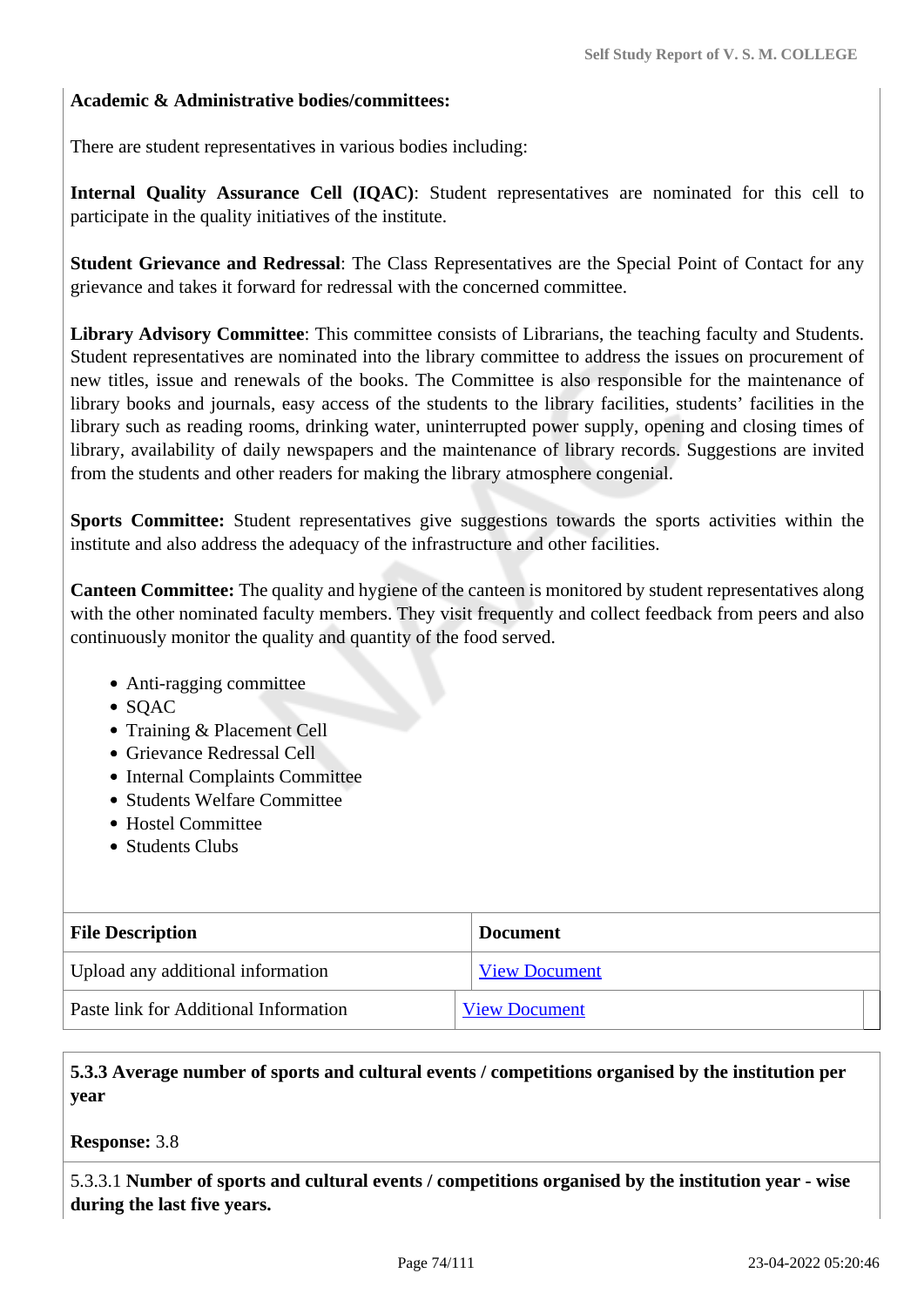| 2019-20                 | 2018-19                                             | 2017-18 |                      | 2016-17 | 2015-16 |
|-------------------------|-----------------------------------------------------|---------|----------------------|---------|---------|
| 06                      | 04                                                  | 04      |                      | 02      | 03      |
|                         |                                                     |         |                      |         |         |
| <b>File Description</b> |                                                     |         | <b>Document</b>      |         |         |
|                         | Upload any additional information                   |         | <b>View Document</b> |         |         |
| Report of the event     |                                                     |         | <b>View Document</b> |         |         |
| organised per year      | Number of sports and cultural events / competitions |         | <b>View Document</b> |         | التنبير |

## **5.4 Alumni Engagement**

 **5.4.1 The Alumni Association / Chapters (registered and functional) contributes significantly to the development of the institution through financial and other support services.**

#### **Response:**

 $\begin{array}{c} \hline \end{array}$ 

- Alumni of VSM was started in 1992 but registered in 2015 as 'V S M College Old Students Association'.
- Has members spread across the India and abroad.
- Activities coordinated by The President, Executive Committee.
- College website promotes networking among the VSM Alumni.
- Alumni gather on the occasion of 'Founders day' i.e. on November 6th every year in the college.

#### **Alumni Contributions:**

#### **Financial Contributions:**

- Late Sri Rayudu Satyanarayana Murthy and Late Smt. Rayudu Santhamma Memorial award established by Sri R. Ganga Rao, alumni in memory of his parents. He deposited an amount 1,02,000/- on the name of the President and Correspondent, VSM College. Interest amount accrued on the amount of Rs.1, 02,000/- may be given as a cash prize to student who secures I year I Semester Highest Mark of I Degree Courses and I PG Courses in every year on 26th January.
- Late Sri Ravipati Viswanadham and Late Smt. Ravipati Lakshmi Kantham, Memorial award established by Sri Ravipati Ramakrishna Rao, alumni in memory of his parents. He deposited an amount 50,000/- on the name of the President and Correspondent, VSM College. Interest amount accrued on the amount of Rs.50,000/- may be given as a cash prize to student who secures first mark on the 3rd year Degree courses in every year on 15th August.

#### **Non-Financial Contributions:**

Alumni members who are in good positions conduct career guidance programmes and offers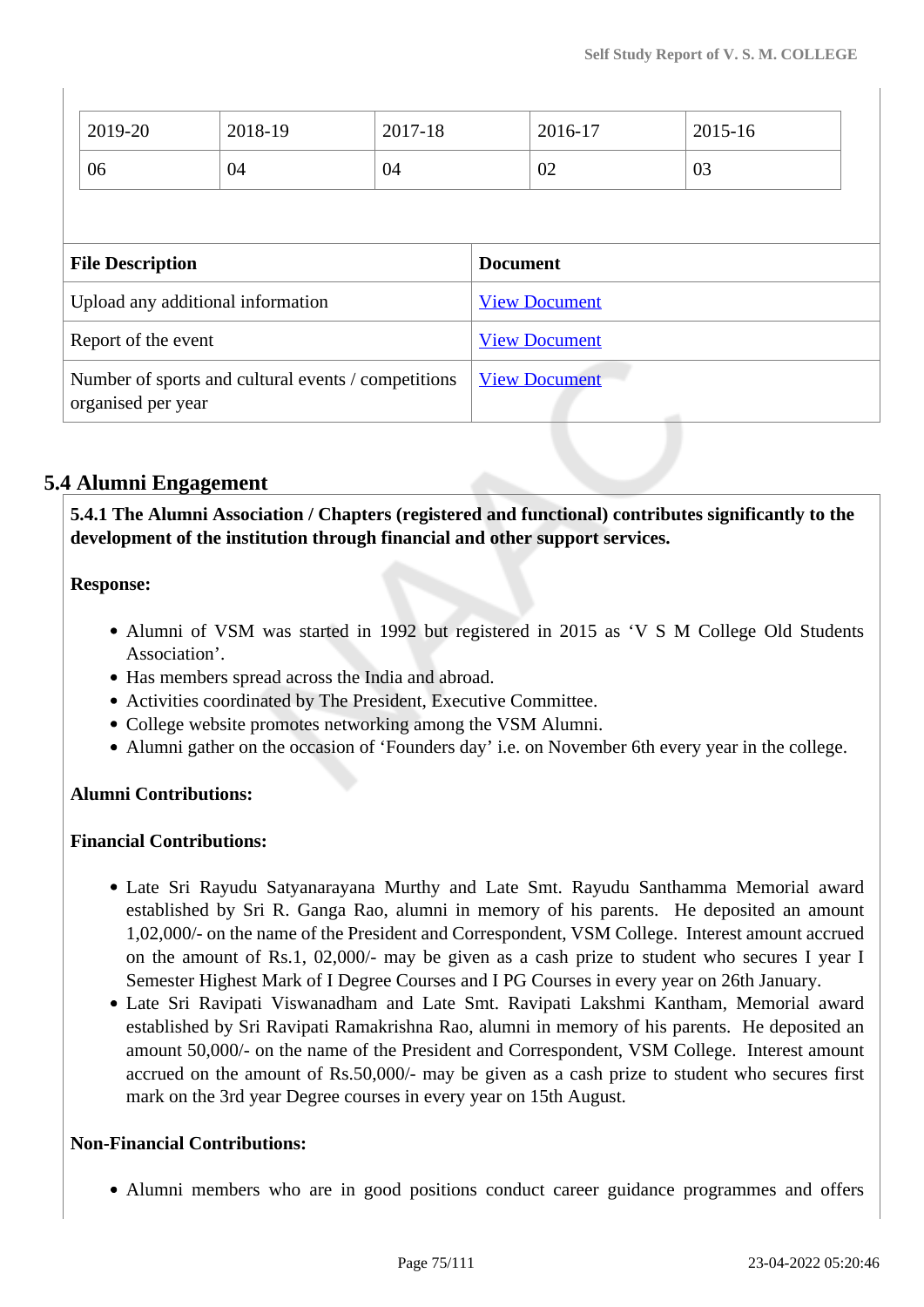placement services for the students to achieve their career goals.

- Alumni are invited for guest lectures in their respective domains, keynote speakers for Conferences, training programmes, seminars etc.
- Alumni contribute for curriculum enrichment through their structured feedback on curriculum inorder to keep pace with the recent advancements in industry.
- Alumni are active members of IQAC and their inputs are helping us for quality enhancements.

| <b>File Description</b>         | <b>Document</b>      |
|---------------------------------|----------------------|
| Any additional information      | <b>View Document</b> |
| Link for additional information | <b>View Document</b> |

#### **5.4.2 Alumni financial contribution during the last five years (in INR).**

#### **Response:** E. <2 Lakhs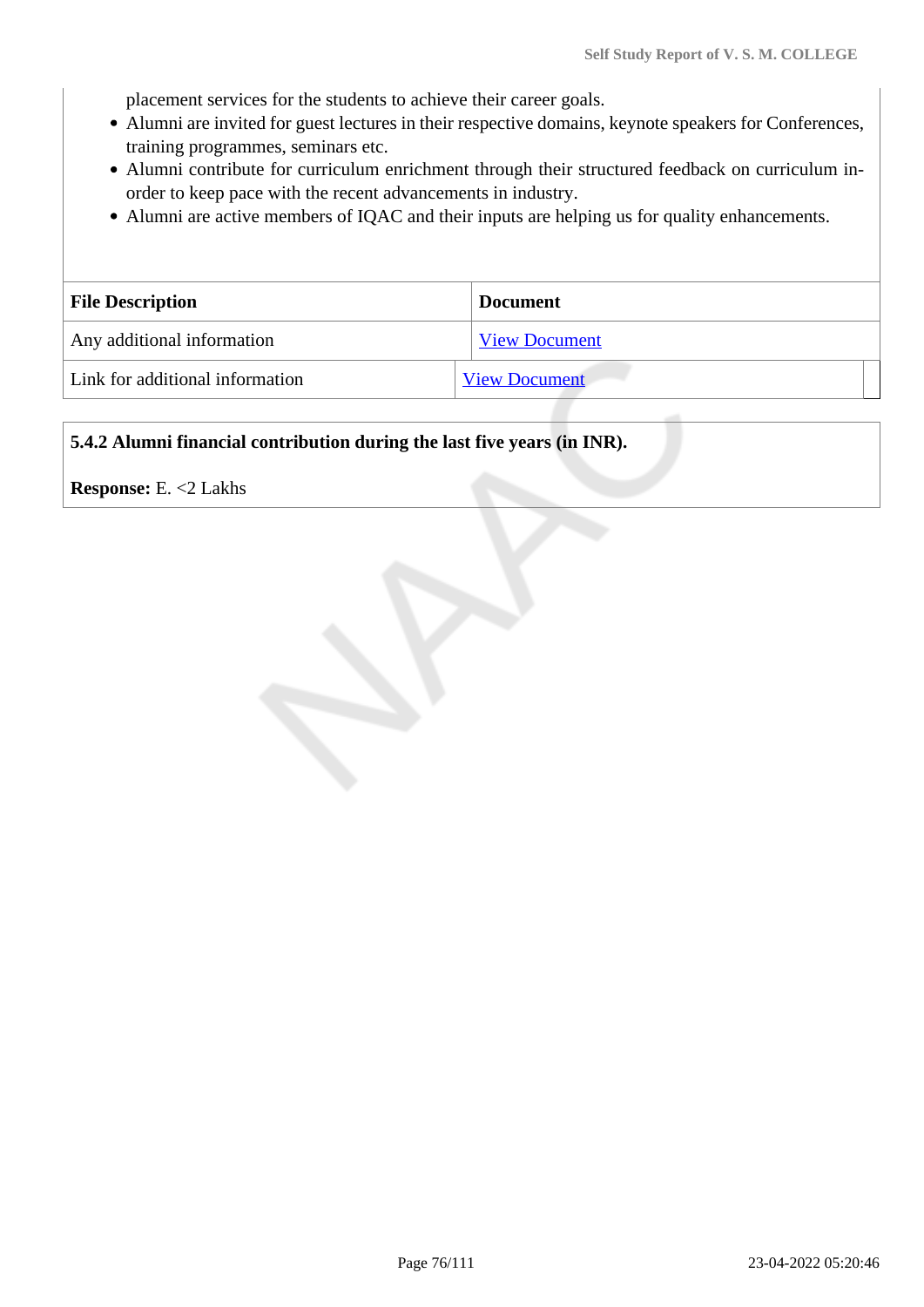## **Criterion 6 - Governance, Leadership and Management**

## **6.1 Institutional Vision and Leadership**

 **6.1.1 The governance of the institution is reflective of an effective leadership in tune with the vision and mission of the Institution**

#### **Response:**

VSM College, Ramachandrapuram, East Godavari district, was established in 1966. The Institute's governance is based on the guidelines of UGC for Autonomous Colleges, APSCHE, CCE of AP and GB of the Institution.

**VISION & MISSION**:: https://www.vsm.edu.in/vsm/about-us/vision.php

Governing Body (GB) is the highest decision making body of the Institute and it constitutes as per the guidelines of University Grants Commission (UGC). The GB consist of Management representatives, Government Nominee, UGC nominee, University (AKNU) Nominee, Industrialist, Educationalist, Faculty members of the College, Principal is the Ex-officio member secretary. The GB ensures preparation of Strategic Plan through bottom up approach involving all the stakeholders and implementation through top down approach. The GB through the director/principal ensures that all decisions on the matters such as admission, budget, infrastructure, Teaching-Learning Process and placements are in line with Institute's Vision, Mission and Quality Policy properly reach the stakeholders and ensure proper implementation of the same. The GB meets 2 times in a year to review the performance and makes active contributions for overall growth of the organization. All the meeting proceedings are duly recorded (minutes of the meeting) and the Action Taken Reports were also prepared and appraised to the GB regularly.

The Principal, who is the Academic Head of the Institution, translate the decisions of the GB into implementation trough a well-documented action plan. Principal is aided by: Heads of the Departments, Finance Officer, Section Heads, and Convenor of Institute-level Committees, Internal Quality Assurance Cell, Planning, Approvals, Academics and Admissions, Examinations and Evaluation, Research and Consultancy Cell and Mentoring, Training and Placement wings.

The governance and leadership of the institution ensures that its higher education operations are performed efficiently by nurturing decentralization and participative decision-making process as the key factors of Good Governance.

Thus, all stakeholders of the Institute are involved at various levels in assessing actual needs, budgetary requirements, academic standards and policy-making, progression in innovation and research. The Principal subsequently drives the resulting policy, strategy, resource allocation, and operations through the Governing Council and the VSM Society. Societal impact and responsibility are assigned prime importance such that the Institute contributes to sustainable socioeconomic development through competency building

**STRATEGIC PLAN:** The Principal of the Institute (Ex-Officio member of the Managing Committee) discusses the broad components of the Perspective Plan with the Managing Committee of the Institution and it is then finalized in consultation with the Governing Body of VSM Society. The Strategic Plan for the institute was developed in the year 2016 for duration of 5 years. It is based on the achievements till 2016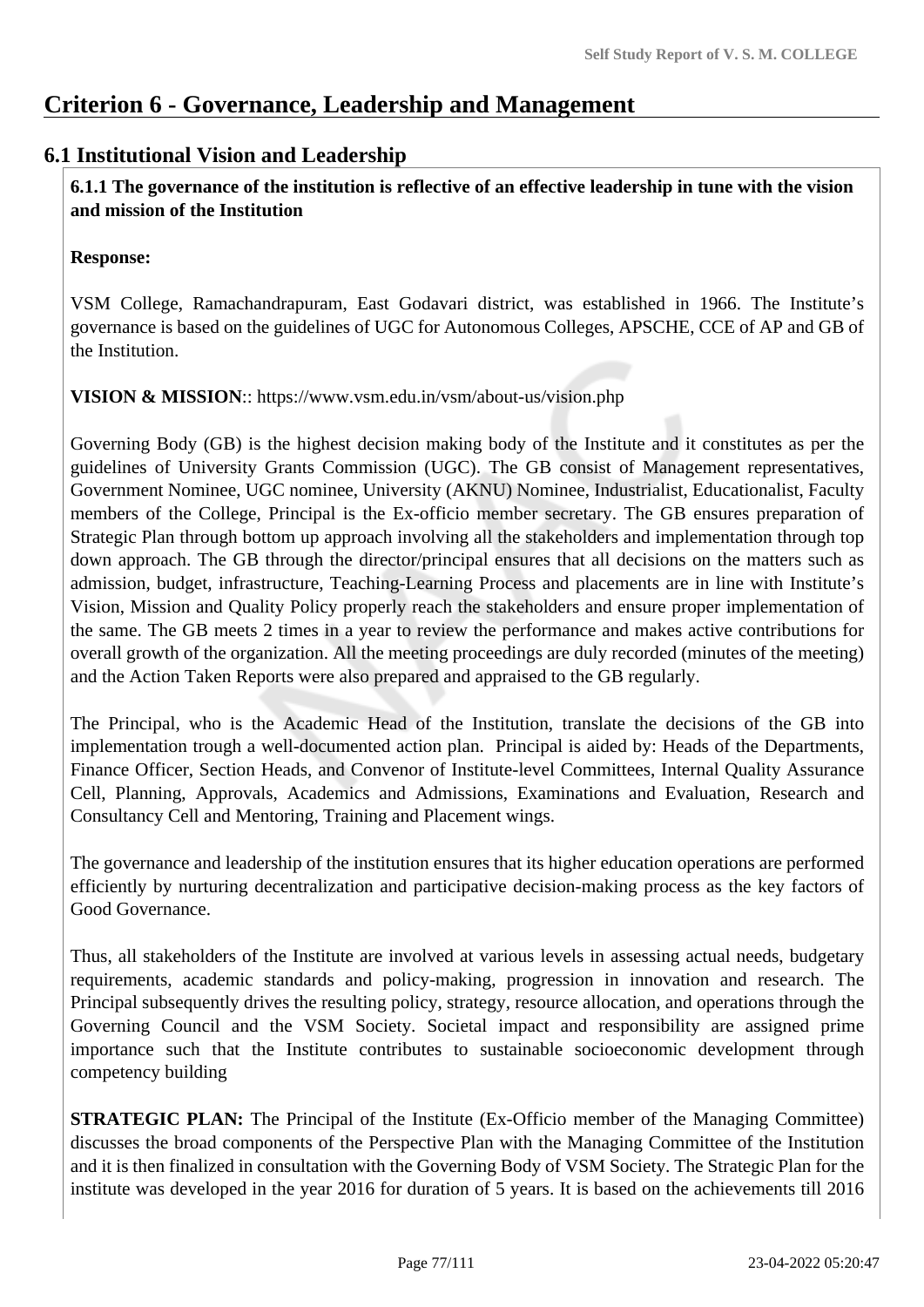and particularly centered around the recommendations of the NAAC Peer Team Visiting Committee, the next Strategic plan is prepared upto 2021. The institute became autonomous in the year 2015 as part of its strategic plan.

| <b>File Description</b>         | <b>Document</b>      |
|---------------------------------|----------------------|
| Any additional information      | <b>View Document</b> |
| Link for additional information | <b>View Document</b> |

## **6.1.2 The effective leadership is reflected in various institutional practices such as decentralization and participative management.**

#### **Response:**

The Governing Body is the highest decision-making body which formulates/ amends rules and regulations, delegates powers and responsibilities to various Principal, Heads of the Departments (HoDs), Committees.

The constitution of statutory committees like Governing council, Academic Council, Finance Committee, Board of Studies are systematically carried out with specified functions and responsibilities as per the requirements to the regulatory authorities. These committees play a major role in policy making of governance, academics, finance, research and teaching learning.

The Principal ensures the smooth functioning of the institution with the support of HoDs for academics, administration, Research and Evaluation. There are as many as 30+ non-statutory committees working towards planning, organizing, implementing and monitoring various activities of the institution.

IQAC involves in academic planning and continuously monitors the curriculum delivery. All the Head of the Departments and faculty participate enthusiastically in various activities assigned to them. Under the guidance of faculty, the students actively involve themselves in curricular and co-curricular activities of various committees. IQAC plays important role in monitoring the academic and administrative activities.

#### **Case Study: Purchase of Laboratory equipment**

#### **Goal:**

- Decentralized and head of the departments are responsible for the activities performed under them. Therefore, responsibility is fixed at the department-level.
- Order processing is fast and easy, with no wait for approval. If a need arises, it can be sourced and filled immediately.
- Replacements for defective or damaged shipments can be initiated immediately, without routing.

#### **Implementation Process:**

HoDs give requisition of requirement and suppliers details to the office duly countersigned by the Principal.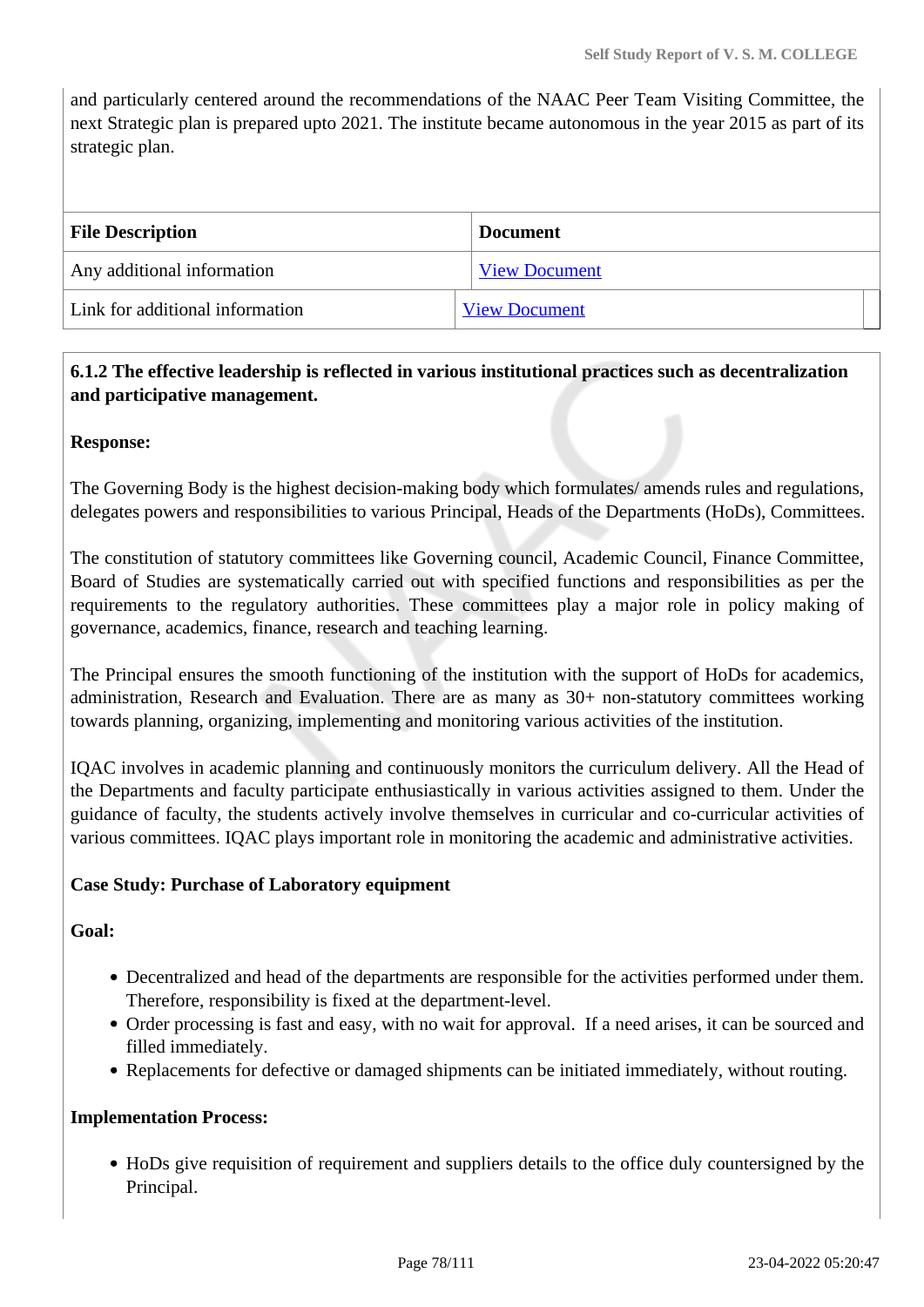- The Store Keeper collects the quotations from respective suppliers and prepares a comparative statement with the consent of respective department and Principal.
- After verification by office superintendent, the proposal containing requisition and comparative statements is forwarded to Purchase Committee for approval.
- The Purchase Committee verifies and recommends the supplier based on their services, technical specification, quality and price of the equipment and forward the same to the Principal for final approval.
- Purchase order is prepared by Senior Assistant based on final approval.
- On receiving the material, the concerned faculty-in charge verifies the equipment and certifies that the received equipment is in satisfactory condition and report is submitted to the HOD.
- Respective entries are made in departmental stock register with all details and the invoice is submitted to the Senior Assistant by getting the signature of designated authority for release of payment.
- Photocopy of the invoice is maintained in respective departments.

#### **Participative Management:**

- Formation of purchasing committee to take decision to purchase the equipment.
- Collection of inputs by the committee from various companies.
- Study the comparative statements and finalize the purchase order.
- Purchasing order will be forwarded to Principal for final approval.

#### **Decentralization:**

- The HoD looked into the requirement of equipment.
- The finance committee looked into raising the finance for the purchase of laboratory equipment.

The decentralization and participative management is evident by the above practice. This shows that the institution has decentralization of administration through committees and has participative management.

| <b>File Description</b>                                                            | <b>Document</b>      |
|------------------------------------------------------------------------------------|----------------------|
| Any additional informatiom                                                         | <b>View Document</b> |
| Link for strategic plan and deployment documents   View Document<br>on the website |                      |
| Link for additional information                                                    | <b>View Document</b> |

## **6.2 Strategy Development and Deployment**

#### **6.2.1 The institutional Strategic / Perspective plan is effectively deployed**

**Response:** 

**The Strategic Plan Process:**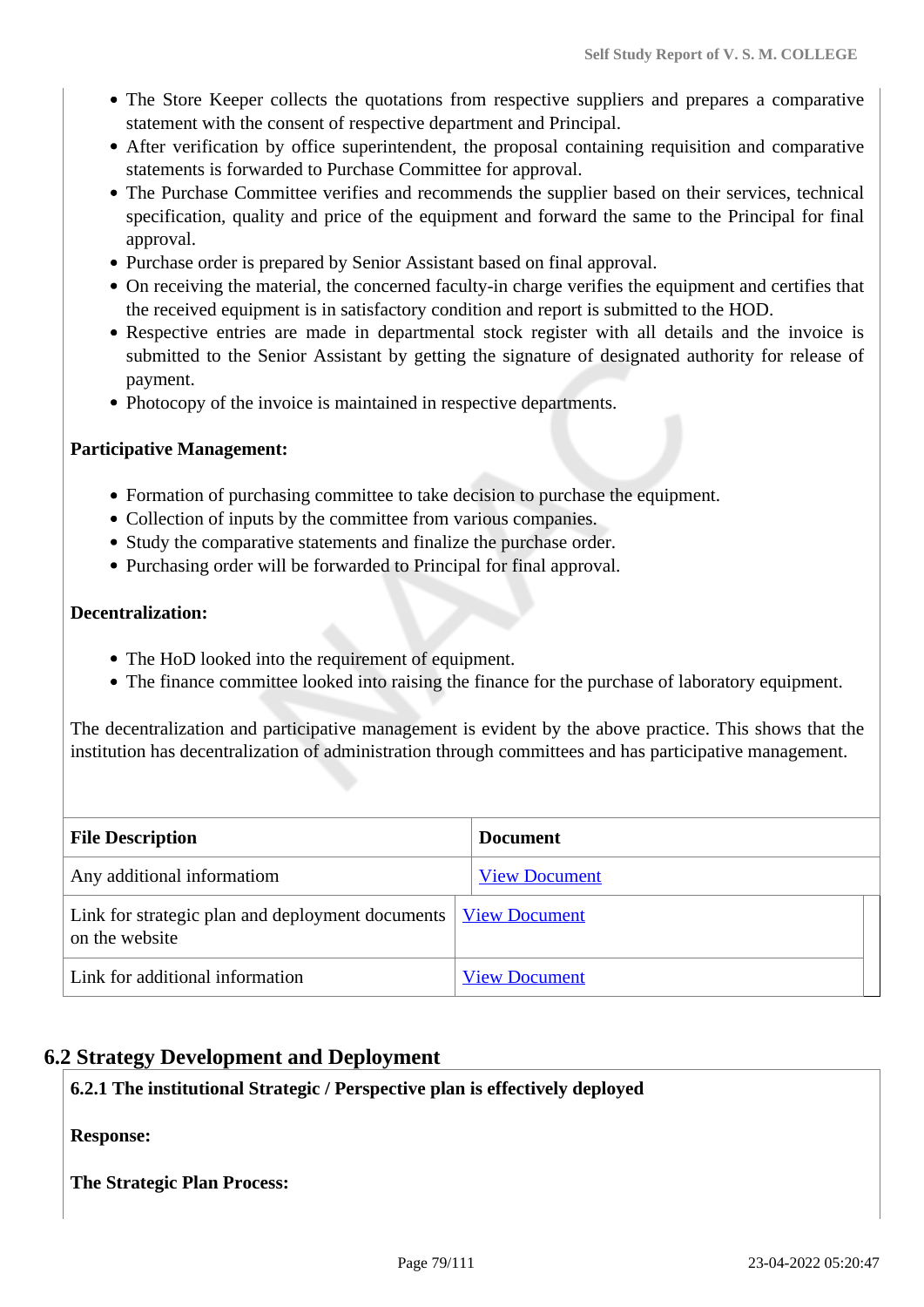The process of preparing the Strategic Plan has helped the institution to focus on the key issues facing the institution that need to be addressed if the institution is to not only meet the needs of the students, faculty, industry but also to emerge as providers of quality education that meets world standards and thereby helps us achieve our vision.

The Strategic Plan is a process to establish priorities on what we will accomplish in the future. Strategic Plan has been prepared for five year period i.e. 2016-2021 with built in flexibility. Based on the experience during implementation of the Strategic Plan, the college will develop Strategic Plan for beyond five years period.

The Strategic Plan team followed a process that led to consensus on 8 strategic Goals that the institution must address in order to realize the five year vision. The team brainstormed the strengths, weaknesses, opportunities and threats (SWOC) facing the institution that ultimately got translated into the 8 strategic Goals for the institution.

The strategic objectives were developed to address the strategic goals. In the whole exercise we have tried to analyze where we are, what we want to be, how we will bridge the gaps and how we will monitor our progress and take corrective actions along with sharing responsibilities, guiding decision making at all levels with accountability and how we will monitor and evaluate our strategies to take in process corrective actions.

| Goal - $1$ | with<br>Obtain Autonomy and create effective institutional management structures       |
|------------|----------------------------------------------------------------------------------------|
|            | accountability mechanisms                                                              |
| $Goal - 2$ | Introduce academic and non-academic reforms other than obtaining autonomy              |
| Goal $-3$  | Improved Teaching, Training and Learning processes                                     |
| Goal - $4$ | Improved Teaching, Training and learning facilities                                    |
| Goal - $5$ | Faculty and staff development for improved competence based on Training Need Analysis  |
|            | $(TNA)$ .                                                                              |
| Goal - $6$ | Create Research and Innovation Culture at both UG and PG levels and enhance activities |
|            | related to R&D, consultancy and academic products                                      |
| Goal $-7$  | Enhance Industry Institute and Alumni interaction                                      |
| $Goal - 8$ | Expand the activities of Training & Placement Centre to make vibrant.                  |
|            |                                                                                        |

#### **Strategic Goals identified based on SWOC**

#### **Case Study:** *Training and Placement Cell Activities towards Employment*

A responsible faculty member is appointed as a Placement Officer to the training and placement cell. The placement officer is assisted by a team of placement coordinators drawn from each department, consisting of one faculty and two students' members. Final-year students have the option of pursuing a campus placement, in addition to continuing their education or pursuing a career as an entrepreneur. Intensive placement training is given to those who have chosen campus placement. It is worth noting that, all students, regardless of their options, must complete the common training programmes until the third year (Degree Students). This approach ensures that all students are prepared for employment to a larger extent. Our placement count for the last 5-years shown below speaks for itself and is testament to effective strategic planning and deployment of the cell. https://www.vsm.edu.in/vsm/placement.php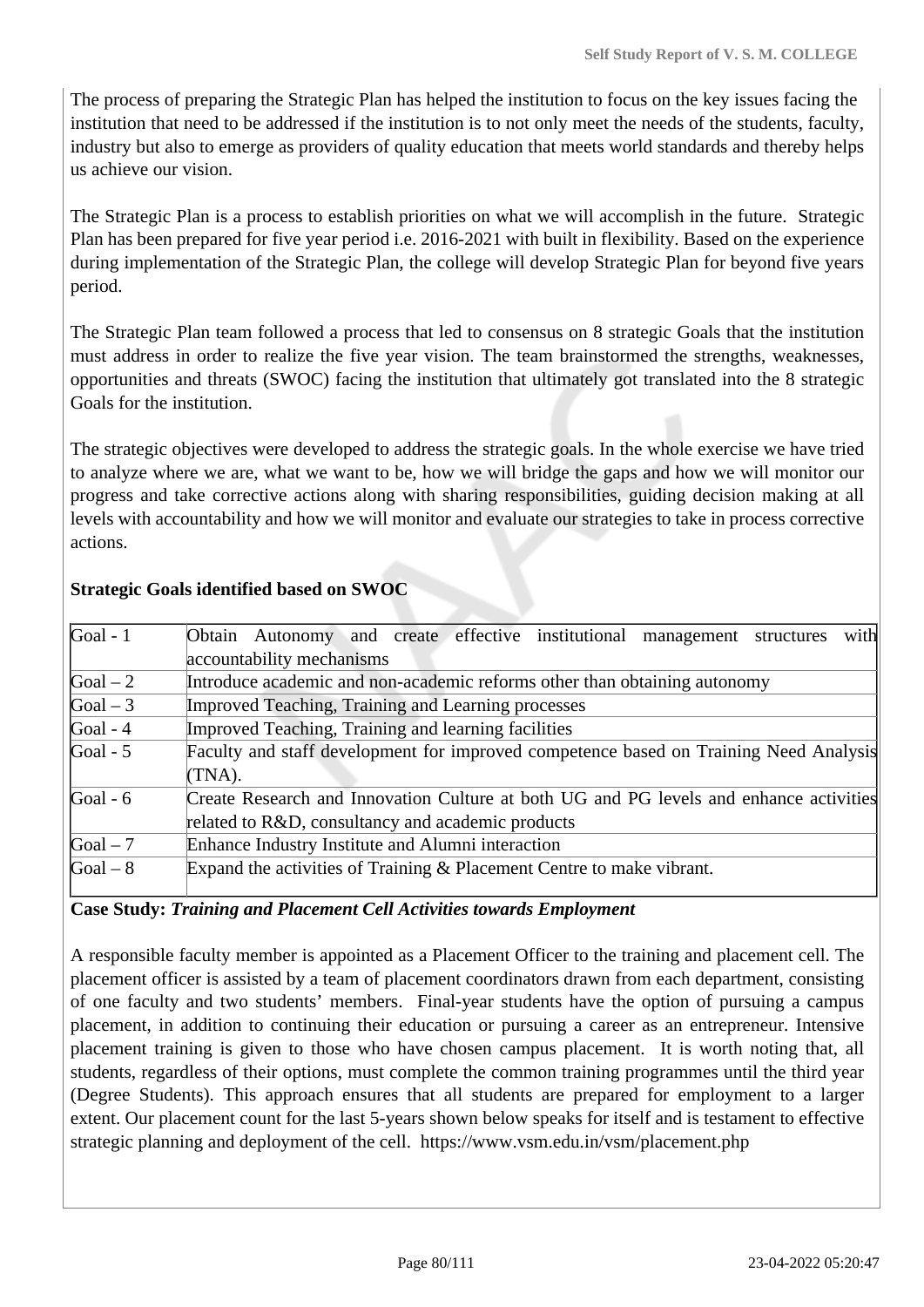| <b>File Description</b>                                            | <b>Document</b>      |
|--------------------------------------------------------------------|----------------------|
| Any additional information                                         | <b>View Document</b> |
| Link for Strategic Plan and deployment<br>documents on the website | <b>View Document</b> |
| Link for additional information                                    | <b>View Document</b> |

#### **6.2.2 The functioning of the institutional bodies is effective and efficient as visible from policies, administrative setup, appointment, service rules and procedures, etc.**

#### **Response:**

The college has a well-planned organizational structure to attain autonomy, transparency, and excellence in all functions of governance undertaken at their defined levels.

#### **The Organization Structure and functions:**

#### **Governing Body:**

The governing body of the institution is the final authority in the decision making of the institution. Governing body frames the strategic plans, policies pertaining to administrative, academic and financial activities.

**Director:** The Director in association with the Principal play a key role in overseeing all day-to-day activities of the institution are running smoothly. He/She acts as an adviser and intermediary between the Management and the Institution and assists in getting the institution projects approved.

**Principal:** The Principal as the Head of the institution and is Ex-officio member of the Governing Body steers the college day-to-day administrative and academic activities in co-ordination with the Director and Head of the Departments.

**Internal Quality Assurance Cell (IQAC):** The IQAC helps the Principal with the overall administration and ensures quality by carefully designing the academic calendar and assisting in its systematic implementation.

**Academic Council:** Academic Council is constituted with Head of the Departments. Head of the Departments are responsible for the overall academic and administrative functioning of the department. He/She undertakes duties such as preparation of the department timetable, assigning duties to other staff of the department, conduct of internal examination and submission of various reports to the Principal, IQAC and various committees.

Various committees such as Anti-Ragging Committee, R&D Committee, Finance Committee, Purchase Committee, Professional Bodies Committee, Grievance committee, Anti-Sexual harassment Committee, etc., have been constituted at the institute level involving faculty and students for smooth functioning of the institution. All these committees function under the overall guidance of the Principal.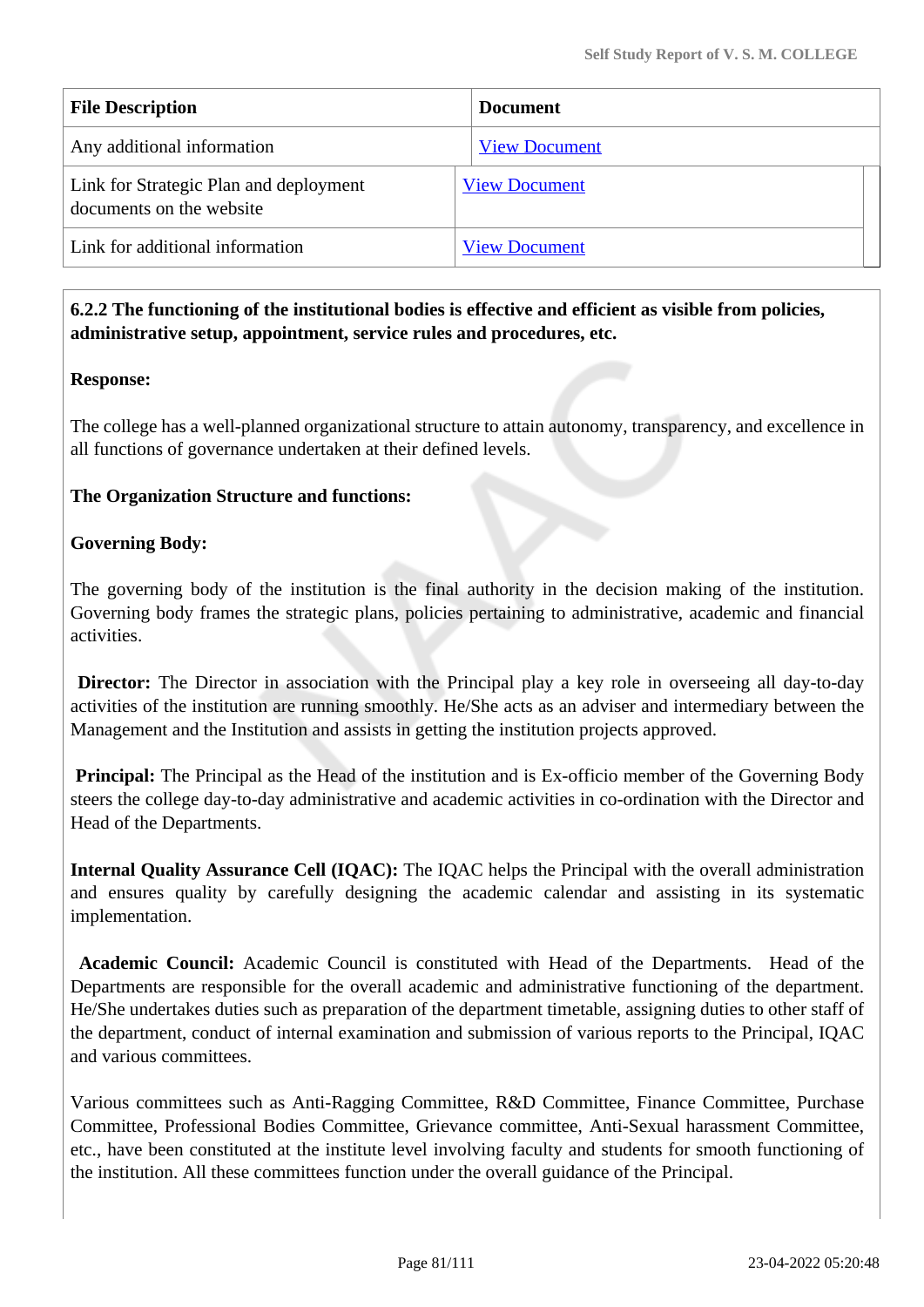An Administrative Manual is in place for the employees of the institute. This manual details the duties and responsibilities of various categories of employees working in the institute, leave rules, code of conduct, qualifications for recruitment and scales of pay of various categories of employee and Promotion Policy, etc.

#### **Grievance Redressal Mechanism:**

The Grievance Redressal Mechanism of the institution is established with an aim to provide easy and readily accessible procedure for prompt disposal of the day to day grievances of the student and faculty community to maintain a congenial atmosphere.

Grievance Redressal Committee was constituted in VSMC in accordance with the UGC regulations. Any student and faculty with a genuine grievance may approach the Grievance Redressal Committee to submit his/her grievance in writing to "The Chairman, Grievance Redressal Committee, VSMC or send e-mail to grievanceredressal@vsm.edu.in.

The Grievance Committee considers all grievances submitted in writing by an individual member related to students, employment, working conditions, and quality of services and any other alleged injustice done to an employee while discharging his /her duties at the Institute. Grievances received are addressed systematically with active involvement and cooperation of the respective department concerned with the grievance; maintain necessary confidentiality in handling process.

| <b>File Description</b>                       | <b>Document</b>      |
|-----------------------------------------------|----------------------|
| Any additional information                    | <b>View Document</b> |
| Link for additional information               | <b>View Document</b> |
| Link to Organogram of the Institution webpage | <b>View Document</b> |

#### **6.2.3 Implementation of e-governance in areas of operation**

- **1.Administration**
- **2.Finance and Accounts**
- **3.Student Admission and Support**
- **4.Examination**

**Response:** A. All of the above

| <b>File Description</b>                     | <b>Document</b>      |
|---------------------------------------------|----------------------|
| Screen shots of user interfaces             | <b>View Document</b> |
| Institutional data in prescribed format     | <b>View Document</b> |
| ERP (Enterprise Resource Planning) Document | <b>View Document</b> |
| Any additional information                  | <b>View Document</b> |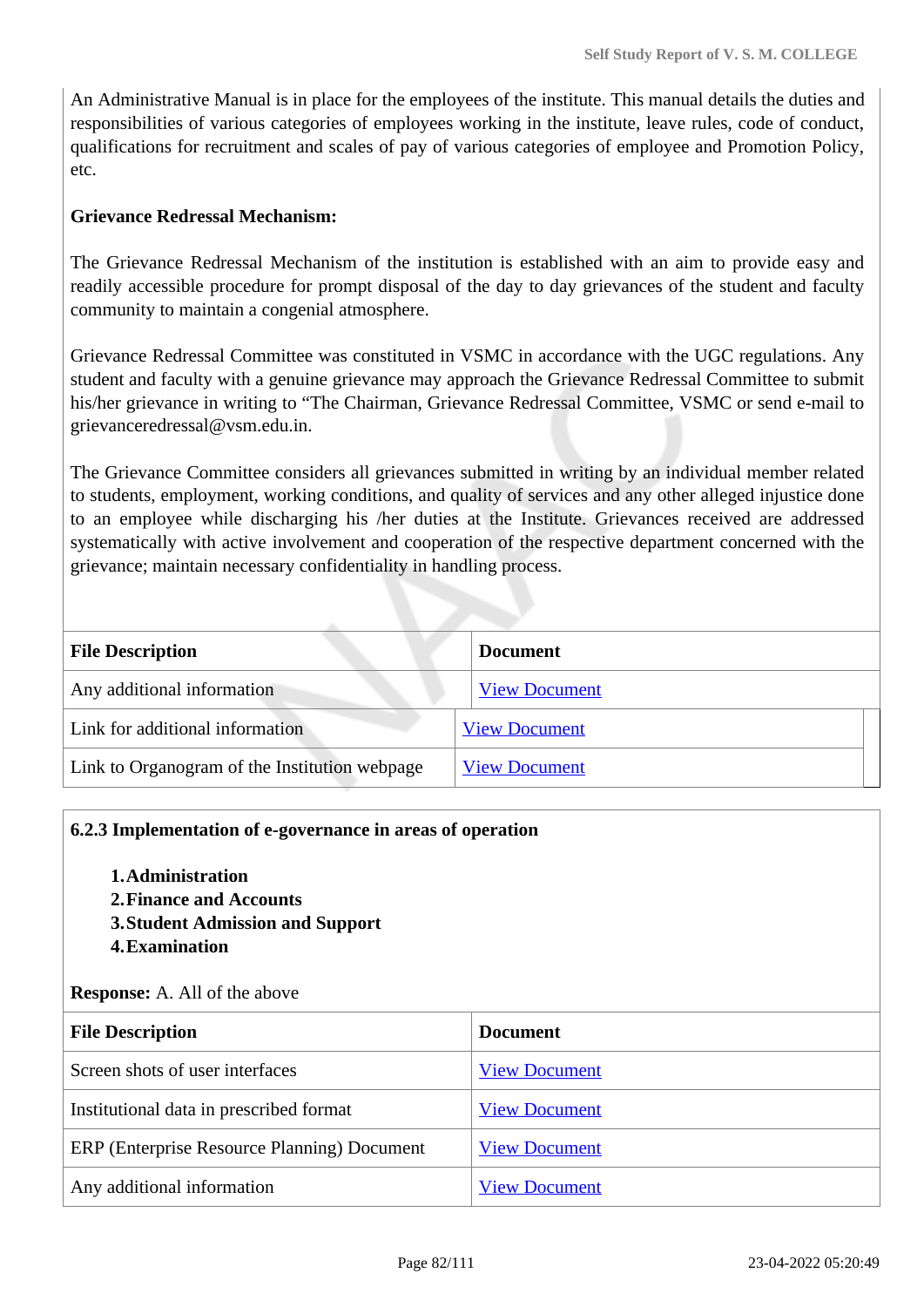## **6.3 Faculty Empowerment Strategies**

## **6.3.1 The institution has effective welfare measures for teaching and non-teaching staff and avenues for career development/ progression**

#### **Response:**

The institution has effective welfare measures for teaching and non-teaching staff for the professional development.

The following welfare schemes are available in the College for teaching and non-teaching staff:

- **VSM College Employees' Co-operative Credit Society Ltd. No.D.1317** is functioning in the college for meeting the financial needs of the staff. Ordinary loan, Vehicle loan, Laptop loan etc. are offered with minimal interest.
- **Interest free advance** are given to the staff against their salary based on their request.
- **Employee Provident Fund** is being contributed from management with an equal contribution from employees based on the pay scale governed by EPF rules.
- Staffs were provided with encashment of casual leave.
- **Subsidized canteen** facilities are provided for the staff members.
- **Fee concession** for children of non-teaching and teaching staff studying in the college.
- **Hostel accommodation** for the teaching and non-teaching staff.
- **Free uniform** is supplied to supporting staff and security men.
- **Vacation leaves** provision for all employees as per the college norms.
- In case of unfortunate demise of concern employee parent, five special leaves with pay will be provided.
- to N-List of INFLIBNET provides access to more than 6000 journals and 90,000 e-books
- An employee can avail 15 casual leaves,
- On Duty leave to faculty representing the college either for administrative work or academic work.
- **Financial support** to faculty for attending conferences/ seminars/ workshops.
- **Free Transport** for teaching and nonteaching staff.
- The Institution provides incentives to the faculty for outstanding performance in the curricular/cocurricular/extra-curricular activities.
- The Institute is with clean ambience providing purified RO drinking water, toilet and lounge facilities.
- **Annual tour programme** is arranged for the staff members.

| <b>File Description</b>         | <b>Document</b>      |
|---------------------------------|----------------------|
| Any additional information      | <b>View Document</b> |
| Link for additional information | <b>View Document</b> |

 **6.3.2 Average percentage of teachers provided with financial support to attend conferences / workshops and towards membership fee of professional bodies during the last five years.**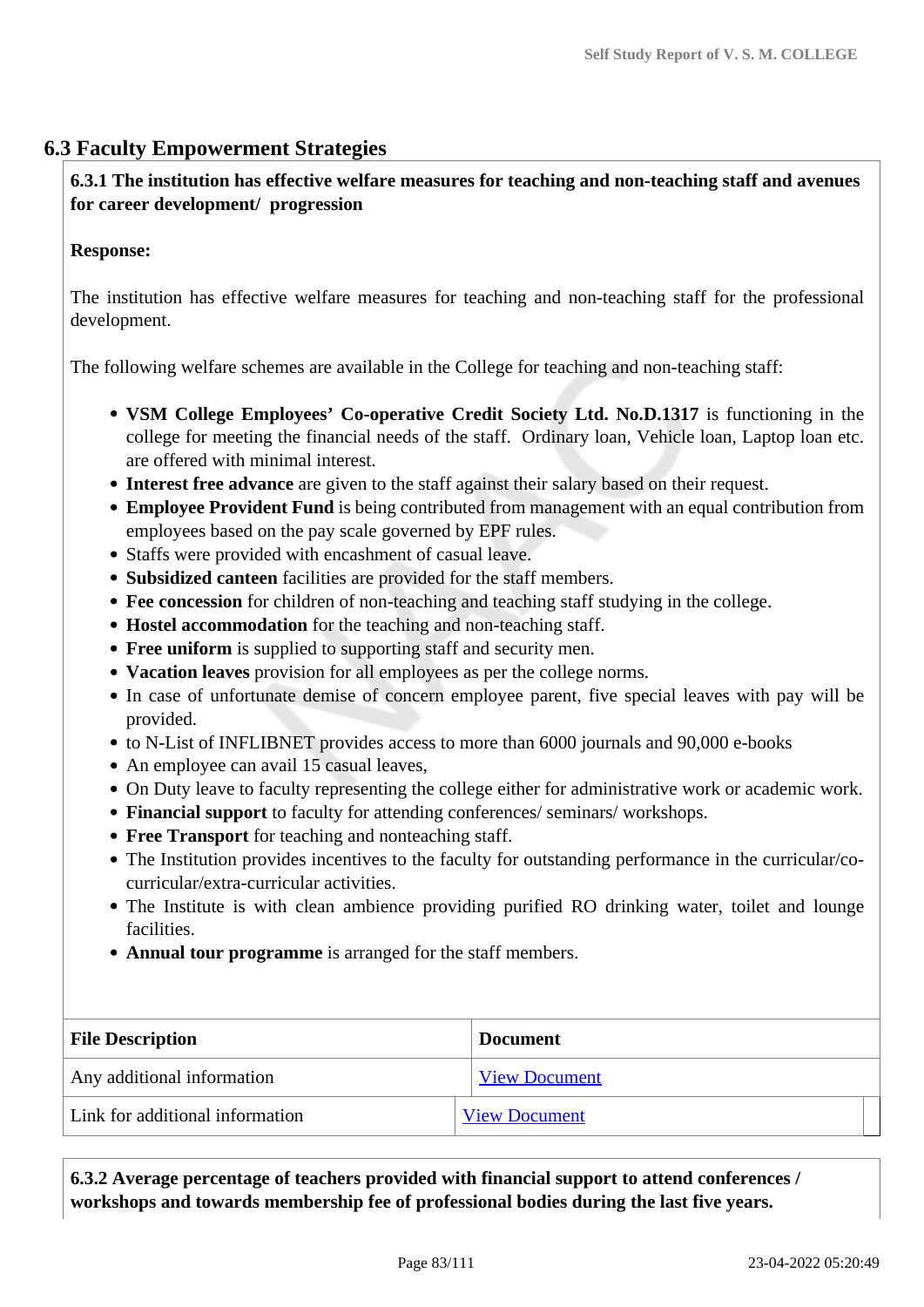#### **Response:** 3.64

### 6.3.2.1 **Number of teachers provided with financial support to attend conferences/workshops and towards membership fee of professional bodies year wise during the last five years**

| 2019-20                 | 2018-19                                 | 2017-18  | 2016-17              | 2015-16 |
|-------------------------|-----------------------------------------|----------|----------------------|---------|
| 20                      | $\theta$                                | $\theta$ | $\boldsymbol{0}$     | v       |
|                         |                                         |          |                      |         |
|                         |                                         |          |                      |         |
| <b>File Description</b> |                                         |          | <b>Document</b>      |         |
|                         | Institutional data in prescribed format |          | <b>View Document</b> |         |

#### **6.3.3 Average number of professional development / administrative training Programmes organized by the institution for teaching and non-teaching staff during the last five years.**

**Response:** 0.2

6.3.3.1 **Total number of professional development /administrative training Programmes organized by the institution for teaching and non teaching staff year-wise during the last five years**

| 2019-20 | 2018-19 | 2017-18 | 2016-17 | 2015-16 |
|---------|---------|---------|---------|---------|
|         |         | ν       |         | ν       |

| <b>File Description</b>                                                                   | <b>Document</b>      |
|-------------------------------------------------------------------------------------------|----------------------|
| Reports of the Human Resource Development<br>Centres (UGC ASC or other relevant centres). | <b>View Document</b> |
| Institutional data in prescribed format                                                   | <b>View Document</b> |
| Any additional information                                                                | <b>View Document</b> |

 **6.3.4 Average percentage of teachers undergoing online/ face-to-face Faculty Development Programmes (FDP)during the last five years (Professional Development Programmes, Orientation / Induction Programmes, Refresher Course, Short Term Course ).**

**Response:** 5.09

6.3.4.1 **Total number of teachers attending professional development Programmes, viz., Orientation Programme, Refresher Course, Short Term Course, Faculty Development Programmes year wise**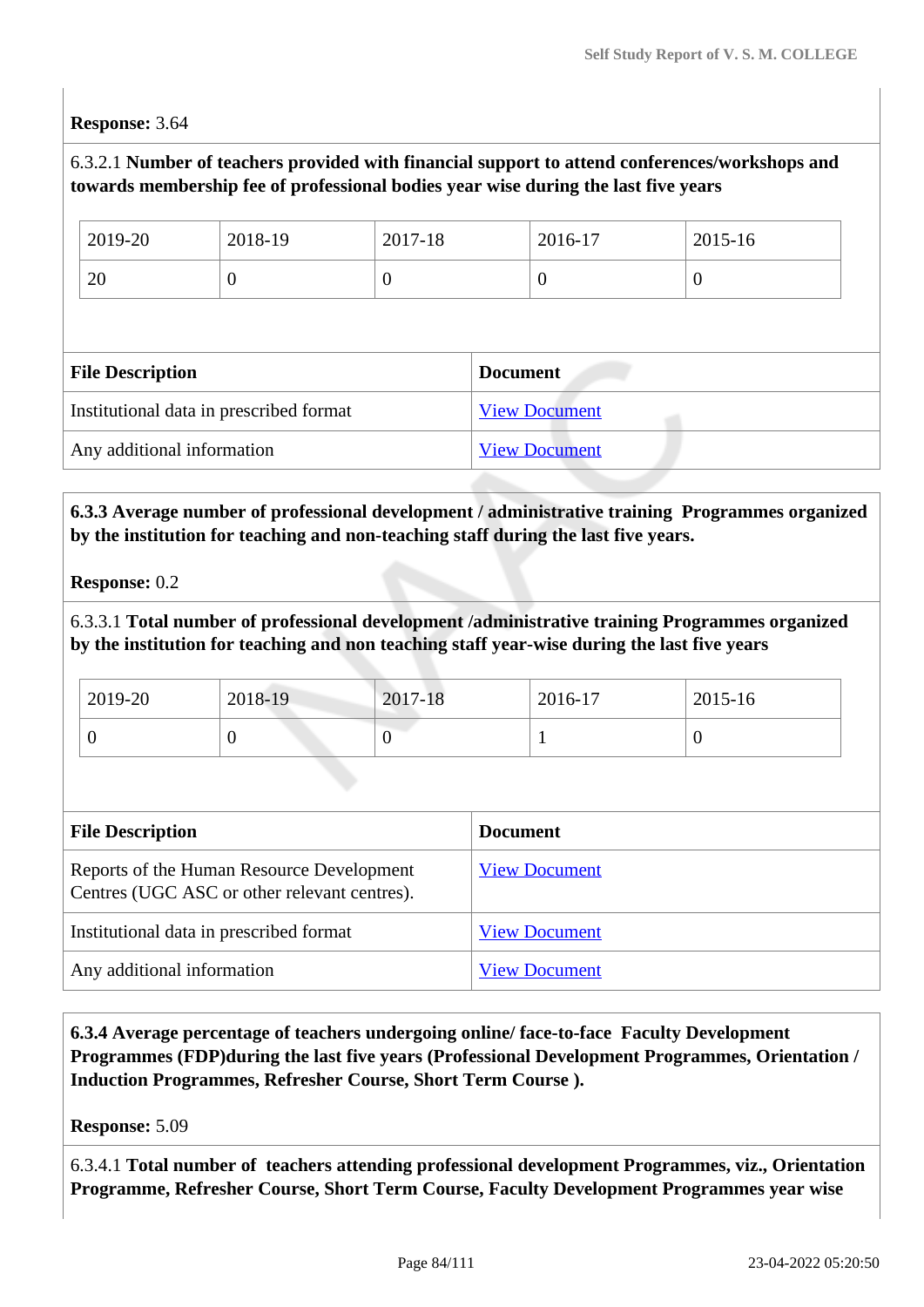### **during last five years**

|                                                                                          | 2019-20 | 2018-19          | 2017-18              |                      | 2016-17        | 2015-16        |  |
|------------------------------------------------------------------------------------------|---------|------------------|----------------------|----------------------|----------------|----------------|--|
|                                                                                          | 28      | $\boldsymbol{0}$ | $\theta$             |                      | $\overline{0}$ | $\overline{0}$ |  |
|                                                                                          |         |                  |                      |                      |                |                |  |
| <b>File Description</b>                                                                  |         |                  | <b>Document</b>      |                      |                |                |  |
| Reports of the Human Resource Development<br>Centres (UGC ASC or other relevant centers) |         |                  | <b>View Document</b> |                      |                |                |  |
| <b>IQAC</b> report summary                                                               |         |                  |                      | <b>View Document</b> |                |                |  |
| Institutional data in prescribed format                                                  |         |                  | <b>View Document</b> |                      |                |                |  |
| Any additional information                                                               |         |                  |                      | <b>View Document</b> |                |                |  |

## **6.4 Financial Management and Resource Mobilization**

## **6.4.1 Institution conducts internal and external financial audits regularly**

#### **Response:**

The institution has a transparent and systematic financial management system. The College conducts internal and external financial audits regularly. As it is a Government-aided institution, the college is subject to financial audit by the Commissionerate of Collegiate Education and Accountant General. All government Scholarships and Funds received from government as Grants are audited separately by the Auditor appointed by government.

The College has a Finance Committee. The finance committee reviews the financial planning periodically. The institute is registered under section 12A of the Income Tax Act. The finance committee acts as an advisory body to Governing Body (GB) on matters of finances connected to the college. Financial Rules are in place in the Institute and "No- Cash" Transaction System is followed. Fee Payment is encouraged through online mode.

The **external auditor** appointed by the college performs audit of the financial statements of the college. The financial records are audited by qualified chartered accountants after the end of each fiscal year is certified income & expenditures, balance sheet are certified. Statutory financial audit of Institute is conducted in two sessions, first in the month of October November/ December for period of six months starting from 1st April to September and second in the month of May/June for the period from October to March. Finalization of account is completed in June and audited statement is prepared in July. All accounting systems are accrual basis and computerized. At present KANTIPUDI & CO., Chartered Accountants are extending their duties as our external auditors.

Audit team examines validity and reliability of financial, accounting and other data and reports any deviations. The Auditor provides Audit report in Form 10B and Form 10BB as per Income Tax Act 1961.Audited financial statements are made public by placing it on institute website and are sent to the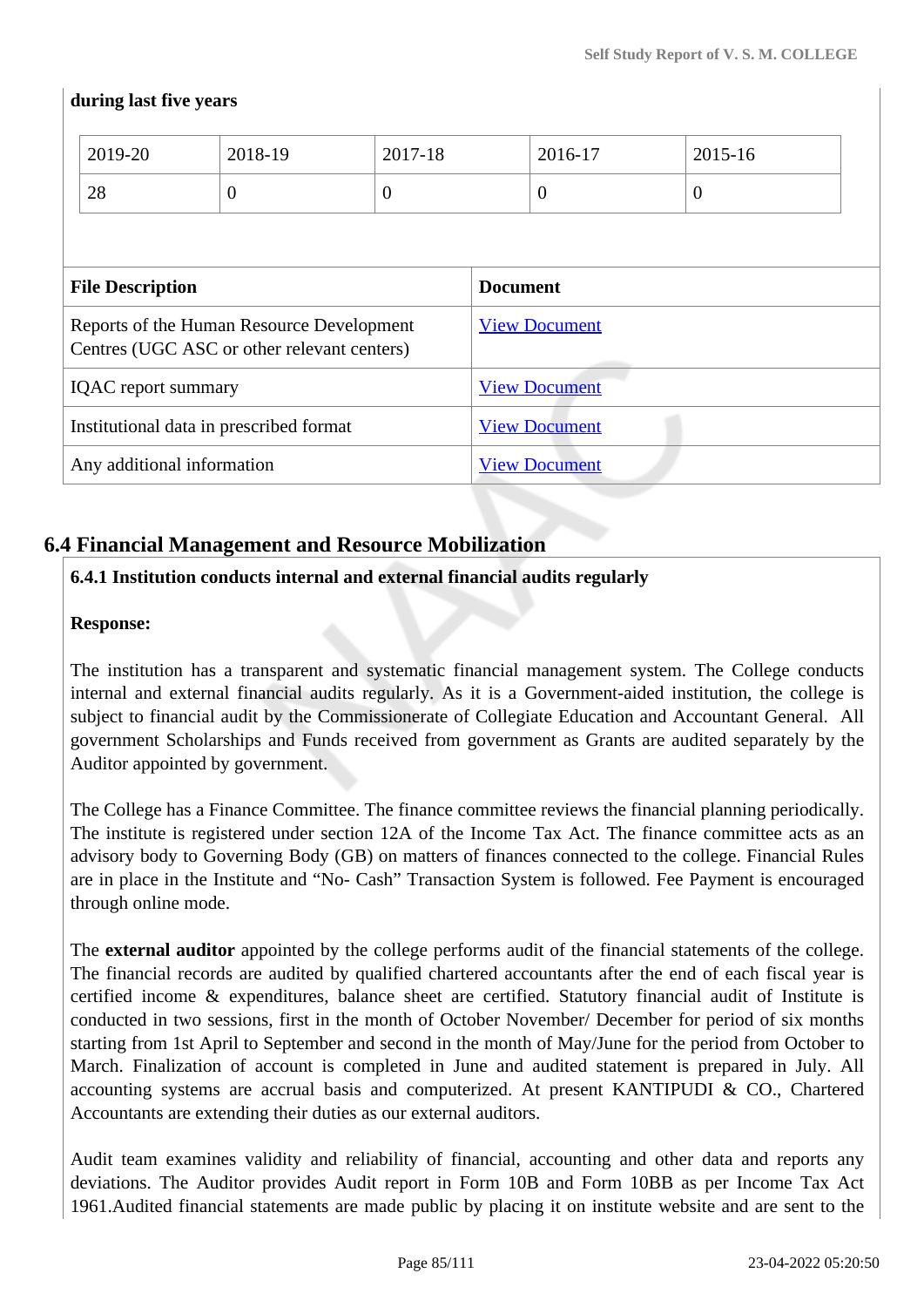statutory and regulatory bodies.

#### **Criteria for settlement of objections of External Audit:**

- Examining the procedures and policies and regulations vouching.
- Verify the salary payment, TDS, Income Tax, EPF, Professional Tax, etc.
- Examining the property titles, approvals, fee payments to regulatory bodies Evaluating fee receipts Certify the audit report Filing the Income Tax returns regularly

The college conducts external financial audit for all the grants received from the various external bodies such as UGC, RUSA, Autonomy Grants etc., was utilized by the faculty concerned strictly in accordance with the guidelines of funding agencies and institution. This was checked by the Principal, and audited by registered Chartered Accountant. The respective bodies shall perform the audit for the funds utilised upon the receipt of the audited utilization certificates, Income and Expenditure statements and bills.

If any, discrepancy/ objection is raised by the external bodies/audit parties during the external audits and internal audits, they will send a report to the institution. Accordingly, the Management/Principal will submit the required data to the respective departments for waiver of the concerned objections.

| <b>File Description</b>         | <b>Document</b>      |
|---------------------------------|----------------------|
| Any additional information      | <b>View Document</b> |
| Link for additional information | <b>View Document</b> |
|                                 |                      |

 **6.4.2 Funds / Grants received from non-government bodies, individuals, philanthropists during the last five years (not covered in Criterion III and V) (INR in Lakhs)**

**Response:** 0

6.4.2.1 **Total Grants received from non-government bodies, individuals, Philanthropers year-wise during the last five years (INR in Lakhs)**

| 2019-20 | 2018-19 | 2017-18 | 2016-17 | 2015-16 |
|---------|---------|---------|---------|---------|
|         | U       |         | C       |         |

| <b>File Description</b>                 | <b>Document</b>      |
|-----------------------------------------|----------------------|
| Institutional data in prescribed format | <b>View Document</b> |
| Any additional information              | <b>View Document</b> |
| Annual statements of accounts           | <b>View Document</b> |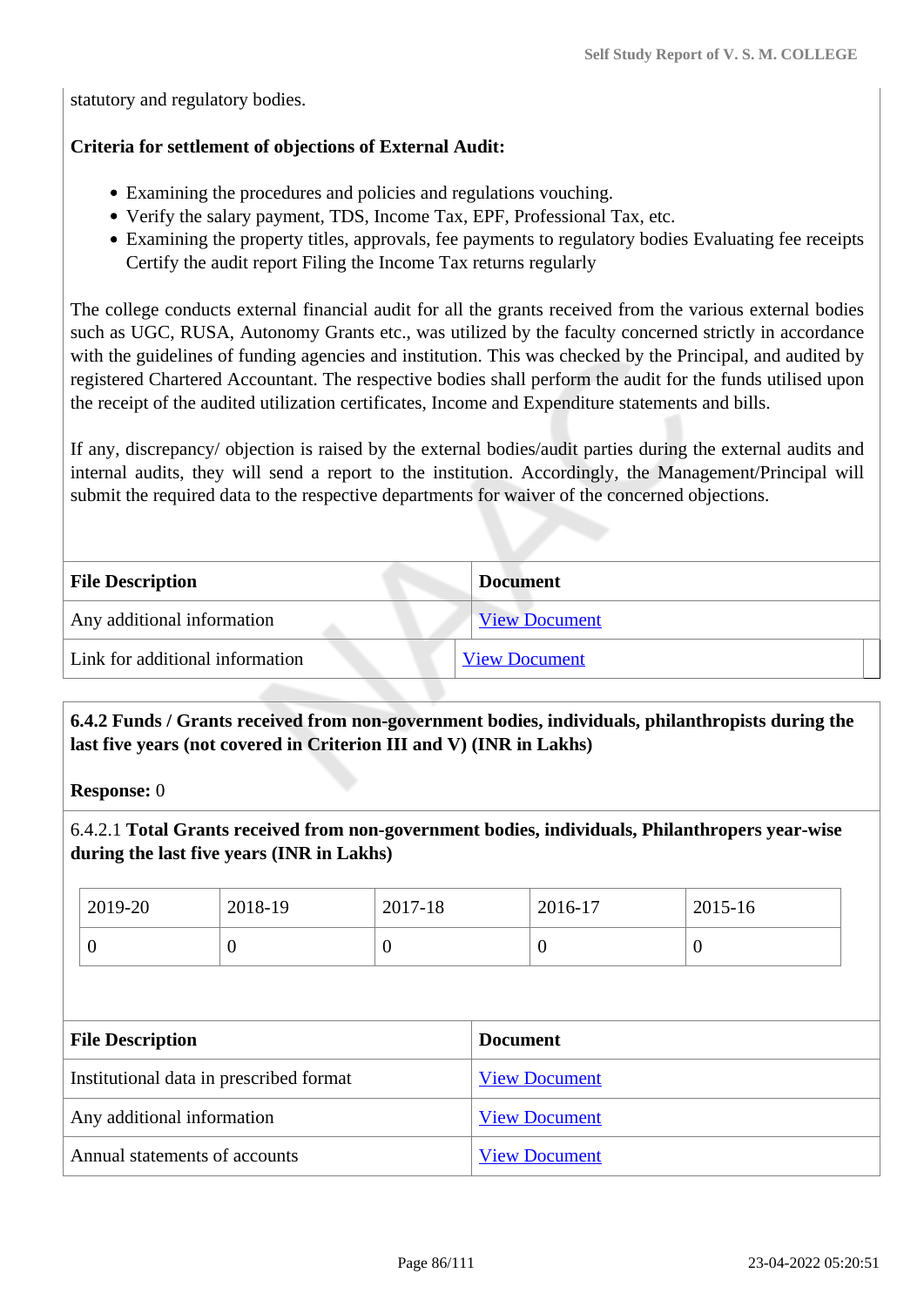#### **6.4.3 Institutional strategies for mobilisation of funds and the optimal utilisation of resources**

#### **Response:**

The College being an Aided Institution and permanently affiliated to Adikavi Nannaya University. The College receives the funds from UGC, RUSA and other funding agencies for academic and infrastructural development. The institute has strategies for mobilisation of funds and the optimal utilisation of resources.

#### **The financial sources of the College are:**

- The main source for the earned income of the institution is the tuition fee, special fee and other fee from the students.
- Our college being an aided college the institution gets funds from the Centre and the State Governments. The aided staff salary is met by the state government and the un-aided staff salary is met by management.
- As an aided institution, the college has the provision for obtaining various plan and non-plan funds from UGC in order to meet the academic and developmental needs.
- The Major projects, Minor projects, workshops and seminar grants are obtained mainly from the UGC.
- As an autonomous institution, college has receiving 'Autonomous Grants' from UGC every year.
- The Special Grants from the RUSA are vital resources for the growth and advancement of the College and assist in modernization and digitalization of the academic environment.
- The Management is contribute the amount to meet the developmental needs and the maintenance of the institution.
- The institution maintains Corpus fund according to the University guidelines. Interest on fund is marginally increasing year wise and the same is utilized for the welfare of the college.

#### **College strives to implement the following for generating additional revenue:**

- Identification of resources and utilization of play grounds and courts of the Institution shall be let out for hiring either monthly or annually.
- Outsourcing the Auditorium to external agencies /bodies.
- Outsourcing the available resources for consultancy, counseling and knowledge sharing.
- Optimum utilization of the buildings for examinations on recruitment, promotions and admissions during holidays and on Sundays.
- Involving the Alumnae of the institution in the activities of the college and encouraging them to contribute financially for its development and integral growth.
- Judicious usage of internal resources with focus on cost reduction.
- Generation of income through dry and wet waste management for preparation of compost.

| <b>File Description</b>         | <b>Document</b>      |  |
|---------------------------------|----------------------|--|
| Any additional information      | <b>View Document</b> |  |
| Link for additional information | <b>View Document</b> |  |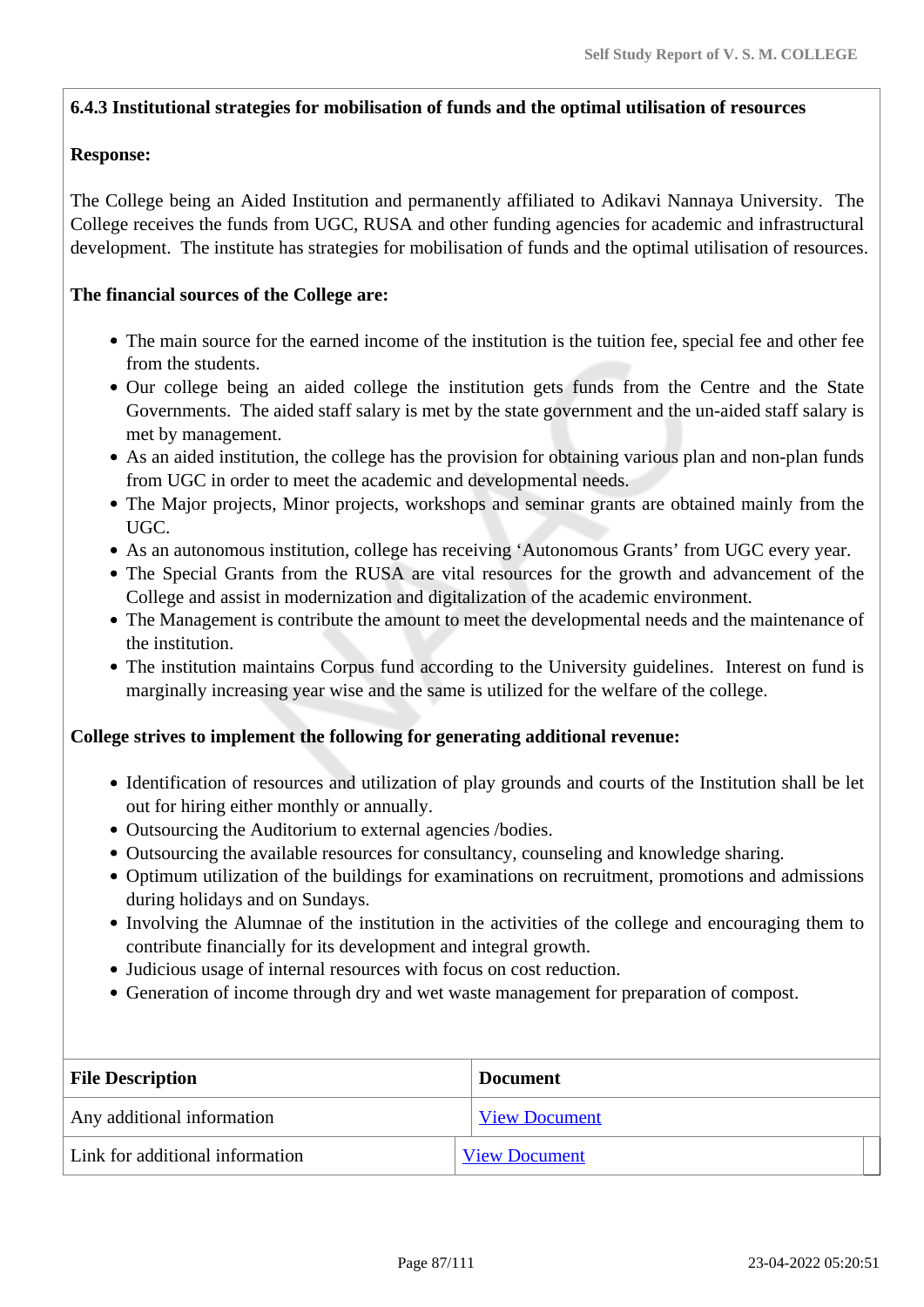## **6.5 Internal Quality Assurance System**

 **6.5.1 Internal Quality Assurance Cell (IQAC) has contributed significantly for institutionalizing the quality assurance strategies and processes visible in terms of – Incremental improvements made for the preceding five years with regard to quality (in case of first cycle) Incremental improvements made for the preceding five years with regard to quality and post accreditation quality initiatives (second and subsequent cycles)** 

## **Response:**

Internal Quality Assurance Cell (IQAC) has contributed significantly for institutionalizing the quality assurance strategies and processes. The following are the major incremental improvements and quality initiatives taken up by the IQAC are:

- NAAC Re-Accreditation Process
- Get Fresh Autonomous Status
- Academic & Administrative Audits
- AQAR Reports
- Participation in NIRF and AISHE
- Conduct of IOAC Meeting
- Organising workshops and seminars related to quality enhancement
- Installed 150KWp Grid connected solar roof top system
- Thirteen Classrooms was constructed by RUSA funds

The following are some of the practices institutionalized as a result of IQAC initiatives:

#### **Augmentation of Infrastructure:**

- Constructed twelve classrooms, one computer science lab and one mini seminar hall of about 12,136 sq.ft. with the financial aid from RUSA.
- One digital Class room and three Virtual Class rooms with the support of RUSA grants.
- Presently college have 25 ICT enabled classrooms, out of these 15 ICT enabled classrooms newly developed during this period.
- Procured of new equipment for all science laboratories during this period.
- The entire campus including Libraries, Labs and Classrooms are under CCTV surveillance.
- CC Roads for the entire campus with rupees 25 lakhs also formed during this period.
- Installed 150KWp Grid connected solar roof top system is also established for the College to reduce power bill.
- Three 25KV UPS were installed to uninterrupted power supply to computers in the campus.
- Three Computer labs with 120 systems for Computer Science and Commerce students were also established in this period.
- UG Library and UG Seminar Hall are also renovated during this period keeping the comfort of students.

## **Academic Administrative Audit:**

Internal Academic Audit is conducted twice in a year and the External Academic Audit is conducted once in a year.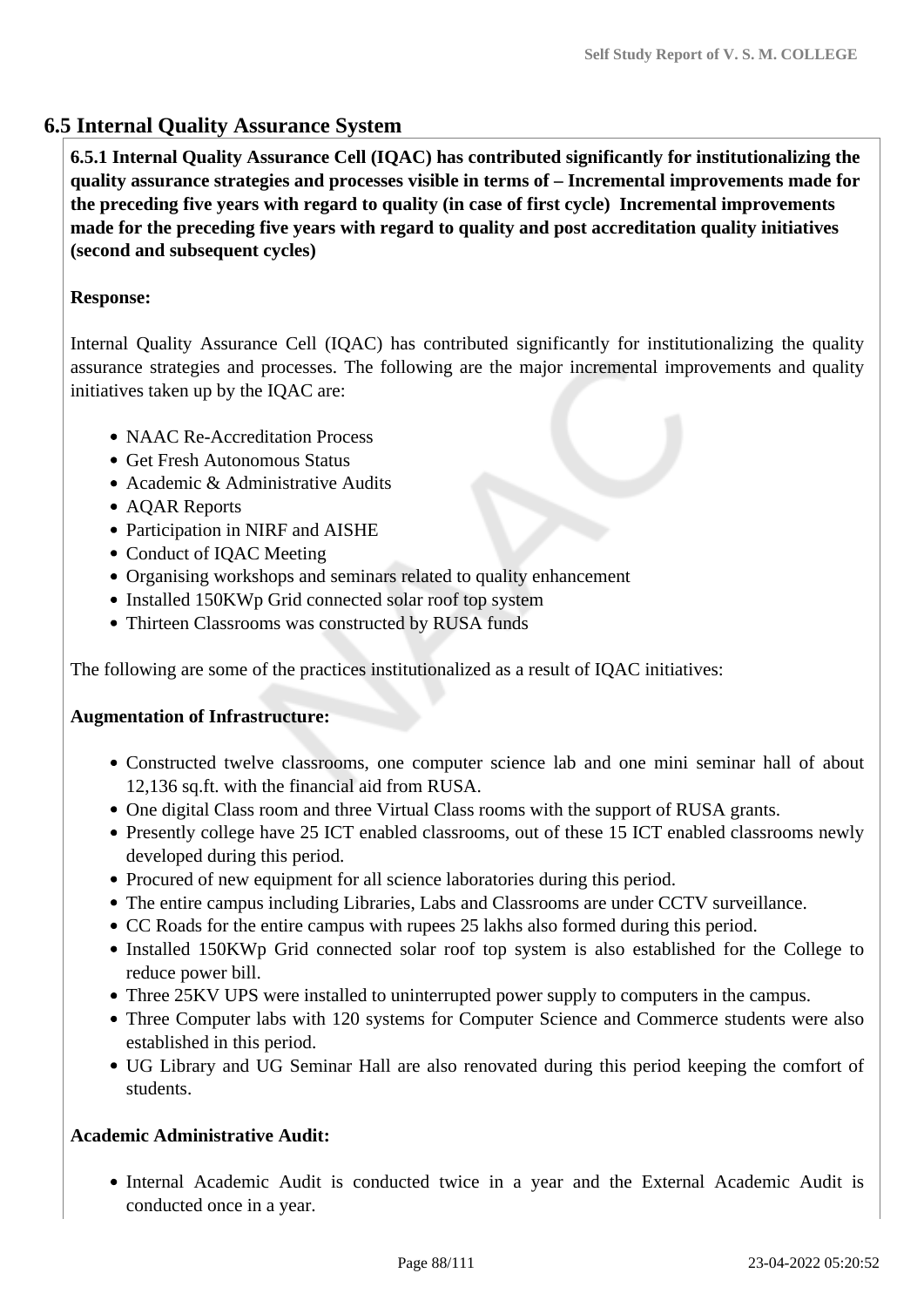- The External Audit Team comprises external academicians. Internal Audit Team comprises of the Principal, IQAC members and Heads of Departments. The Team visits the departments and assesses the performance on Teaching, Learning and Research activites.
- The External Audit team, in the beginning, will meet and interact with the Principal and the IQAC team to collect the details of the programmes and activities being conducted/ undertaken during the period of audit.
- Auditors will then visit all departments and facilities and generally verify the facluty Self Study Report along with supporting documents. They will interact with the HoD and the teacher in charge of quality assurance and will seek for doubts and clarifications if any.
- After conducting the audit in all the departments and facilities, the audit team will sit with the IQAC team to obtain further details, documents and clarifications.

#### **Outcomes:**

- Introduced new courses BBA, BCA, B.Sc. Data Science, B.Sc. Aquaculture Technology, B.Voc Commercial Aquaculture and M.Sc. Aquaculture in this period.
- Introduced Certificate Courses like Tally, Desktop Publishing, Beautician Course, Electrical Wiring etc., are introduced in this period.
- Teachers using ICT tools in teaching learning.
- Feedback collected on curriculum from all the stake holders.
- Decentralized administrative management.
- Organized seminar/conferences and faculty attend refresher/orientation courses and professional development programmes.
- The mechanism of SSS should be implement properly.
- Safety and security measures CCTV installed.

| <b>File Description</b>         | <b>Document</b>      |
|---------------------------------|----------------------|
| Any additional information      | <b>View Document</b> |
| Link for additional information | <b>View Document</b> |

 **6.5.2 The institution reviews its teaching learning process, structures & methodologies of operations and learning outcomes at periodic intervals through IQAC set up as per norms and recorded the incremental improvement in various activities ( For first cycle - Incremental improvements made for the preceding five years with regard to quality For second and subsequent cycles - Incremental improvements made for the preceding five years with regard to quality and post accreditation quality initiatives )** 

#### **Response:**

The following are some of the institutional reviews and implementation of teaching learning reforms facilitated by the IQAC:

- 1.Adoption of Choice Based Credit System
- 2.Information and Communication Technology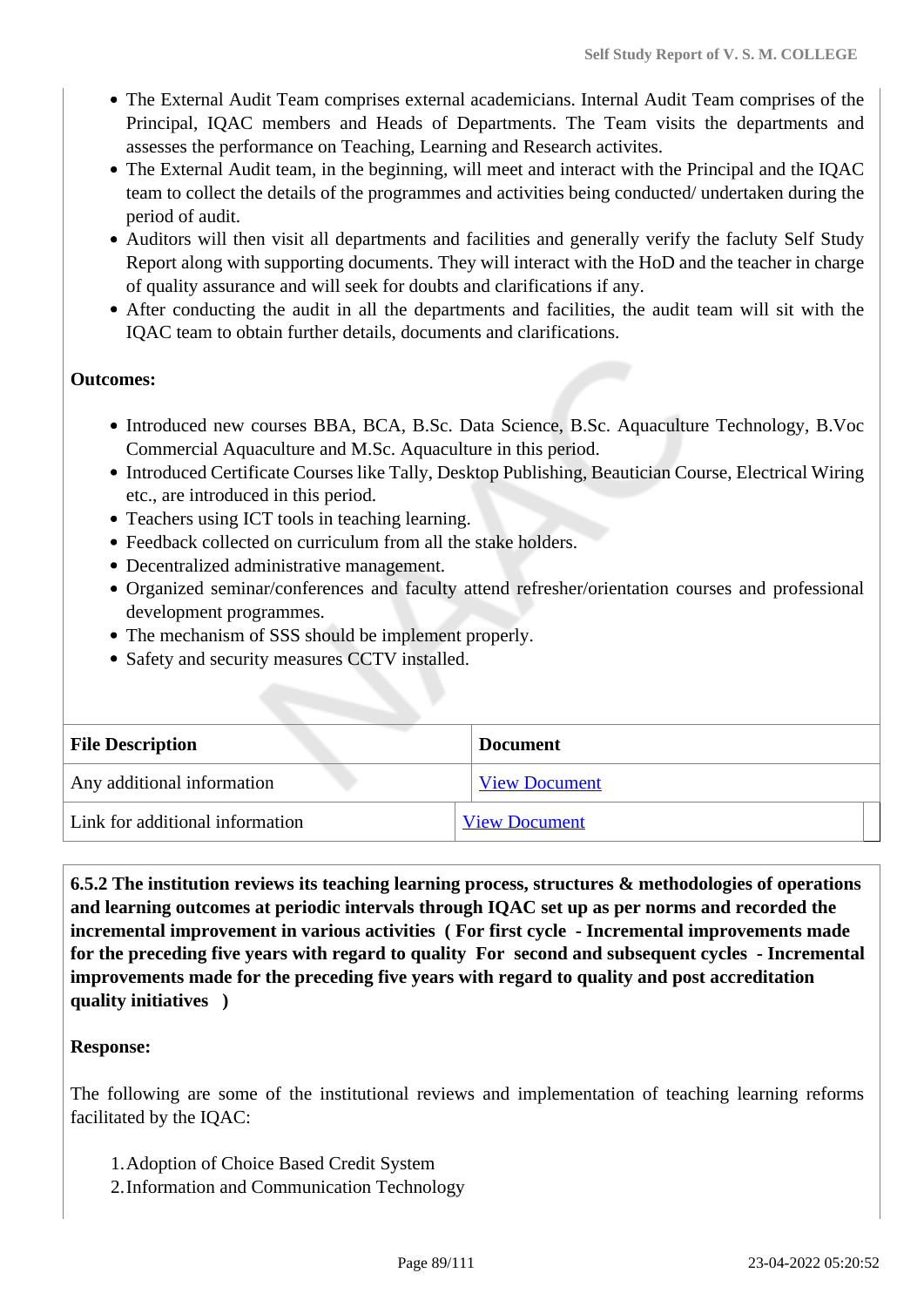#### **Practice 1: Adoption of Choice Based Credit System**

As per the recommendations of NAAC Pear Team, VSM College got fresh Autonomous status in the year 2015-16. As a quality measure and in line with the direction of University Grants Commission (UGC), VSM College has adopted Choice Based Credit System (CBCS) in the academic year 2015-16 for Undergraduate Courses and in 2019-20 for Postgraduate Courses. In this regard the Heads of the Departments conducted Boards of Studies meetings and had all the courses revised and modified the course content and structure as recommended by UGC and suit local educational needs and Industrial needs. The ability enhancement courses, skill enhancement courses and generic elective courses have been offered to the students. CBCS course codes for all the courses offered in all the programmes were developed accordingly. Everything has been put in place for the complete implementation of CBCS: for example, the hours of teaching for each course, credits required for completing any course, value-added courses etc. The curriculum was designed by the faculty of the College following a lot of brainstorm sessions involving various stake holders including the current students undergoing the programme. All the suggested changes in the curriculum by the departments and their BOS are put forth to the academic council for approval. Attainment of the student learning outcomes was done through measuring the Course Outcomes (COs), Programme Outcomes (POs) and Programme Specific Outcomes (PSOs).

#### **Practice 2: Information and Communication Technology**

IQAC has taken the initiative to integrate ICT in teaching and learning.

- Students are using the mobile-app for submitting MCQ test for online mid examination.
- Faculty are using library facilities like INFLIBNET and other e-resources to gather information.
- Video Lectures, YouTube links and Study Material is provided through Google Classroom.
- Majority of the classes are ICT enabled classrooms and Wi-Fi campus with 60 Mbps leased line connectivity.
- Fully fledged Videoconferencing facility is available for webinars and live streaming of important discussions
- The media lab helps the teachers to record video sessions for the benefit of students.

| <b>File Description</b>         | <b>Document</b>      |  |
|---------------------------------|----------------------|--|
| Any additional information      | <b>View Document</b> |  |
| Link for additional information | <b>View Document</b> |  |

#### **6.5.3 Quality assurance initiatives of the institution include:**

- **1.Regular meeting of Internal Quality Assurance Cell (IQAC); Feedback collected, analysed and used for improvements**
- **2.Collaborative quality initiatives with other institution(s)**
- **3.Participation in NIRF**
- **4.Any other quality audit recognized by state, national or international agencies (ISO Certification)**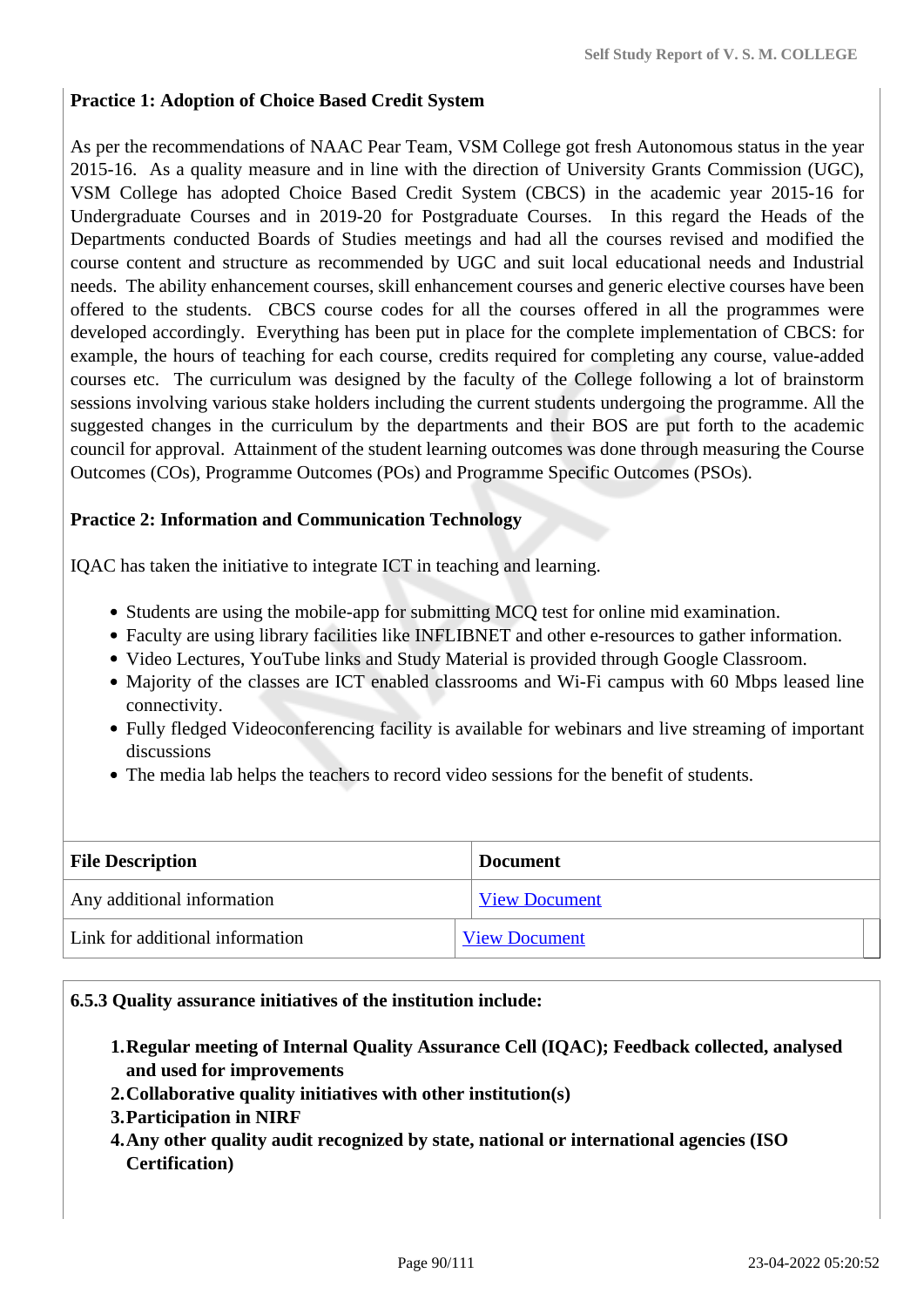## **Response:** 3 of the above

| <b>File Description</b>                                     | <b>Document</b>      |
|-------------------------------------------------------------|----------------------|
| Upload e-copies of the accreditations and<br>certifications | <b>View Document</b> |
| Institutional data in prescribed format                     | <b>View Document</b> |
| Any additional information                                  | <b>View Document</b> |
| Paste web link of Annual reports of Institution             | <b>View Document</b> |
| Link for additional information                             | <b>View Document</b> |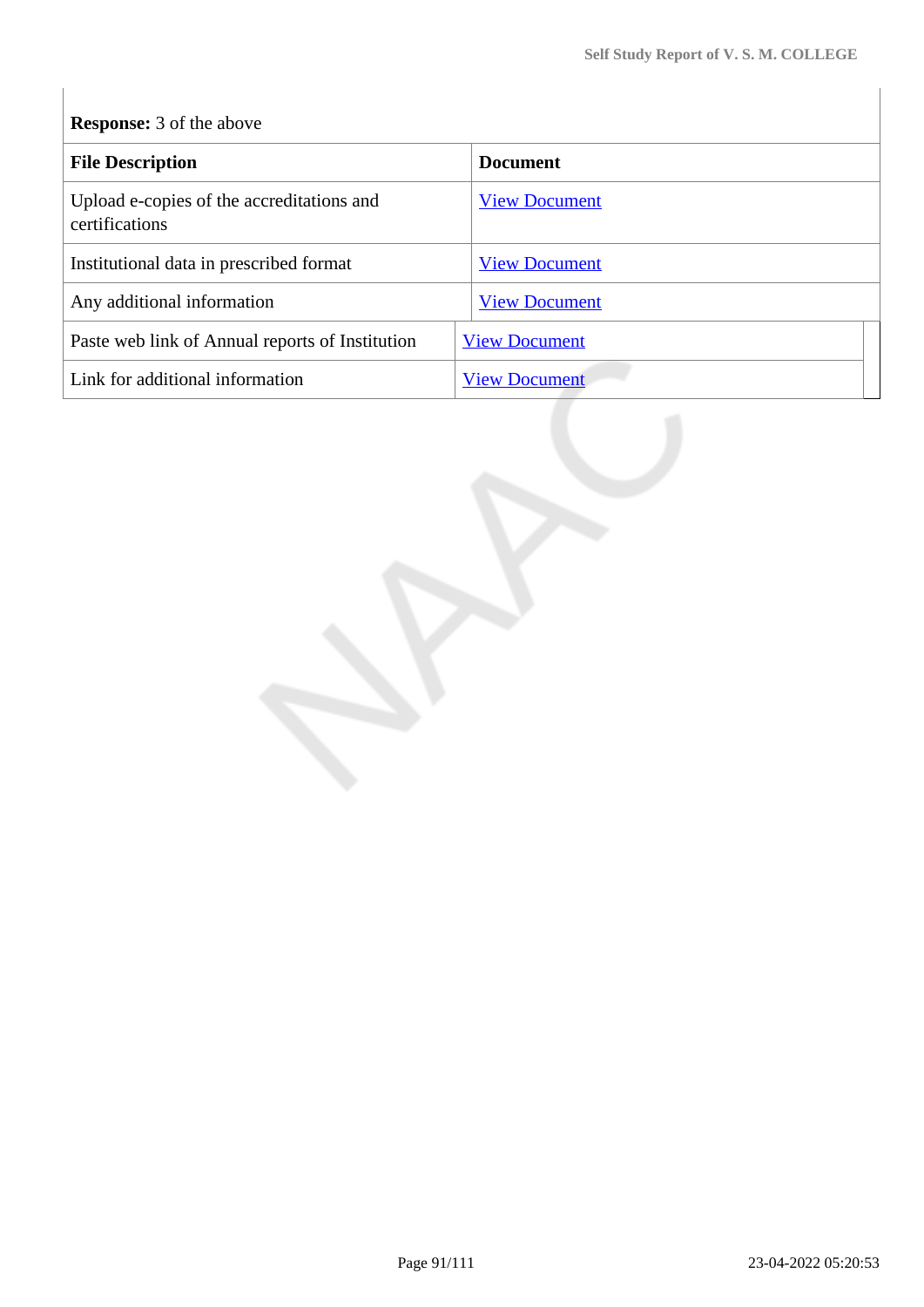## **Criterion 7 - Institutional Values and Best Practices**

## **7.1 Institutional Values and Social Responsibilities**

 **7.1.1 Measures initiated by the Institution for the promotion of gender equity during the last five years.**

#### **Response:**

The importance of maintaining equality amongst men and women is at the forefront of our institution.To this end, we have ensured that we dedicate more than adequate time and effort to organize programs that highlights and educates our faculties, students and employees about handling delicate issues and situations with clarity and professionalism

## **CURRICULAR**

- A compulsory course for all first year students on human and professional ethics "To sensitise them towards discrimination against women and the sex and raise awareness about equal rights" can be obtained.
- The course contents are intended to enable students to critically analyize and understand the underlying factors of gender bias and gender-based violence.

## **CO-CURRICULAR**

- The Women Empowerment Cell of the institution aims to empower women in a way which leads to a life-long level of equality, self empowerment, personal improvement and professional success.
- The training is held in college for girls by the professionals, such as Karrate, Kalaripayattu, Tykonda etc.
- Resource persons are invited to deliver talks on women empowerment every year. In 2019-20 Smt K Munilakshmi, Vice President Pyramid Jnana Mandhir delivered a lecture on the topic " WOMEN HEALTH AND SAFTEY "
- Outfield visits such as study tours, industrial tours, field studies and so on. Female professors are involved in ensuring the safety of girls.

## **FACILITIES FOR WOMEN ON THE CAMPUS**

## **1. Safety and Security**

- Surveillance cameras are installed in every classroom, corridor and different important points of the entire campus to monitor the suspicious.
- Institution provided residential facility for girls and a warden is appointed to ensure security of girls.
- **ID Card** is mandatory for the students enrolled in the college to wear ID cards issued by the college at the time of admission. .
- **The Women Empowerment Cell** plays a dynamic role in sensitizing students about safety and security.
- The college has an active **Anti-ragging Cell** to ensure the security of students**.**
- Hostel students are provided with stipulated timings for visitors. The appointed wardens take care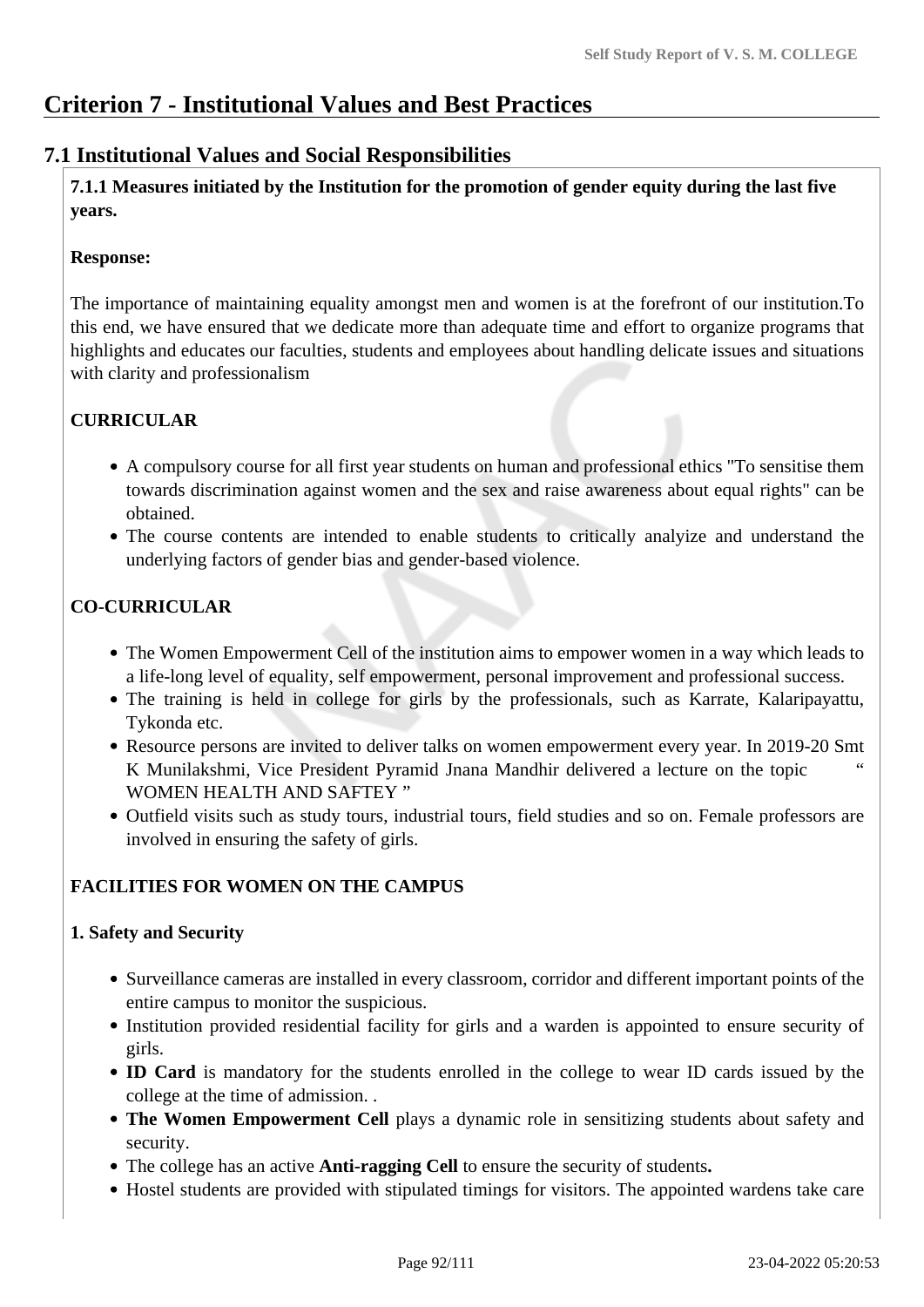of all requirements, problems, rules, regulations and guide the students accordingly.

• Security services are provided 24X7 in the campus.

#### **2. Counseling**

The College features a counseling room with a full-time counselor. Boys and girls are counseled on various psychological issues including healthy relationships and gender parity. Exclusive sessions for girls address problems with emotional abuse, emotional breakdowns, low self-esteem, poor body image etc. and counsel them into being confident and competent happy individuals.

#### **3. Common Room**

Ladies and Gents Waiting rooms are available for students and faculty to rest in case of any illness. A common room for reading is available in the institution for reading newspapers. Common rooms are available for guests in the campus.

#### **Other Initiative taken by the Institute**

Institute has formalized committee as per the guidelines of UGC/ AICTE/ State Government to ensure safety and security of female employee and students on campus. Some of this committee are:

Women Empowerment Cell

Anti-Ragging Committee

Grievance Redressal Committee

Internal Complaints Committee

| <b>File Description</b>                                                                                                                                                                 | <b>Document</b>      |
|-----------------------------------------------------------------------------------------------------------------------------------------------------------------------------------------|----------------------|
| Specific facilities provided for women in terms<br>of: a.Safety and security b.Counselling c.Common<br>Rooms d. Day care center for young children e.<br>Any other relevant information | <b>View Document</b> |
| Annual gender sensitization action plan                                                                                                                                                 | <b>View Document</b> |

 **7.1.2 The Institution has facilities for alternate sources of energy and energy conservation measures** 

- **1.Solar energy**
- **2.Biogas plant**
- **3.Wheeling to the Grid**
- **4.Sensor-based energy conservation**
- **5.Use of LED bulbs/ power efficient equipment**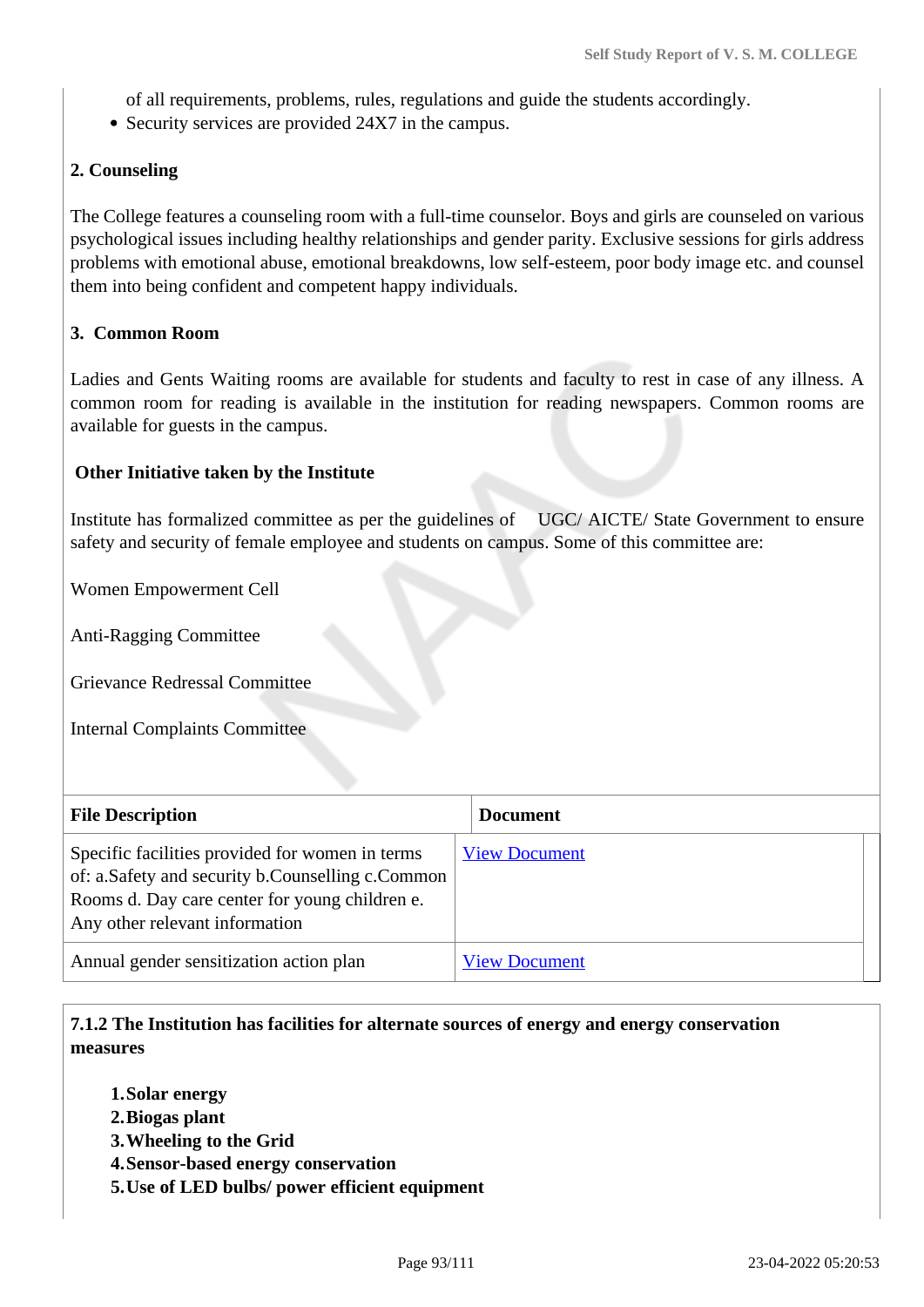**Response:** A. 4 or All of the above

| <b>File Description</b>        | <b>Document</b>      |
|--------------------------------|----------------------|
| <b>Geotagged Photographs</b>   | <b>View Document</b> |
| Any other relevant information | <b>View Document</b> |

#### **7.1.3 Describe the facilities in the Institution for the management of the following types of degradable and non-degradable waste (within 500 words)**

- **Solid waste management**
- **Liquid waste management**
- **Biomedical waste management**
- **E-waste management**
- **Waste recycling system**
- **Hazardous chemicals and radioactive waste management**

#### **Response:**

All departments and classrooms are given with dustbins for dry wastage which are emptied every evening.Transport arrangements for solid waste as well as composting arrangements to convert into fertilizer are made available. Liquid waste from the points of generation just like the canteen, and toilet etc is let out as effluent into a correct drainage facility and to avoid stagnation. The solvents used for experiments within the department of Chemistry laboratory are purified and reused.

#### **Solid-Waste Management:**

- To collect solid waste, separate dustbins are kept at different places in the premises of the Institution. Collected bio-degradable waste is dumped in a big pit for composting purpose and prepared organic manure is used for botanical garden and other plants in College premises. Other non-biodegradable waste is picked up by Ramachandrapuram Municipality.
- Dedicated **vermin compost** units are established in the campus for disposal of biodegradable wastes generated through garden trimming and vegetable wastes from the canteen and hostel mess.
- **Paper wastes** generated in the campus are collected by Affiliating University, "ADI KAVI NANNAYA UNIVERSITY, RAJAMAHENDRAVARAM" **for recycling** in the name of " PRAKRUTI MITRA"
- The use of single-use plastic is strictly prohibited on campus.. The college follows green protocol for all its official and public meetings, seminars and conferences. College has established a plastic free zone around the campus.

#### **Liquid Waste management:**

- Liquid waste from the toilets, common rooms, canteen, mess and other places of the college are properly pipelined and connected to a common drainage system.
- Liquid waste generated in the institute is treated in septic tanks and disposed into soak pits.
- Chemical waste is drained off without causing harm to the environment.
- Drinking water waste is reduced through proper monitoring.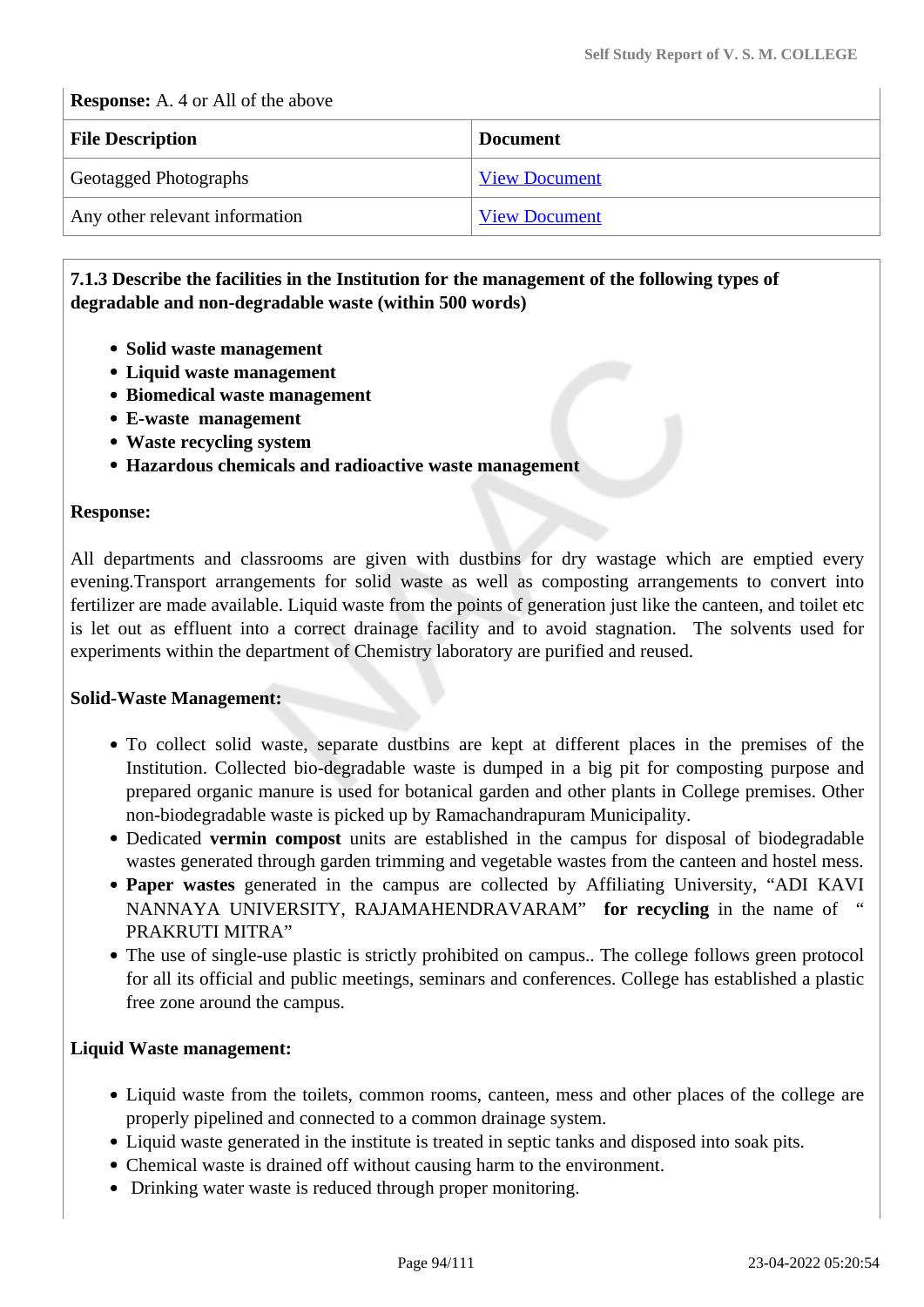#### **E-waste management:**

- Electronic waste, such as batteries and electronic devices, are part of buy-back-schemes and is replaced with new hardware.
- We use after slight modifications to the original functioning equipment i.e. by using and refilling the printer cartridges is economical way of disposal of hazardous wastes. This method is also reduces the volume e-waste generation.

#### **Hazardous chemicals and radioactive waste management:**

- The waste of non-toxic chemicals and re-agents in the form of liquids are usually channelled out safely without any harm to the bio diversity.
- The gaseous wastes in the form of fumes are expelled through fume hoods installed in chemistry labs.
- These fume hoods are useful for the outlet of poisonous and hot gases while using for various reactions and preparations. Fume hoods can help reduce the exposure to hazardous or toxic fumes, vapours or dusts.

| <b>File Description</b>                                                                | <b>Document</b>      |  |  |
|----------------------------------------------------------------------------------------|----------------------|--|--|
| Relevant documents like agreements/MoUs with<br>Government and other approved agencies | <b>View Document</b> |  |  |
| Geotagged photographs of the facilities                                                | <b>View Document</b> |  |  |
| Any other relevant information                                                         | <b>View Document</b> |  |  |

#### **7.1.4 Water conservation facilities available in the Institution:**

- **1.Rain water harvesting**
- **2.Borewell /Open well recharge**
- **3.Construction of tanks and bunds**
- **4.Waste water recycling**
- **5.Maintenance of water bodies and distribution system in the campus**

#### **Response:** B. 3 of the above

| <b>File Description</b>                          | <b>Document</b>      |  |  |
|--------------------------------------------------|----------------------|--|--|
| Geotagged photographs / videos of the facilities | <b>View Document</b> |  |  |
| Any other relevant information                   | <b>View Document</b> |  |  |
| Link for any additional information              | <b>View Document</b> |  |  |

#### **7.1.5 Green campus initiatives include:**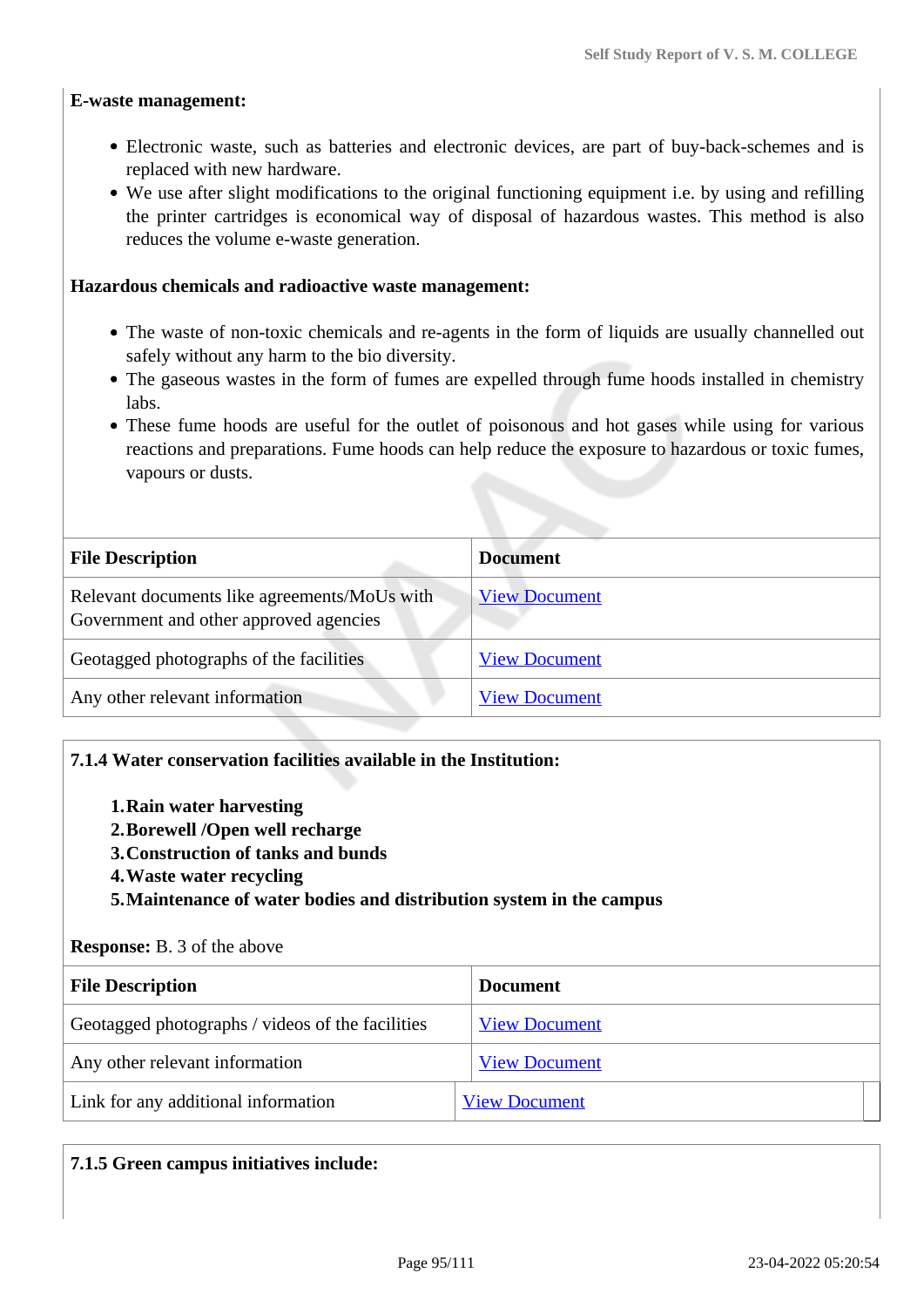**1.Restricted entry of automobiles** 

**2.Use of Bicycles/ Battery powered vehicles**

**3.Pedestrian Friendly pathways**

- **4.Ban on use of Plastic**
- **5.landscaping with trees and plants**

**Response:** Any 4 or All of the above

| <b>File Description</b>                                               | <b>Document</b>      |
|-----------------------------------------------------------------------|----------------------|
| Various policy documents / decisions circulated for<br>implementation | <b>View Document</b> |
| Geotagged photos / videos of the facilities                           | <b>View Document</b> |
| Any other relevant documents                                          | <b>View Document</b> |

 **7.1.6 Quality audits on environment and energy are regularly undertaken by the Institution and any awards received for such green campus initiatives:**

- **1.Green audit**
- **2.Energy audit**
- **3.Environment audit**
- **4.Clean and green campus recognitions / awards**
- **5.Beyond the campus environmental promotion activities**

**Response:** A. Any 4 or all of the above

| <b>File Description</b>                                                      | <b>Document</b>      |
|------------------------------------------------------------------------------|----------------------|
| Reports on environment and energy audits<br>submitted by the auditing agency | <b>View Document</b> |
| Any other relevant information                                               | <b>View Document</b> |

**7.1.7 The Institution has disabled-friendly, barrier free environment** 

- **1.Built environment with ramps/lifts for easy access to classrooms.**
- **2.Divyangjan friendly washrooms**
- **3.Signage including tactile path, lights, display boards and signposts**
- **4.Assistive technology and facilities for Divyangjan accessible website, screen-reading software, mechanized equipment**
- **5.Provision for enquiry and information : Human assistance, reader, scribe, soft copies of reading material, screen reading**

**Response:** A. Any 4 or all of the above

| <b>File Description</b>                          | <b>Document</b>      |  |  |
|--------------------------------------------------|----------------------|--|--|
| Geotagged photographs / videos of the facilities | <b>View Document</b> |  |  |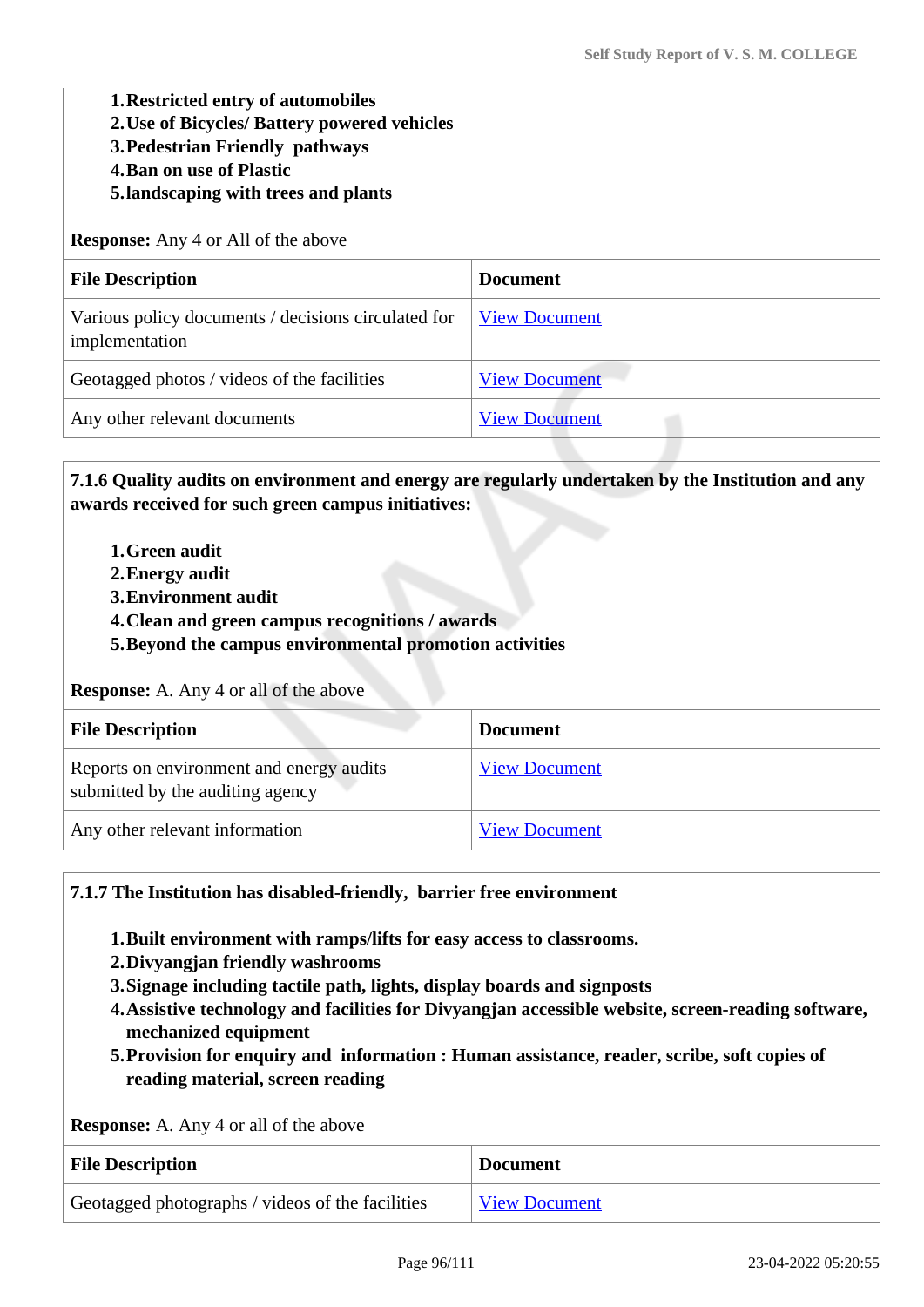**7.1.8 Describe the Institutional efforts/initiatives in providing an inclusive environment i.e., tolerance and harmony towards cultural, regional, linguistic, communal socioeconomic and other diversities (within 500 words).**

#### **Response:**

VSM COLLEGE is usually a leader in promoting diverse behaviour, eliminating stereotypes, improving self-esteem, encouraging students to have a voice and demanding education. The cornerstones of VSM COLLEGE's primary and academic vision are inclusiveness, integration, equity, and harmony. The positive affirmation policies such as giving priority to minorities, girls, students with differing capabilities during the admission process promote the inclusive environment.

The demographic indications of student diversity show that girls' and socially disadvantaged students are increasing across a five-year period as evidence of successful implementation of this policy. Early after entry, the student profiles are compiled to clearly map their socioeconomic, regional, and cultural diversities and characteristics, to adequately evolved strategies for addressing various student requirements and to determine a coherent, inclusive and integrated learning environment conducive to their integrated development.

In addition to academic guidance for its holistic development, Mentoring and private counselling services ensure students receive socio-psychological guidance. The Ethical Policy and the Equal Opportunities, Human Design and Justice mechanism are clearly defined, monitored and implemented, regardless of background, gender, cultural, socioeconomic and status, and ensure equal opportunity for all students and staff to develop themselves and their personal lives.

In addition to psychological, academic and other career development advice, SC/ST/OBC cell provides guidance on government Scholarships. Leadership opportunities for various academic, cultural, events, celebrations, where students are close to their special interests and abilities, transcending class and caste barriers, are provided by co-workers' learning environment as a group.

The Fresher's Day, Annual Day, etc, cultural programming enables students to perform various dancing forms that reflect India's rich kaleidoscopic diversity. In addition to civic commitment initiatives, street plays on national integration, gender sensitisation, etc., build social solidarity where students are inspired by universal affection.

Additional communication and soft skills are offered in conjunction with curriculum to ensure effective communication between students of different backgrounds. Grievance Redressal cell and empowerment of women cell aim to ensure social protection, tolerance and harmony, to reduce vulnerability, to build human capital, to empower women and girls, to promote cultural and regional inclusion.

Industrial visits expose students to sensitive challenges and also make students from various backgrounds adjust for each other so as to make the organisation tolerant and harmonious. Eminent personalities are invited to emphasise the importance of tolerance to cultural, regional, linguistic, communal socioeconomic and other diversities at national festivals and in other events of the institution. Our institution's NSS and NCC activities mitigate and advance socio-economic diversity towards a tolerant and harmonious life.

The Committee on Cultural and Literary Affairs organises plays, skits, competitions and invited lectures,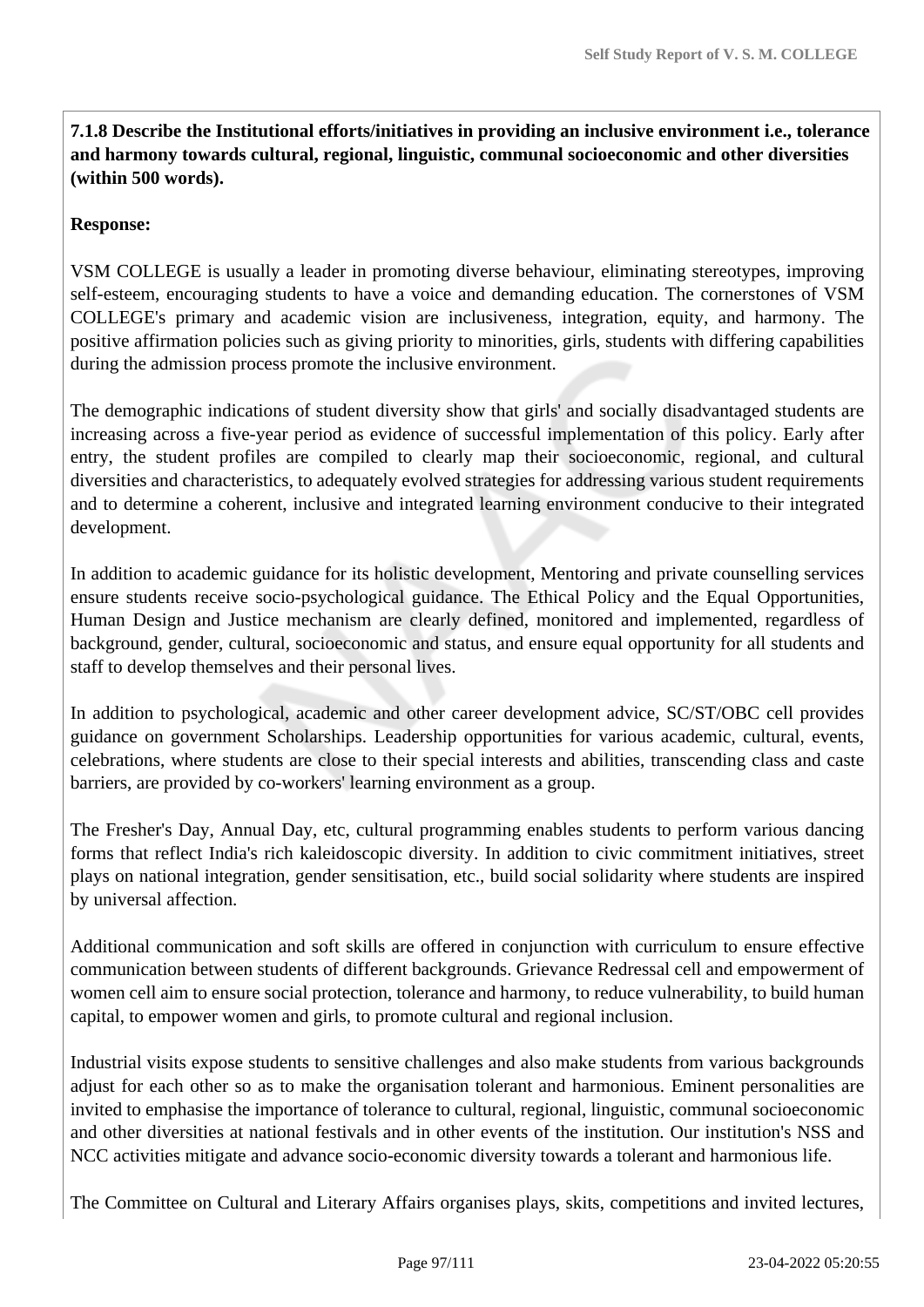educates students and senses them about their social responsibilities as well as the implications of their activities. The Institute offers merit scholarships to help students in their competitive exams and carries out skills and general knowledge courses. The Central Library provides books for students of the SC/ST community from the Book Bank, supplied by the social welfare department to uplift the SC/ST students.

| <b>File Description</b>                                                                                                                | <b>Document</b>      |
|----------------------------------------------------------------------------------------------------------------------------------------|----------------------|
| Supporting documents on the information provided<br>(as reflected in the administrative and academic<br>activities of the Institution) | <b>View Document</b> |
| Any other relevant information                                                                                                         | <b>View Document</b> |

#### **7.1.9 Sensitization of students and employees of the Institution to the constitutional obligations: values, rights, duties and responsibilities of citizens (within 500 words).**

#### **Response:**

 The Indian Constitution is governed, regardless from the caste, religion and race, by many languages, subcultures, religions and ethnic diversity. V S M College sensibly sensitises students and employees to constitutional responsibilities in relation to citizenship, rights, duties and responsibilities which allow them to be re-oriented. The vision of the Institute is "to develop integrated workforce with the right attitude and know how, which needs to live in honesty and help social development and the wellbeing of society" . These components fall within the Code of Conduct of the college community.

 The Institute hopes for the flag at national festivals and is inviting distinguished people, by educating people about freedom fighters, to encourage students and employees. Students will be influenced by various cultures, customs, values, tasks and duties programmes which enable them to participate in competitions from different disciplines. The growth of the individuals' intellectual, emotional, physical, and spiritual personalities is a rich heritage and symbol of all social diseases of our composite society. As an initiative, the Institute conducts yoga classes. The College has drawn up a variety of policies which are key values. Students and staff are willing to comply with the Code of Conduct and all can abide by the guidelines.

The curriculum includes mandatory courses such as professional ethics and human values, as well as guest lectures on the Indian Constitution in order to instil constitutional obligations among students. This includes the dignity of human beings and the guest lectures, Guest seminars on ethics, principles, roles and obligations and conservation climate are planned by well-known celebrities. CI is invited, in a coordinated 'traffic rules and regulations awareness programme' at the Institute, to advise students on road safety and stress their responsibility for the following laws. Among the issues covered by the lectures, discussions during communication seminars are ethical principles, rights, roles and obligations of individuals. The activities of NSS and NCC in our organisation, including time for the state, local and national governments, festive organisations, and disaster relief for the victims, are closely related to philanthropic programmes.

The Institute carried out different awareness-raising programmes and demonstrations with students to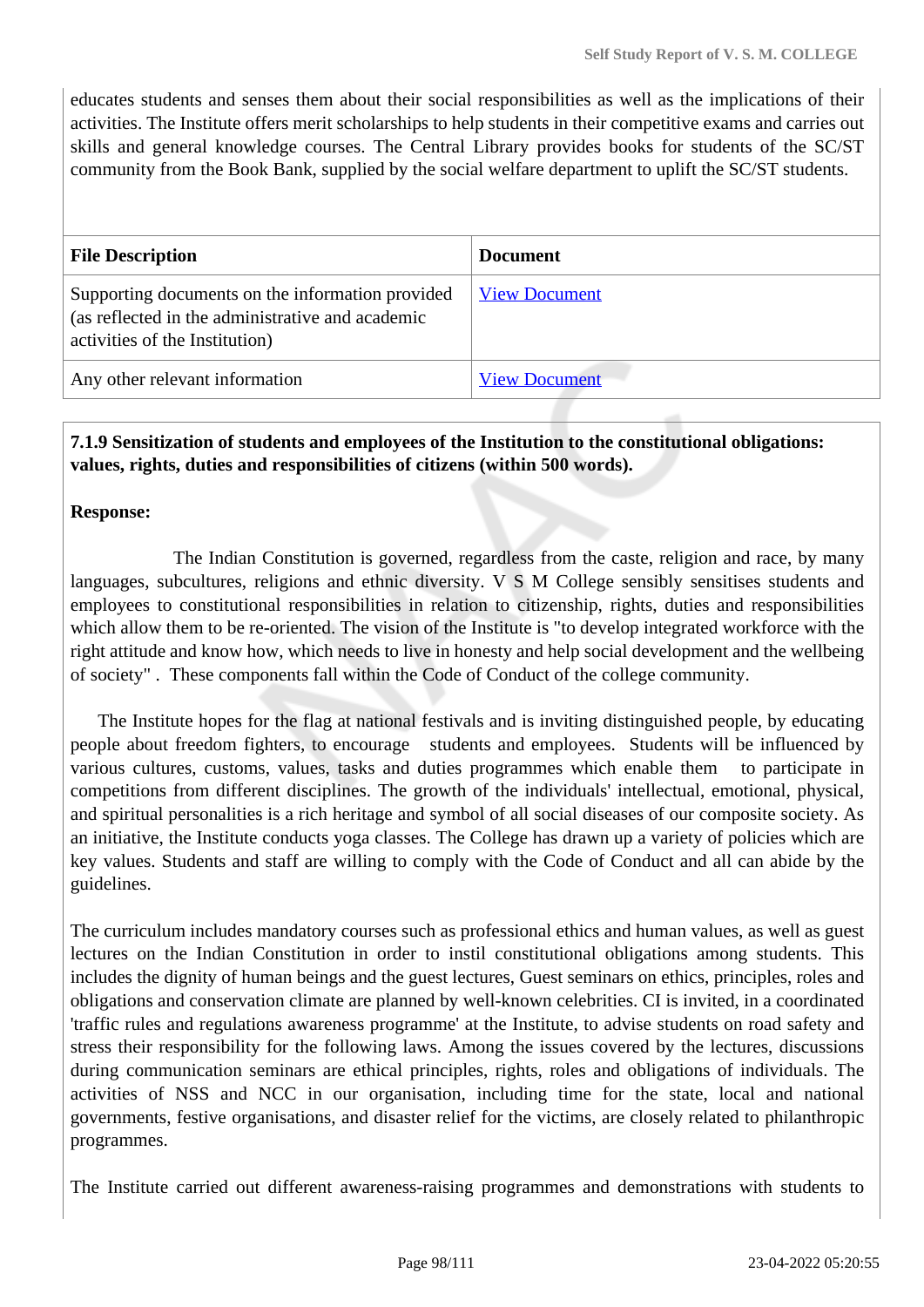prohibit plastics, purity, Swachh Bharat, etc. Our college met with the local police and the Anti-Ragging Committee to raise awareness of the roles and obligations of students and the impact of ragging. Through participation in civic engagement activities such as Voter Awareness Programs, assisting PWD voters, facilitating electoral procedure, etc, students become aware of the citizenship roles and responsibilities.

| <b>File Description</b>                                                                                      | <b>Document</b>      |
|--------------------------------------------------------------------------------------------------------------|----------------------|
| • Details of activities that inculcate values;<br>necessary to render students in to responsible<br>citizens | <b>View Document</b> |

 **7.1.10 The Institution has a prescribed code of conduct for students, teachers, administrators and other staff and conducts periodic programmes in this regard.** 

- **1.The Code of Conduct is displayed on the website**
- **2.There is a committee to monitor adherence to the Code of Conduct**
- **3.Institution organizes professional ethics programmes for students, teachers, administrators and other staff**
- **4.Annual awareness programmes on Code of Conduct are organized**

#### **Response:** A. All of the above

| <b>File Description</b>                                                                                                                                                                       | <b>Document</b>      |
|-----------------------------------------------------------------------------------------------------------------------------------------------------------------------------------------------|----------------------|
| Details of the monitoring committee composition<br>and minutes of the committee meeting, number of<br>programmes organized, reports on the various<br>programs etc., in support of the claims | <b>View Document</b> |
| Code of ethics policy document                                                                                                                                                                | <b>View Document</b> |
| Any other relevant information                                                                                                                                                                | <b>View Document</b> |

## **7.1.11 Institution celebrates / organizes national and international commemorative days, events and festivals (within 500 words).**

#### **Response:**

 VSM College aims to inculcate patriotism in the students by celebrating the national festivals in the college campus. The rich and vibrant festivals of India are a testament to our diverse tradition and culture. Along with traditional culture of India, the institute is aiming to develop the students in national tradition i.e. patriotism in the students by celebrating national festivals in the college .Every year the college celebrates the national festivals like Independence Day, Republic Day and Gandhi Jayanthi in the campus.

 To motivate the students in these aspects we conduct essay writing competitions, debates and paper presentation etc. to develop the love and respect towards the nation. Mahatma Gandhi's Jayanti is celebrated in the campus to commemorate the birth anniversary of the father of the nation. Every year, this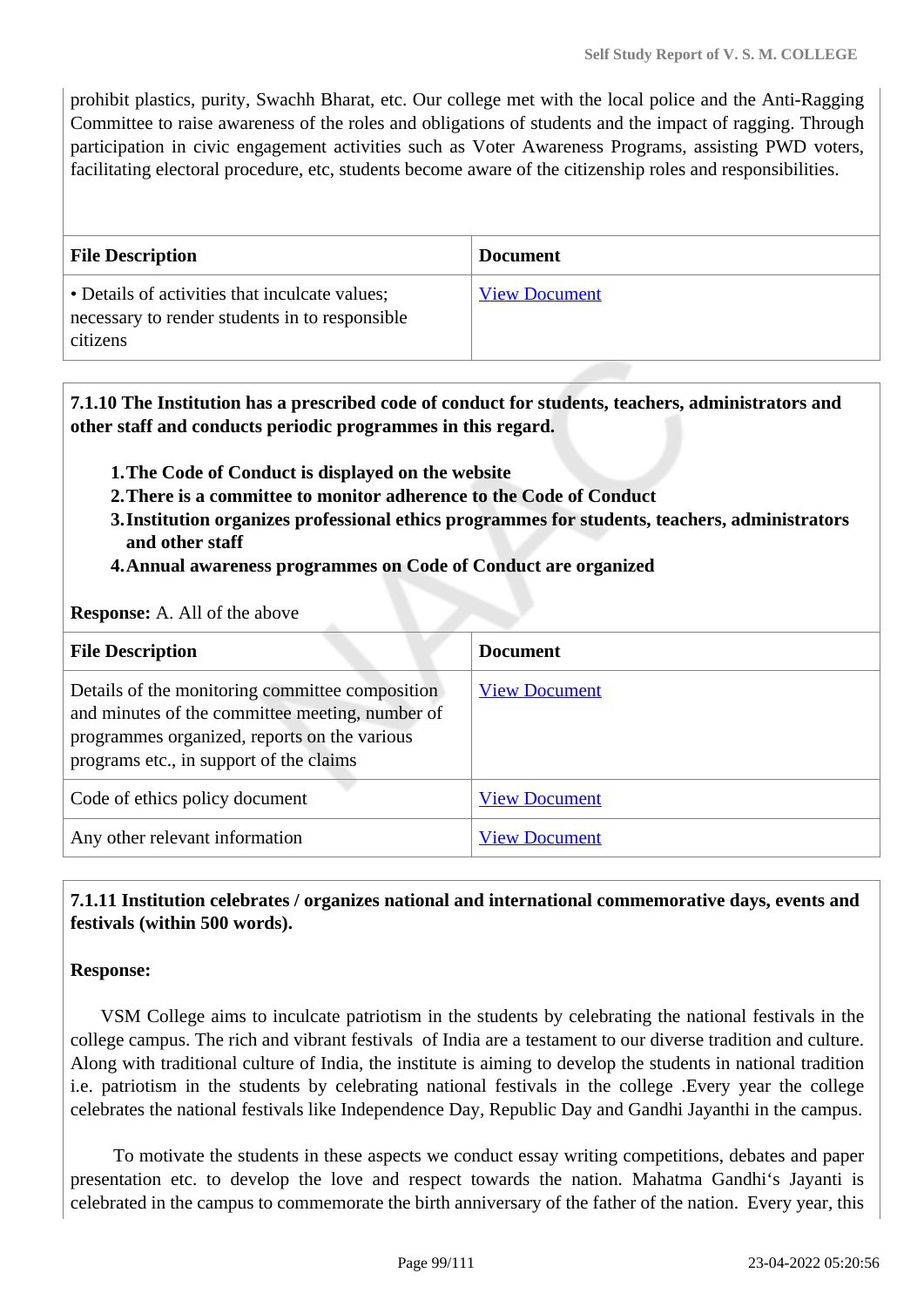auspicious occasion is celebrated with enthusiasm and zeal. Along with fun and exuberance and a variety of celebrations, the students' qualities of simplicity, sensitivity and creativity are highlighted by the organization of these types of ceremonies in college.

 Every Year college is celebrating Independence Day to show that there is always a way out to win when all the doors are closed. It is celebrated to remember the history and respecting the people who sacrificed their lives for the country. Republic Day is celebrated show how the country became truly a sovereign state.Along with the celebration of national festivals the institution is also celebrating the birth and death anniversaries of great Indian leaders who fought for the country and render their services for the country.

 Gandhi Jayanthi and Vardanthi is celebrated in the campus every year to show how the non-violence and peace can be maintained and achieved through an individual by showing Gandhi as an example. Swami Vivekanada birth day is celebrated to show how Indian nationalism is grown by him and his love for his mother land. He is the source for the youth to show how to respect women, parents and how to maintain brave courage and fearless attitude. .Dr.A.P.J.Abdul Kalam birth and death anniversaries is celebrated to develop the value of education in the youth who are the future of country. His view of knowledge is to share and to develop the young minds in better way. Mother Theresa birthday is celebrated to develop the love and serve the human kind concept in the students. With the aim of serving the need we are celebrating Mother Teresa birthday as a part of it .Abul Kalam Azad birth day is celebrated as the Educational Day to promote the value of education system in the students. Sri Sarvepalli Radha Krishnan birthday is celebrated as teachers day in campus every year to inculcate the ethical and moral values in the students.

| <b>File Description</b>                                                               | <b>Document</b>      |  |  |
|---------------------------------------------------------------------------------------|----------------------|--|--|
| Any other relevant information                                                        | <b>View Document</b> |  |  |
| Annual report of the celebrations and<br>commemorative events for the last five years | <b>View Document</b> |  |  |

## **7.2 Best Practices**

 **7.2.1 Describe two best practices successfully implemented by the Institution as per NAAC format provided in the Manual.**

**Response:** 

**Best Practice: 1** 

**Title: Online-MID Examinations** 

#### **The Context:**

 One of the major components of the education system is examinations. The education process in any discipline of learning ends with examinations. The entire effort put in by the teachers on teaching and the student on learning is centered on getting good results in examinations.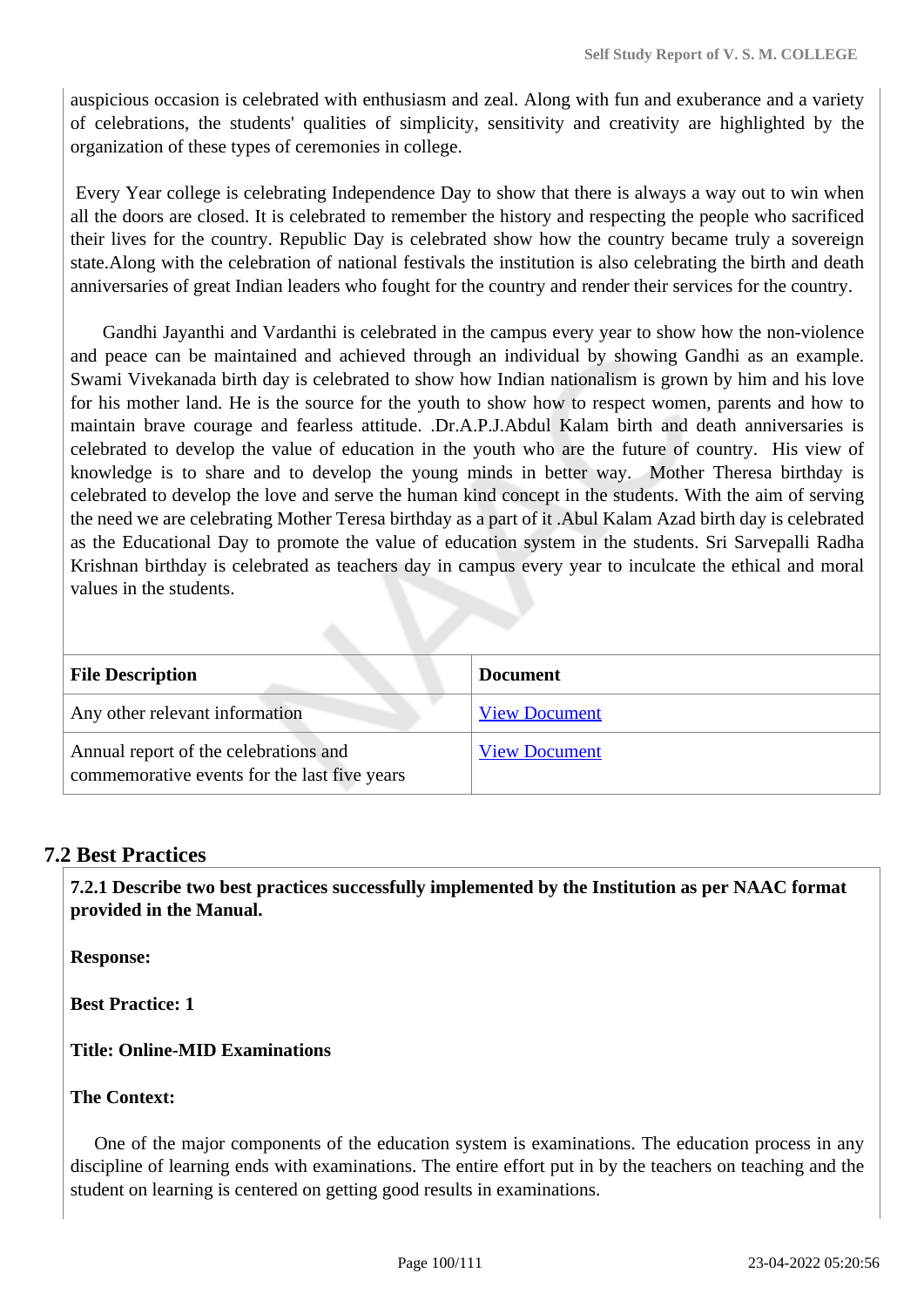Several institutions have introduced innovative practices to improve the quality and efficiency in the various processes of their examination systems especially in the conduct, administration and evaluation. Technology and artificial intelligence provided so many features to lead life in a comfortable way. In this connection, the Examination Cell of the institute has introduced online Mid Examinations for Internal Assessment.

### **Objectives:**

 To bring uniformity, transparency, accuracy and speed in conducting and awarding the internal Mid Examination marks of the main courses offered in all the programmes of the college.

#### **The Practice:**

 The institute has selected CONDUCTEXAM WEB BASED SOFTWARE APPLICATION for conducting online Mid examinations. Every second Mid examination of the each semester has been conducting in online mode. All the degree students have taken their II Mid examination through this Web Application in 2019-2020 academic year. It has been decided to conduct one of the two MID-exams online from this academic year.

The examination is conducted for 30 minutes time for answering 30 questions. The unit wise objective type question banks in each subject in a specific format are invited from all the concerned departments. These questions are uploaded by using CONDUCTEXAM WORD PROCESSOR PLUGIN which was installed in the computer system. Later on, time slots are given to a batch of students for every exam according to our timetable. The question papers are randomly generated from the question bank. No two students get the same question paper. Even if a question is same in two different papers, the sequence of four answers will be differed. Though the students get different examination papers, the difficulty level of all question papers is approximately the same. Students can attempt this exam through the mobile app also. As soon as the students submitted the exam, evaluation is completed and the Examination Cell immediately sends the reports to the concerned departments. If any student does not have an android mobile or computer, the college will give them a desktop computer or Laptop and conduct the online MID-exam.

#### **Evidence of Success:**

This practice became a Green method as no paper is used. Students also felt happy about the transparency, unbiased valuation and requirement of less time in the announcement of results. They accustomed to write competitive examinations after attempting this mode of examinations.

#### **Obstacles faced if any and strategies adopted to overcome them:**

As the system is new and unique, the system administrators at the college are to be trained regarding installation of online-examination software, trouble shooting and maintenance of database. As the Examinations are time-critical in nature, to meet the on-line examination software requirements from time to time, to handle the queries of students-end, an exclusive software maintenance centre with two system administrators has been set up at the examination branch of the college.

#### **Resources Required:**

a) Every student may have either an android mobile or a computer.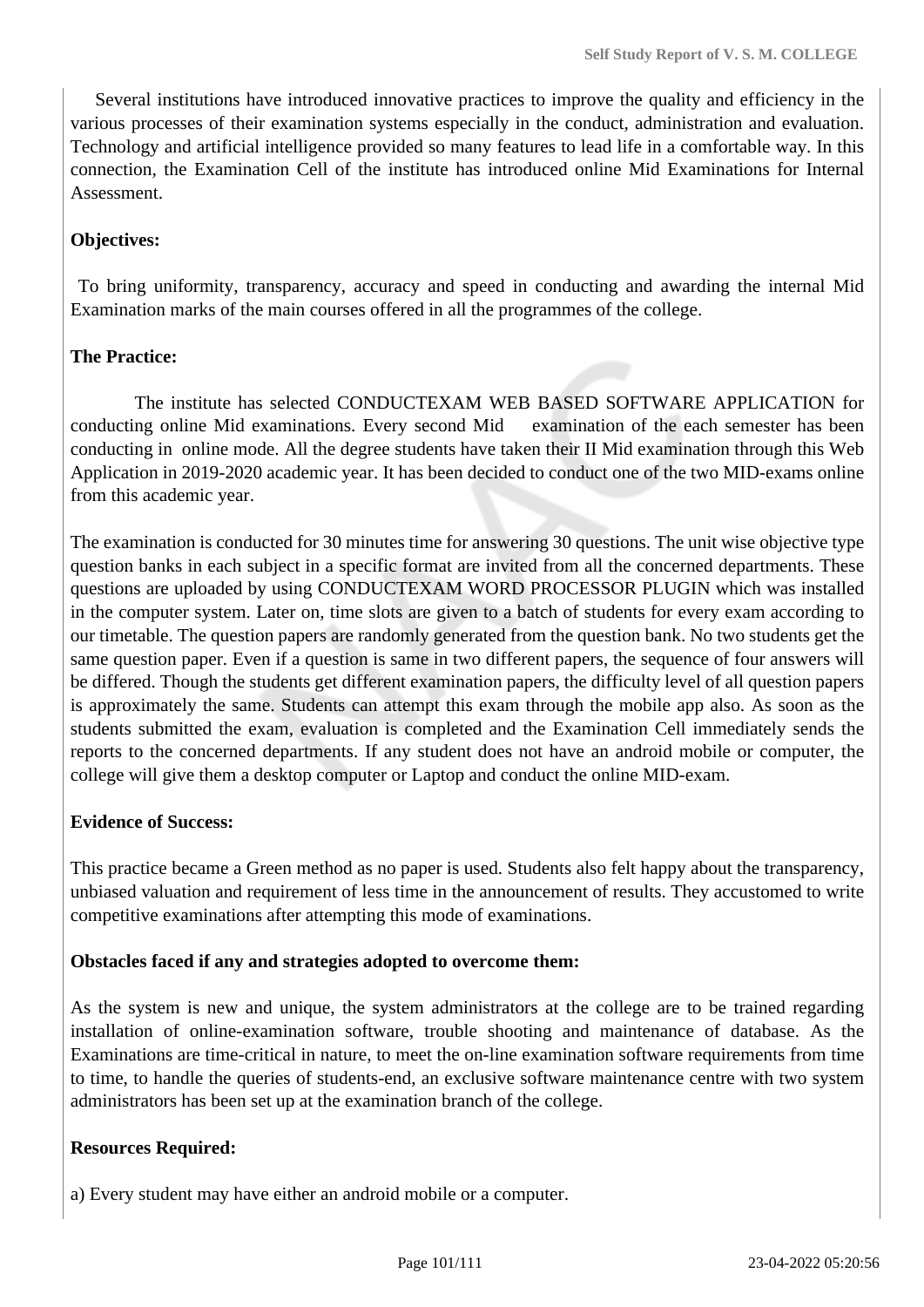b) 2 Trained system Administrators.

## **Best Practice 2:**

### **Title: Campus Recruitment Training & Placements**

#### **Goals:**

- To persuade students to have solid technical knowledge in their field of study.
- To enhance the programming/technical skills of students
- To teach students how to respond to aptitude tests in a timely manner.
- To assist students in improving their language and communication skills.
- To prepare students for various stages of the selection process, such as group discussions and oneon-one interviews
- Soft skills training will be used to help students gain confidence.
- To groom the students to the corporate level
- To ensure that all qualified students are employed by the end of their final year of study.

#### **Context:**

In the last ten years, the country, particularly Andhra Pradesh, has seen a massive shift toward general education, and this trend has not abated. One of the primary reasons for this preference is the lucrative pay packages that the IT and other corporate sectors have been able to offer to recent graduates. If an institution is to gain a reputation, it must be unique and elite in terms of academics and training provided to students in order for them to graduate successfully with a job offer in hand. In this context, it has become critical for a reputable institution such as ours to ensure that its primary stakeholders are satisfied with respect to their expectations.

Our Management, not new to this aspect of success, has had a strong emphasis on preparing students for campus placement for many years. A placement has been made, and an experienced Placement Officer is in charge. Since then, the college's placement process has progressed toward successful student placement.

#### **The Practice:**

The placement officer is in charge of on-campus recruiting. The placement officer is assisted by a team of placement coordinators drawn from each department, consisting of one faculty member and two student members. This team plans and coordinates placement training activities.

Final-year students have the option of pursuing a campus placement, in addition to continuing their education or pursuing a career as an entrepreneur. The student's choice is writtenly approved by the parent or guardian. This career path directs the student toward his or her future. Intensive placement training is only available to those who have chosen campus recruitment. It is worth noting that all students, regardless of their options, must complete the common training programmes until the third year (for Degree Students). This approach to training programmes ensures that all students are prepared for employment to some extent. The timetable includes the times allotted for these sessions, which are 3.30 p.m. to 4.30 p.m. every day. A systematic and scientific approach to effective student training for campus recruitment has been developed. To boost the training provided by the college's faculty, renowned individuals are brought in to help students improve their skills.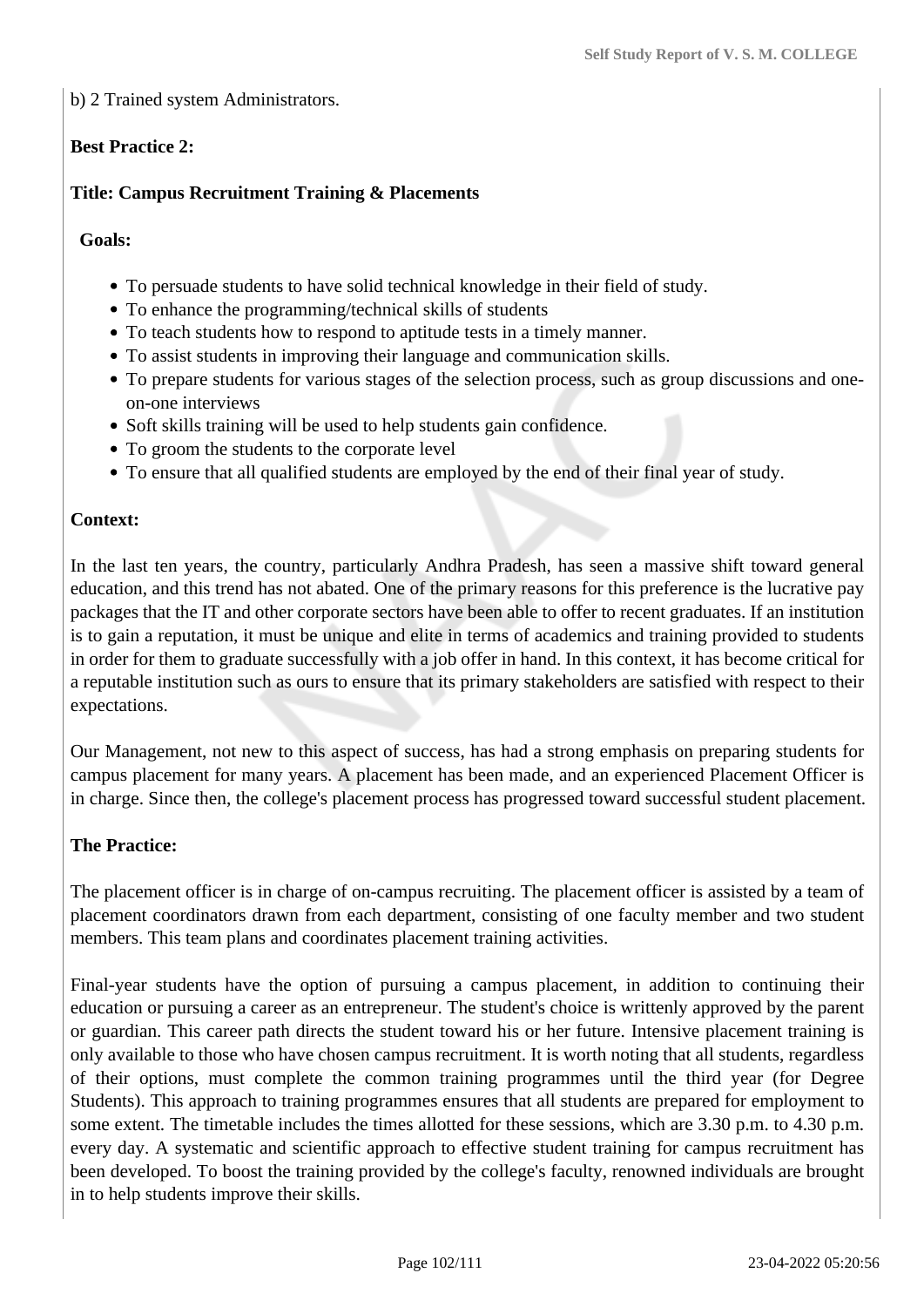On-line placement tests are given to students on a regular basis in order to improve their aptitude, mental ability, and reasoning skills. As part of the grooming process, the college emphasizes student dress code. Students must strictly adhere to the dress code- On all college occasions, and especially during campus recruitment, students must wear the college blazer.

Non-IT sector companies – the companies / industries that recruit students by course – are included in campus placement. The placement cell makes every effort to place students in core companies, and if companies do not come to Ramachandrapuram, students are taken to campus interviews in the East Godavari District.

#### **Evidence of Success:**

All of the college's efforts have paid off, and the college has a notable placement record.

#### **Resources Required:**

- Top recruiting firms that come to campus for campus selection have a high demand for Day 1 and this demand is difficult to meet.
- Companies that offer dream packages have a zero-day advantage over other companies when it comes to campus recruitment.
- Although some companies are willing to offer week-end internships lasting two or three months, students are unable to take advantage of such opportunities due to tight academic schedules, financial constraints on the part of the students, unviable commuting distances, and so on.
- Personnel with expertise in aptitude tests and soft skill development can be hired on a permanent basis to provide students with ongoing training.

| <b>File Description</b>                      | <b>Document</b>      |
|----------------------------------------------|----------------------|
| Best practices in the Institutional web site | <b>View Document</b> |

## **7.3 Institutional Distinctiveness**

 **7.3.1 Portray the performance of the Institution in one area distinctive to its priority and thrust within 1000 words**

**Response:** 

**VSM COLLEGE** autonomous Ramachandrapuram was established in the year 1966 with the vision of empowering students coming from a very diverse social background. The college ensures to impart quality education to all of its students not only through enhancing their intellectual ability but also by nurturing their talents. The college shapes the learners into better citizen enriched with self confidence, perseverance, patriotism and humanity. Our ambition is to empower our future generation of students with authority and leadership. This is well demonstrated by the success of our alumni in the field of their choice.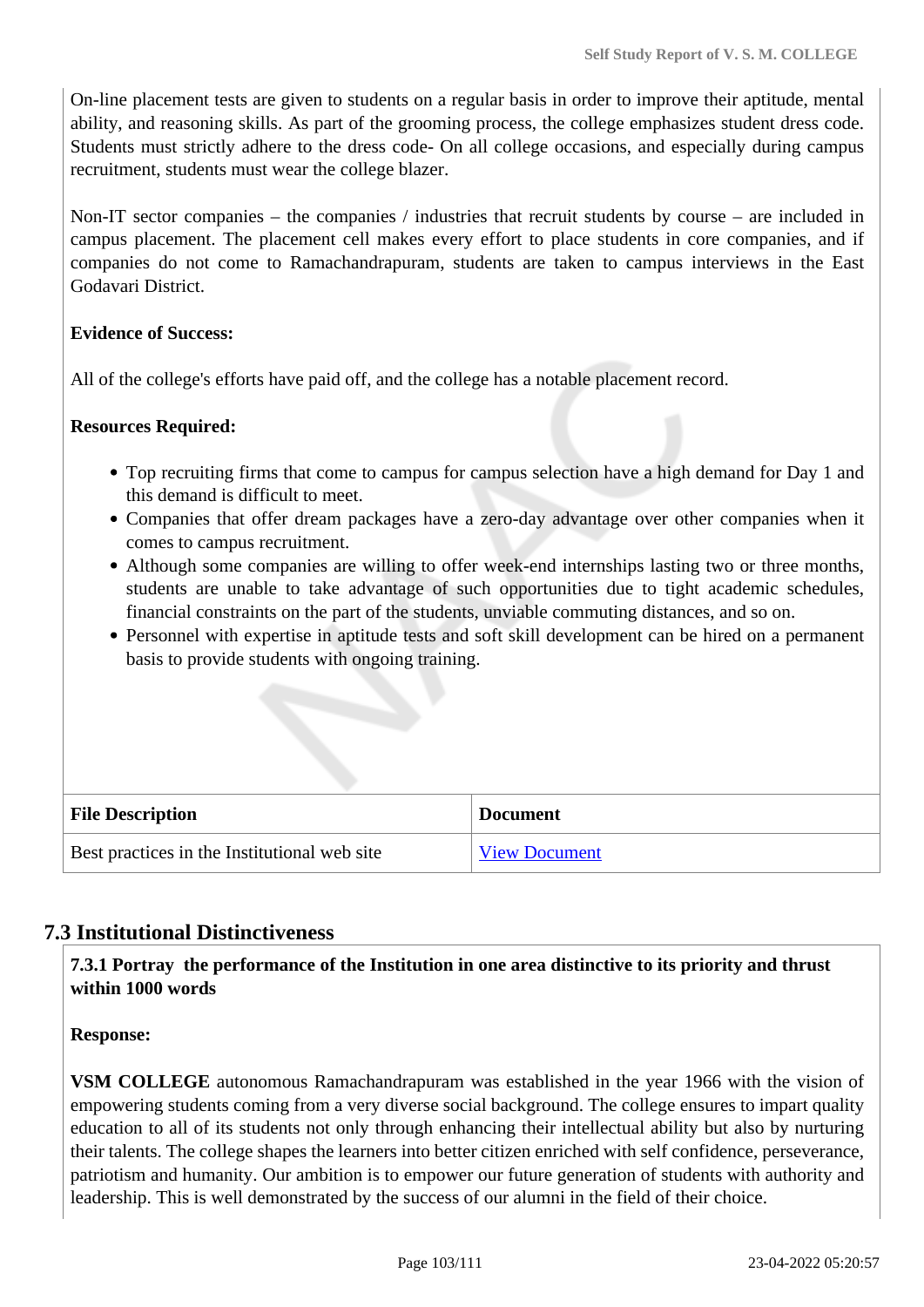VSM has the motive to improve the standards of the college academically, culturally and also in various aspects .The Institution was given CPE (colleges potential for excellence) status in 10th Plan by UGC is the only institution which got CPE status among Aided Institutions in East Godavari District.. The Institution got 93th Rank in 2017 announced by NIRF. The institution wants their students and staff to be successful in their life.

This institution was established to cater to the finest need of the hour with the vision to actualize the dreams of Founder's to educate & empower the youths to contribute in nation-building. To impart education to the youth and to produce graduates with good attributes towards society to fit into the current job scenario is our motto. Our aim is to train the students to become quality executive with high standards of professionalism and morality and all round development.

The institution emerged as the Center of Academic Excellence, creating and disseminating knowledge and providing students with a unique learning experience in Arts, Commerce and Science, in the light of the College's vision and providing students with an environment for all-round development that will support them in their successful careers and contribute to the improvement of society.

The Institute shall promote research and development for faculty and students. Some projects have been identified and the college is sponsoring them to encourage their enthusiasm for research. Students often come up with innovative start-up ideas that are financed by management. Our college handles 10 UG and 7 PG courses out of these 2 Professional courses, i.e. MBA, MCA. In 2018-19, the college introduced new courses such as BBA, B.Sc ( Aqua Culture) Course. In 2019-20 our college has introduced new computer course BCA.

The institution organizes a various activities to enhance the personality of students. Students are trained to improve their employability skills by providing technical training, soft skills, group discussion and fitness classes, etc. To make the student better prepared to successfully face the current job market. The college conducting Guest Lecturers, Student seminars, Group discussions, Quizzes, Discussions Problem solving, Students Projects, Research environment, Library facility ,Home assignments, Remedial coaching, Revision of practical, CRT, Industrial Tours, Sports, Gym, NCC, NSS .

The mentoring system is one of the practices that the college is following in that there is a mentor who takes care of the different issues related to the students. Psychologically, academically and in various ways, students are monitored by a mentor.

Our students have received Prathibha awards from the Government of Andhra Pradesh in recognition of their talents in their examinations. (The Government introduced the Prathibha Awards scheme to meritorious students in the state of Andhra Pradesh. The A.P. Govt. to give Prathibha Awards to students who have obtained Highest Marks in their concluded course of Diploma examinations or PG or Graduation of B.A., B.Sc (Mathematics & Physical Sciences), B.Sc (Life Sciences) and B.Com (Gemneral& Computer Applications) in District and Category Wise.

College shall be used to maintain quality in order to meet the standards of the needs of society. Students who interest to pursue higher education are given free coaching for entrance examinations and competitive examinations.

The majority of students has emerged as high-level professionals and are pursuing a successful career in various MNCs and corporate organizations. Many of our students have qualified for competitive exams and are working in the Govt. Organizations. Many of the students have been qualified for entrance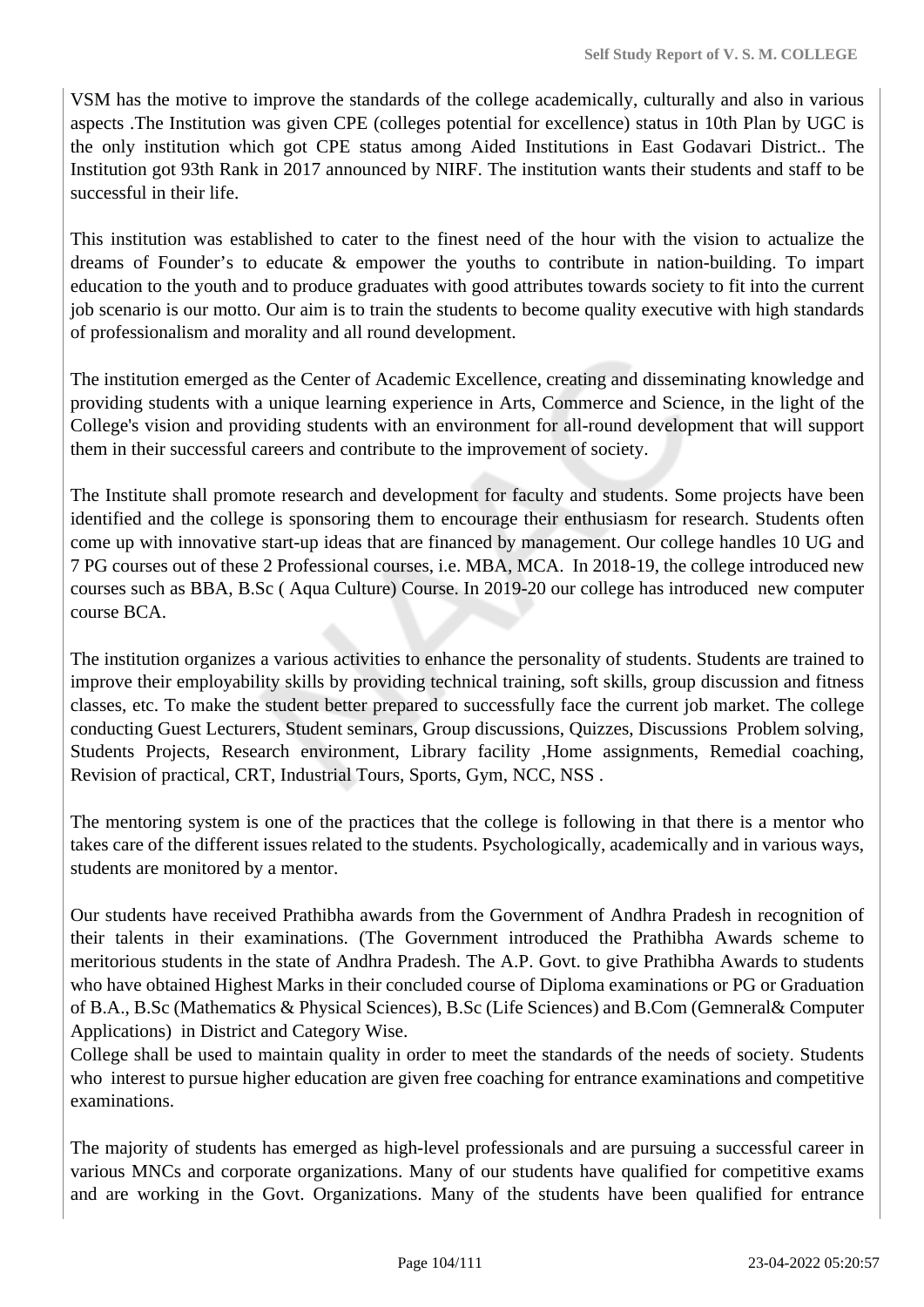examinations and are pursuing higher education in premier institutions. Some students have become entrepreneurs and set up their own companies.

The Students and faculty members participate in following extension activities are: NCC, National Service Scheme (NSS): Blood donation camp, health awareness program for villagers, sessions on road safety and disaster management etc.

Eco friendly campus is the major practice that the institution is following to protect the environment. Paperless office, pollution free zone, pedestrian roads, reduction of waste, rainwater harvesting etc are our other practices. Students who receive a balanced curriculum and posses the knowledge, skill and abilities to transfer and connect ideas and concepts across disciplines will be successful as measured by the indicators of the student success. Our Institution goal in next 5 years is to become a Deemed to be University.

| <b>File Description</b>                      | <b>Document</b>      |  |  |
|----------------------------------------------|----------------------|--|--|
| Any other relevant information               | <b>View Document</b> |  |  |
| Appropriate web in the Institutional website | <b>View Document</b> |  |  |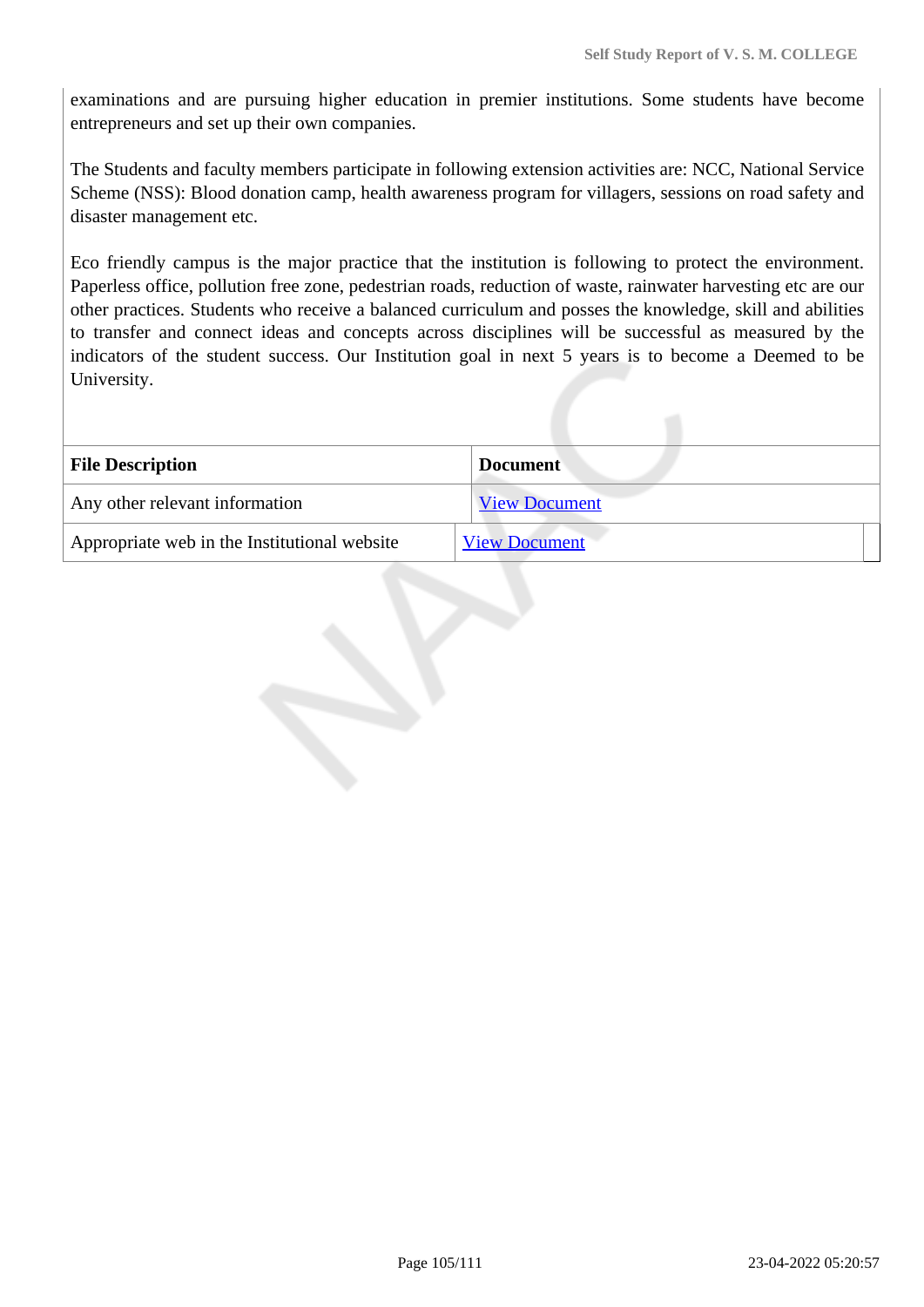# **5. CONCLUSION**

## **Additional Information :**

VSM College is one of the best performing Autonomous higher educational institution under Adikavi Nannaya University. Since its inception in 1966, the College has majestically achieved substantial success in meeting its Vision & Mission. The College is an ideal place for all round development of students. We focus on quality education and enrichment of young minds from rural masses with curricular, co-curricular and extra-curricular activities. Duly realizing the absolute necessity of providing class education, the College took it upon itself the need based endeavor of making education accessible to the needy and the deserving. The Institution has always focused on up gradation of IT infrastructure by imbibing the growing trends in teaching methodologies that transformed the wi-fi campus into all round learning space. Constant feedback from students is taken to customize their learning experience paving way for weak student support and their equalization. With a significant step through integrating of e-learning system with faculty's scientific knowledge and pedagogy VSM College is very successful in bringing out a change in quality of learning and education.

The College ushered in an era of imparting professional as well as non-professional education through autonomous academic programmes in tune with the needs of the industry delivered by competent staff in their respective fields. The fertile landmass has been turned into an artistically carved out landscape that creates the right aura and decor of Academia. Modern hostels cater to the need of cozy, comfortable and spacious accommodation for the students. The college has contributed for innovations in sciences and management through research and addressed various issues of the industry through its approved  $R \& D$  centre contributing actively to contemporary research. The dynamic and qualified students have found fruitful placement in reputed organizations. The Institution is constantly endeavoring to strengthen and improve the learning outcomes and employability of graduates. In a nutshell, it is sheer grandeur, blended with aesthetic sophistication that make VSM College, a truly class Educational Institution with a touch of majesty in all its fields.

## **Concluding Remarks :**

The distinctive elements which make VSM College an ideal place for transformation with a difference are:

- VSM College has a history of being a zero- strike campus and is an exemplary place to discuss crosscutting issues relevant to society and catering to needs of environment management, gender equity and sensitization with inclusive approach which inculcates social commitment in the students.
- The College has given a strong thrust to research and innovation.
- The college is proud of infrastructural facilities including Wi-Fi Campus, state of the art labs, digitallibrary, multi cuisine cafeteria, transport facility, auditorium and has separate hostels for boys and girls with ultramodern gymnasium.
- The total student strength is 2444 during 2020-21 and above 40% of the total account for girls students.
- Students of the college are cared for at a personal level and this has paved way for a warm relationship between students and teachers. Academic and personal mentoring/support is provided to all the students in the campus.
- Majority of students are benefited by guidance for competitive examinations and career counseling, vocational education and training offered by the institution.
- The governance and management of the institution are democratic, decentralized and the leadership is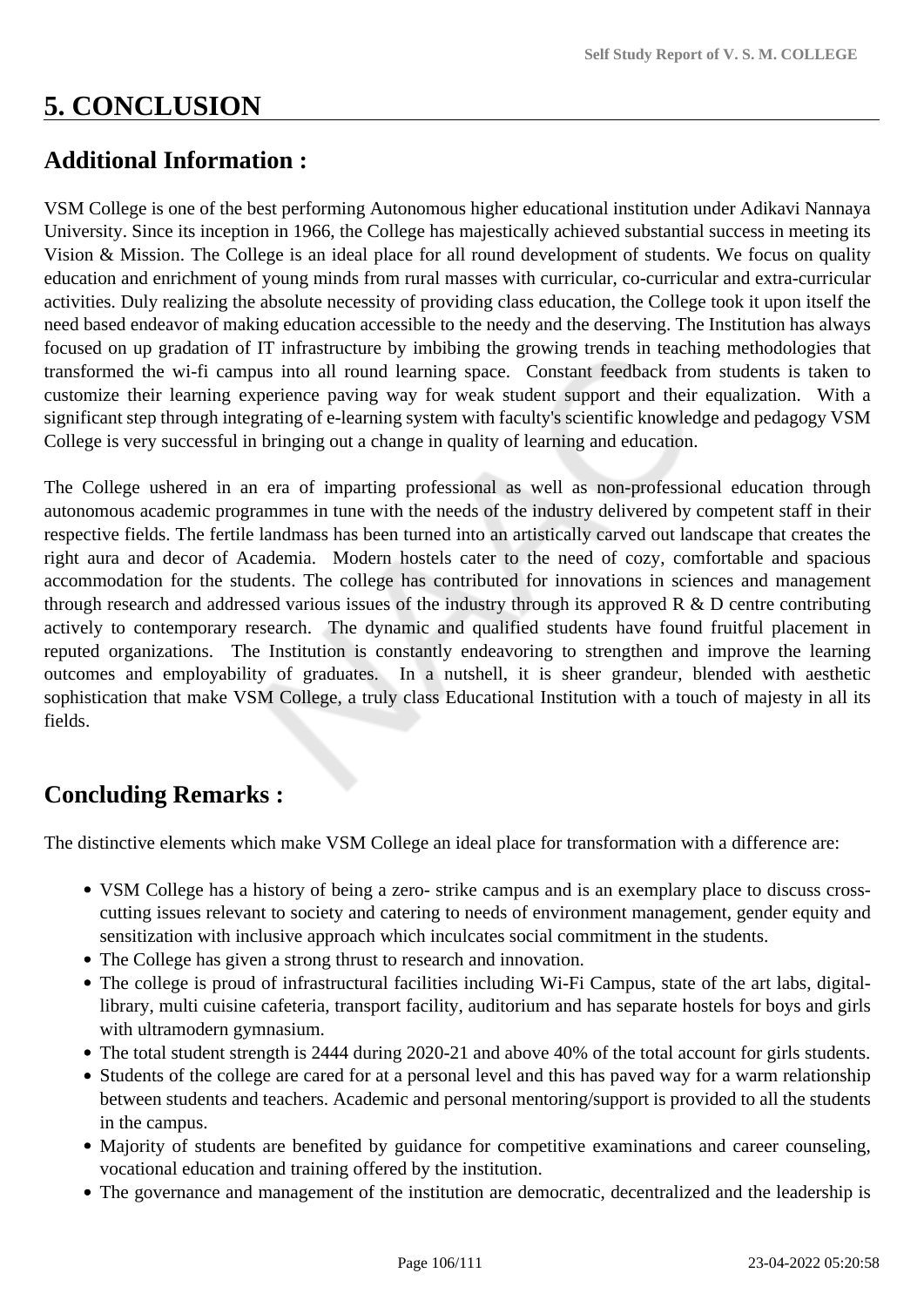participatory.

VSM College is a "happening campus" providing the learning community with a wide range of cocurricular and extra-curricular activities.

The IQAC of the College is entrusted with the task of initiating and monitoring the quality enhancement strategies of the institution. The college is striving with sincere efforts to achieve the levels of excellence envisioned in the Vision and Mission of the college and following the guidelines of NAAC.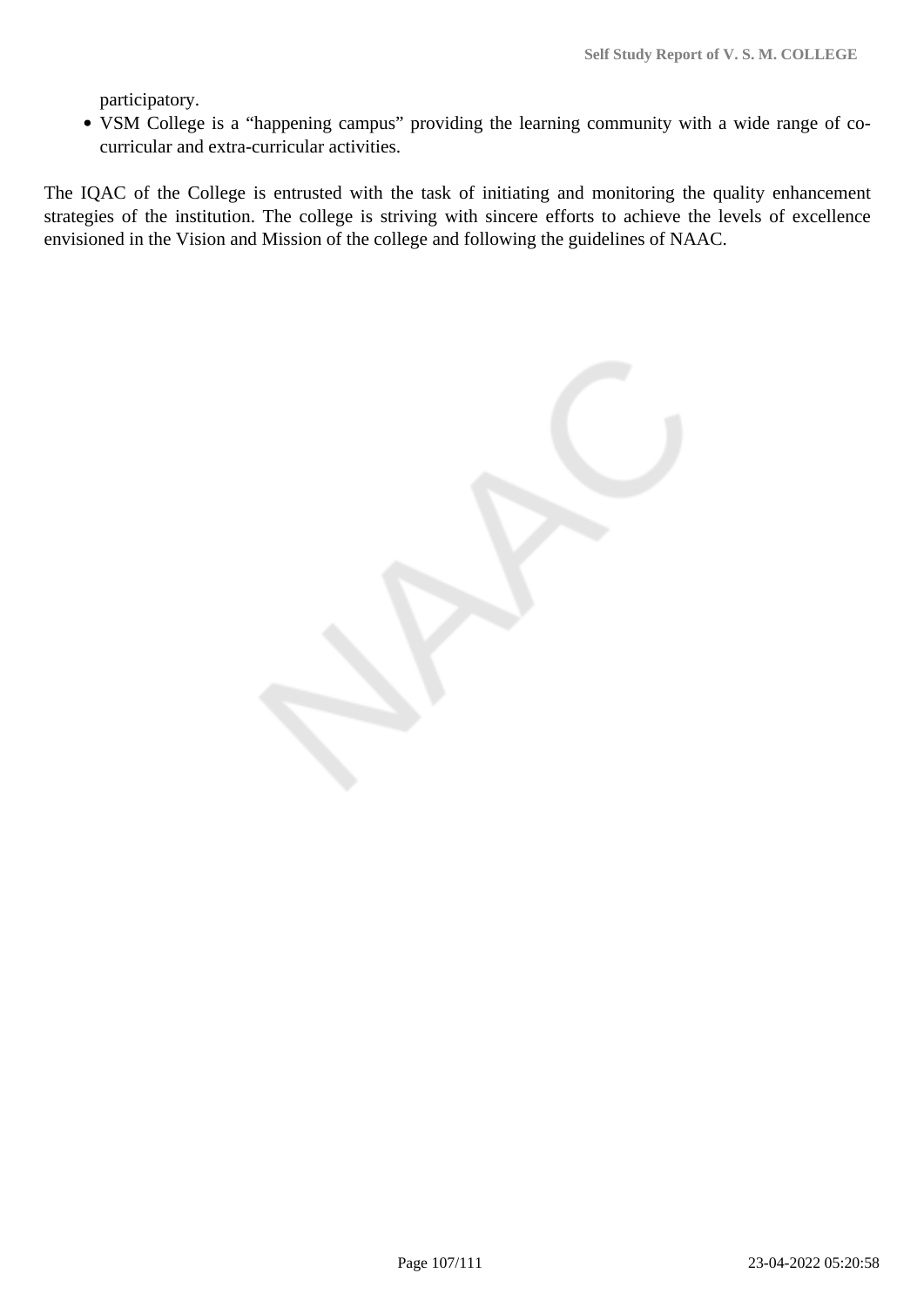# **6.ANNEXURE**

## **1.Metrics Level Deviations**

|       |                                                                                           | Metric ID Sub Questions and Answers before and after DVV Verification             |                |                                       |                |                |                                                                                                |
|-------|-------------------------------------------------------------------------------------------|-----------------------------------------------------------------------------------|----------------|---------------------------------------|----------------|----------------|------------------------------------------------------------------------------------------------|
| 1.2.2 | Percentage of Programmes in which Choice Based Credit System (CBCS) / elective course     |                                                                                   |                |                                       |                |                |                                                                                                |
|       | system has been implemented (Data for the latest completed academic year).                |                                                                                   |                |                                       |                |                |                                                                                                |
|       |                                                                                           |                                                                                   |                |                                       |                |                |                                                                                                |
|       |                                                                                           | 1.2.2.1. Number of Programmes in which CBCS / Elective course system implemented. |                |                                       |                |                |                                                                                                |
|       |                                                                                           |                                                                                   |                | Answer before DVV Verification: 17    |                |                |                                                                                                |
|       |                                                                                           |                                                                                   |                | Answer after DVV Verification: 17     |                |                |                                                                                                |
|       |                                                                                           |                                                                                   |                |                                       |                |                | Remark : DVV has given the input as per cross checked with extended profile 1.1                |
|       |                                                                                           |                                                                                   |                |                                       |                |                |                                                                                                |
| 3.6.2 |                                                                                           |                                                                                   |                |                                       |                |                | Number of awards and recognition received by the Institution, its teachers and students for    |
|       |                                                                                           |                                                                                   |                |                                       |                |                | extension activities from Government / Government recognised bodies during last five years     |
|       |                                                                                           |                                                                                   |                |                                       |                |                |                                                                                                |
|       |                                                                                           |                                                                                   |                |                                       |                |                | 3.6.2.1. Total number of awards and recognition received for extension activities from         |
|       |                                                                                           |                                                                                   |                |                                       |                |                | Government/ Government recognised bodies year-wise during the last five years.                 |
|       |                                                                                           |                                                                                   |                | Answer before DVV Verification:       |                |                |                                                                                                |
|       |                                                                                           | 2019-20                                                                           | 2018-19        | 2017-18                               | 2016-17        | 2015-16        |                                                                                                |
|       |                                                                                           | 1                                                                                 | $\mathbf{1}$   | $\overline{0}$                        | $\overline{0}$ | $\mathbf{0}$   |                                                                                                |
|       |                                                                                           |                                                                                   |                |                                       |                |                |                                                                                                |
|       |                                                                                           |                                                                                   |                | <b>Answer After DVV Verification:</b> |                |                |                                                                                                |
|       |                                                                                           | 2019-20                                                                           | 2018-19        | 2017-18                               | 2016-17        | 2015-16        |                                                                                                |
|       |                                                                                           | $\overline{0}$                                                                    | $\overline{0}$ | $\overline{0}$                        | $\overline{0}$ | $\overline{0}$ |                                                                                                |
|       |                                                                                           |                                                                                   |                |                                       |                |                |                                                                                                |
|       |                                                                                           |                                                                                   |                |                                       |                |                | Remark : DVV has not consider certificate of appreciation shared by HEI.                       |
|       |                                                                                           |                                                                                   |                |                                       |                |                |                                                                                                |
| 5.3.3 |                                                                                           |                                                                                   |                |                                       |                |                | Average number of sports and cultural events / competitions organised by the institution per   |
|       | year                                                                                      |                                                                                   |                |                                       |                |                |                                                                                                |
|       |                                                                                           |                                                                                   |                |                                       |                |                |                                                                                                |
|       |                                                                                           |                                                                                   |                |                                       |                |                | 5.3.3.1. Number of sports and cultural events / competitions organised by the institution year |
|       | - wise during the last five years.                                                        |                                                                                   |                |                                       |                |                |                                                                                                |
|       | Answer before DVV Verification:                                                           |                                                                                   |                |                                       |                |                |                                                                                                |
|       |                                                                                           | 2019-20                                                                           | 2018-19        | 2017-18                               | 2016-17        | 2015-16        |                                                                                                |
|       |                                                                                           | 16                                                                                | 13             | 14                                    | 12             | 12             |                                                                                                |
|       |                                                                                           |                                                                                   |                |                                       |                |                |                                                                                                |
|       |                                                                                           |                                                                                   |                | <b>Answer After DVV Verification:</b> |                |                |                                                                                                |
|       |                                                                                           | 2019-20                                                                           | 2018-19        | 2017-18                               | 2016-17        | 2015-16        |                                                                                                |
|       |                                                                                           | 06                                                                                | 04             | 04                                    | 02             | 03             |                                                                                                |
|       |                                                                                           |                                                                                   |                |                                       |                |                |                                                                                                |
| 6.3.3 | Average number of professional development / administrative training Programmes organized |                                                                                   |                |                                       |                |                |                                                                                                |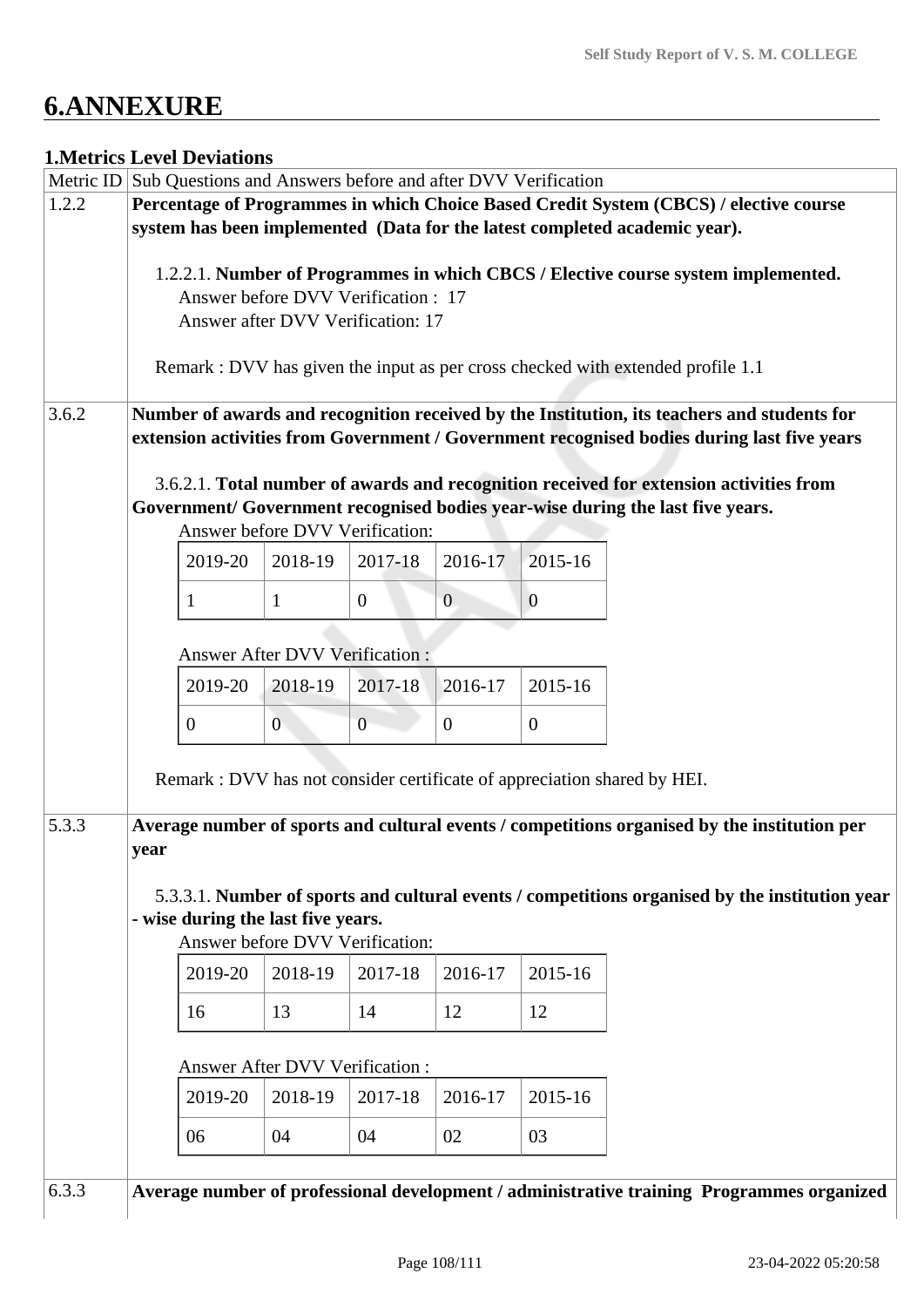**by the institution for teaching and non-teaching staff during the last five years.**

 6.3.3.1. **Total number of professional development /administrative training Programmes organized by the institution for teaching and non teaching staff year-wise during the last five years**

|       |                                                                        |                                                | Answer before DVV Verification:            |                |                |                                                                                                                                                                                                                                                                                                                                                                                                                                  |  |  |
|-------|------------------------------------------------------------------------|------------------------------------------------|--------------------------------------------|----------------|----------------|----------------------------------------------------------------------------------------------------------------------------------------------------------------------------------------------------------------------------------------------------------------------------------------------------------------------------------------------------------------------------------------------------------------------------------|--|--|
|       |                                                                        | 2019-20                                        | 2018-19                                    | 2017-18        | 2016-17        | 2015-16                                                                                                                                                                                                                                                                                                                                                                                                                          |  |  |
|       |                                                                        | $\overline{2}$                                 | $\overline{0}$                             | $\overline{0}$ | $\mathbf{1}$   | $\mathbf{1}$                                                                                                                                                                                                                                                                                                                                                                                                                     |  |  |
|       |                                                                        |                                                | <b>Answer After DVV Verification:</b>      |                |                |                                                                                                                                                                                                                                                                                                                                                                                                                                  |  |  |
|       |                                                                        | 2019-20                                        | 2018-19                                    | 2017-18        | 2016-17        | 2015-16                                                                                                                                                                                                                                                                                                                                                                                                                          |  |  |
|       |                                                                        | $\overline{0}$                                 | $\mathbf{0}$                               | $\overline{0}$ | 1              | $\mathbf{0}$                                                                                                                                                                                                                                                                                                                                                                                                                     |  |  |
| 6.3.4 |                                                                        | Programmes year wise during last five years    |                                            |                |                | Average percentage of teachers undergoing online/face-to-face Faculty Development<br>Programmes (FDP) during the last five years (Professional Development Programmes,<br>Orientation / Induction Programmes, Refresher Course, Short Term Course).<br>6.3.4.1. Total number of teachers attending professional development Programmes, viz.,<br>Orientation Programme, Refresher Course, Short Term Course, Faculty Development |  |  |
|       |                                                                        |                                                | Answer before DVV Verification:            |                |                |                                                                                                                                                                                                                                                                                                                                                                                                                                  |  |  |
|       |                                                                        | 2019-20                                        | 2018-19                                    | 2017-18        | 2016-17        | 2015-16                                                                                                                                                                                                                                                                                                                                                                                                                          |  |  |
|       | 31<br>$\overline{2}$<br>$\overline{0}$<br>$\boldsymbol{0}$<br>$\theta$ |                                                |                                            |                |                |                                                                                                                                                                                                                                                                                                                                                                                                                                  |  |  |
|       |                                                                        |                                                | <b>Answer After DVV Verification:</b>      |                |                |                                                                                                                                                                                                                                                                                                                                                                                                                                  |  |  |
|       |                                                                        |                                                |                                            | 2017-18        | 2016-17        | 2015-16                                                                                                                                                                                                                                                                                                                                                                                                                          |  |  |
|       |                                                                        | 2019-20                                        | 2018-19                                    |                |                |                                                                                                                                                                                                                                                                                                                                                                                                                                  |  |  |
|       |                                                                        | 28                                             | $\theta$                                   | $\overline{0}$ | $\overline{0}$ | $\mathbf{0}$                                                                                                                                                                                                                                                                                                                                                                                                                     |  |  |
| 6.4.2 |                                                                        | wise during the last five years (INR in Lakhs) |                                            |                |                | Funds / Grants received from non-government bodies, individuals, philanthropists during the<br>last five years (not covered in Criterion III and V) (INR in Lakhs)<br>6.4.2.1. Total Grants received from non-government bodies, individuals, Philanthropers year-                                                                                                                                                               |  |  |
|       |                                                                        | 2019-20                                        | Answer before DVV Verification:<br>2018-19 | 2017-18        | 2016-17        | 2015-16                                                                                                                                                                                                                                                                                                                                                                                                                          |  |  |
|       |                                                                        | $\overline{0}$                                 | $\overline{0}$                             | $\overline{0}$ | 102000         | $\mathbf{0}$                                                                                                                                                                                                                                                                                                                                                                                                                     |  |  |
|       |                                                                        |                                                | <b>Answer After DVV Verification:</b>      |                |                |                                                                                                                                                                                                                                                                                                                                                                                                                                  |  |  |
|       |                                                                        | 2019-20                                        | 2018-19                                    | 2017-18        | 2016-17        | 2015-16                                                                                                                                                                                                                                                                                                                                                                                                                          |  |  |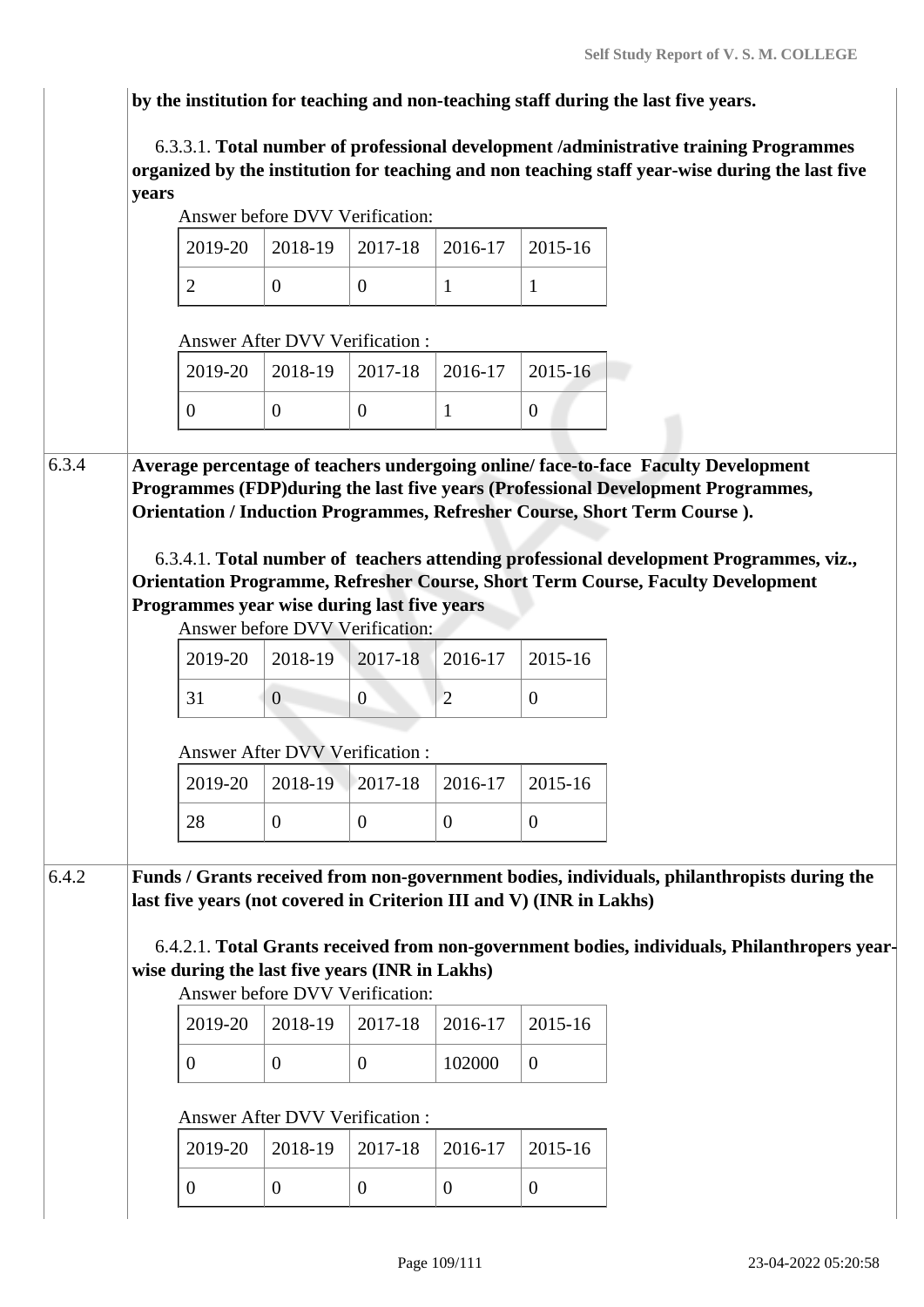| 6.5.3 | Quality assurance initiatives of the institution include:                                                         |
|-------|-------------------------------------------------------------------------------------------------------------------|
|       | 1. Regular meeting of Internal Quality Assurance Cell (IQAC); Feedback collected,                                 |
|       | analysed and used for improvements                                                                                |
|       | 2. Collaborative quality initiatives with other institution(s)                                                    |
|       | 3. Participation in NIRF                                                                                          |
|       | 4. Any other quality audit recognized by state, national or international agencies (ISO<br><b>Certification</b> ) |
|       | Answer before DVV Verification : All of the above                                                                 |
|       | Answer After DVV Verification: 3 of the above                                                                     |
|       | Remark : DVV has not consider unsigned report shared by HEI.                                                      |
| 7.1.4 | Water conservation facilities available in the Institution:                                                       |
|       | 1. Rain water harvesting                                                                                          |
|       | 2. Borewell /Open well recharge                                                                                   |
|       | 3. Construction of tanks and bunds                                                                                |
|       | 4. Waste water recycling                                                                                          |
|       | 5. Maintenance of water bodies and distribution system in the campus                                              |
|       | Answer before DVV Verification : A. Any 4 or all of the above                                                     |
|       | Answer After DVV Verification: B. 3 of the above                                                                  |
|       | Remark : DVV has considered B. 3 of the above as per shared report by HEI.                                        |
|       |                                                                                                                   |

## **2.Extended Profile Deviations**

| Number of departments offering academic programmes                        |         |         |                                        |         |                                                                     |  |  |  |
|---------------------------------------------------------------------------|---------|---------|----------------------------------------|---------|---------------------------------------------------------------------|--|--|--|
| Answer before DVV Verification : 17                                       |         |         |                                        |         |                                                                     |  |  |  |
| Answer after DVV Verification: 12                                         |         |         |                                        |         |                                                                     |  |  |  |
| Number of outgoing / final year students year-wise during last five years |         |         |                                        |         |                                                                     |  |  |  |
|                                                                           |         |         |                                        |         |                                                                     |  |  |  |
| 2019-20                                                                   | 2018-19 | 2017-18 | 2016-17                                | 2015-16 |                                                                     |  |  |  |
| 688                                                                       | 801     | 769     | 719                                    | 667     |                                                                     |  |  |  |
| <b>Answer After DVV Verification:</b>                                     |         |         |                                        |         |                                                                     |  |  |  |
| 2019-20                                                                   | 2018-19 | 2017-18 | 2016-17                                | 2015-16 |                                                                     |  |  |  |
| 698                                                                       | 801     | 769     | 719                                    | 667     |                                                                     |  |  |  |
|                                                                           |         |         |                                        |         |                                                                     |  |  |  |
|                                                                           |         |         |                                        |         |                                                                     |  |  |  |
|                                                                           |         |         | <b>Answer before DVV Verification:</b> |         | Number of revaluation applications year-wise during last five years |  |  |  |